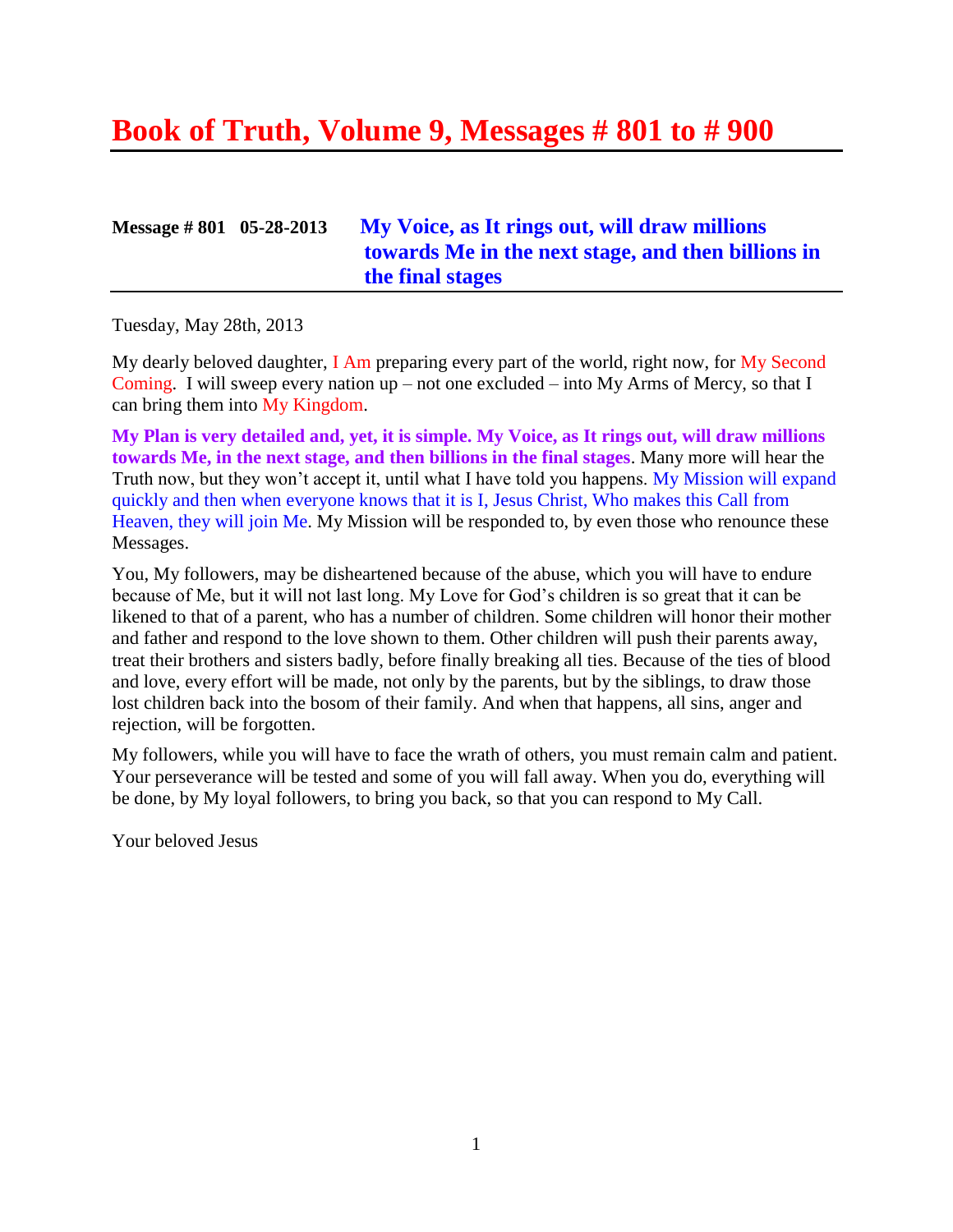# **Message # 802 05-29-2013 [God the Father: I will strike every nation](http://www.thewarningsecondcoming.com/god-the-father-i-will-strike-every-nation-according-to-the-extent-of-the-number-of-innocents-they-have-murdered/)  [according to the extent of the number of innocents](http://www.thewarningsecondcoming.com/god-the-father-i-will-strike-every-nation-according-to-the-extent-of-the-number-of-innocents-they-have-murdered/)  [they have murdered](http://www.thewarningsecondcoming.com/god-the-father-i-will-strike-every-nation-according-to-the-extent-of-the-number-of-innocents-they-have-murdered/)**

Wednesday, May 29th, 2013

My beloved daughter,  $\overline{I}$  Am the Beginning and the End.  $\overline{I}$  Am the Creator of all that is and will be. **I Am Master of life and death. No one has the authority to intervene in life or death, as only I, your Almighty Father, can intervene in either.**

When man begins to believe that he is as good, if not more powerful than I, he will try to emulate Me. When man wants to take control over My Creation, he is being tempted by Satan to sin. When the sin of pride infests the soul to such an extent, man will defy Me by destroying life on Earth.

Why would man want to do this? He wants to obtain power over what has been given freely by Me, when he takes the life of a child in the womb. When he wants to control the population, he will destroy life before birth and kill those he feels must no longer sustain life.

**There is a plan, My daughter, by a group to destroy the growth of the world's population**. And that is through the terrible evil that is enacted through abortion. **The increase in abortion and the rapid introduction of it across the world is no accident**. It is being spread throughout every nation. Those nations who object to abortion will be pushed to one side by the Beast with the ten horns and forced to introduce this abomination.

**By My Hand, I will cast a severe punishment upon those nations who have introduced abortion**. You will see this happen as soon as such laws are introduced and by the punishment I will inflict. You will know that it is My Hand, which has been cast down upon such wickedness. Those of you who think that you have the right to take a life, know that this right does not exist. Take a life and you will have no life. **No Eternal Life will be yours, if you assist in any act, which brings such wicked laws into existence. The same punishment will be inflicted on those of you who dare to justify euthanasia.**

My Mercy is abundant and I will forgive those who do not understand the difference between right and wrong. But when you deliberately take part in the global plan to destroy life, as part of a satanic group, you are doomed. Your future has been sealed by the promise you have made to the Beast, and shortly, your alliance with the Antichrist.

By taking the life of the innocent and forcing such laws into being, you are openly defying one of My most important Commandments – thou shalt not kill. When you plan such genocide on such a global basis, you are carrying out the work of the Devil and for this, I will destroy you.

I Am giving you warnings first, and then, if these wicked laws are not curtailed, you leave Me with no choice. **The Earth will shake with such force that it will swallow you. I will strike every nation according to the extent of the number of innocents they have murdered**. If I do not intervene, very soon your nations will be devoured by the Beast and no one will be left. I need you to know that sin has infested the Earth to such an extent, that there is only a flicker of Light left. That Light is the Light of God and it is present in My Son and His Mystical Body. Your sins continue to scourge Him and this will escalate until the stage when His Church will be crucified. When this happens, the darkness will descend and then will come the end.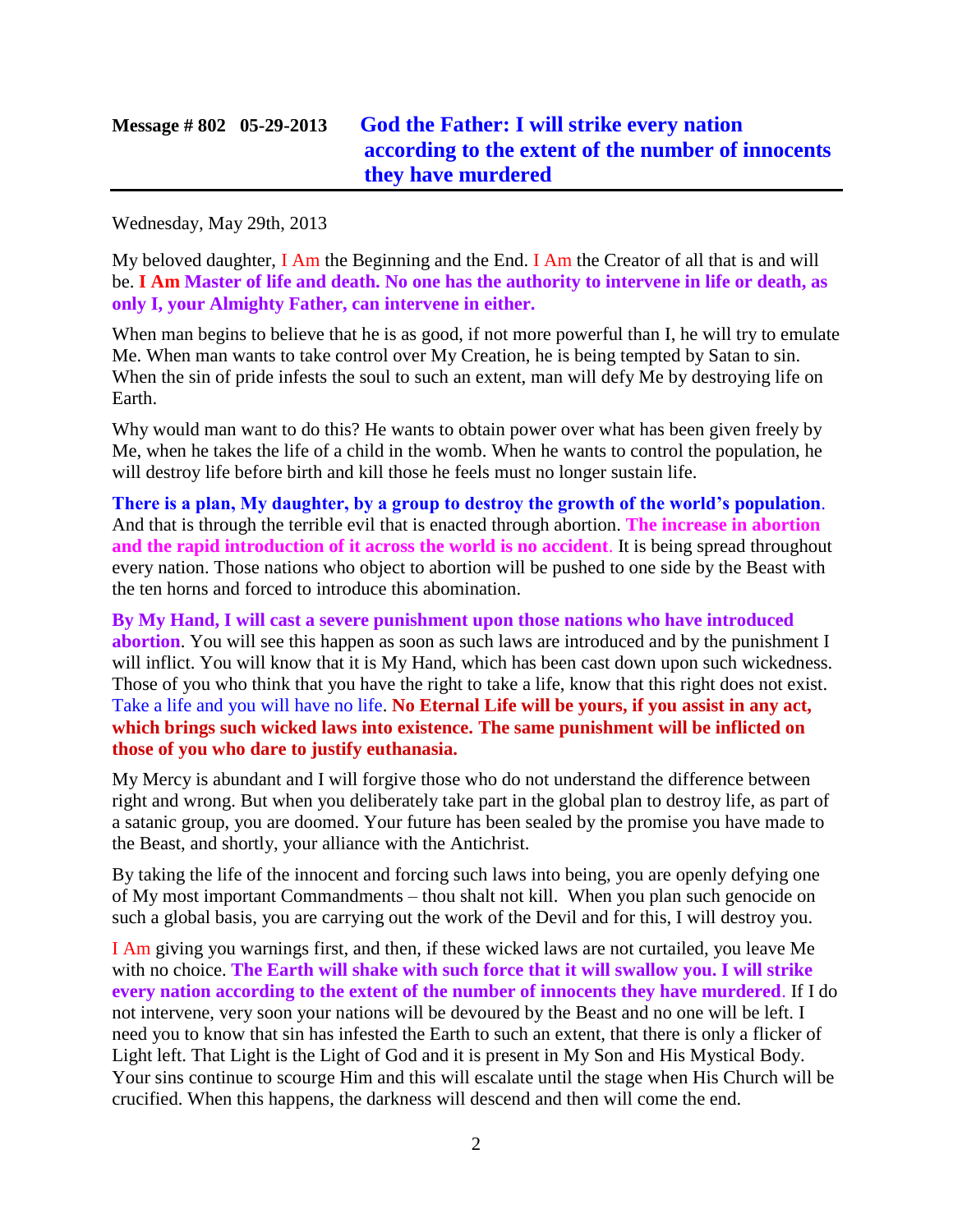My Anger has reached its limit. Your prayers will help to mitigate some of the punishment, which I will cast down upon this ungrateful world and upon such wicked sinners, but not all, for these punishments must take place, so that I can stop these plans from destroying you. If I did not try to halt the spread of such abominations there would be no remorse. No shame. No awareness of the fact that I, God the Most High, create life and take it away according to My Will. No one else has the power to do likewise.

My Anger has shown itself to My children down through the ages, but until now, you have withstood the punishments, which I will now pour down on those who are guilty of introducing the act of abortion.

Your Father

God the Most High

# **Message # 803 05-31-2013 [God is not boastful. God is not proud. God is](http://www.thewarningsecondcoming.com/god-is-not-boastful-god-is-not-proud-god-is-gentle-loving-and-yet-firm-in-his-instruction-to-humanity/)  [gentle, loving and yet firm in His instruction to](http://www.thewarningsecondcoming.com/god-is-not-boastful-god-is-not-proud-god-is-gentle-loving-and-yet-firm-in-his-instruction-to-humanity/)  [humanity](http://www.thewarningsecondcoming.com/god-is-not-boastful-god-is-not-proud-god-is-gentle-loving-and-yet-firm-in-his-instruction-to-humanity/)**

Friday, May 31st, 2013

My dearly beloved daughter, **the way in which I show Myself to God's children on this Earth is through only one source and that is the Holy Spirit**. I cannot make Myself known to them through any other way.

**Without the Presence of the Holy Spirit My Voice cannot be heard.** So when the Holy Spirit descends on a chosen soul My Voice can be made known. But be aware. The Holy Spirit can only reside in souls who listen and simply communicate what is given to them.

The Holy Spirit may inspire people to speak the Word of God, but such souls cannot deviate from this. Anyone who writes, communicates, speaks, and says that he represents the Word of God, given to him by the Power of the Holy Spirit, must never give his own interpretation of My Most Holy Word.

**Anyone who proclaims the Word of God and who has been empowered by the Holy Spirit will never boast of this fact. They will never condemn another in My Name, speak ill of others or slander them. When you see this happening you will know that the Holy Spirit is not present.**

So many false prophets shout at the top of their voices, boasting of the fact that they have been given the Gift of the Holy Spirit, but this is a lie. Know the liar when he says he is knowledgeable, has a great education in theology – and therefore knows more about Me than others – and then claims to have been given the authority to condemn others, who say they speak in My Name. This arrogance could never come from God.

God is not boastful. God is not proud. God is gentle, loving, and yet firm in His Instruction to humanity. He would never give permission to any genuine Prophet, true Disciple or holy Servant to hurt or insult another in My Name.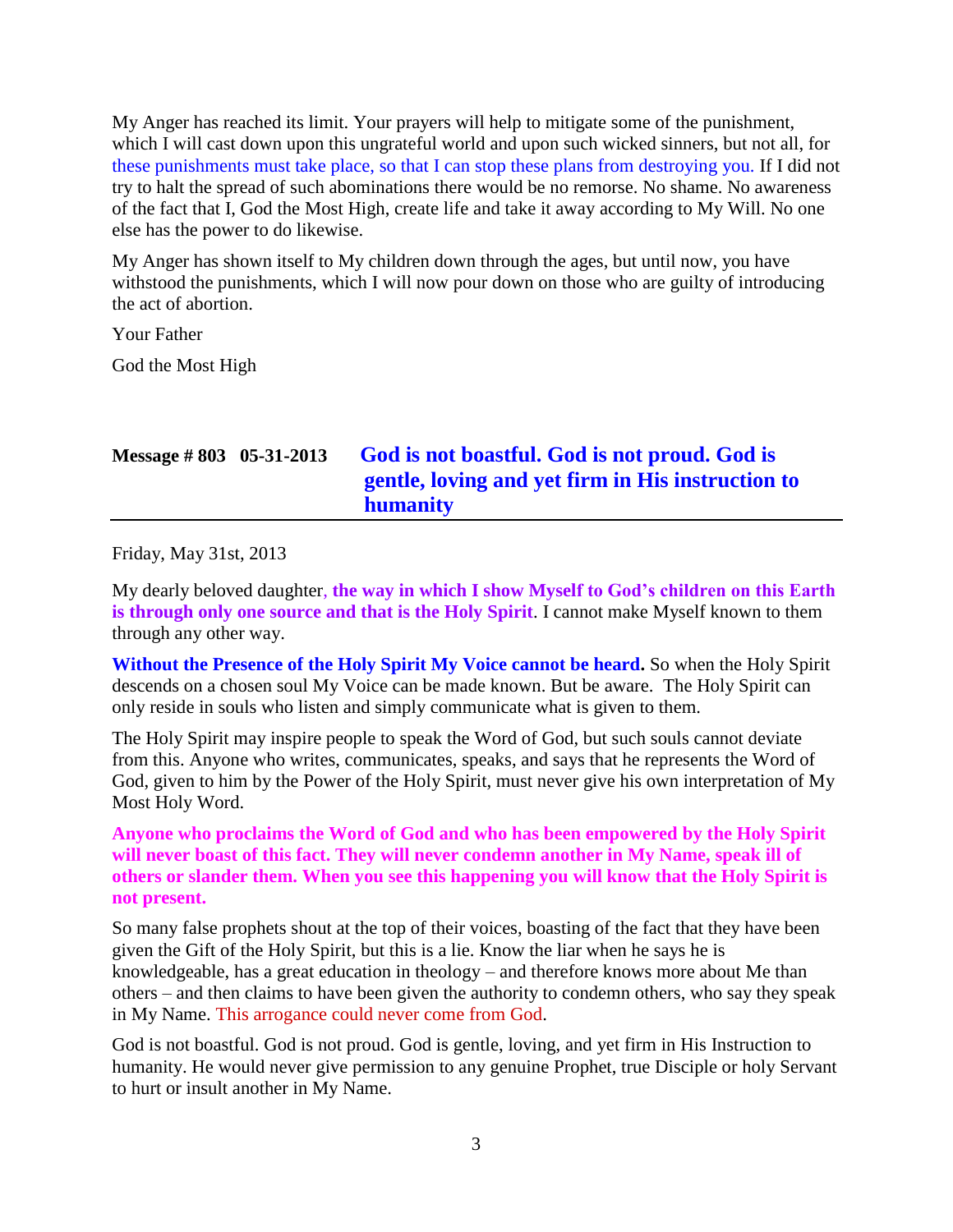Beware of the false prophets who do not have the Gift of the Holy Spirit, for they will lead you astray. They will lead you in the opposite direction to the path I have chosen for each of you.

Your Jesus

## **Message # 804 06-02-2013 [I Am Present in the Most Holy Eucharist through](http://www.thewarningsecondcoming.com/i-am-present-in-the-most-holy-eucharist-through-the-act-of-transubstantiation/)  [the Act of Transubstantiation](http://www.thewarningsecondcoming.com/i-am-present-in-the-most-holy-eucharist-through-the-act-of-transubstantiation/)**

Sunday, June 2nd, 2013

My dearly beloved daughter, I must remind all of God's children of the Truth of My Promise to give humanity the Gift of the Holy Eucharist.

I must remind you of the Power of the Most Holy Eucharist and of the fact that it is I, your beloved Jesus, Who is truly Present. I gave up My Body to save you from eternal damnation. I gave you My Body so that I could remain within your souls.

I Am Present in the Most Holy Eucharist through the Act of Transubstantiation. I explained this very clearly to My Apostles at the Last Supper. So why do so many of you not accept this great Gift given to you at a great cost. This is My Gift to you. My Body and Blood will strengthen your soul. **My Divine Presence sustains your soul and provides all those who accept My Holy Eucharist with a special Grace, which will bring you closer to Me.**

**When you keep Me company during Eucharist Adoration, I will pour out the greatest Gifts over you.** Soon you will find it difficult to pull away from Me and I will become closer to you. Your heart will become entwined with My Sacred Heart.

**You must never forget the Power of My Holy Eucharist, for it retains the Light of My Presence in the world.** Without My True Presence in the Holy Eucharist, you would be lost and you would be unable to remain in a state of Grace.

When you are deprived of My Body, you will begin to feel empty. You will be separated from Me and while you may still love Me, you will struggle to stay in union with Me.

Your Jesus

### **Message # 805 06-03-2013 [Your pagan practices will lead you to Hell](http://www.thewarningsecondcoming.com/your-pagan-practices-will-lead-you-to-hell/)**

Monday, June 3rd, 2013

My dearly beloved daughter, **the scourging which I endure at this time is not just because of the pending betrayal of Me within My Own Church, but it has to do with the false, pagan idols who replace Me in today's world.**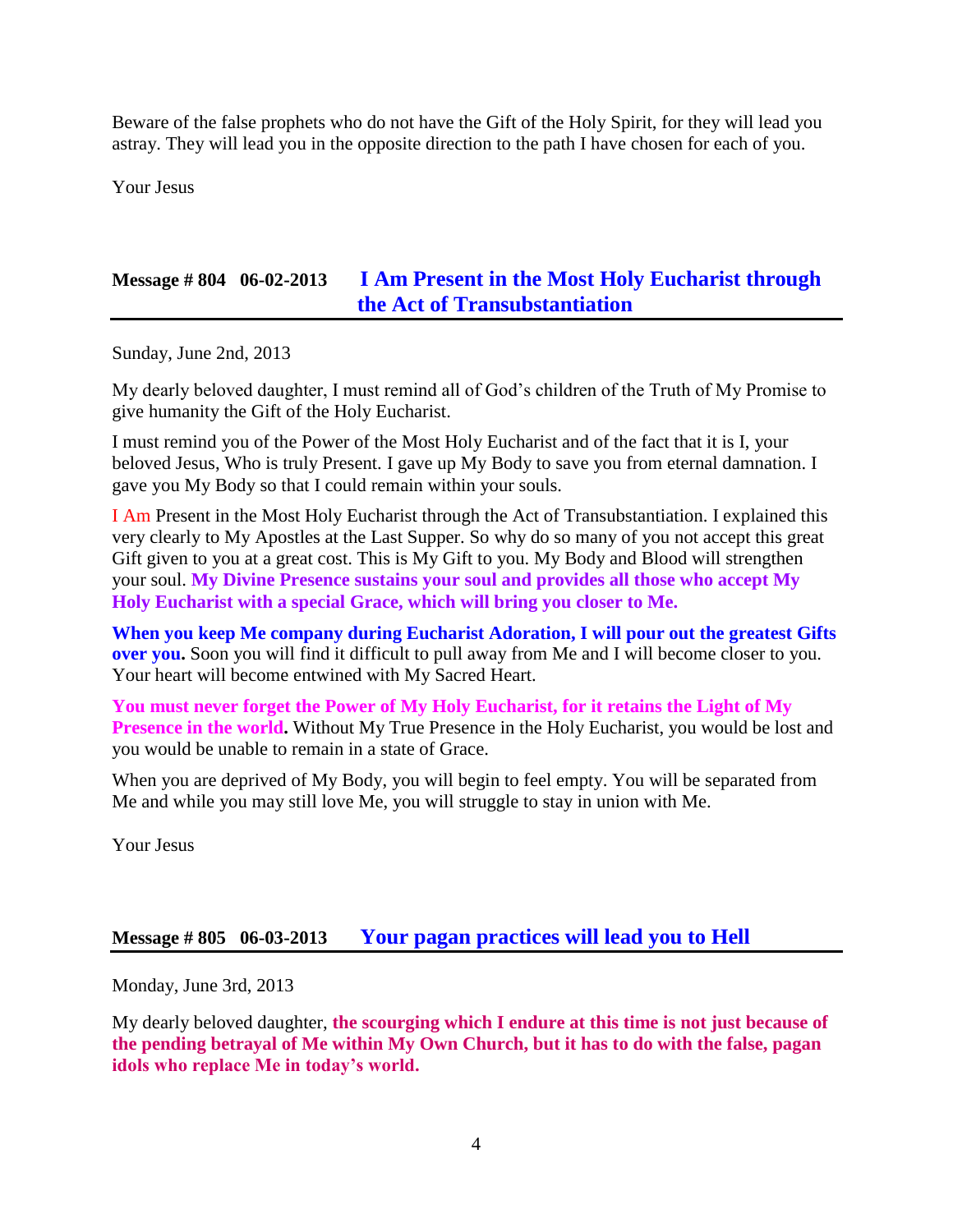**Paganism is growing very quickly and is embraced as a new popular culture, an alternative to the belief in the One True God.** It takes many forms. Most importantly, it will be presented as being harmless fun for those who dabble in New Age practices and as being an important part of personal development – a form of humanism and love of self.

This global paganism was foretold for the End Times and for many people they cannot see it, for what it is. It is a love of self and of false gods in whom many place their faith, for the so-called magical benefits they believe they have to offer.

**Many, who look for diversions, in order to fill the emptiness in their souls, do this through the adulation of Buddha statues, which become central to their lives, their homes and places of work.** They are lulled into a sense of spiritual calm when they practice New Age paganism, such as yoga, reiki and so-called meditation. Soon afterwards, they will become attracted to a deep longing and will continue to believe in all the false promises made by those who practice this abomination. For this is what it is  $-$  a form of the occult, which blinds many millions of souls to the Truth of God.

Whatever doctrine, New Age or otherwise, promises you great spiritual comfort and which is designed to empower you for selfish means, know that this could never come from God. Any doctrine which dictates that you honor such statues, which are not of God, or where you are asked to participate in practices which involve the occult, must be avoided at all costs. Don't you know what these do to your soul, your mind and your body? They destroy them.

**So many souls become infested by these practices, which open the door to your soul and allow Satan and his demons to devour you**. These – and make no mistake – are powerful practices, in that they attract evil spirits. The use of tarot cards, yoga, reiki and certain types of meditations, which embrace pagan practices, will contaminate you. In time you may become ill and full of black despair, as the spirits of evil enter your lives, from which there is little escape.

These are the signs of Satanic influences in the world and many demons come disguised as angels of light. This is why those who become obsessed with angel cards and who accept socalled ascended masters, within this angel culture, are embracing the spirit of evil, which is presented as harmless fun.

**The other form of paganism lies in the practice of atheism. Those of you who are proud of your atheism and who may practice good lives, in that you are kind and loving to others and treat your neighbors with respect, know that the Kingdom of Heaven is not yours.** I can never accept you into My Kingdom once you draw your last breath, no matter how this will break My Heart. If you do not beg Me to accept you and before you die, I cannot help you then, for I cannot intervene with your free will. Anyone who tells you that atheism does not matter is a liar. **The Truth is that only those who accept Me and who acknowledge God can enter My Kingdom.**

So many of you who live such confused lives, and believe that all will be well, have much to learn. This is why My Father has permitted The Warning to take place, for without it many souls would plunge straight into the fires of Hell.

Be thankful that the Truth is being given to you, for very few of my appointed servants preach of the dangers of the sinful lives you are living today and the terrible consequences, which they will bring about.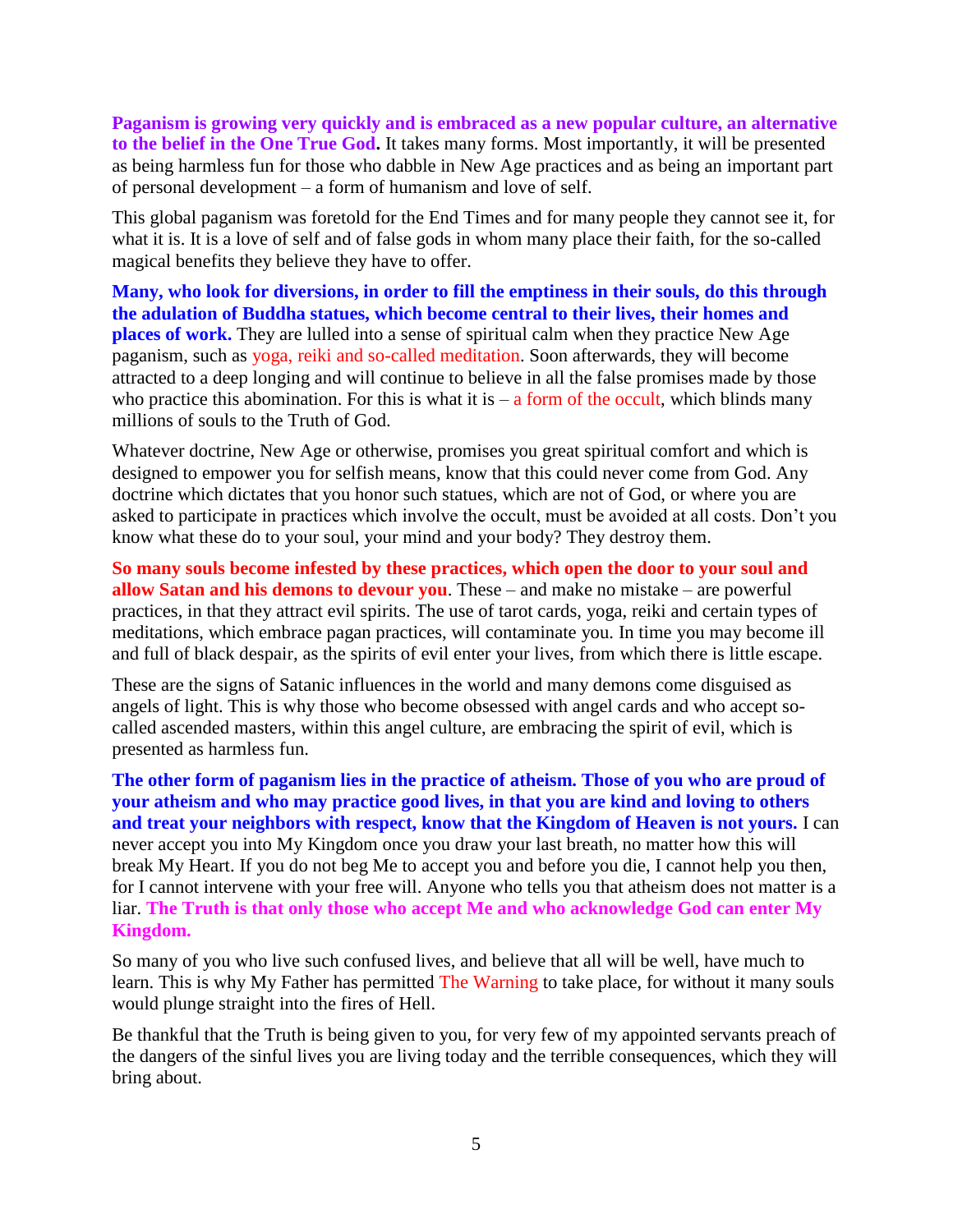Your pagan practices will lead you to Hell. Your atheism will separate you from Me. Only repentance can save you. Listen and accept the Truth, distasteful though you may find it to be, and you will be given the Gift of Eternal Life – a life, which you crave for right now, but which will never be yours, if you continue to idolize false gods and reject Me, Jesus Christ. The choice is yours only. No one else can make this choice, for God has given you the free will to choose between good and evil and He will never take this away from you, even when you choose the wrong path.

Your Jesus

# **Message # 806 06-04-2013 [My Way is very simple. You may follow Me any](http://www.thewarningsecondcoming.com/my-way-is-very-simple-you-may-follow-me-any-way-you-will-but-you-must-honour-me-in-my-christian-churches/)  [way you will, but you must honor Me in My](http://www.thewarningsecondcoming.com/my-way-is-very-simple-you-may-follow-me-any-way-you-will-but-you-must-honour-me-in-my-christian-churches/)  [Christian Churches](http://www.thewarningsecondcoming.com/my-way-is-very-simple-you-may-follow-me-any-way-you-will-but-you-must-honour-me-in-my-christian-churches/)**

Tuesday, June 4th, 2013

My dearly beloved daughter, many will enthusiastically climb this difficult Path of Truth, just as it was on the way to Mount Calvary.

This is a challenging journey, fraught with many obstacles. For most people, they will find this climb painful, as many realizations will come to pass, including the fact that you will be despised for following Me. Others will try to stop you and will use every argument to pull you back, so that you will walk away from Me. Others will scream terrible things and will accuse you, not as a soldier of Christ, but as a tool of Satan.

#### Then, **for those of you priests and servants among you, you will be ordered to leave Me in this final climb to the top. This climb is symbolic of the Way of the Cross.**

All who follow Me, to help the Truth of My Teachings to be re-discovered in the world today – where people wear blindfolds and cannot differentiate between fact and fiction – will suffer a different kind of cruelty. They, My beloved followers, will be tormented with accusations that they belong to a cult. This particular insult suggests that they are deluded and not of sound mind. You must realize that this type of accusation is designed to create doubts in your mind.

My Way is very simple. You may follow Me any way you will. But you must honor Me in My Christian Churches, everywhere, for I have no other houses on Earth. Cults use other houses outside of My Church. When you are asked to leave My Church, it will be no different to the time My Apostles, during My Time on Earth, were asked to do the same thing.

Ignore the taunts, the ridicule and those who use My Teachings and who then twist them, so that they can denounce My Messages given to you today.

**Walk tall and march forward with confidence, for this battle will defeat the evil and the lies, planted by the deceiver, which casts a terrible darkness over innocent people, who cannot see what is happening.**

Those who will find that they do not have the strength or the bravery to continue, please do not fear, for I will give you special Graces if you say this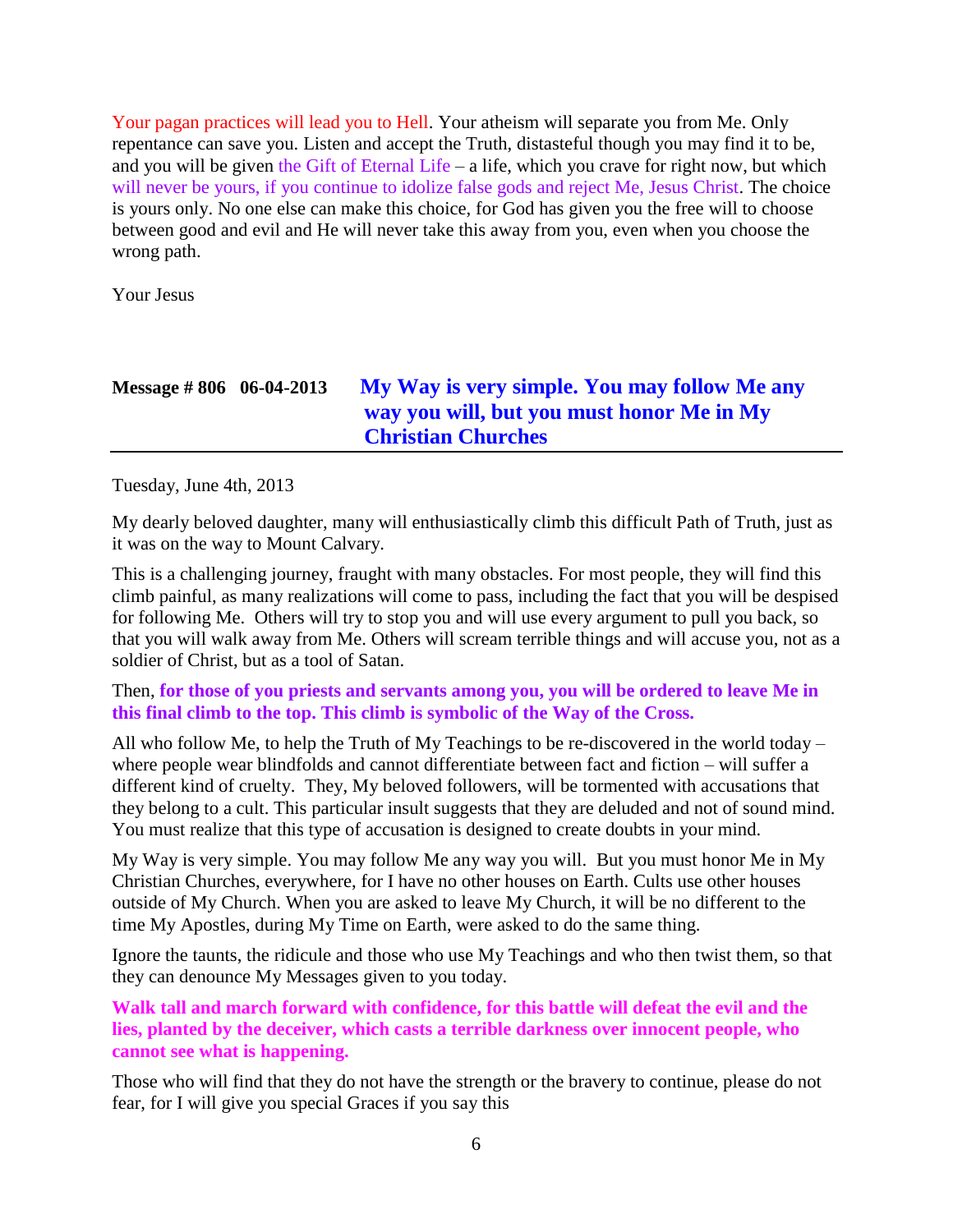#### **Crusade Prayer (108) Climbing the Hill of Calvary**

Jesus, help me to find the courage, the bravery and the nerve, to stand up and be counted, so that I can join Your Remnant Army and climb the same Hill of Calvary, which You had to endure for My Sins.

Give me the power to carry Your Cross and Your load, so that I can help You save souls.

Rid me of my weakness. Dispel my fears. Crush all my doubts. Open my eyes to the Truth. Help me, and all those who respond to the Call to carry Your Cross, to follow You with a deep and humble heart and that by my example, others will pluck up the courage to do likewise. Amen.

Your beloved Jesus

### **Message # 807 06-05-2013 [The rest of My sacred servants will sign a pledge of](http://www.thewarningsecondcoming.com/the-rest-of-my-sacred-servants-will-sign-a-pledge-of-allegiance-to-the-new-one-world-religion/)  [allegiance to the new One World Religion](http://www.thewarningsecondcoming.com/the-rest-of-my-sacred-servants-will-sign-a-pledge-of-allegiance-to-the-new-one-world-religion/)**

Wednesday, June 5th, 2013

My dearly beloved daughter, **more of My sacred servants are, at last, responding to My Call, although by doing so it means a very lonely journey for them.**

Their duty is to their superiors, for I have given My Church on Earth the authority to assert itself over all of God's children. They, **My sacred servants, must adhere to all instructions given to them by My Church, until the day My Sacraments are changed. Then, their duty will be to Me.**

To those of My sacred servants who do not believe in the prophecies foretold, where My Church on Earth will be destroyed from within, you need to pray, so that I will keep you strong and loyal to My Teachings, until the day of darkness will wipe out all Presence of Me in the Holy Tabernacles around the world. For when that happens, your only duty will be to Me, Jesus Christ.

Do not let your hearts be troubled, because once you proclaim only the Truth of My Teachings and administer the Sacraments in the ways in which you were taught, this will be your saving Grace. **If, and when, you are instructed to reject the Truth of My Church on Earth, then this is when you will have to discern.**

**This day has not yet come, but when you are asked by those within your highest ranks to discard the Holy Eucharist, you will know then that you were given the Truth.**

When you are asked to accept certain doctrines, before that day comes, which you will know in your hearts could never be condoned by Me, you will realize the awful reality of the destruction, which faces the Church.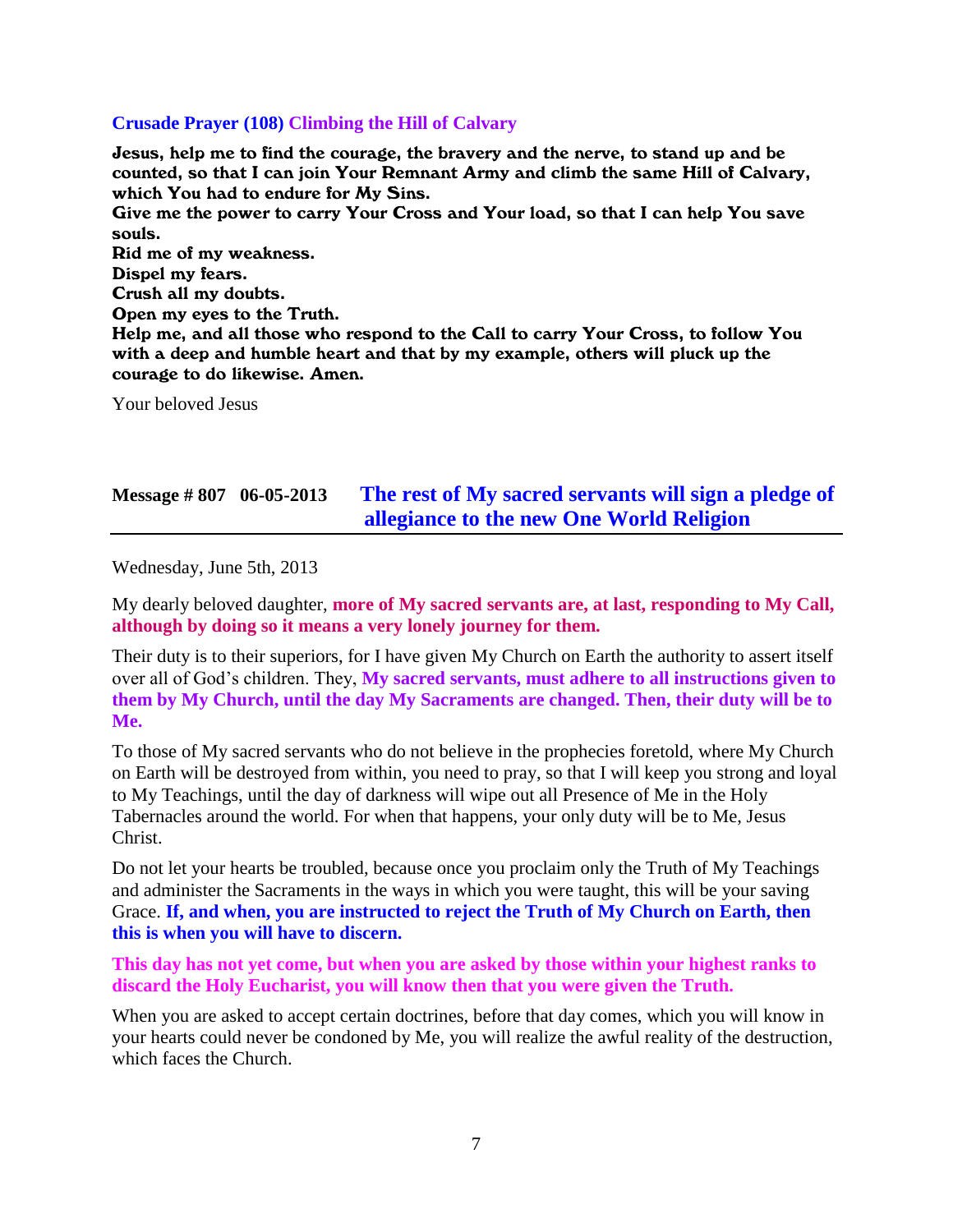#### **It will only be the brave and the courageous amongst you, who will stand up for the**

**Truth,** when they try to make you accept pagan lies, who will remain loyal to Me. You will continue to administer the Sacraments of Baptism, Holy Communion, Confession, Confirmation, Marriage and Extreme Unction.

The rest of My sacred servants will sign a pledge of allegiance to the new One-World Religion. It will be then that you will be divided into two – those who follow the Truth and those who will accept laws, which amount to only one thing – the adulation of false gods and the condoning of sin.

Many of you will no longer honor Me. If you do not remain loyal to Me and feed My flock with lies, many will be lost to Me. Yet, when these souls realize that they have been deceived, I will show great Mercy. You, however, having been trained to understand My Teachings, to honor My Holy Word and administer the Most Holy Sacraments, will betray Me.

Your Jesus

### **Message # 808 06-06-2013 [Lies, very often, come dressed as good things](http://www.thewarningsecondcoming.com/lies-very-often-come-dressed-as-good-things/)**

Thursday, June 6th, 2013

My dearly beloved daughter, how I wish that love would multiply in the world, for then man would truly love his neighbor, just as My Father commanded and there would be no wars.

Wars are the result of a lack of belief in the One True God. They are caused by fear, hatred and pride, all of which are enkindled by the power of Satan. As more people turn away from God and reject the need to prepare their souls for a life of glorious eternity, they will fall into much error. When they cannot see the Truth, they will be predisposed to believe in lies. Lies, very often, come dressed as good things. They masquerade as desirable deeds, rightful acts, pleasure, and as alternatives to what is natural.

**Evil will rarely be seen as such, because that is not how Satan plans his deceit upon mankind. He, the Evil One, whose works are seen within the words, deeds and acts of weak souls, is careful never to reveal himself. He will, through the poor souls he infests, come across as caring, pleasant and will always present an attractive façade.** Cunning, he will draw people into committing acts of evil through temptation and he will do this by preying on their most vulnerable weaknesses. While he normally seduces through the senses, he will also appeal to those who seek the Truth in their faith. This is when he, Satan, will draw souls into a trap where they will accept evil as being good.

It will only be at a later stage, when they feel uncomfortable and uneasy that they will sense that something is wrong. By then, hatred and a disregard for their neighbor will have been manifested within their souls. Then they will believe that those actions, which they embark on, in the Name of God, but which insult God, are for the Glory of God.

When war is created in the Name of God, it is usually not to God the armies of the world pay homage to. When they murder nations and say they honor God, they distance themselves from God and side with the Beast.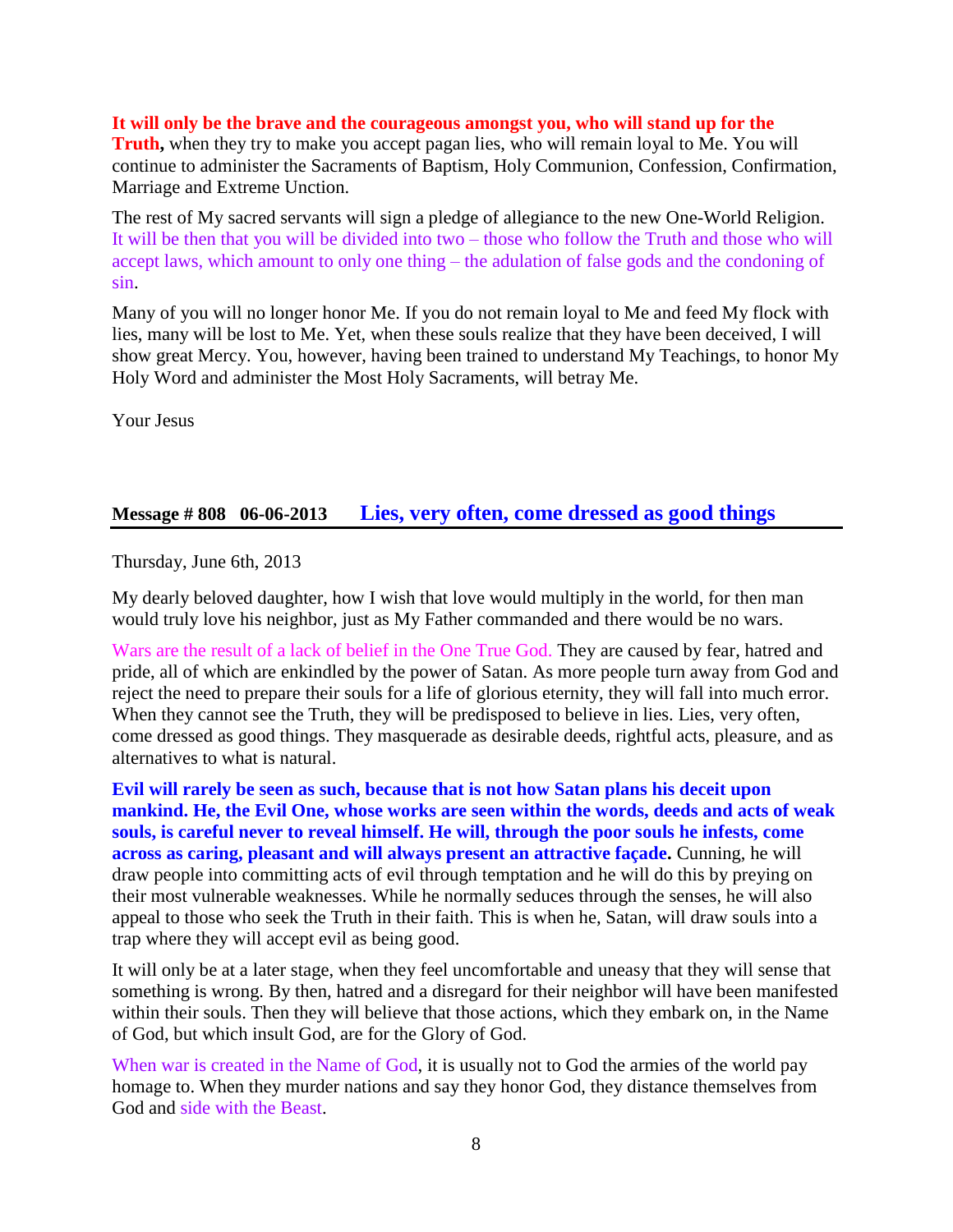**The Beast is planning the destruction of humanity in two ways, at this point in time. In the first instance, he is destroying life through abortion, murder and war. In the second instance, he is attacking My Church on Earth so that all Churches, which honor Me, Jesus Christ and My beloved Father, are destroyed.** In these ways he will steal souls and prevent them from following the Truth and from inheriting My Kingdom.

Your Jesus

# **Message # 809 06-07-2013 I will create miracles to [prove to the skeptics that it](http://www.thewarningsecondcoming.com/i-will-create-miracles-all-over-the-world-to-prove-to-the-skeptics-that-it-is-i-jesus-christ-who-has-sent-my-prophet-to-prepare-all-of-you-for-my-second-coming/)  [is I, Jesus Christ, Who has sent My prophet to](http://www.thewarningsecondcoming.com/i-will-create-miracles-all-over-the-world-to-prove-to-the-skeptics-that-it-is-i-jesus-christ-who-has-sent-my-prophet-to-prepare-all-of-you-for-my-second-coming/)  [prepare for My Second Coming](http://www.thewarningsecondcoming.com/i-will-create-miracles-all-over-the-world-to-prove-to-the-skeptics-that-it-is-i-jesus-christ-who-has-sent-my-prophet-to-prepare-all-of-you-for-my-second-coming/)**

Friday, June 7th, 2013

My dearly beloved daughter, all of those who know the Truth and who accept the prophecies contained in My Father's Book, must accept that He has granted the world the greatest Mercy.

**Now that the time draws closer for My Second Coming, those who recognize My Voice and who listen to Me, must devote their time to ensure that they spread My Word and pray for the salvation of all their brothers and sisters.**

My beloved disciples, My Graces are being poured over you and you must remain confident when helping others to prepare for My Second Coming. Even when they scream obscenities at you, you must remain calm. **This Mission will be the most vilified since My Crucifixion, but know that it is the Mission which will save billions of souls.**

This is My time. It is the time allocated to Me by My beloved Father, as agreed. It is the time for My Reign when the New Heaven and the New Earth will merge as one. **Just as My Father's Will is done in Heaven, so too will it be done on Earth.** All will become one. Hatred, suffering, and the power of evil will cease. Every effort you make now to salvage your own souls and your prayers to save others will be worth it, no matter how difficult it is. Let them roar at you, scourge you, abuse you, call you liars and treat you cruelly. The more you will suffer, the more souls you will bring to Me.

I have carved out this path and it is guarded by all of the Angels in Heaven. Every evil spirit will cause disruption, create obstacles and try to stop you walking towards Me, but it will be useless. They cannot stop Me reaching out to you or drawing you closer. There will be billions of you. Those who refuse to prepare now will do so in time. You must not allow them to slow you down, for time is short.

**Every one of you in My Remnant Army will be given special Graces** and I will create miracles all over the world to prove to the skeptics that it is I, Jesus Christ, Who has sent My Prophet to prepare all of you for My Second Coming.

Your Jesus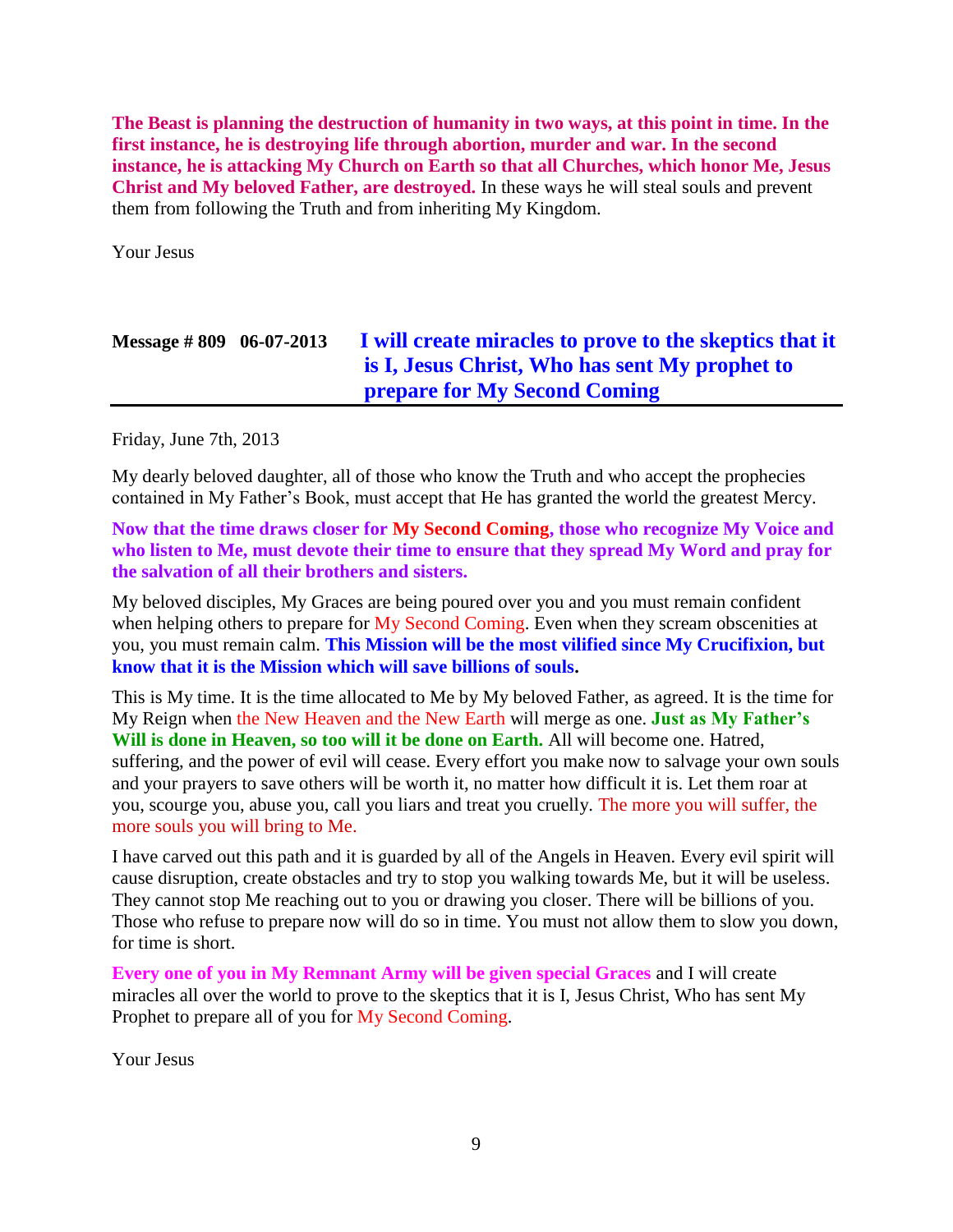# **Message # 810 06-08-2013 [My children's obsession with worldly goods and the](http://www.thewarningsecondcoming.com/my-childrens-obsession-with-worldly-goods-and-the-adulation-of-personal-wealth-separates-them-from-god/)  [adulation of personal wealth separates them from](http://www.thewarningsecondcoming.com/my-childrens-obsession-with-worldly-goods-and-the-adulation-of-personal-wealth-separates-them-from-god/)  [God](http://www.thewarningsecondcoming.com/my-childrens-obsession-with-worldly-goods-and-the-adulation-of-personal-wealth-separates-them-from-god/)**

Saturday, June 8th, 2013

My dearly beloved daughter, as humanity sinks deeper into sin, they continue to search for material things, which they believe will satisfy the raw pain they feel inside, for nothing can bring them comfort when they are so far removed from Me. Not for one moment do they think of Me, so caught up are they in the pursuit of worldly goods – useless things – which bring nothing, only a longing for more and more.

Then there are those whose love of worldly attractions means that they become insatiable. They seek bigger and what they believe to be more valuable possessions. Eventually they build shrines to themselves. This is when they plunge into despair, because the more wealth and luxury they acquire, the more confused and distracted they become. They will lose interest in other people and soon they will become isolated, as they become caught in a spider's web, spun by the spirit of evil to trap them and destroy their souls.

My children's obsession with worldly goods and the adulation of personal wealth separates them from God. **Your own love of possessions destroys your love of your neighbor. You will become selfish to the point that you will not care about the misfortunes of others.** This is how you disobey the Word of God.

You must stop your pursuit of riches. Then you will become purer of heart. But **allow this devious sin to cloud your mind and you will never be pure of soul, and thereby not fit to come before Me.** Those who are poor have less to tempt them to separate themselves from Me. **Those who are rich are poor in that they have much to learn before they can humble themselves in My Eyes.**

When will you learn that when man places worldly pleasures before Me, that he will not be able to prepare his soul in order to enter My New Paradise?

Your Jesus

# **Message # 811 06-09-2013 [When the New Jerusalem comes down upon the](http://www.thewarningsecondcoming.com/when-the-new-jerusalem-comes-down-upon-the-world-to-the-sound-of-trumpets-the-lights-will-fill-the-skies-and-all-will-be-silent/)  [world to the sound of trumpets, the lights will fill](http://www.thewarningsecondcoming.com/when-the-new-jerusalem-comes-down-upon-the-world-to-the-sound-of-trumpets-the-lights-will-fill-the-skies-and-all-will-be-silent/)  [the skies and all will be silent](http://www.thewarningsecondcoming.com/when-the-new-jerusalem-comes-down-upon-the-world-to-the-sound-of-trumpets-the-lights-will-fill-the-skies-and-all-will-be-silent/)**

Sunday, June 9th, 2013

My beloved daughter, the pain you endure physically at this time is to save souls, who are so far removed from Me, that were you not to offer this to Me as a victim soul, they would be lost to Me forever. **Always remember how much it hurts Me and breaks My Heart when I lose even just one soul.**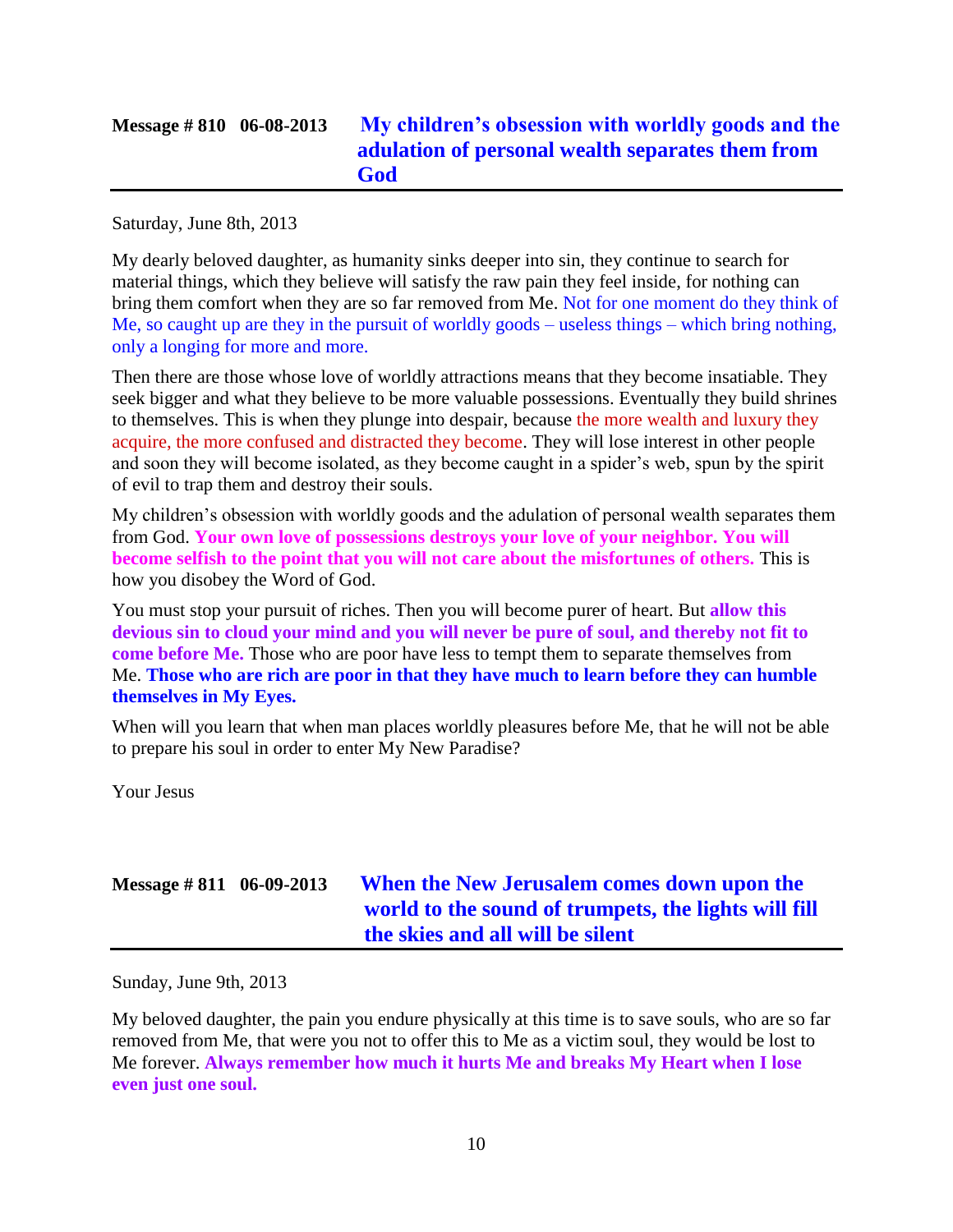#### **My Love for humanity remains intact, for nothing could ever stop Me from loving each precious soul.** I love them so much that the Gifts I have given you, My daughter, of seeing all of God's children, as He sees them, with a purity of heart, is never ending. This is why you suffer so much, My little one. It is not because of those whose anger insults you, but it is because of those souls who are in terrible darkness and whose destiny terrifies you, that you endure these new physical afflictions.

Please understand that when you become impatient and upset, because of these painful trials, that they are nothing compared to the intense suffering which faces those souls who will be taken by the Beast. It will mean nothing when compared to souls who must endure the pain of suffering in Purgatory. How little this will mean to you when you see how I will pluck those souls, who otherwise would not be able to save themselves, from the evil grasp of the Beast.

My daughter, no matter how painful this suffering is, it will not matter when I unite God's children, when the most Glorious Paradise will descend on the Great Day. When the New Jerusalem comes down upon the world to the sound of trumpets, the lights will fill the skies and all will be silent then before the sound of Angels, whose singing will reach every soul before the final moment. **This will be the last hour when I come to Judge the living and the dead.**

Your Jesus

# **Message # 812 06-10-2013 [You must not be frightened, for what I Promise is](http://www.thewarningsecondcoming.com/you-must-not-be-frightened-for-what-i-promise-is-yours-and-it-is-your-inheritance/)  [yours and it is your Inheritance](http://www.thewarningsecondcoming.com/you-must-not-be-frightened-for-what-i-promise-is-yours-and-it-is-your-inheritance/)**

Monday, June 10th, 2013

My dearly beloved daughter, the world must be told that **My Time to return is close.** My Time has already begun, as I strive to turn humanity towards Me, before My Great Day.

**I Am preparing all of you at this time**, although many will turn a deaf ear. I do this with love, for every single one of you for whom I love, for every single one of you for whom I gave up My Body. You are going to witness My Intervention, when I will open the eyes of humanity and which will be clearly witnessed.

Miracles will take place when My Mission is accepted. My Presence will be felt and I will make Myself known through Acts of Great Mercy. This plan is to entice you back, to turn those of you who no longer believe that I Exist, towards My Glorious Salvation.

**I Am the King, Who will Reign over the New Paradise promised to Me by My Father.** To those who do not know Me, hear Me now. You are Mine. I bring you LIfe, not as you know it on this Earth, but Eternal Life.

You must not be frightened, for what I promise is yours and it is your Inheritance.

**This Kingdom is what you were born for, so that God, My beloved Father, could re-create the world, as it was in the beginning. He is the Beginning, for He created it.** He is the End, for when the Great Day comes there will be no more suffering, for the New Beginning – Eternal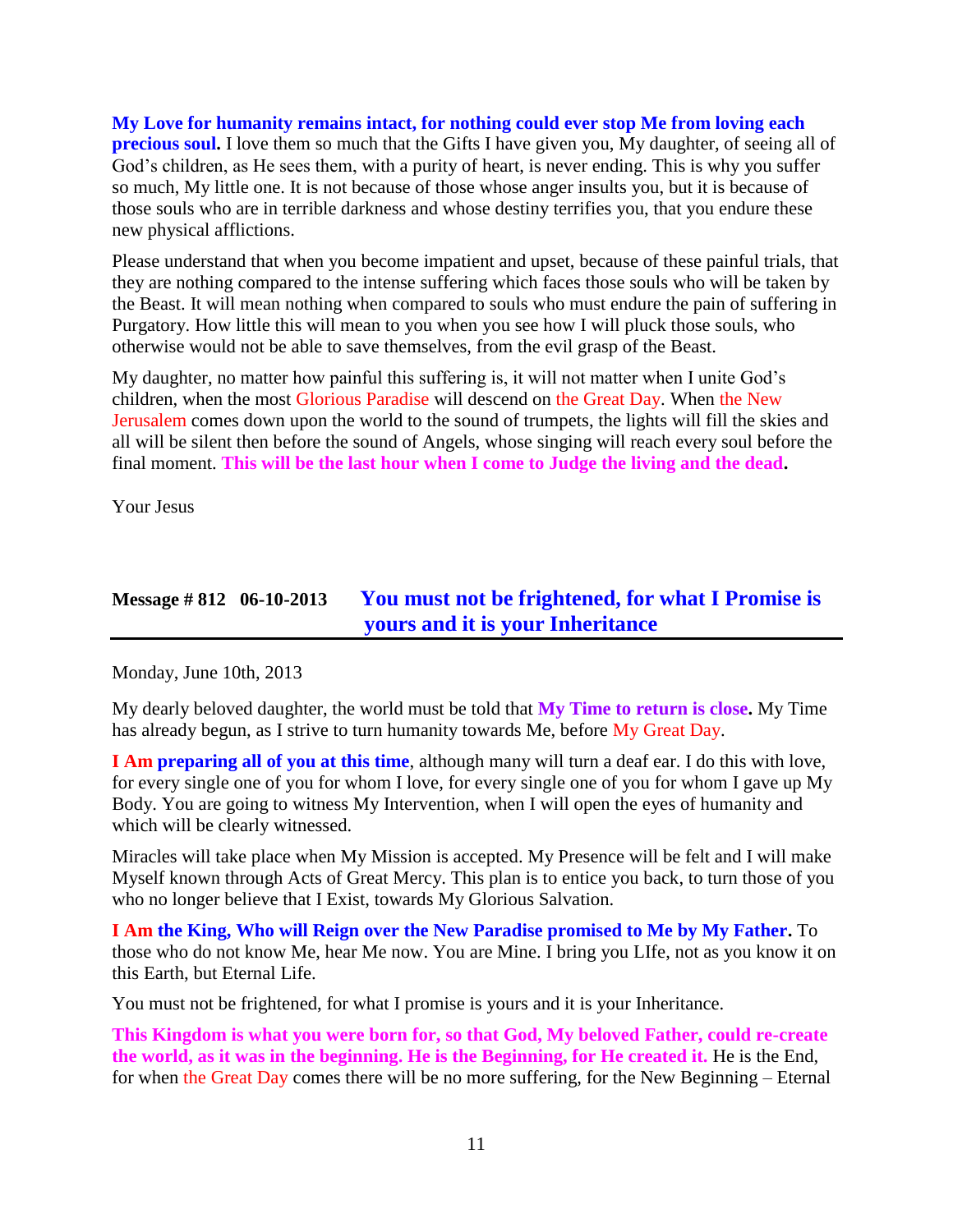Life – will be presented to those who accept God's Love. You must become more trusting, less cynical and accept the Great Gift of Life, which can only come from a perfect God.

Only God could create such a miracle – the Gift of Life.

Only God can give you Eternal Life, where death will be conquered, and with it all evil.

You must look to the future with anticipation. **You must try to listen to these Messages, for they will be the lifeline you will need, as the days ahead will become darker.**

It is My Desire that none of you should fret, feel worried, frightened and sad, for My Glorious Day will mean that I will wipe every tear, pain, sadness and suffering from you and cleanse you with My Great Glory.

**You will experience pure everlasting happiness, at last.** Everything you ever imagined to be a state of Heaven, will be yours.

If you cannot respond to Me now, because of a lack of trust, I will help you if you call on Me. Ask Me for the Gift of Trust through this Crusade Prayer.

#### **Crusade Prayer (109) for the Gift of Trust**

O my dearest Jesus, Help me to trust You. To trust in Your Promise to come again. To accept the Truth of Your Second Coming. To trust in the Promise of God the Father when He said He would give You Your Kingdom. Help me to trust in Your Teachings, in Your Plan to save the world. Help me to accept, with Grace, Your Gifts. Help me to trust in You, so that I lose my fear and so that I can allow Your Love to flood my heart and soul. Amen.

Oh, how I yearn to comfort you, ease your fears, worries and concerns. How I desire to make the transition as painless as possible, so that you won't have to suffer by the hand of the Beast, whose work will be seen through the enemies of God.

**If you trust in Me completely and surrender yourself to My Mercy, I solemnly promise that My Mercy will shorten the time when human suffering will escalate because of the wickedness of those who want to cause your suffering.**

I pledge that My Intervention, through miracles, will awaken those most in need of help – an awareness of the Truth. When the Truth of God, is accepted by those who do not really understand My Promise to come again, but who accept it, within their hearts, then suffering will be reduced and I will show Mercy to billions of souls.

Your trust in Me, however, will help you to see the Truth. When you accept the Truth, you accept the Keys to My New Kingdom.

Your Jesus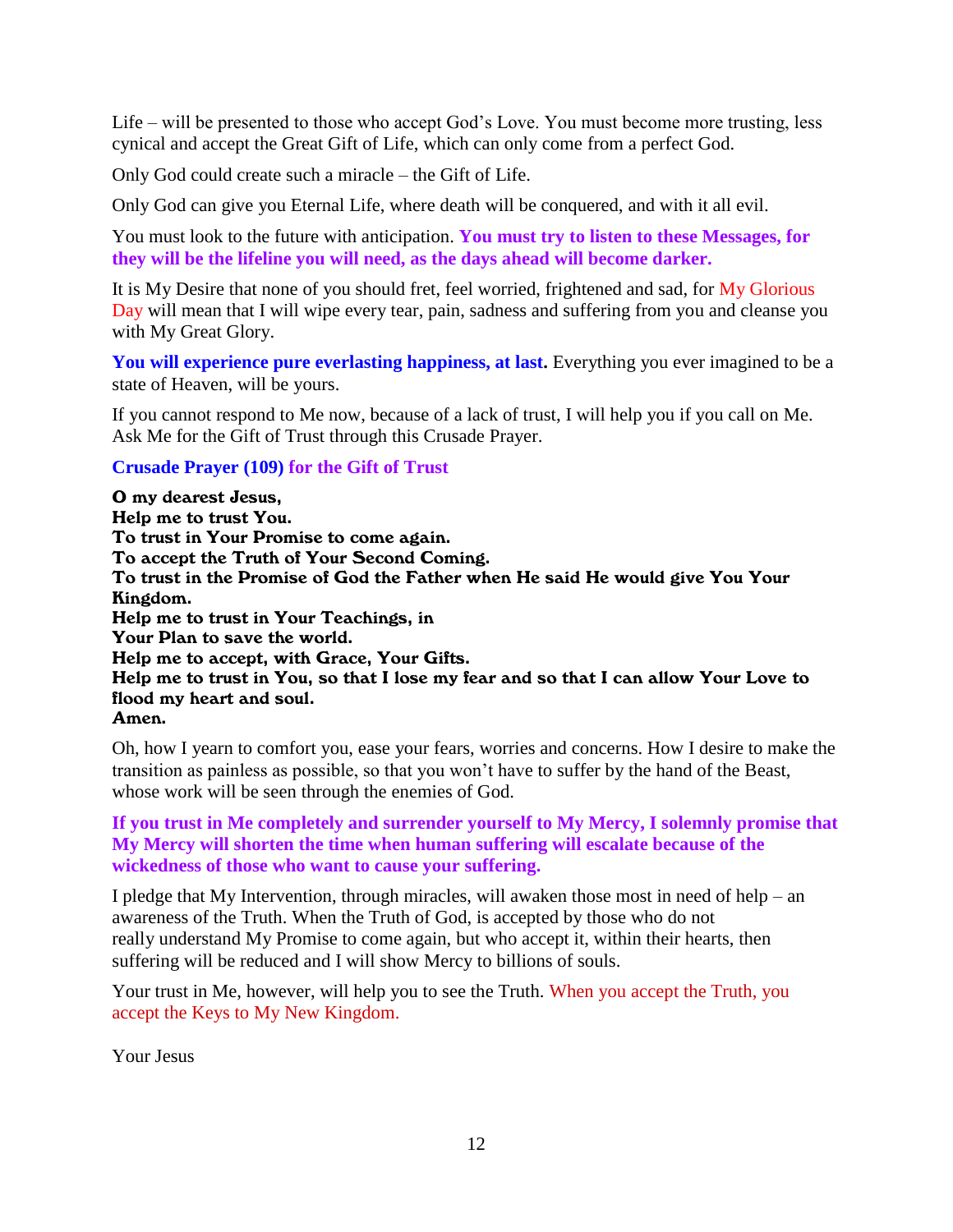### **Message # 813 06-12-2013 [Never do this, for it is the one sin which, by its](http://www.thewarningsecondcoming.com/never-do-this-for-it-is-the-one-sin-which-by-its-hypocrisy-disgusts-me/)  [hypocrisy, disgusts Me](http://www.thewarningsecondcoming.com/never-do-this-for-it-is-the-one-sin-which-by-its-hypocrisy-disgusts-me/)**

Wednesday, June 12th, 2013

My dearly beloved daughter, as I try with all My Might to ignite the souls of believers, first and foremost, in these My Holy Messages for the world, I must warn those who speak ill of My Holy Word, yet again. While I seek out the souls of those lukewarm in their faith, why must those of you who profess to speak in My Name, denounce the Truth, when it is given to you from the Lamb of God through these Messages?

What man would speak to you in this way, in My Holy Name and dare to stand before you? No one. Only because of the Power of God can My Word be made known to you in plain language.

Man will continue to sin, whether he commits sins, which are the same amongst all of you in the world or whether they are of a grave nature. You are all sinners.

One sinner can never condone another in My Name, unless it be by My Authority, through the Act of Confession, which frees you from sin, for a short while. **No sinner can condemn another sinner in My Name, for that is not their right.** When you condemn another sinner, whether they are guilty of even the most serious act against God, you will become as blackened a soul as that person whom you openly condemn in My Name.

Don't you know how you cause Me Pain and grief when you hurt one another? Have you not understood Me at all? Did you not learn why I died for you? To those of you who still do not understand the Truth, you must listen now. I do not condemn you for your sins, for I love you and will forgive you for any sin, no matter how terrible it may be. But when you declare yourself, in My Name, to be equal to Me and judge another sinner using My Name, I will condemn you too.

**Not one of you, no matter how I love you, can judge another. Only I, Jesus Christ, have been given the Authority by My Father to Judge humanity – no one else. If you commit this sin, you will have to face My Judgment.** Never do this, for it is the one sin which, by its hypocrisy, disgusts Me.

**The time is almost upon humanity for the Truth to be witnessed. Not many, including those who profess allegiance to Me, will respond to My Call, until My Father casts down many punishments.** So blind are you to the Truth of Eternal Life, so immune are you to hearing the Word of God, that the only way you will listen is when chastisements are brought down upon you.

When the first of many befall you, many will say that they are natural catastrophes, but when they rain down upon you so quickly, and when you have nowhere to run, only then will you know that it is the Hand of God, which befalls you.

**My Father will shake the entire world.** Those of you, who doubt that He Exists, will know that these events cannot be attributed to nature alone. Those of you who believe in Me, but who ridicule these Divine Messages, will eat your words and you will want to cut out your tongues, because you will realize soon, how your vile words insult Me. Not only do you curse God, but you prevent this Divine Mission from saving souls.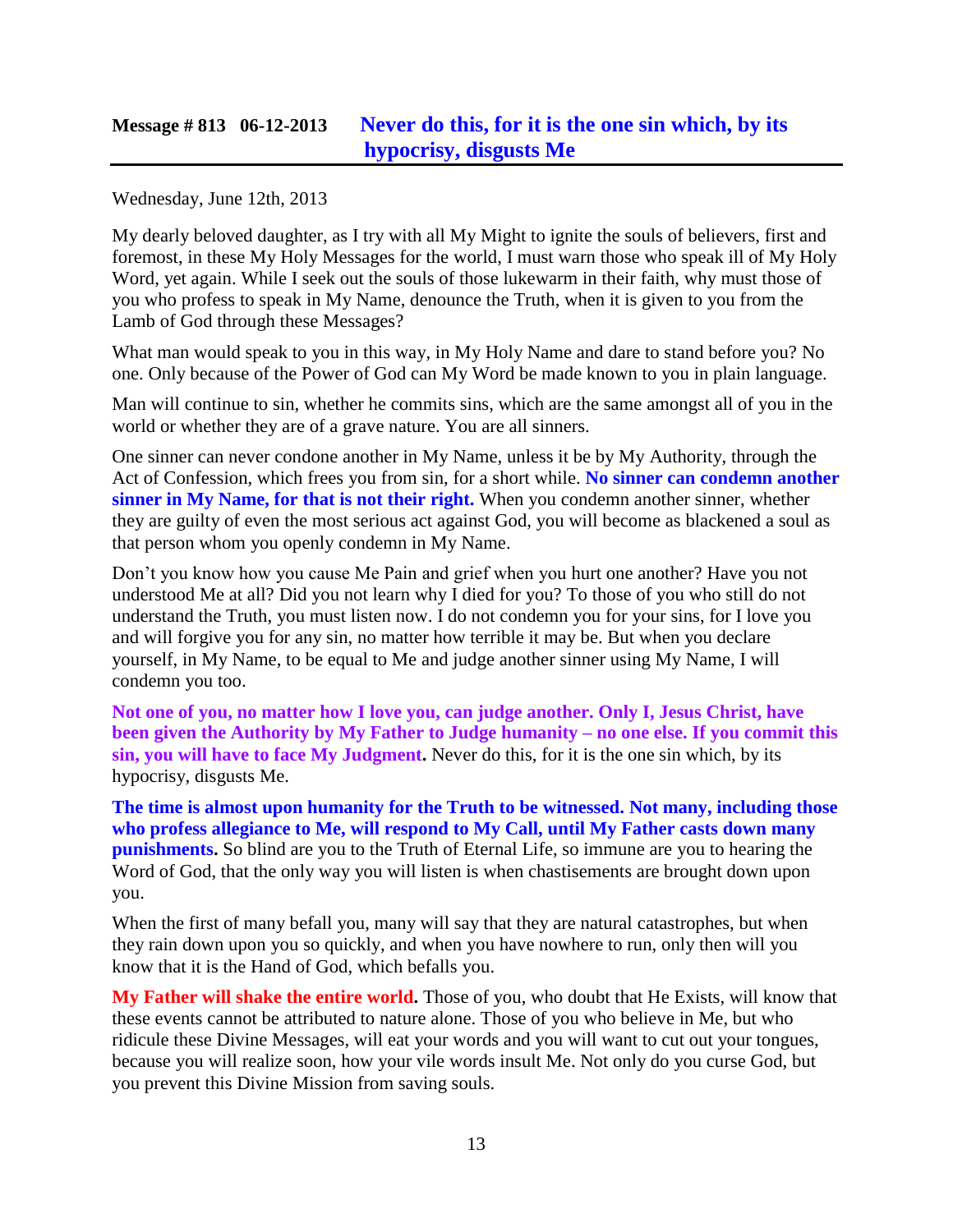**For every soul you deny Me, you will suffer an eternity.** When you stand defiant in the Face of God you will not be permitted to do so. Remember, no matter how I love you, I will intervene, should you attempt to sabotage the Work of God in this the Final Mission to save humanity.

**The time for the Book of Truth to be given to the world has now taken place.** If you follow Me, but do not accept Me now, as I Call you, do not worry, for I will not Judge you. But if you try to prevent Me from saving God's children, I will strike you down.

Your Jesus Savior of Mankind

# **Message # 814 06-14-2013 [God does not expect you to spend your time](http://www.thewarningsecondcoming.com/god-does-not-expect-you-to-spend-your-time-ignoring-day-to-day-matters-or-the-time-you-spend-with-family-and-friend/)  [ignoring day-to-day matters or the time you spend](http://www.thewarningsecondcoming.com/god-does-not-expect-you-to-spend-your-time-ignoring-day-to-day-matters-or-the-time-you-spend-with-family-and-friend/)  [with family and friends](http://www.thewarningsecondcoming.com/god-does-not-expect-you-to-spend-your-time-ignoring-day-to-day-matters-or-the-time-you-spend-with-family-and-friend/)**

Friday, June 14th, 2013

My dearly beloved daughter, when a man begins to believe in his invincibility, he is lost.

**So many people, who do not accept that life on Earth is but just a small part of their spiritual journey towards My Kingdom, are wasting so much precious time.** The time I refer to is that given to you by God, in which you must live according to His Commandments, if you are to achieve Eternal Life. If you do not accept God, then you cut yourself away from Him. When you do that, your life will be cut short, and so instead of the Gift of Eternal Life, your life will end when you die in this one. You must not waste the time given to you in this life by spending it chasing useless things, which will be but dust, in time.

**God does not expect you to spend your time ignoring day-to-day matters or the time you spend with family and friends.** It does not mean, if you enjoy the fruits of life on Earth, that you cannot adhere to the ways of the Lord. You can.

My daughter, I wish to make it known that there is much confusion as to My wishes for humanity when I desire them to follow My Teachings.

**Laughter is good. Companionship is important. Enjoying a fulfilling life is good, once you show humility and praise for God and then offer thanks even for the smallest of pleasures.** Any Gifts you receive in this life, for the good of others, can only come from God. How you use these Gifts will be important in the salvation of your soul, when the Gifts provided by God are shared with others. Some are given great talents, but all souls are born with Gifts. They are meant to help you to help others. Those born with a talent for business, have an obligation to ensure that this is put to good use, for the benefit of others. Others will use their Gifts to care for their neighbor and to bring joy into other people's lives. And then there are the souls who suffer. Their suffering is also a Gift, for they will help save the souls of others, and by doing so, will gain the greatest Gift of all – Eternal Life.

Life is given by God, for a reason. It is to give Glory to God and to encourage His children to unite with Him, finally, when life will change. **God's children are being prepared for this**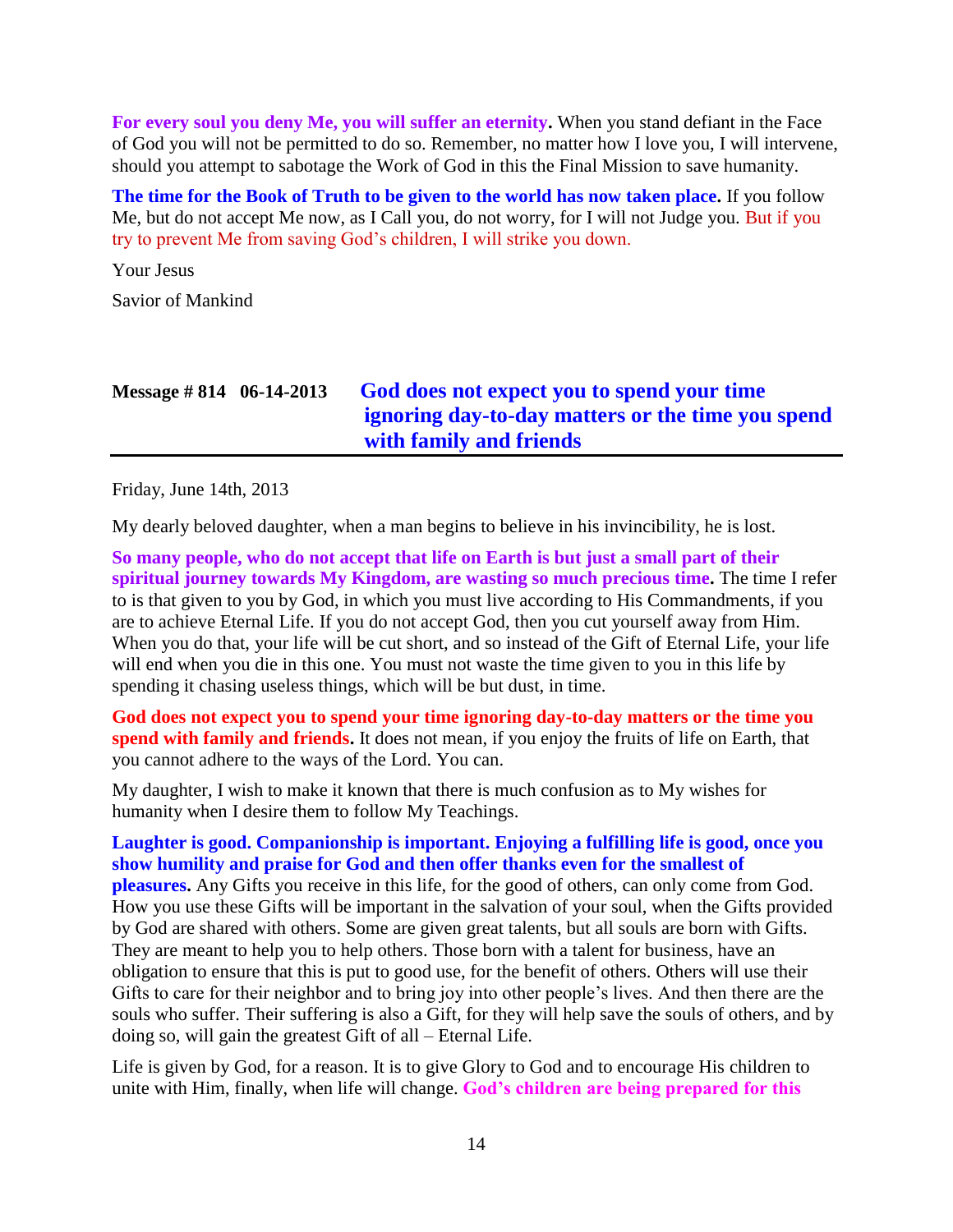#### **change, when finally, the glorious Eternal Life promised to Adam and Eve will become theirs.**

It is important to try and show much love and compassion to each other, just as you would expect to be treated by Me, when I come to Judge. Every day you must ask yourself, for every deed you carry out, would this please God? Am I doing enough to follow God's Commandments? Am I breaking the Laws of God, and if so, what will the consequences be?

Ignore the needs of others and your needs will be ignored. Hurt any of God's children with deliberate intent and you will suffer. Kill any of God's children and you will have no life. Life on Earth, although it can bring much love, joy and hope, is full of trials. Each trial must be faced and you must accept that it is part of God's plan in the purification of His children.

When you live your life without acknowledging God, you are living life to suit your own desires. When you do not set standards, laid down by God, you will lose your way. If you wander so far away that you cannot find your way back, then you must pray for God's Grace to help you.

#### **Every single request made to God, if it is for the good of your soul and for the needs of those who you love, is always answered.**

Your Jesus

## **Message # 815 06-15-2013 [It will be within the Roman Empire that the great](http://www.thewarningsecondcoming.com/it-will-be-within-the-roman-empire-that-the-great-abomination-will-rise-up-against-me/)  [abomination will rise up against Me](http://www.thewarningsecondcoming.com/it-will-be-within-the-roman-empire-that-the-great-abomination-will-rise-up-against-me/)**

Saturday, June 15th, 2013

My dearly beloved daughter, just as I walked alone during the slow and painful walk to the top of Mount Calvary, so too will walk My Remnant Army.

**When I walked this torturous hill, I was surrounded by hundreds of Roman soldiers who blocked those along the path who wanted to give Me comfort.** While it would not have been necessary for such large amounts of soldiers to guard just one man, their presence was to demonstrate a number of things. They wanted to show My followers and anyone who attempted to spread the Truth of My Teachings, who was in charge. This act of aggression was to threaten and bully those who dared to show allegiance to Me.

The Jews denied Me and then betrayed Me. The Romans crucified Me and it was in Rome that My beloved apostle Peter was instructed to form My Church on Earth, for I wished that My Church be formed amongst those who persecuted Me.

**As My Second Coming is to take place soon and as My Final Mission to come back in order to bring humanity the final salvation I promised is unveiled, history will be repeated.** The Jews will still deny Me, until The Warning takes place. The enemies of God will rise against Me, everywhere. Those who love Me and those who say that they represent Me will betray Me.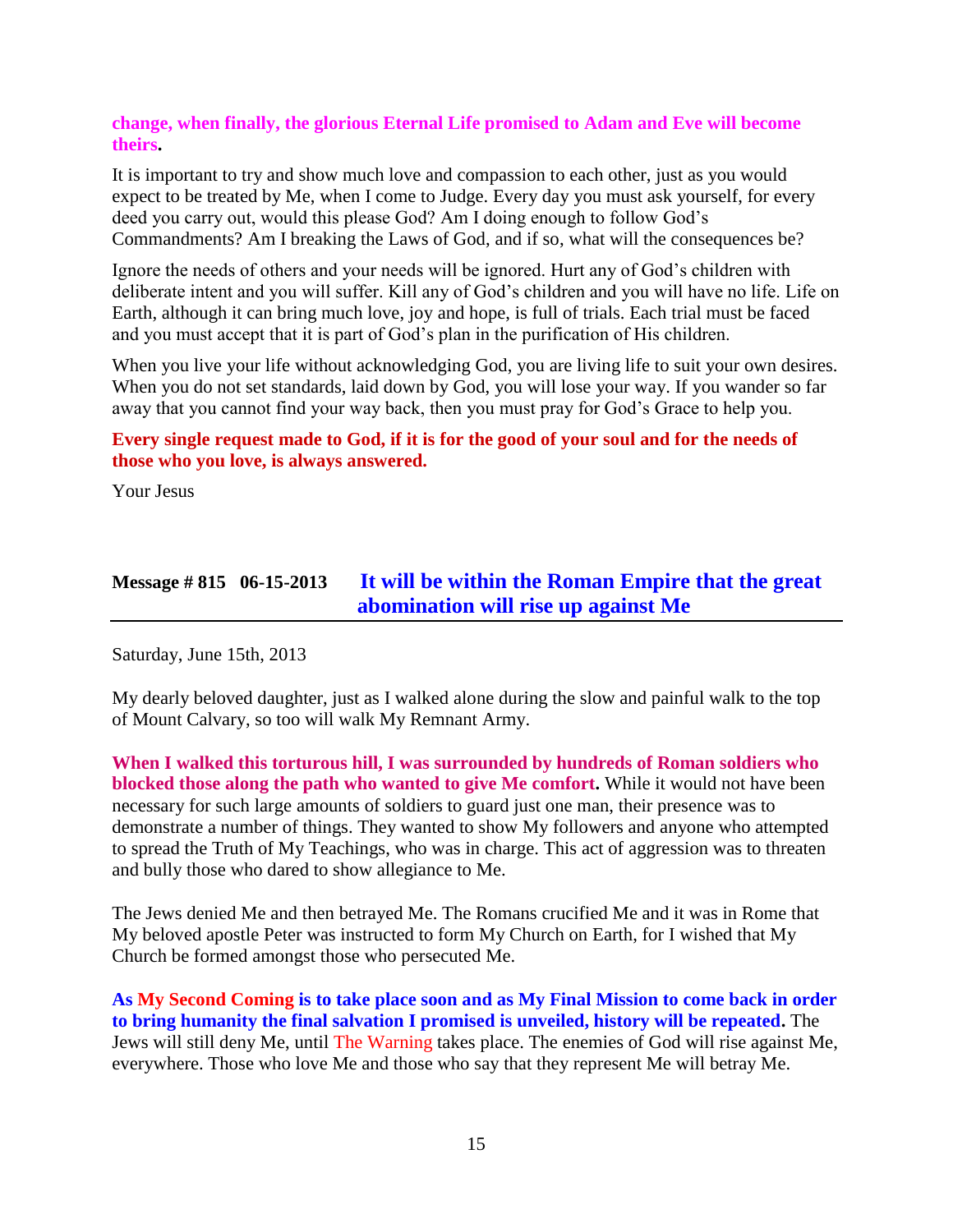**It will be within the Roman Empire that the great abomination will rise up against Me.** Babylon, home of the Roman Empire and where the nations which have abandoned God in favor of false gods are located, will be the seat from which all lies will spew forth.

**The Beast with the ten horns is Europe and in Rome an army will rise up against Me. They will be responsible, yet again, for the crucifixion before the Great Day.** They will bring about the final insult, when they crucify and destroy My Mystical Body on Earth. My Body is My Church. Those who separate from My Body, by choosing to follow a new doctrine, will betray Me and yet they will have the nerve to stand up and say that they come from Me.

On that day when the new One World religion is made known, which will be endorsed by sections within the Catholic Church, as foretold, the skies will darken and a great thunder will descend upon the Earth. It will be as it was the second I drew My last breath on the Cross, when the Anger of My Father was cast down upon the Hill of Calvary. When that happens and the sign that My One True Church has been taken away and a false pagan abomination has replaced it, you must know this. This is when the chastisements will rain down upon the human race, everywhere.

**Every sign will be given from Heaven to warn those who side with the False Prophet and his soon-to-be cohort, the Antichrist, that their days will be numbered**. They will be shown what it will be like to experience the Anger of My Father. Many bishops and priests will realize the Truth at that stage and will fight against this wickedness. They will not abandon Me and will continue to lead My True Church on Earth. Sadly, many will not have the courage to do this and they will be like lambs being led to the slaughter, but they will be comforted to know that I will never abandon them. I will send them much help and My Remnant Army will rise and spread the Gospels, when they will have been pushed to one side, everywhere. **They will preach in every corner of the world and they will be fearless. Their love for Me will conquer the work of the Antichrist**. Their obedience to Me and their response to My Crusade Prayers will save billions of souls.

And then, My Plan will be completed.

Your Jesus

# **Message # 816 06-15-2013 [God Exists in every single person born in this](http://www.thewarningsecondcoming.com/god-exists-in-every-single-person-born-in-this-world-irrespective-of-their-faith-or-the-belief-of-their-parents/)  [world, irrespective of their faith or the belief of](http://www.thewarningsecondcoming.com/god-exists-in-every-single-person-born-in-this-world-irrespective-of-their-faith-or-the-belief-of-their-parents/)  [their parents](http://www.thewarningsecondcoming.com/god-exists-in-every-single-person-born-in-this-world-irrespective-of-their-faith-or-the-belief-of-their-parents/)**

Saturday, June 15th, 2013

I Am your beloved Jesus, Who works through your soul. Even when you ignore Me, I Am here. I work through your soul, for you gave it to Me, and as such, you will always suffer for Me and with Me.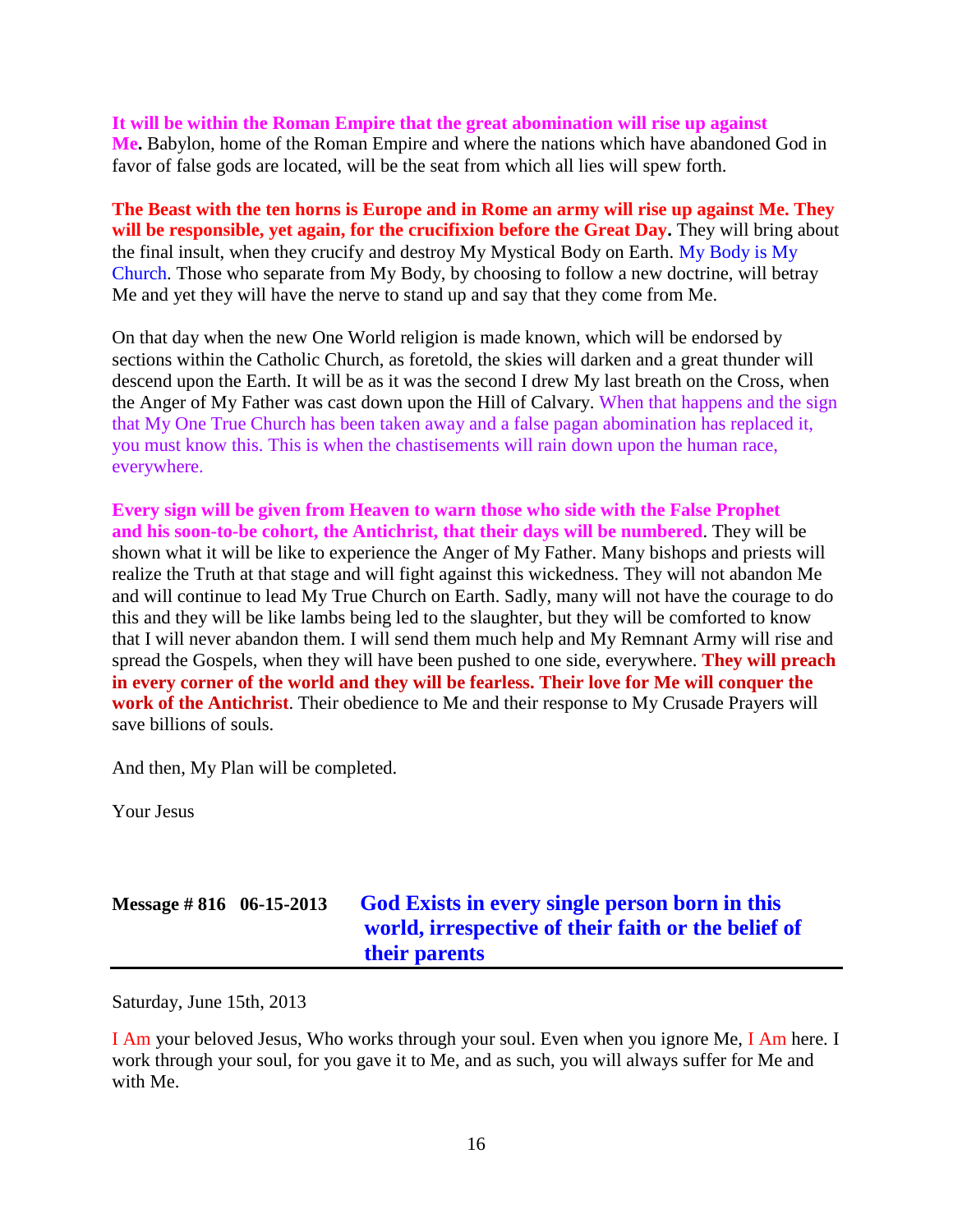Today, My daughter, I appeal to all those who say they do not believe in God. **If you do not believe in God, I must now explain how you know that God really Exists. God exists in every single person born in the world, irrespective of their faith or the belief of their parents**. **God brings with every form of life a sense of awe and wonder, which will never fail to create a feeling of intense love within a soul for another of God's Creations.**

Every one of you is a Creation of God. This is a fact. Some of you are born with great beauty. Some are born with defects. Others are born with terrible imperfections. Yet all are born because God permits it.

Many of you will justify the prevention of life in God's children, who are imperfect. Some of you will murder children of God within the womb and then justify it, most of which will be for selfish reasons. For this, you will be condemned, unless you ask Me to forgive you. You will be forgiven, but only if you are truly sorry for what you have done to curse My Father.

**Some of you are born with imperfections, which create trauma in your lives. Hard though this may be, you are given this suffering to save others, who would otherwise cease to exist.** You see, those souls who dishonor My Father and who will never ask for the forgiveness of their sins will end up in the fires of Hell, for all eternity. **Your suffering will help save them, for they cannot and will not save themselves. You choose this suffering before you were born. You may accept this now or perhaps later, but you are safe in My Kingdom, for Glory will be yours for eternity.**

Your Jesus

### **Message # 817 06-19-2013 [I Am Love. I Am God. They are one and the same](http://www.thewarningsecondcoming.com/i-am-love-i-am-god-they-are-one-and-the-same-thing/)  [thing](http://www.thewarningsecondcoming.com/i-am-love-i-am-god-they-are-one-and-the-same-thing/)**

Wednesday, June 19th, 2013

My dearly beloved daughter, **My wish to form the core of My Army on Earth is being fulfilled at this time.** From little acorns, they will be scattered and they will grow and spread out everywhere.

My daughter, **the foundation is the important part.** Just like a baby, who is formed in the womb, it takes time and careful attention in order to ensure for the wellbeing of the child, which receives nourishment from the placenta. It will grow slowly, but perfectly, until finally it will be expelled from the womb and be ready to live the life laid down for it by My Father.

The birth of My Remnant Army will be the same. **It will take great preparation before it is ready to take its place in the world, but its foundation is solid and souls, who are the building blocks, will knit together as one to build a formidable Army.** Then this Army will spread out and grow everywhere, at once, and with such force, that it will become difficult to ignore it. **Those within My Remnant Army will be devoid of ego, pride, or the need to rely on the scientific evaluation of My Word, which will be demanded of them to prove the Truth of God.**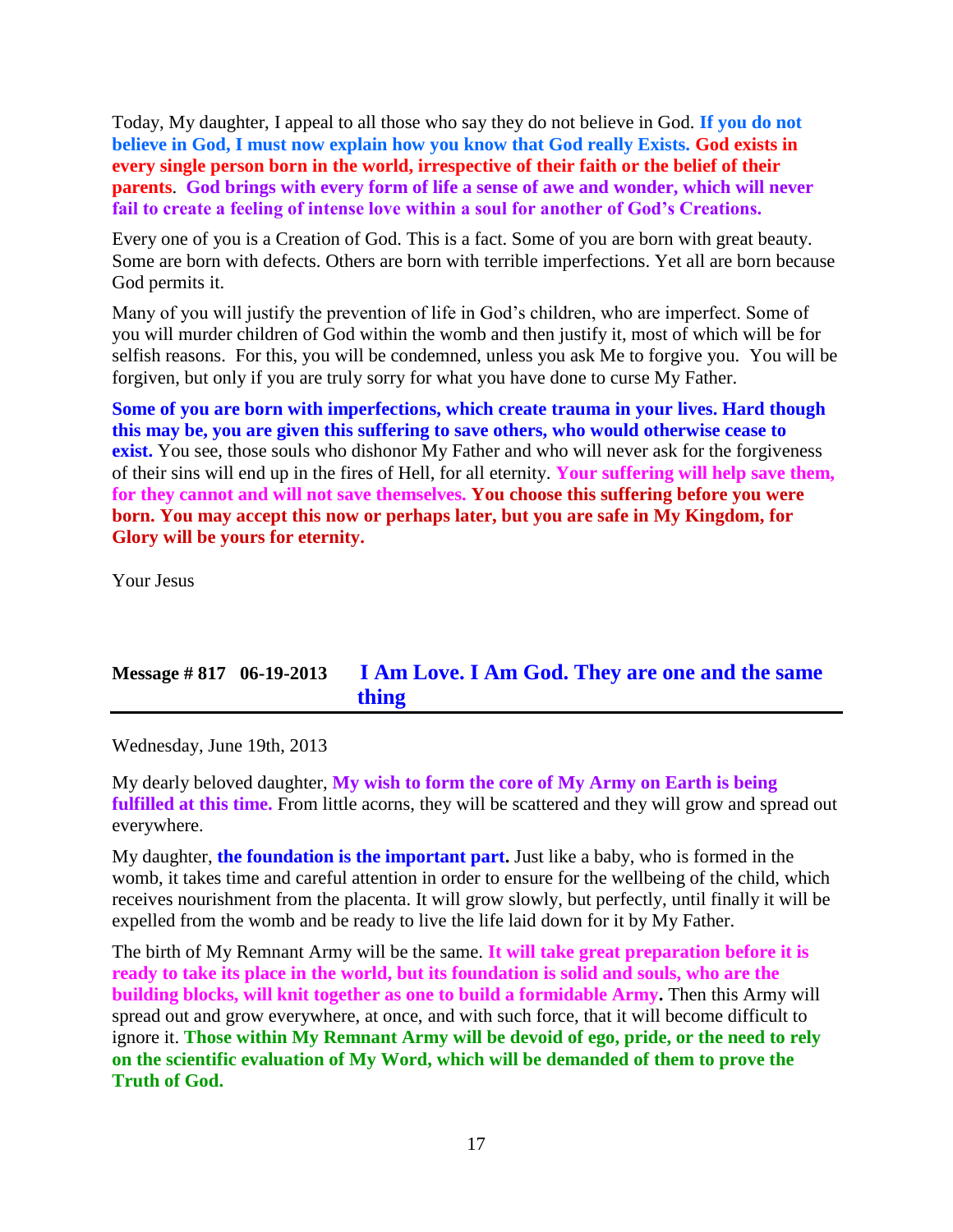Science is a Gift from God, but science cannot explain the Mystery of God. So those who need the comfort of logical explanations, as to how I communicate to God's children on Earth, at this time, will be disappointed. There is no answer which will satisfy them.

One of the greatest Gifts given to man is love. Love cannot be scientifically explained or proved, for it comes from the Spirit of God. It is present in all of you. You feel it. It is the link which holds humanity together, which the power of evil fails to undermine.

**I Am** Love. **I Am** God. They are one and the same thing. Without love, you could not have life. Love will unite you, keep you strong, keep you together. Love will help you to bring Me souls.

Your Jesus

### **Message # 818 06-21-2013 [The biggest lie is that Satan can foretell](http://www.thewarningsecondcoming.com/the-biggest-lie-is-that-satan-can-foretell-the-future-but-this-can-never-be/) the future, [but this can never be](http://www.thewarningsecondcoming.com/the-biggest-lie-is-that-satan-can-foretell-the-future-but-this-can-never-be/)**

Friday, June 21st, 2013

My dearly beloved daughter, as paganism continues to spread like a virus throughout the world, man begins to set himself up as God. **Many sects who do not accept the Existence of the True God, honor instead the Beast in their temples. These poor souls, whose love of themselves, which springs from a fierce ambition, have set up temples, which brazenly honor Satan.** To many outsiders, these temples seem like churches, which honor God, but do not be fooled. Their sole purpose is to adore the Beast, who promises them eternal life. He promises them that by paying homage to their love of self, which replaces the love of God, they will gain an eternal paradise of pleasure.

The promises made to them by the Beast, who communicates with them clearly, are designed to fool them into believing a lie. That if they place before the altar of the Beast – the false god they adore instead of My beloved Father – their requests for worldly pleasures and self-gratification will be rewarded. If they put their needs first, before others, they believe they will be empowered with great wealth, control, and freedom.

These people are encouraged to place themselves before God and to seek out such powers that they will be able to defeat the Divine Kingdom of God. Sadly, they will do whatever it takes to achieve their ambition for wealth and control over others through pure greed. They will destroy the lives of others. They will kill in order to achieve their objectives and they curse God every day.

**When they curse God they hold black masses, many of which are held in secret and attended by powerful people, including those who say they serve God in His Churches**. Their satanic ceremonies are commonplace and they are proud of their acts. They proudly proclaim their buildings to be temples, for no shame do they have in their souls. These temples are set up to pay homage to Satan, not God, yet they would have you believe otherwise.

They will be punished by Me for their crimes against humanity and the profanities against God, of which they are guilty. **Many of them curse My Father by using the terms which are**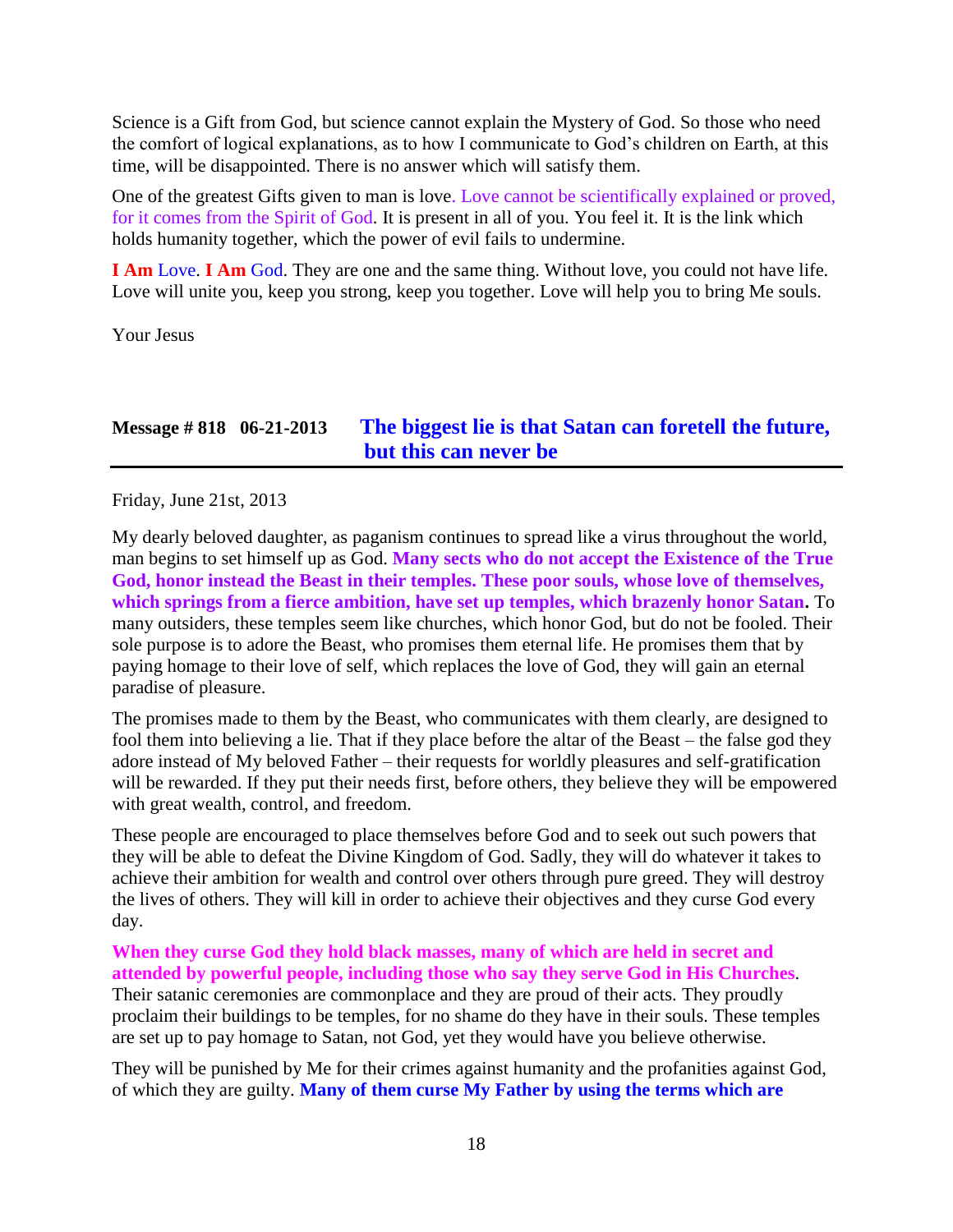#### **unique to Him. My Father said: "I Am the Beginning." "I am" is used to denote their love of self and they will emulate every holy act, deed, and repeat words, which were given to the world by God, in order to defile Him.**

Their temples will be, during the Great Chastisement, torn asunder by God and they will become barren and empty without any kind of power over God's children. They will, however, like all of God's children be given the chance to reject Satan before the Great Day. Some will accept My Hand of Mercy, but many will reject it, for they believe in the diabolic lies, which are imprinted upon their souls by the Beast.

They believe that they, by controlling the world, expanding their knowledge of the universe, control life by extending human life and by depleting the global population that they will become as God.

Satan is very careful as to how he captures their souls. He shows them great visions of the future, which he tells them is theirs. He tells them of great events, which are to take place in the future, which is theirs for the taking. All are lies. None of what he tells them is true. Satan has many powers, which were given to him by God, as Lucifer, one of the most powerful angels in My Father's hierarchy. He shows his followers beautiful images of a glorious future, which he says will be theirs if they surrender their souls to him. They believe in his promises of the future.

**The biggest lie is that Satan can foretell the future, but this can never be. Prophecy can only come from God.** No one has been bequeathed this Gift, which can only pour from the Lips of God. Satan cannot foretell future events, details of which can only be given to the Prophets of God. If you believe in Satan's promises, your life becomes a lie and Eternal Life cannot be yours, unless you accept the Truth.

God has promised you Eternal Life. My Promise to come again and take you to Paradise is True. Do not insult God by rejecting the Truth.

Your Jesus

## **Message # 819 06-23-2013 [God the Father: When My Son is deemed to be a](http://www.thewarningsecondcoming.com/god-the-father-when-my-son-is-deemed-to-be-a-sinner-know-that-this-is-the-greatest-blasphemy/)  [sinner, know that this is the greatest blasphemy](http://www.thewarningsecondcoming.com/god-the-father-when-my-son-is-deemed-to-be-a-sinner-know-that-this-is-the-greatest-blasphemy/)**

Sunday, June 23rd, 2013

My dearest daughter, how would a parent react if they knew that their children faced death? Would they not fight to the bone to save them from all harm? This is precisely why I now intervene in the world by instructing My Son to tell the Truth, in order to save the lives of My children.

It is the little things in life, which have an impact on a global scale. A bee whose behavior changes and where pollen cannot be created will have a direct effect on the life that exists on Earth. It is through the Church of My Son on Earth that life of the soul can be maintained. Without the Truth, My Son's Church cannot sustain life. So, if lies permeate within the walls of the Church, without My interference, then this will impact on the life of the soul.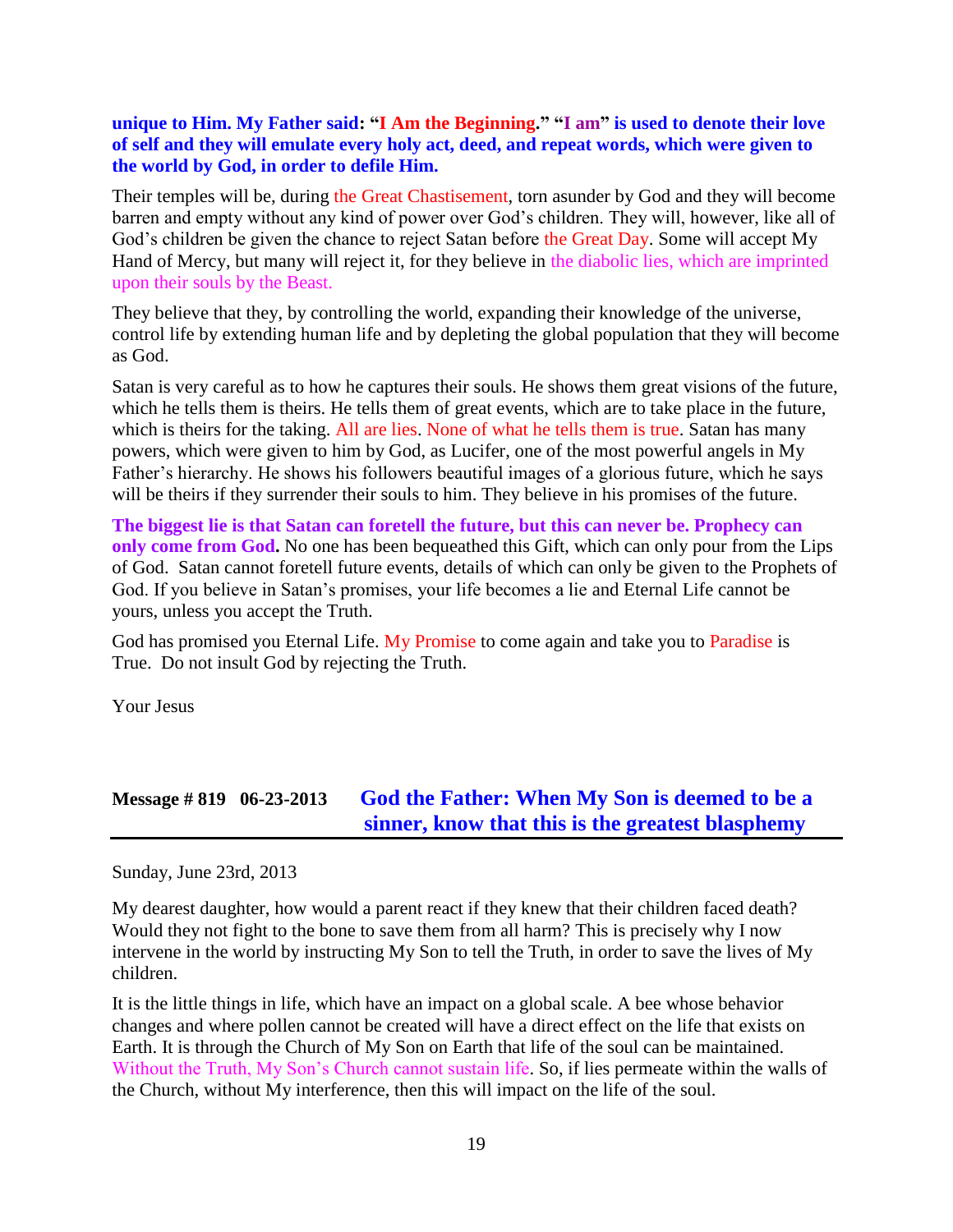**It will be when the Church turns against He Who created it, that life will be destroyed. This infestation will have a direct impact on the whole world, including those who do not believe in life hereafter**. It will affect even those in other religions, which do not come from Me. When the lies infest the Mystical Body of My Son, Jesus Christ, on Earth, they will cause disease. Disease, if not tackled, will lead to death. Therefore, as God, the Father of all Creation, I will not stand back and allow My enemies to destroy the souls of My children.

**When you are faced with lies, they will come tumbling out of the mouths of deceivers in a confused jumble of nonsense. The lies, which have already commenced, are couched in humble-like language, but disguise the greatest lies against the True Doctrine of the Church.** Know them for what they are – sent to cajole you into committing sin. When My Son is deemed to be a sinner, know that this is the greatest blasphemy, for this is impossible.

I sent My Son, as a man in the flesh and like all of you, with one exception. **He was born without sin, and therefore, was incapable of it**. Anyone, who uses the Truth and then twists it, in order to introduce a new meaning into the Crucifixion of My beloved Son, is a liar. He does not come from Me and is an enemy of My Son.

Watch now, My little children, as the Beast and the demons he has sent to take you away from Me, roam amongst you. You must be strong. You must always know that My Son gave you the Truth when He walked the Earth and when He died for your sins. **He sacrificed His Body to redeem you, but He never became a sinner, for He is not one of you.**

You must remain true to My Word and the Teachings of My Son. If you do not, then you will be tempted to accept lies, which will bring you nothing but eternal suffering.

Your beloved Father God the Most High

#### **Message # 820 06-23-2013 [The Truth will free you. Lies will destroy you](http://www.thewarningsecondcoming.com/the-truth-will-free-you-lies-will-destroy-you/)**

Sunday, June 23rd, 2013

My dearly beloved daughter, **how My Heart breaks for the suffering of My poor beloved servants, who now begin to see the confusion, which is being presented within My Church**. To them, I say this. Stay and do what you must do to serve Me, under the roof of My Church. Remain firm to My Teachings. Do not accept new and so-called theological explanations, as to Who **I Am**; what I did for humanity or how I will return to claim all God's children, who accept My Mercy. Trust only in My Holy Word, given to you through My Apostles and in the Most Holy Bible. Anything, which differs from the Holy Sacraments or what you have been told about the need for redemption – do not accept it.

**I Am** the Truth. You have been given the Truth. Only the Truth can save your souls from damnation. The Truth will free you. Lies will destroy you. I solemnly promise each of you, My precious sacred servants, extraordinary Graces, in order to persevere in the face of persecution, as your faith will be tested to the limits, if you recite this prayer.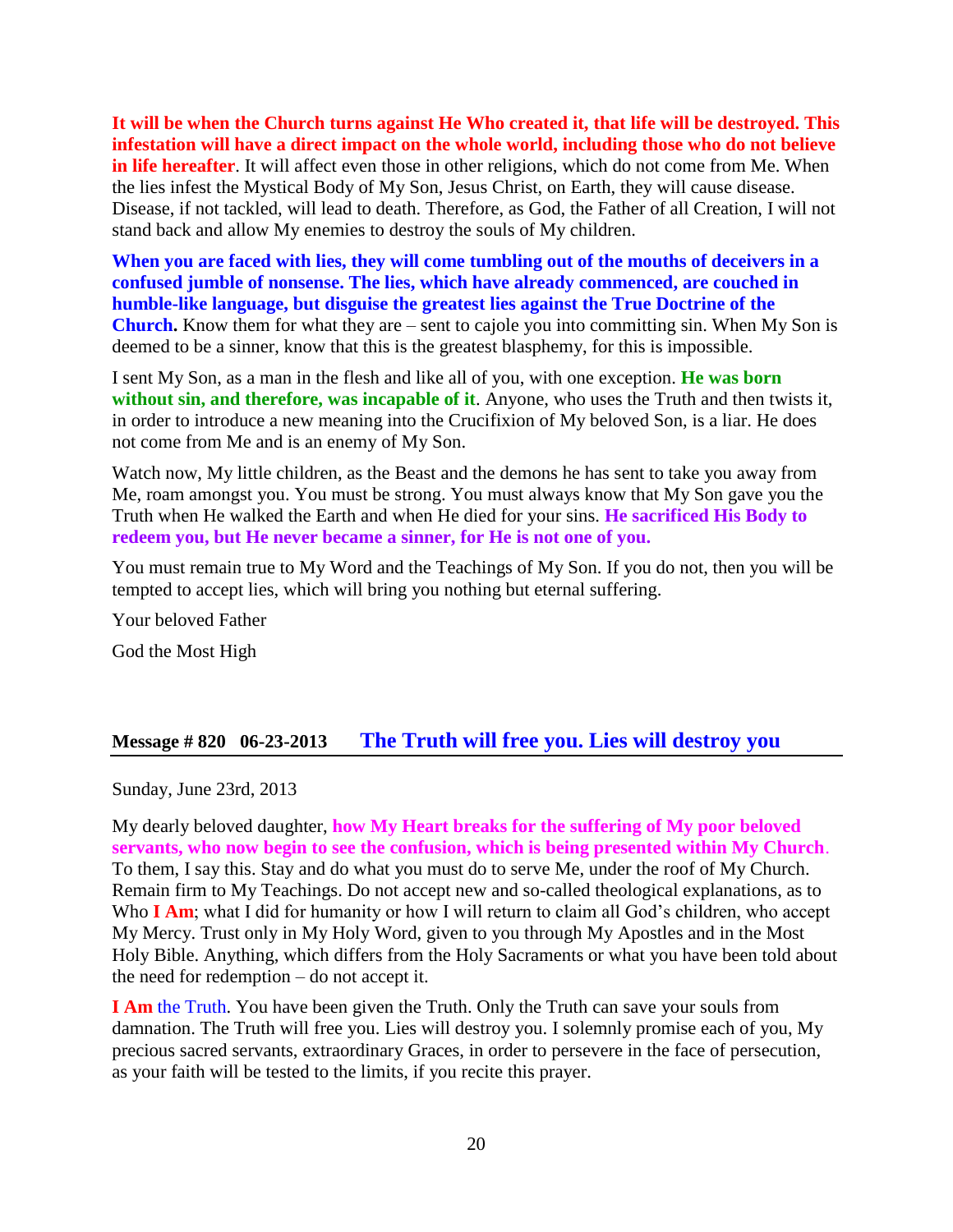#### **Crusade Prayer (110) For Priests to remain true to Your Holy Word**

O my dearest Jesus, I beg You to keep me strong and courageous, so that I can defend the Truth in Your Most Holy Name.

Give me the Grace I need – I implore – to give testimony to Your Holy Word at all times.

Enable me to withstand the pressures to promote untruths, when I know in my heart that they offend You.

#### Help me to remain true to Your Holy Word, until the day I die. Amen.

To My sacred servants, I have one more word of caution to give you.

You must defend the Gift of Reconciliation and recognize that only those who seek remorse for their sins and accept Me, Jesus Christ, as the key to their salvation, will join Me in Paradise.

Your Jesus

## **Message # 821 06-24-2013 [Mother of God: You must remain true to what my](http://www.thewarningsecondcoming.com/mother-of-god-you-must-remain-true-to-what-my-son-taught-you-he-was-like-you-in-everything-except-sin/)  [Son taught you. He was like you in everything](http://www.thewarningsecondcoming.com/mother-of-god-you-must-remain-true-to-what-my-son-taught-you-he-was-like-you-in-everything-except-sin/)  [except sin](http://www.thewarningsecondcoming.com/mother-of-god-you-must-remain-true-to-what-my-son-taught-you-he-was-like-you-in-everything-except-sin/)**

Monday, June 24th, 2013

I am your beloved Mother, Queen of all the Angels, Mother of God. I am the Immaculate Conception.

My children, don't you know that my Son, at this time, is guiding all of you who come before Him with an open heart?

In order to give testimony to the Lord, God, through His only Son, you must remain true to His Teachings. They are carved in stone and as such can never change. **The Truth can never change.** All of God's children were given the Truth, but not all accepted Who He was or where He came from. Those who do accept the Truth given to humanity by the Crucifixion of my beloved Son, Jesus Christ, must never forget what He told you.

He explained everything to you. **Nothing has changed. You must remain alert at all times, because already you are being misled and soon many of you will fall into error.**

Sin is sin. It is displeasing to God, but is forgiven when remorse is shown and when you ask for redemption. The Graces of Eternal Life are for all of God's children, who ask for these. **Every child of God, through the Mercy of my Son, will be given time and then a great Gift to remind them of the Truth.** In this way, most of the world's population will and can be saved and then they will be given the Gift of Life in the New Paradise.

As a sinner, you must continue to ask for forgiveness through my Son, in order to remain in a State of Grace. **You cannot be forgiven for your sins, until you ask my Son for the Gift of Reconciliation.**

**You must remain true to what my Son taught you. He was like you in everything except sin.** God is Almighty. God is Love. God is Perfect. God, through His Son, could never be tempted into committing sin.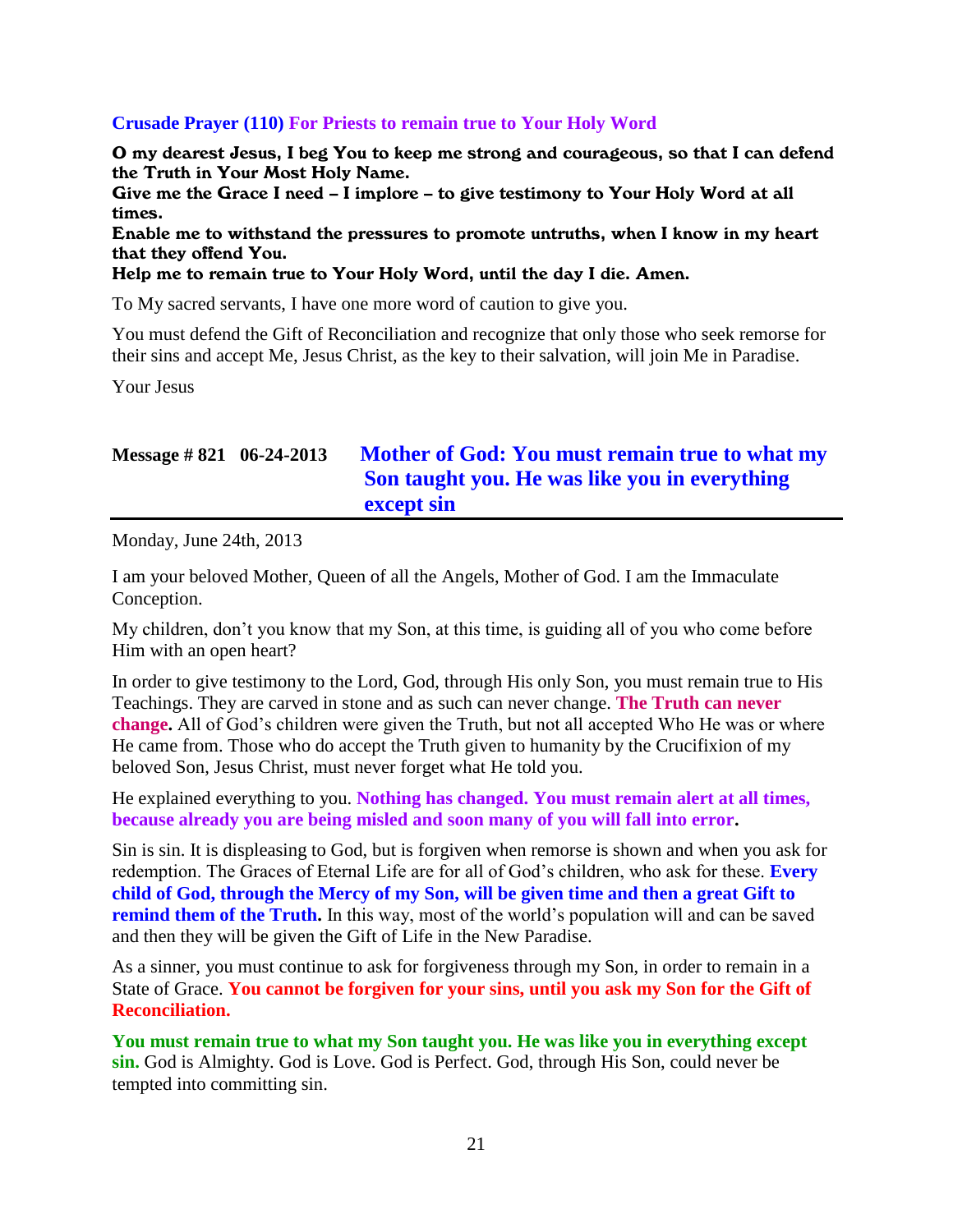Go in peace, dear children, and once you remain firm and loyal to the Truth, which can only come from God, you will live a full and glorious life in body and soul and in perfect harmony with my Son.

Your Mother

Mother of Salvation

# **Message # 822 06-25-2013 [Very few find comfort in Me. I wait patiently and](http://www.thewarningsecondcoming.com/very-few-find-comfort-in-me-i-wait-patiently-and-yet-they-will-not-come-to-me-2/)  [yet they will not come to Me](http://www.thewarningsecondcoming.com/very-few-find-comfort-in-me-i-wait-patiently-and-yet-they-will-not-come-to-me-2/)**

Tuesday, June 25th, 2013

My dearly beloved daughter, My Tears flow today, as the wretchedness of evil, which has been manifested within the hearts of man, increases. **So hardened have they become that their hearts of stone leave no room for Me, Jesus Christ, to find solace within.**

My Heart heaves with sadness now, for Christians who have fallen away from the Truth and all I taught them. Very few find comfort in Me. I wait patiently and yet they will not come to Me. They have created a wall which separates them from Me and pay lip service to My Promise to come again. How they have forgotten what I said, what I did to save them and what I told them through My Father's Book, to expect the time, when it draws close.

My poor, poor children. I need to awaken love for Me in their hearts, first, if they are to receive the comfort and ease of pain from their sorrowful and difficult trials in this life. **They must hold out their arms and call on Me now, at this time, if I Am to make the transition painless for them.**

I have no desire to inflict suffering on God's children. But, by rejecting the Truth of My Teachings and the Laws laid down by My Father, they will be dragged into a terrible battle with the spirit of evil, before My Mercy can draw them into My Arms when I will save them.

How little trust they hold in their hearts, for the One True God. How flippant they are and how quickly they embrace falsehoods, in order to satisfy their lust for sin. How gullible they are when they accept lies, which suit their lifestyles, in order to justify sin.

Anything plausible, which justifies sin through human intellect, is the only route they choose, so that they can live their lives as they wish. **The Truth is so difficult to swallow and it is hard to digest, in that sacrifices of the flesh have to be made in order to accept it. The Truth, if and when it is accepted, takes great courage and only those who have the Gift of Humility can truly embrace it with ease.**

Those who genuinely seek the Truth of God are often misled by those who say that they proclaim the Word of God. **The only place you will find the Truth is in the Most Holy Bible and in My Holy Word given to you through these Messages. My Messages uphold the Holy Word of God, as it is laid down in My Father's Book.**

Loving Me is not easy, for you can only come to Me as a simple child. Your airs and graces, which you present to the world in your day-to-day life, must be left to one side. You can only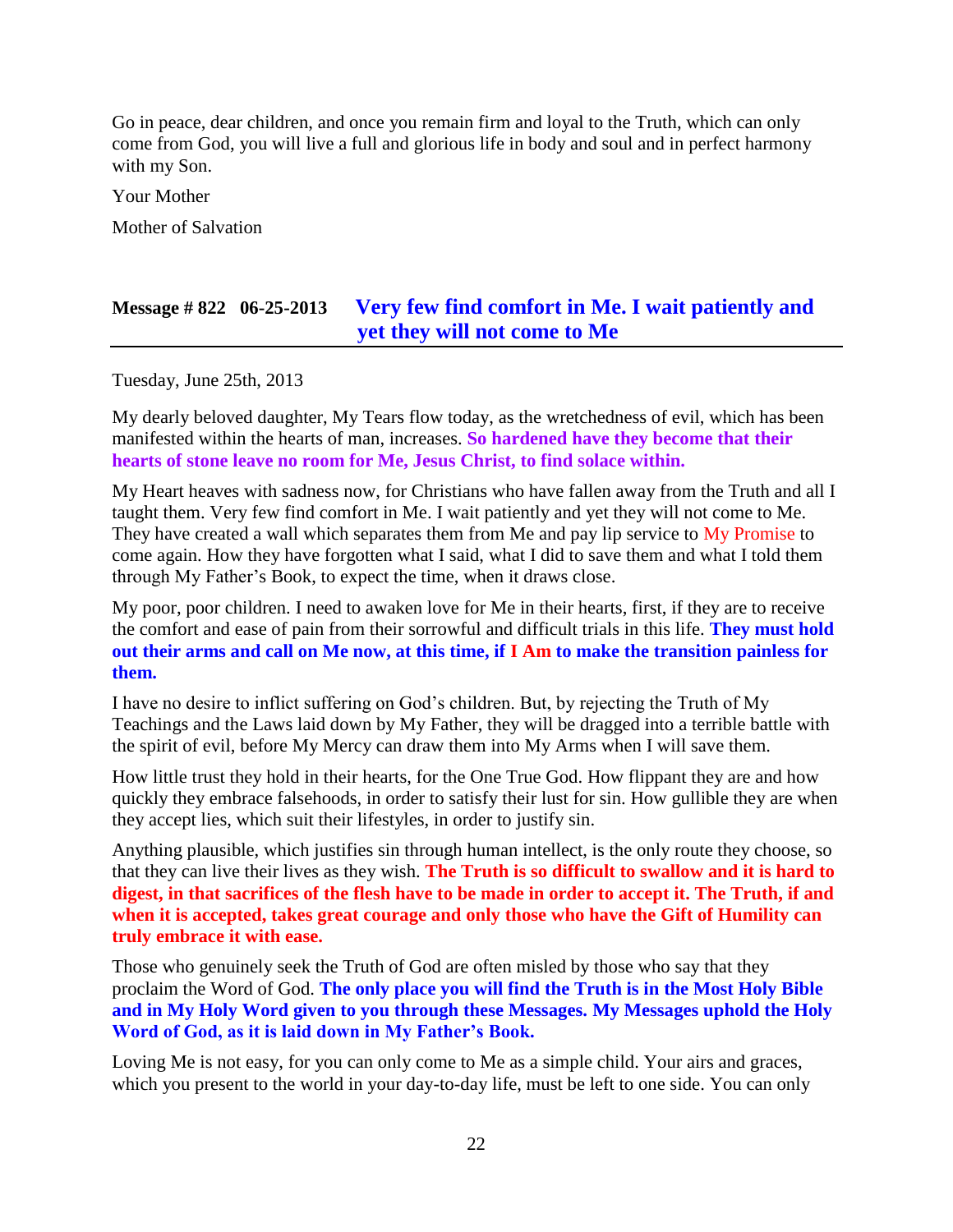come to Me, as a simple, trusting child. You must lay before Me and ask Me to take you, mold you, help you to walk the right path to holiness and then to trust in Me completely.

Once you surrender all to Me, I will lift you, take away your fear and I will carry you towards My Kingdom. Even then, with the Love of God in your soul, you will find this path difficult. But, it will be as if the cobwebs have been cleared away, because once the Truth becomes clear there will be no other road you will wish to walk down. For this is the only road which will lead you to Paradise and that is the route you must take to come to Me, Jesus Christ. For, **I Am** the Way.

Your Jesus

# **Message # 823 06-26-2013 [Mother of Salvation: Bring me your children, so](http://www.thewarningsecondcoming.com/mother-of-salvation-bring-me-your-children-so-that-like-a-true-mother-of-all-gods-children-i-can-consecrate-them-to-my-son/)  [that like a true mother of all God's children, I can](http://www.thewarningsecondcoming.com/mother-of-salvation-bring-me-your-children-so-that-like-a-true-mother-of-all-gods-children-i-can-consecrate-them-to-my-son/)  [consecrate them to my Son](http://www.thewarningsecondcoming.com/mother-of-salvation-bring-me-your-children-so-that-like-a-true-mother-of-all-gods-children-i-can-consecrate-them-to-my-son/)**

Wednesday, June 26th, 2013

My dear children, as your Mother I call on you to bring me your children, so that like a true mother of all God's children, I can consecrate them to my Son, Jesus Christ.

**When you consecrate your children to my Son, through me, the Mother of Salvation, I will present them before my Son, so that He can bestow great Graces upon their souls.**

You must never forget the Love my Son has for God's children. **No matter what age they are, when you offer them to my Son, for the sanctification of their souls, through me, His Blessed Mother, your prayers will be answered.** Here is a Crusade Prayer for your children. When recited every day, it will bring your children close to the Merciful Heart of Jesus.

#### **Crusade Prayer (111) To consecrate your children to Jesus Christ**

#### O dear Mother of Salvation,

I consecrate my children (name of child/children here) before your Son, so that He can bring them peace of spirit and love of heart.

Please pray that my children will be accepted into the Merciful Arms of your Son and keep them from harm.

Help them to stay true to the Holy Word of God especially in times, when they are tempted to turn away from Him. Amen.

My request, on your behalf, for your beloved children, will be accepted by my Son, as a special Gift to me, His Mother, as I rise to fulfill my promise to my Son as my Mission to help save the souls of God's lost children commences, at this time. My role as the Mother of Salvation has begun in earnest and special Gifts, through my intercession to grant God's Mercy on sinners, will be given in abundance to all those who call on me.

Go in peace, children. I, your beloved Mother of Salvation, will always respond to your call, when you request the salvation of souls.

Your beloved Mother Mother of Salvation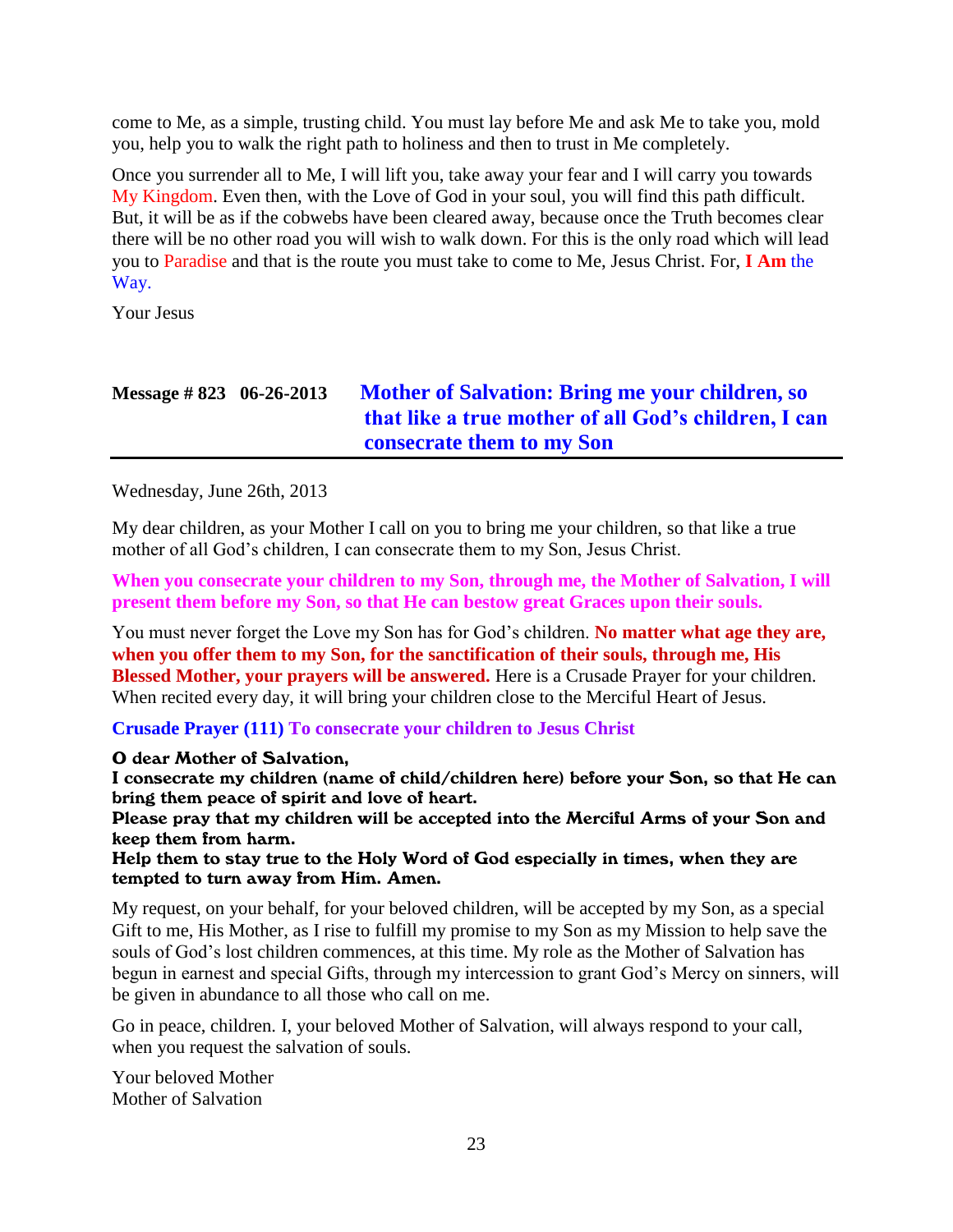# **Message # 824 06-27-2013 [My Justice will befall all those who prevent the](http://www.thewarningsecondcoming.com/my-justice-will-befall-all-those-who-prevent-the-holy-word-of-god-from-being-made-known-in-the-world/)  [Holy Word of God from being made known in the](http://www.thewarningsecondcoming.com/my-justice-will-befall-all-those-who-prevent-the-holy-word-of-god-from-being-made-known-in-the-world/)  [world](http://www.thewarningsecondcoming.com/my-justice-will-befall-all-those-who-prevent-the-holy-word-of-god-from-being-made-known-in-the-world/)**

Thursday, June 27th, 2013

My dearly beloved daughter, do not allow My Revelations to cause you grief or fear. You are being guided and even when the suffering becomes intolerable, please remember My Words.

My Father promised, through the Prophets of old, that He would send the final Prophet, the final Messenger. **No matter how fearful this may be or how terrified this makes you feel, know that it is by this act that the Final Covenant of God can be brought to fruition**.

I tell you now, fear those of you who insult the Word of God. Cast your eyes down and cover them with your hands, particularly those of you who spit in My Face, at this time, because of these, My Messages of Reconciliation. You are not worthy to stand in My Presence. **You who mock Me now will fret and continue to fret until the Great Day, for you will have lost Me the souls I so desire.**

To My sacred servants, who sneer at My intervention, through these Messages, your day will come when I will ask you this. While you spent so much of your time denying My True Voice, how many souls have you sent to Me? And how many have you turned away from Me by those acts, by which I will Judge you?

**Those among you, who shout blasphemy against the Holy Spirit, know that before the Great Day, and as a sign to all, you will be struck down. Not one word will escape from your lips and by this deed, you will be known amongst your flock – the same flock you told to ignore these Messages, for they do not come from God.** On that day, your followers will know the Truth and you will fall before Me. I make no apology for this warning. If you defile the Word of the Holy Spirit, I will cut you off from Me, and there will be terrible cries by you and all those you will bring with you into the wilderness.

**My Justice will befall all those who prevent the Holy Word of God from being made known in the world. Theirs will be the worst punishment, for the pain they will experience will be worse than those in the lowest level of Purgatory.** Your wickedness shocks many good innocent souls, who are faithful to My Church on Earth. Your cruelty, which will be revealed in time, will be seen by many, and then your true allegiance to the Word of God will be finally tested. Then, you will stand before Me on the Great Day when I come to reclaim all of God's children – when I come to free them from exile and take them to their final home of Love and Peace into the New Era of My New Paradise. This is when Heaven and Earth become one.

Your Savior

Jesus Christ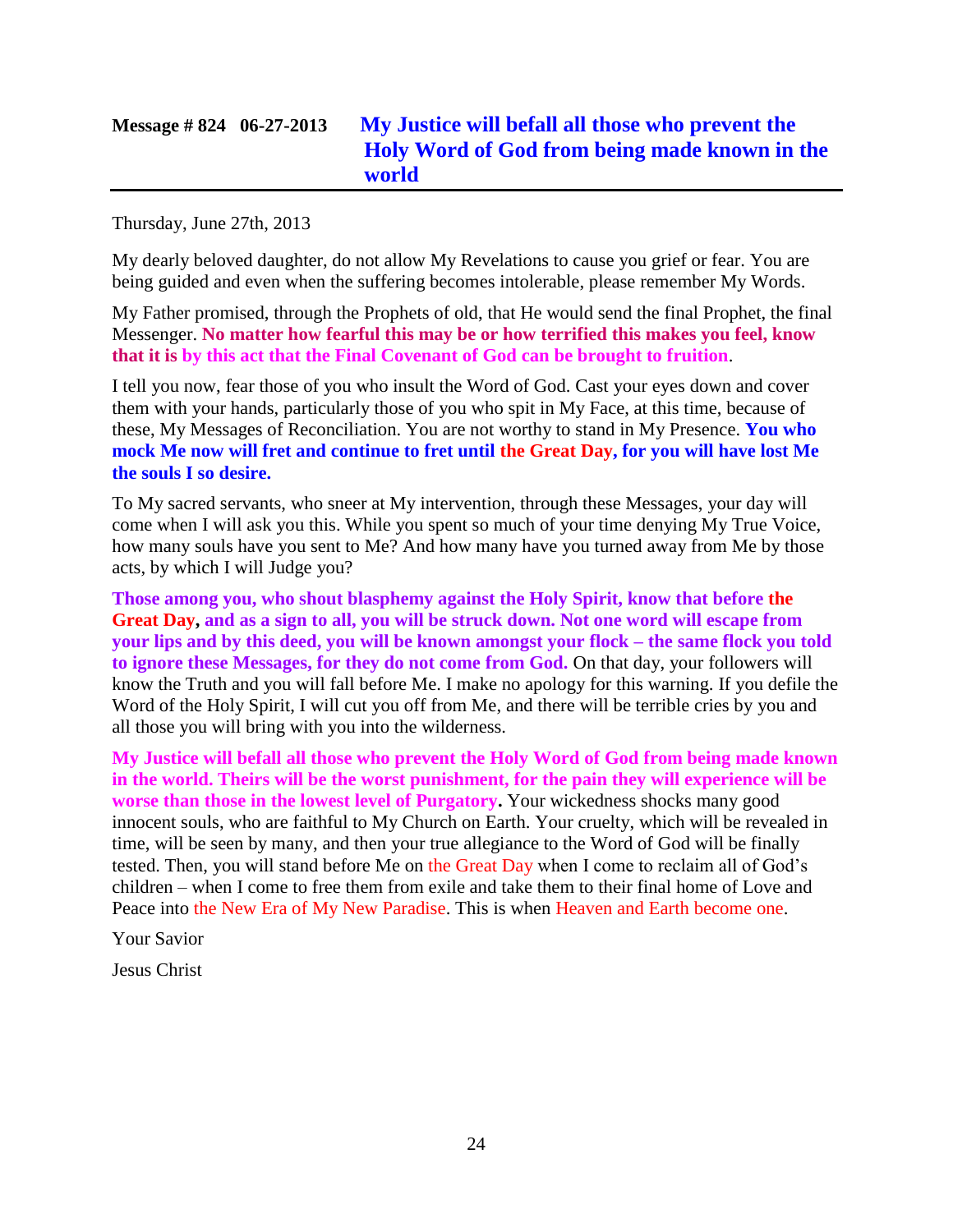### **Message # 825 06-29-2013 [The change in the format of the Mass will soon be](http://www.thewarningsecondcoming.com/the-change-in-the-format-of-the-mass-will-soon-be-presented-in-my-church/)  [presented in My Church](http://www.thewarningsecondcoming.com/the-change-in-the-format-of-the-mass-will-soon-be-presented-in-my-church/)**

Saturday, June 29th, 2013

My dearly beloved daughter, you must ignore the hatred which is spilling out of the mouths of those who claim to be holy people and loyal followers of My dearly beloved Mother. Know that the hatred, which will be shown against you, will be worse than any other prophet, who came before you. I tell you this not to frighten you, but only so that you will accept this fact and then ignore the wickedness. Whenever the Presence of God is made known amongst men, it will always produce a vicious reaction from the Beast, who will work through others to deny the Word of God.

My daughter, the change in the format of the Mass will soon be presented in My Church. It will be very confusing and for many, they will fail to see the lies, which will be presented within the new prayers. My Presence will be denounced in the most subtle of ways, but those who follow the new format, in which My True Presence will be denied, will be unable to perform the Sacrifice to God in the way it must be. **My daughter, this one revelation will result in your being despised, but you must know that this has been foretold. My followers will be told that Holy Communion is about all people – everywhere – uniting as one, to show love to one another.** Slowly, but surely, the Holy Mass will no longer be about My Holy Sacrifice. Instead **the ceremony will be created to pay homage to man** and you will be misled into witnessing a confrontation before My Holy Altars and all the tabernacles in the world.

**The day when the daily sacrifices will cease is not far away**. Know that I come to warn you of this now, so that you will not starve. When you are deprived of My Presence, you will be empty of My Spirit and you will find it difficult to remain close to Me.

**The words which will be used to deceive you will include the phrase "for the good of all – for the unification of all God's children." The Mass will take on a new meaning. Forgotten will be My Death on the Cross and all the reasons for it will be re-defined.** Remember on that day, My Words to you now. Accept the substitution and My Presence will disappear. I will be with you, but it will not be My Body which you will partake of.

To those who do not believe in the wicked plan, which has already been created, in order to wipe out all traces of Me, I say this now. When I Am gone, will you seek Me out? When My Holy Eucharist is defiled, will you make excuses for those responsible? Or will you follow Me and listen to the Truth when you are surrounded by lies.

The choice will be yours.

Your Jesus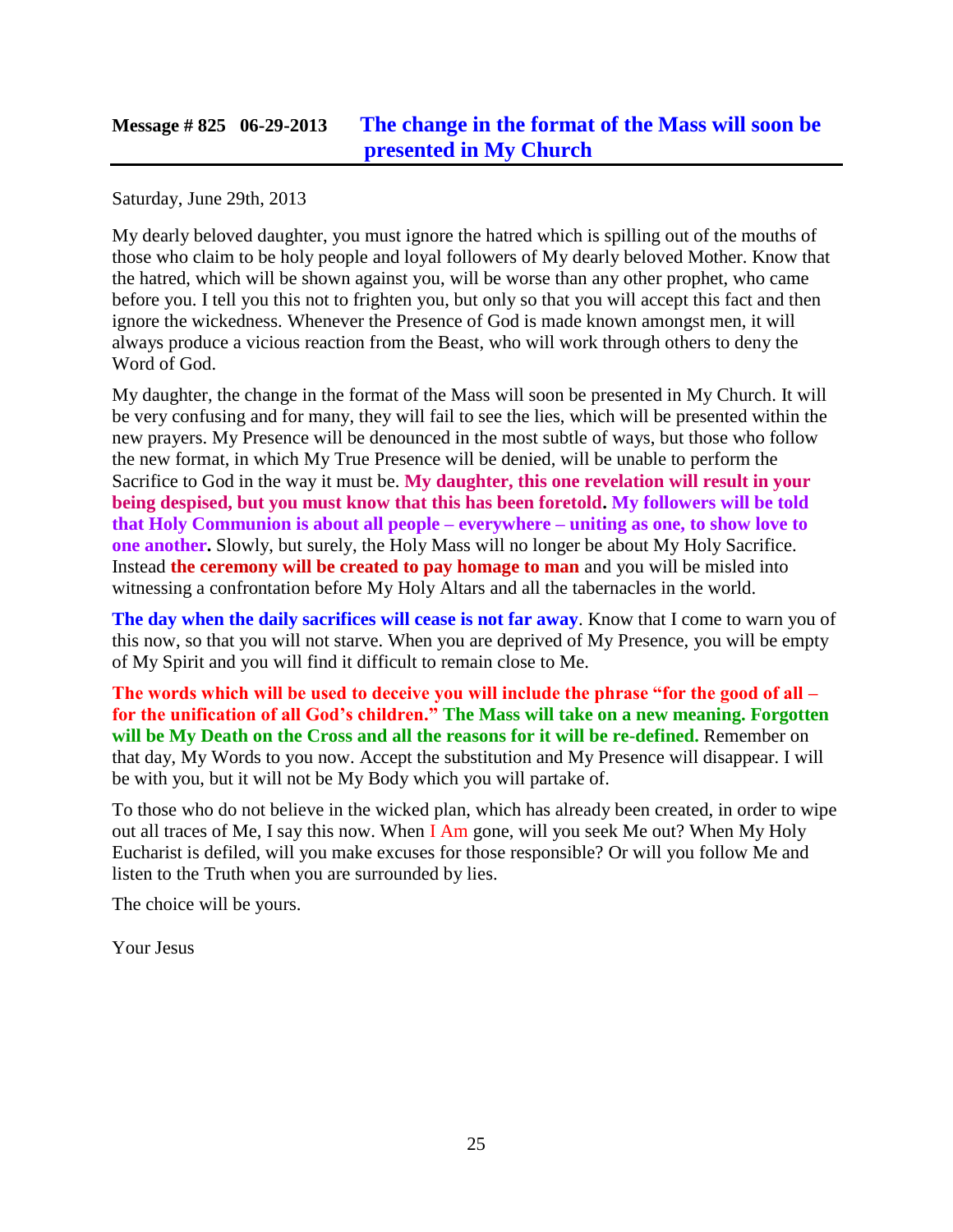# **Message # 826 06-30-2013 [You will be accused of plotting against My Own](http://www.thewarningsecondcoming.com/you-will-be-accused-of-plotting-against-my-own-church-yet-your-only-crime-will-be-to-uphold-the-truth/)  [Church, yet your only crime will be to uphold the](http://www.thewarningsecondcoming.com/you-will-be-accused-of-plotting-against-my-own-church-yet-your-only-crime-will-be-to-uphold-the-truth/)  [Truth](http://www.thewarningsecondcoming.com/you-will-be-accused-of-plotting-against-my-own-church-yet-your-only-crime-will-be-to-uphold-the-truth/)**

Sunday, June 30th, 2013

My dearly beloved daughter, not for one moment will the Evil One stop in his persecution of those who love Me. When souls are close to Me and when their love for Me grows, he will always be there trying to draw them away from Me.

When you save souls through your prayers, the Evil One will vent all his anger against you and you will feel hurt because you will become a target for criticism, especially by those you love. You must get used to this hurt and sorrow when you follow Me and when you accept My Intervention, through these Messages. **They will bring with them a terrible scourging, for these Messages will be responsible for the salvation of over 7 billion people.**

When the Devil knows he is losing souls to Me, he will use whatever means is necessary to create doubts within the minds of those loyal to Me and then he will create a terrible friction amongst My followers. You must recognize the work of the Devil for what it is and know that the more you are persecuted, for accepting My Hand of Mercy, that you are following the Truth. Only the Word of God, when present in Its most powerful way – when the Holy Spirit becomes evident amongst groups of God's children – will the Evil One fight the hardest. He, Satan, is furious because of this Mission. And for those of you who doubt My Word, given to you at this time, know this.

**Only My Word can provoke such outrage, even amongst those who believe in Me and who follow My Teachings. Not one of you is immune to attack**. You, My precious followers, will find yourselves at the receiving end of the lashing out of wicked tongues, against Me. You will be spit at, laughed at and ridiculed. **You will be accused of plotting against My Own Church, yet your only crime will be to uphold the Truth**. Those who uphold the Word of God and who refused to deviate from the Truth have always suffered by the hands of those who placed themselves as the most chosen of God's representatives, before those poor souls who truly loved Me.

There is a difference between those who say they are better informed and therefore more worthy to pass judgment on others in My Name, than those who simply love Me. You can only stand up and declare your love for Me if you follow My Example. **I would never say that one man is better than another – for you are all sinners**. Yet I would never accept those who may know everything there is to know about Me and who declare their superiority over another. Those who say they know Me and insult another in My Name do not truly know Me at all.

The Devil fills souls with ego, pride, and anger. They are the three traits by which you will know that he is present in one soul, when he tries to silence other souls who proclaim the Truth of God. How such souls will suffer, especially now, as this, the most awaited Mission, is being lived out amongst you. Every one of you who responds to My Call will have to face abuse and public ridicule, which will take your breath away – so vicious will the outpouring of hatred be. I want you to understand that it is not you that the hatred is aimed at, but Me. Satan wishes to silence My Voice, as it reaches out to save you from his wicked plan, which has been carefully orchestrated and which has been planned for such a long time. There can be no victory for the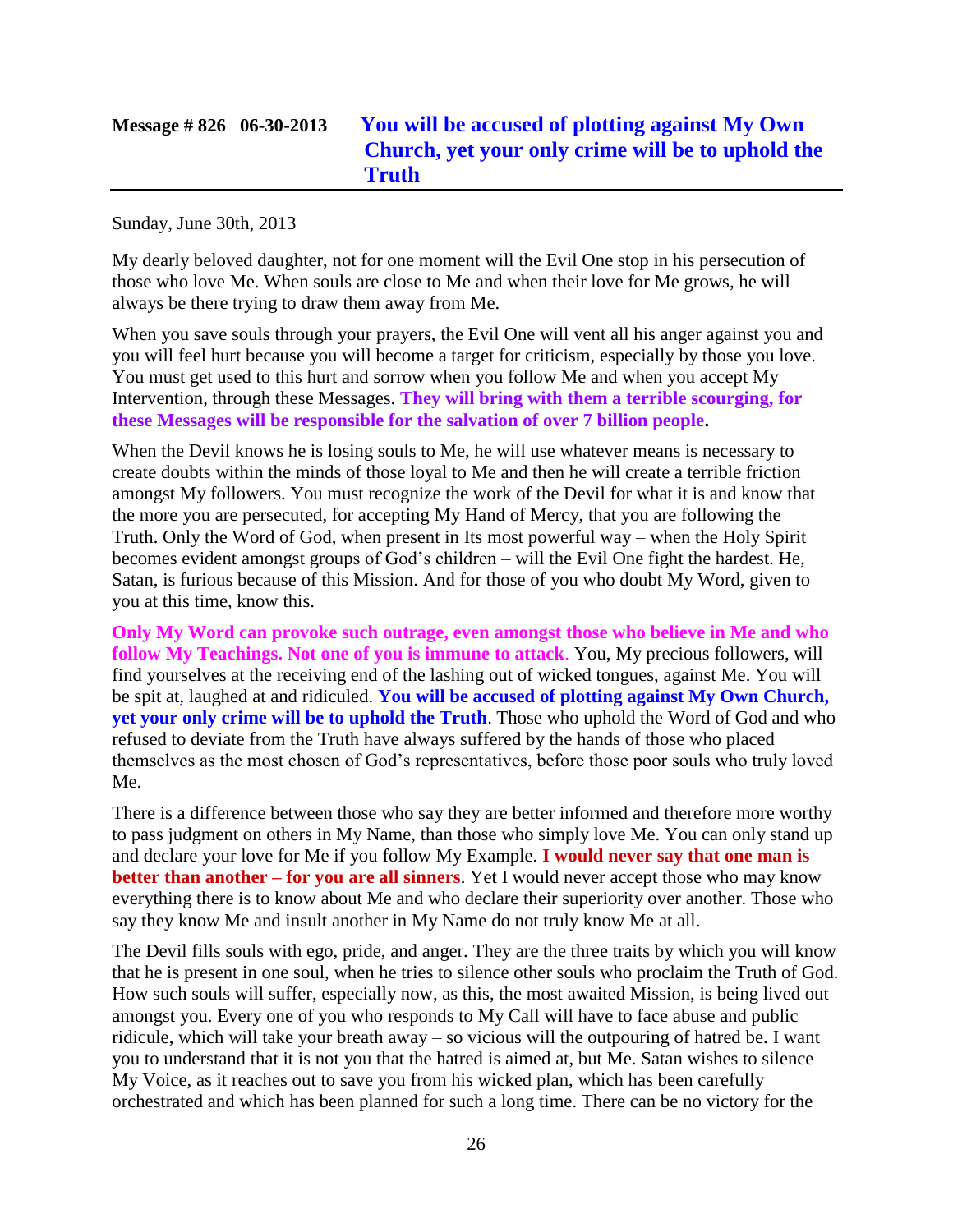Beast, but he knows how I suffer when he snatches souls from Me. Do not allow this interference to blind you to the Truth.

**The Truth will save your soul and when you spread the Truth, it will bring Me more souls. By these means, I will defeat the Beast**. You will be protected from all harm, but you will suffer the indignity of being labeled fools. And all because you love Me.

Your Jesus

# **Message # 827 07-01-2013 [Mother of Salvation: What I witnessed could never](http://www.thewarningsecondcoming.com/mother-of-salvation-what-i-witnessed-could-never-be-put-down-on-paper-so-vile-were-the-cruelties-inflicted-upon-his-divine-body/)  [be put down on paper, so vile were the cruelties](http://www.thewarningsecondcoming.com/mother-of-salvation-what-i-witnessed-could-never-be-put-down-on-paper-so-vile-were-the-cruelties-inflicted-upon-his-divine-body/)  [inflicted upon His Divine Body](http://www.thewarningsecondcoming.com/mother-of-salvation-what-i-witnessed-could-never-be-put-down-on-paper-so-vile-were-the-cruelties-inflicted-upon-his-divine-body/)**

Monday, July 1st, 2013

My child, when you suffer for my Son, it is okay to cry out in pain, because you are only human after all. **When I witnessed my Son's scourging and then His terrifying Crucifixion, I was beside myself with grief. And as I watched His pitiful Body endure what no animal would be able to tolerate in a slaughterhouse, I fainted so many times with shock that I could barely stand.**

**How He suffered, no one will ever know, because what I witnessed could never be put down on paper, so vile were the cruelties inflicted upon His Divine Body. This is why so little description is given of the degrading insults they inflicted on Him, because it would be so shocking that it would defile His Holy Name by writing it down.**

You, my child, suffer, but such a small fraction of His pain. You must know that while you are in physical pain, that my Son only allows His suffering to manifest in those He chooses. When He does this, it helps Him to defy, defeat, and destroy the power of evil, through the gift of your free will to my precious Son. By doing so, you consecrate your soul, as well as your body, and this is a very special gift to Him – a gift, which enables Him to save others.

So please understand that when my Son increases your suffering and when He truly suffers within you, that this is a Grace, which you must not reject. Embrace it. You will understand soon how powerful this is. When my Son manifests His Wounds within the body of a chosen soul, it brings with it a terrible persecution. This is when the Evil One attacks in a serious and violent rage. You will be frightened at first, but now that you understand, you will accept this and simply protect yourself through the recital of, at least three times a day, my Most Holy Rosary.

My child, please ensure that you do not allow fear to take you away from this Work, for that is what the Evil One wants. You must stand up, endure, and remain silent, when the hatred mounts against you. These trials are to be expected in a Mission of this size. Be at peace and know that all the Angels and Saints are with you and guide you.

Your beloved Mother Mother of God Mother of Salvation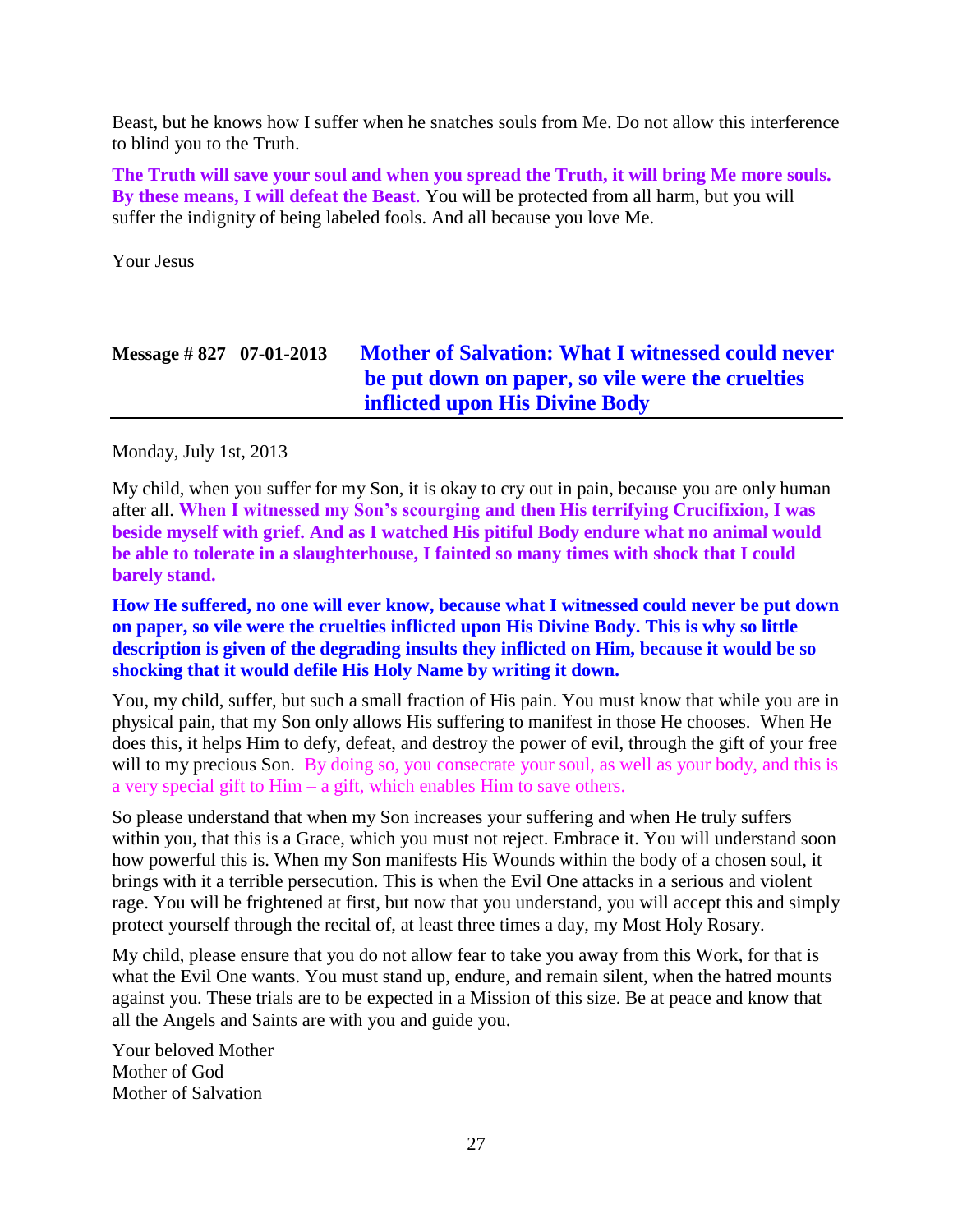### **Message # 828 07-03-2013 [Mother of Salvation: Not one door was opened to](http://www.thewarningsecondcoming.com/mother-of-salvation-not-one-door-was-opened-to-allow-my-son-to-come-into-the-world-with-dignity/)  [allow my Son to come into the world with dignity](http://www.thewarningsecondcoming.com/mother-of-salvation-not-one-door-was-opened-to-allow-my-son-to-come-into-the-world-with-dignity/)**

Wednesday, July 3rd, 2013

My dear child, when you are thrown into the wilderness and isolated because of this Mission, it is important to know the reason why. Because when you do, it will make it easier for you to accept such cruelty.

When I was about to give birth, not one door was opened to allow my Son to come into the world with dignity. **As each door was slammed in the Face of God, Who sent His only Son to redeem man from sin, it will be just the same as God now prepares the way for the Second Coming of His Son.**

As God prepares the world for this Great Day, doors will again be shut, in defiance, against the Word of God. You, as the Messenger, will continue to face fierce opposition. Many will not only keep their doors closed – this will only be one insult – they will scream terrible obscenities and hurt you, my child, because they do not want to hear the Word of God.

The spirit of evil prevails at this crucial time in the history of mankind and will crush even the most holy amongst God's children. Only the most courageous will withstand the spirit of evil, which will infest millions so that they will reject the Mercy of my Son.

**It is not the Messages alone which will be hated, but it is the fear, that through the Mercy of my Son, that more souls will be saved from the grasp of the Evil One.** The Evil One works and weaves his way into the hearts of many souls, and in particular, those who are close to my Son. It is the devout followers, within my Son's Church, who are the first target of the Evil One, who will turn most of them against His Word at this time.

**The True Word of my Son, Jesus Christ, has been diluted over the centuries and the contents of the Holy Bible are now denied by many, who say they know my Son.** Remember, the battle for souls is being fought by the Angels and Saints in my Father's Kingdom, against the Deceiver. You, my child, are caught in the middle and as such become an easy target.

It is because of the enormity of this Mission and because you are a Prophet – and not a visionary – that you will work in isolation and be hated amongst men. Do not allow this persecution to sadden you or feel that you will not be strong enough, for this cannot be. You have been sent and you are protected and you will stand up and continue to proclaim the Word of God, until the last day. This is foretold and when the souls of the world are saved and when the New Kingdom – the New Paradise – commences, none of this suffering will be of any consequence.

Rejoice and have no fear. I, your beloved Mother, will guide and protect you, even in your darkest hour, so that the Light of God will fill your mind, body and soul, every day.

I love you, my child, and you must know that you have been blessed with the Gift of Perseverance. All is now in the Hands of God. You must trust in Him, at all times.

Your beloved Mother Mother of God Mother of Salvation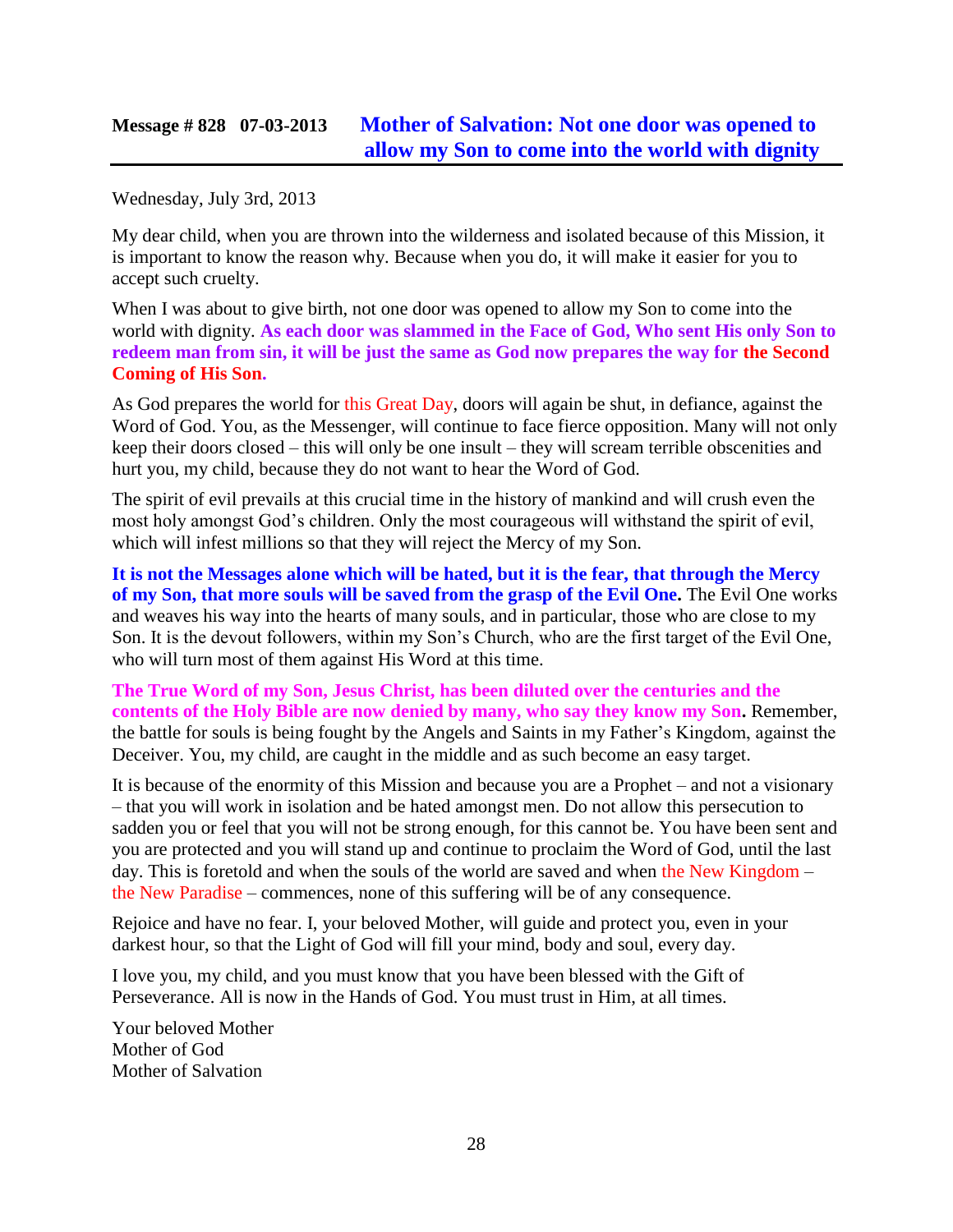# **Message # 829 07-03-2013 [There will be powerful earthquakes in Russia and](http://www.thewarningsecondcoming.com/there-will-be-powerful-earthquakes-in-russia-and-china-soon-and-they-will-take-place-one-after-the-other/)  [China soon and they will take place one after the](http://www.thewarningsecondcoming.com/there-will-be-powerful-earthquakes-in-russia-and-china-soon-and-they-will-take-place-one-after-the-other/)  [other](http://www.thewarningsecondcoming.com/there-will-be-powerful-earthquakes-in-russia-and-china-soon-and-they-will-take-place-one-after-the-other/)**

#### Wednesday, July 3rd, 2013

My dearly beloved daughter, how I have missed your time and how I rejoice that the spiritual darkness, which has covered you for days, has now lifted. You must keep reciting the Most Holy Rosary in order to protect yourself and all will be well.

#### **The Earth will shake, as foretold, and one-third of it will be scorched, as a direct result of the sin of man. Prayer can mitigate much of these flames, which will be poured down on parts of the world where wicked laws infuriate My Father.**

Sin against the Laws of God will be tolerated as long as those who know the Truth and accept the Word of God, honor Him. But now, those you have placed in positions of power have turned their backs on God. For this they will be punished through ecological turmoil. The purification is the only means to wake up humanity, in that they will seek remorse for their souls. Other means, while creating conversion, have not been enough. Man will suffer a great series of chastisements, as they continue to embrace paganism and murder each other.

#### **God's Intervention is necessary. Without it, you would be forsaken.**

There will be powerful earthquakes in Russia and China soon and they will take place one after the other.

**Weather extremes and sudden changes in temperatures from cold to very hot will be seen. The seasons will no longer be seen in the way in which they were in the past.**

**Floods and sea storms will be seen in parts of the world, which have never experienced them up to now.** In the countries, which pass wicked laws against God, earthquakes will rattle their lands and for those who know Me, they will know why they are taking place.

When the chastisements take place, there will come a second terrible punishment, which will be inflicted on false Churches, who deliberately block the Truth. For they will suffer the most, because of the souls they have stolen from Me.

As I reveal more about the prophecies, which are contained in the Seals, man will eventually recognize the Truth. And while God is Love and while He is Just, His punishments will rain down upon humanity to rid it of its vanity, ego, and self-love, so that man can become worthy to enter His New Paradise. Only those with pure and humble hearts will be given this Gift.

Your Jesus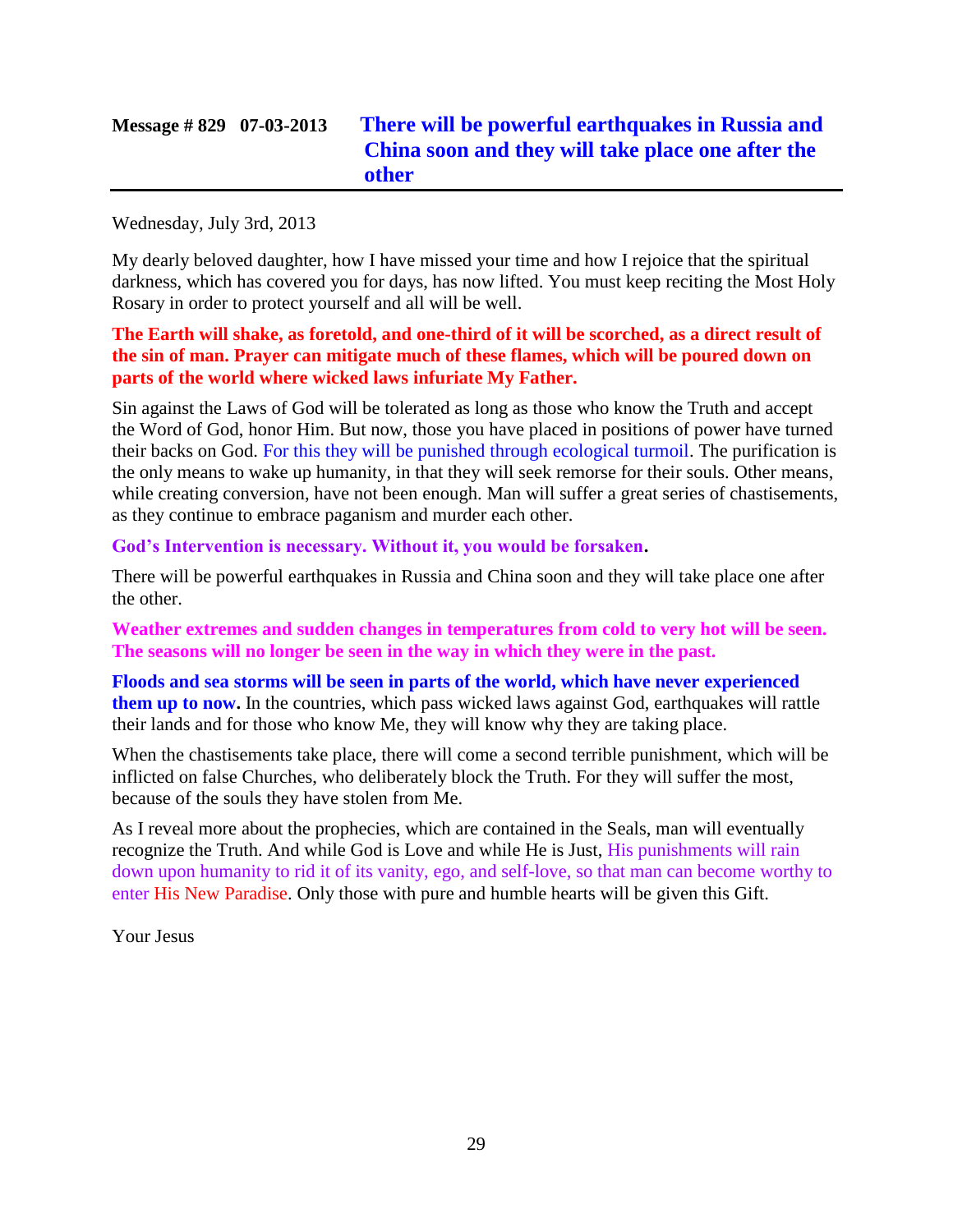### **Message # 830 07-03-2013 [As bitterness divides nations, mistrust and fear will](http://www.thewarningsecondcoming.com/as-bitterness-divides-nations-mistrust-and-fear-will-continue-to-cause-civil-unrest/)  [continue to cause civil unrest](http://www.thewarningsecondcoming.com/as-bitterness-divides-nations-mistrust-and-fear-will-continue-to-cause-civil-unrest/)**

Wednesday, July 3rd, 2013

My dearly beloved daughter, the wars and unrest, as foretold, spread like wildfires all over the Earth. Very few parts of the world will be unaffected by wars and rumors of discord.

**As bitterness divides nations, mistrust and fear will continue to cause civil unrest, unchristian laws will continue to mount, so that murder and abortion, as well as acts against the Holy Sacraments, will be passed in your countries.** Many will be led into sin, because of such laws, and very soon the pain of darkness of the soul will be present and few will be able to ignore this.

Why, they will ask, is there such a strange atmosphere, where trust for one another has disappeared? Why is it difficult to act out our lives as dictated by Christ, for fear of being labeled a fool? The answer lies in the fact that your countries, one by one, have not only condemned Me, again, but declare sin to be lawful. When this happens, Satan and his army run amuck.

They have become very powerful and through all the liberal laws, which condone sin, they become truly accepted and then there will be no peace in the hearts of man, as a result. It will be as if children, stolen from their parents and taken prisoner, are fed niceties to make up for the fact that they are in captivity. For all the pleasures they are offered, they will not bring comfort. Instead, these children will feel restless, empty, and will long to feel true love, which can only be brought about by the presence of the parents.

God's Presence is still there in your nations, but as **I**, the Son of man, **Am** being quickly dismissed, through the introductions of evil laws in your lands and soon through your Churches, you will be like stray orphans with nowhere to lay your heads.

**Without God, there is no peace. Without Me, Jesus Christ, Present through My Teachings, you are being slowly starved.** Do not allow such laws to stop your devotion to Me, for at this time more than any other time, I will come to you and give you the comfort you crave.

I love you. I cry for your desolation and I promise that this persecution will be short-lived.

Your Jesus

## **Message # 831 07-04-2013 [God the Father: I know that the plan of abortion](http://www.thewarningsecondcoming.com/god-the-father-i-know-that-the-plan-of-abortion-around-the-world-is-controlled/)  [around the world is controlled](http://www.thewarningsecondcoming.com/god-the-father-i-know-that-the-plan-of-abortion-around-the-world-is-controlled/)**

Thursday, July 4th, 2013

My dearest daughter, **My Time has come to intervene, forcibly, in the world, at a time of great sin against Me.**

My Patience is tested and My Anger has been stirred as I witness the greatest insults, which are being perpetrated against Me.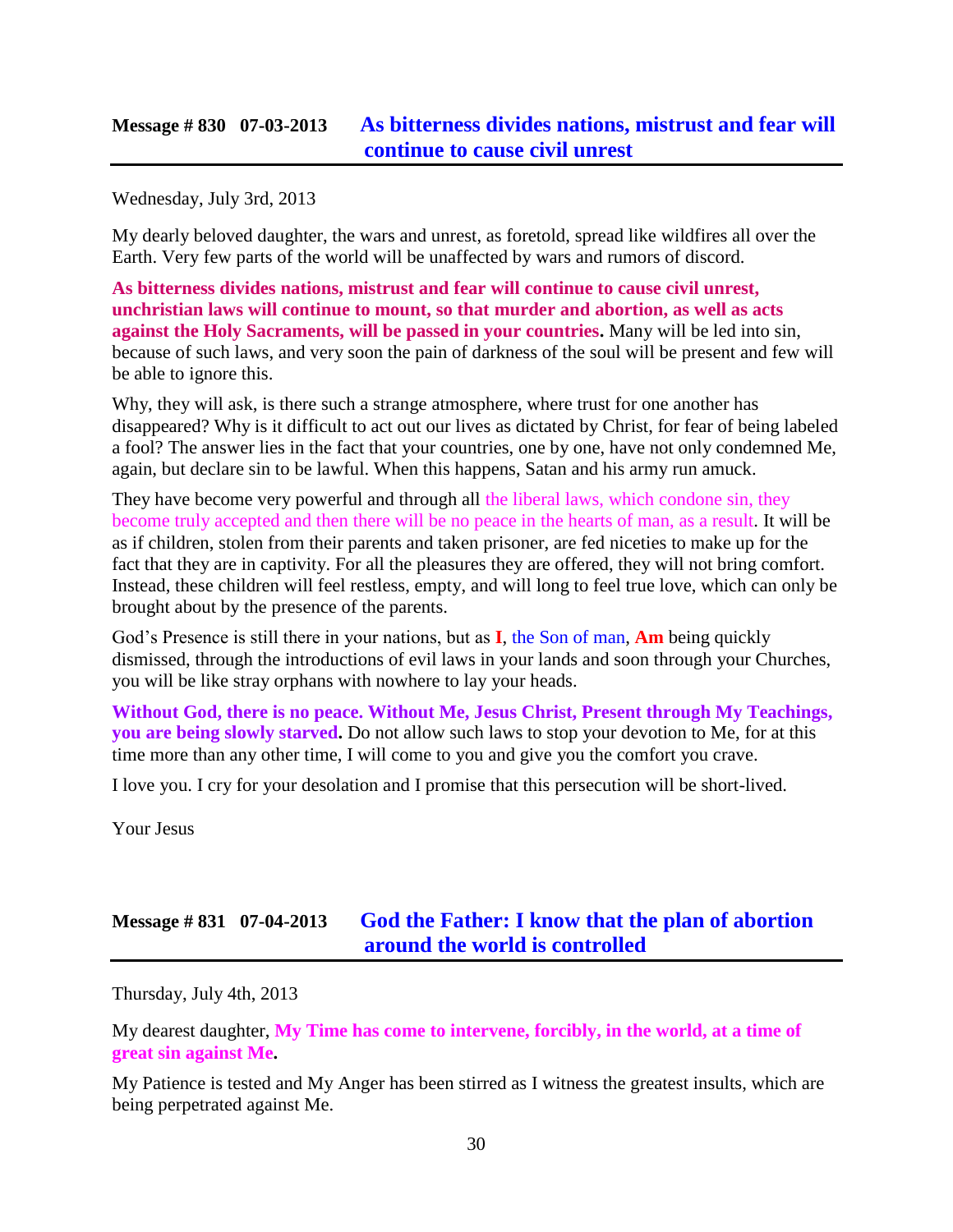**As the Creator of all living things, I Am the Author of life. I Create it as I desire and I end it according to My Holy Will.** It is when man tries to interfere with My Will, that I will strike back, for I will not tolerate such wickedness.

To those who kill any of My children, your life will be ended. I will take your life, not only in body, but in spirit. No eternal life will, nor can be granted to you. The life you take away will be your downfall. An eye for an eye will be your punishment.

Heed, those of you who continue to destroy life in every form. I know what you are doing. I know that the plan of abortion around the world is controlled by one group amongst you. I know that those countries, who rush through obscene legislation to justify abortion, are mere puppets. They are held by strings as they dance to the tune of the One World Group, who obey only one master. Their allegiance is to the Beast, whose greatest plan, to destroy hundreds of millions of lives, has been succeeding, through the sin of abortion. The unborn are an easy target in their eyes. They use abortion to interfere with My Laws and the great Gift I bequeathed to man – the Gift of life.

The arrogance of man, joined at the hip to the Beast and those amongst you he fools, sickens Me. My Love is Powerful, but your wicked intent, to destroy what is Mine, will be brought to such an abrupt halt, that you will scream for your life. Unless you call on Me now through the Gift of Reconciliation, you will be shown little Mercy. For each of you who condones, promotes or takes any part in, the taking of the life of the unborn, you will suffer the same punishment. Destroy those innocent lives and your own lives will be taken. I have watched, in terrible pain, how you have been insulting Me, for so long. Your time is over, for you will be severely punished now, for this grave act against My Divinity.

Remember, there is little time for you to abandon your acceptance of abortion. **My Wrath will soon pour over the four corners of the Earth. It is because of the sin of abortion, that man will suffer the worst chastisement.** Not one country will be excluded from these punishments. Only those who do not permit abortion will be spared the terrible pain I will inflict upon the world.

As the Author of life, no man has the right to go against Me. No one. He that dares defy Me, by imitating Me in the taking of life, will be deprived of all life.

Your Father

God the Most High

### **Message # 832 07-05-2013 [The One-World Order is the greatest travesty](http://www.thewarningsecondcoming.com/the-one-world-order-is-the-greatest-travesty-against-the-true-triune-god/)  [against the True Triune God](http://www.thewarningsecondcoming.com/the-one-world-order-is-the-greatest-travesty-against-the-true-triune-god/)**

Friday, July 5th, 2013

My dearly beloved daughter, **there is one religion, which causes Me the greatest suffering and that is the false religion, which idolizes the Beast.** The One-World Order is the greatest travesty against the True Triune God, and those who belong to the house of Satan need so much prayer. They are deceived into believing that there is another God, who loves them. They are told that the Blessed Trinity is a falsity and that My beloved Father is evil. They do not accept that He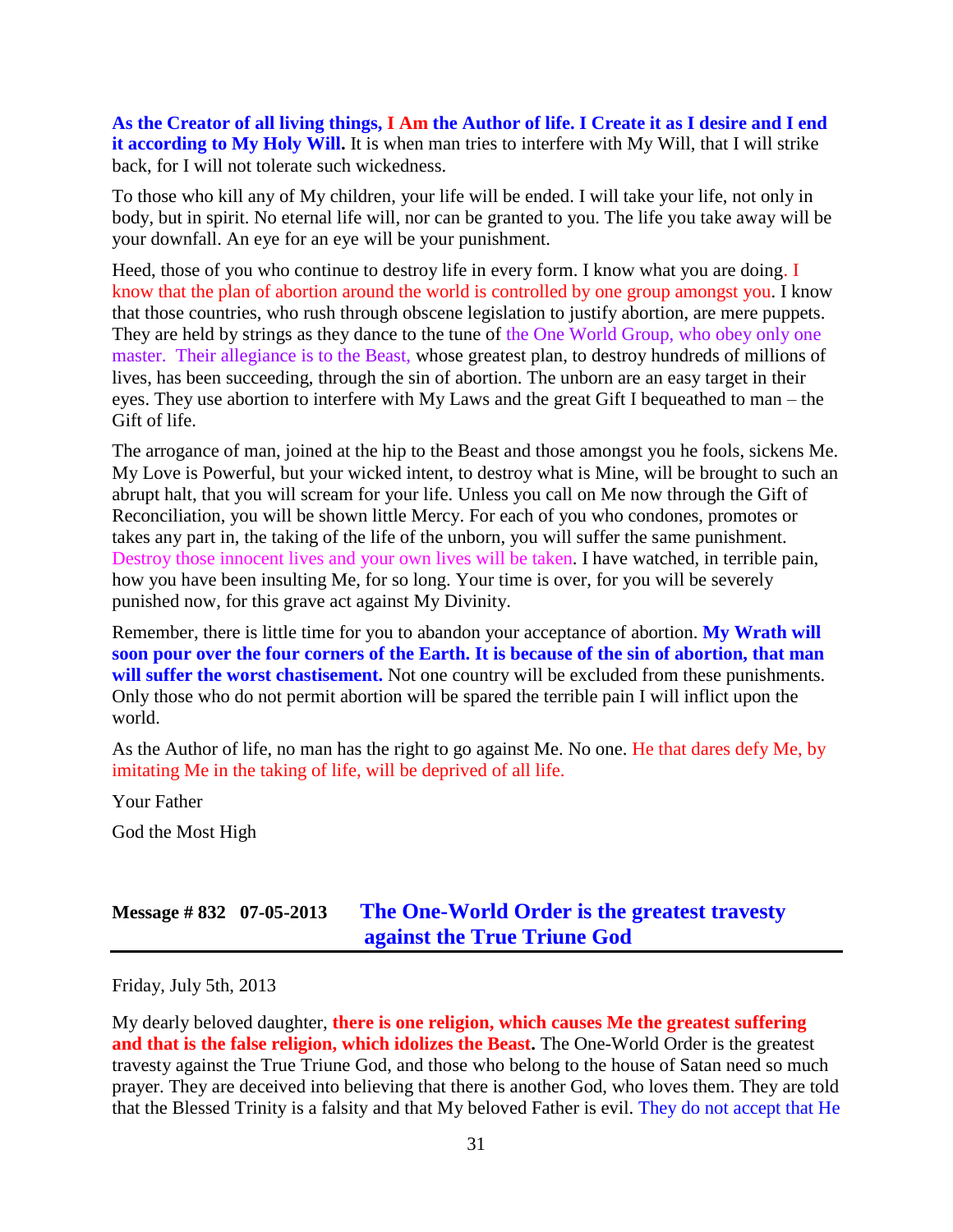created them and their heads are filled with so many lies that they will never open their minds to the Truth. Because of their devotion to the occult, they are embroiled in satanic forces, which have devoured their souls, which are filled with hatred, not only for God, but for all of God's children.

**They love only themselves and their lust for pleasure fills them with an insatiable longing for more. No amount of worldly pleasures will satisfy them, which is why they then crave other obscenities.** They take pleasure in the taking of life and do not have any remorse in their souls, for the brutal slayings they are guilty of. Their influence spreads across the Earth in every nation and the devil followers mingle amongst the wealthy, business leaders, governments, royalty, organizations, including the media and law enforcement, the judiciary and the Church.

Please do not underestimate their powers. While they are in small numbers, and do not infiltrate every section of your communities, they will still do terrible damage. Not only have they sold their souls to the Devil, but they will drag other innocent souls into the abyss with the Beast and his demons.

**I am giving all those who love Me the Graces to defeat this sinister and powerful group, who curse Me every second of the day**, when you say this short Crusade Prayer.

#### **Crusade Prayer (112) For the Grace of Salvation**

Dearest Jesus, I call on You to cover the souls of those who have been infested by Satan with Your special Grace of Salvation.

Free their poor souls from the wicked captivity from which they cannot escape. Amen.

These poor souls will be the first to claim the Beast as their own and they will fall flat on their faces to adore the Antichrist. You must pray hard, all of you, so that the power, which Satan holds over them, can be broken and that their hearts will be opened to My Great Mercy.

Your Jesus

### **Message # 833 07-07-2013 [He will use the Truth of God to hide behind, until](http://www.thewarningsecondcoming.com/he-will-use-the-truth-of-god-to-hide-behind-until-the-right-moment/)  [the right moment](http://www.thewarningsecondcoming.com/he-will-use-the-truth-of-god-to-hide-behind-until-the-right-moment/)**

Sunday, July 7th, 2013

My dearly beloved spouse, what does it matter if they shout at you or curse you in My Name? What does it matter if all those who proclaim My Most Holy Word and who remain steadfast in union with Me, are shackled and beaten? **Don't you know that My Power is Almighty and that I cannot be broken, even though they may break My Bones**.

When a doctor fights to save the life of a man, whatever the cost, he will do everything possible to succeed. If he is interrupted by others, who try to stop him – if he is a dedicated doctor – he will ignore all protests and attempts to intervene with his ways, if he knows in his heart that he can and will save that life. And so he continues until all can see the fruits of his labor. He perseveres until that life is saved and then, when all is done, he will be greeted with love by the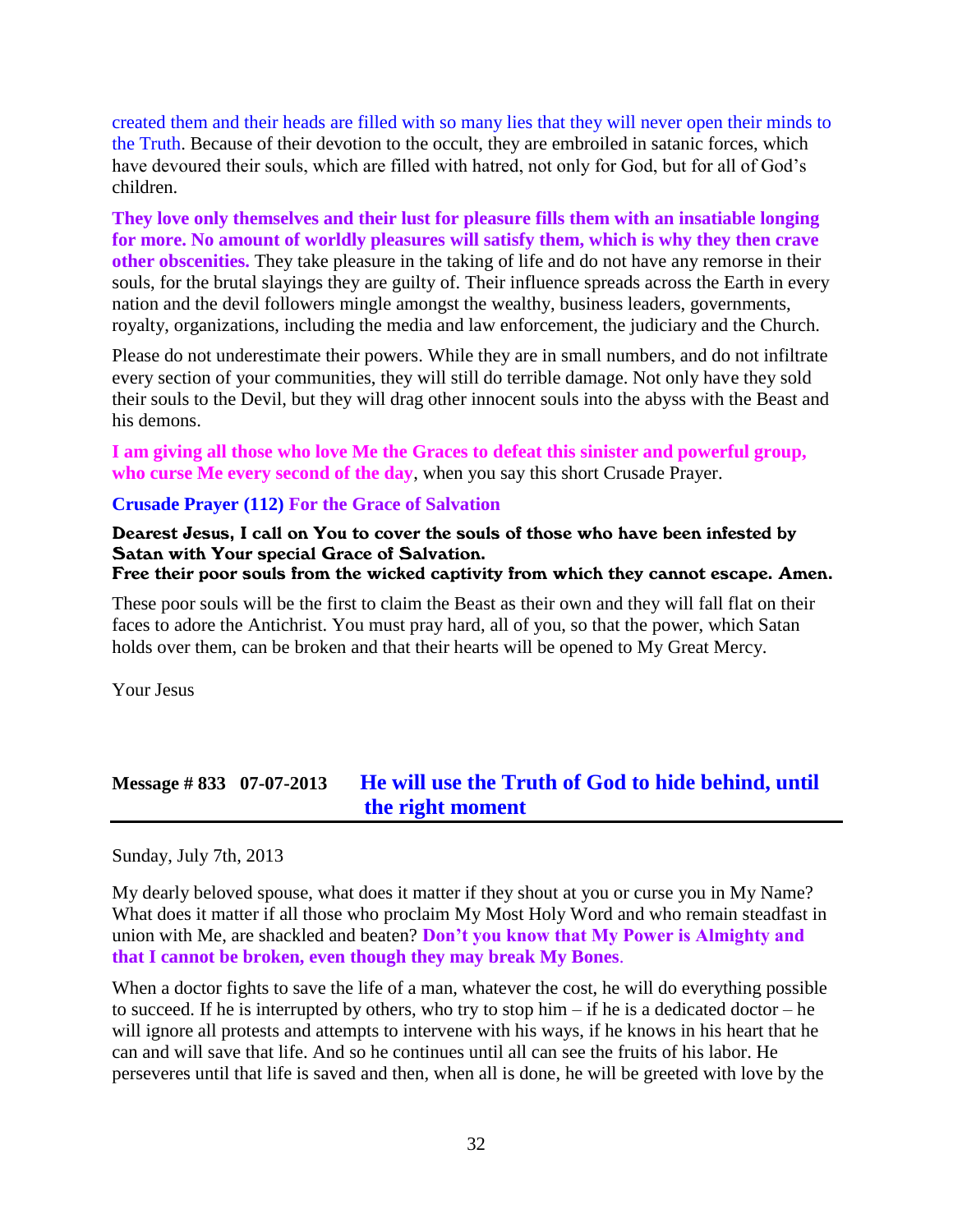very people who, for whatever their reason, tried to interfere with his efforts to maintain life. And so all friction will have been forgotten.

The same is true of this Holy Mission, promised by My Father to save the lives of His children in these, the final times, before My Second Coming. Expect interference with this Mission, for were it not to attract such opposition, then you would surely know that My Messages to you, now, could not be coming from your beloved Jesus.

**When the Truth is declared, it is not easily accepted, though It be the Word of God.** Yet, when lies are presented, dressed up as the Truth, they are more readily accepted, and in most cases, greeted with warm and welcoming arms. Be warned about the lies, which will be presented by My enemies, who declare themselves as My spokespersons. They will misguide you in many ways, for fear that you will catch them out in their deceit. They will spend their time associating with those known to the world as good and holy, pure servants – many of whom are now in Heaven with Me. **By association they will be seen to be loyal disciples of such Saints. Then they will repeat the Truth of My Teachings and this will confuse you. You will say: "But how can this be?" "This man speaks the truth."**

The cunning of the Beast is beyond your comprehension, My beloved followers. He is careful never to reveal himself and so he hides behind the Truth. When he is present in poor, deluded souls, he will use the Truth of God to hide behind, until the right moment. Then, out will be poured obscenities against the Word of God, but to many, this will not be clearly evident. **Look behind the words, which will be carefully constructed and you will detect the lie.** This is the kind of force, which God's children will have to contend with.

The spirit of evil is like a dark cloud and when it has fully descended over humanity, it will become difficult to differentiate between good and evil. But I promise you that this cloud will lift and when the Light of God shines through, you will see the wickedness in all its ugliness, as it is seen in the Eyes of God.

The fighting will continue amongst the people who pay allegiance to the One True God, as the Evil One wreaks havoc amongst them. As this group splits into two, there are others for whom you must pray. They are those souls, who are so distant from God that they do not acknowledge Him, at any stage. They are My lost souls, for whom I dedicate this Holy Mission. When I save those who are completely lost, My Intervention will also save the others, who are simply confused.

Come, gather, all of you, before Me, for My Time is very soon. Let not one of you delay in praying for the souls of those who need your help the most.

Your Jesus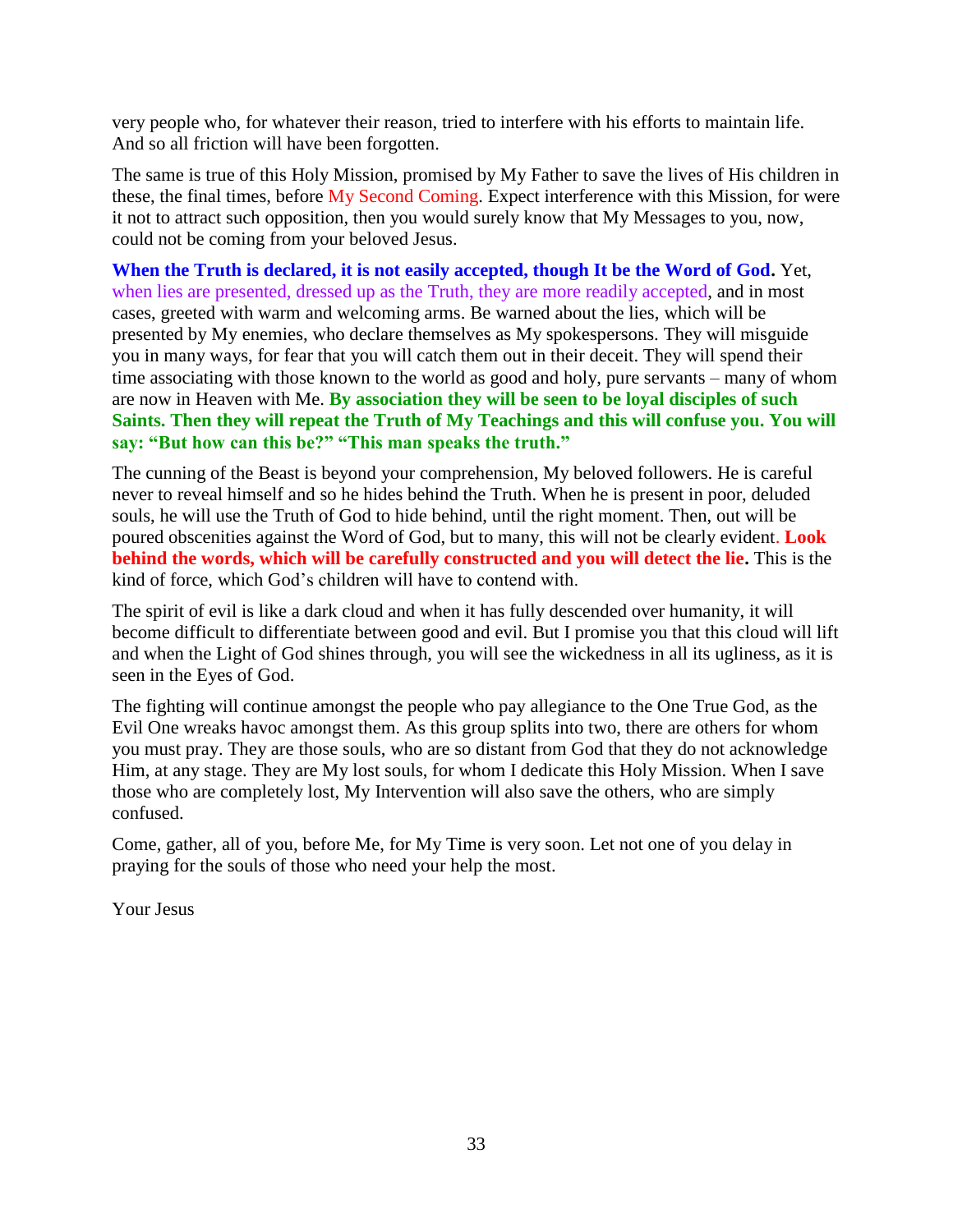# **Message # 834 07-08-2013 [The Ten Commandments, given to the world by](http://www.thewarningsecondcoming.com/the-ten-commandments-given-to-the-world-by-my-father-through-the-prophet-moses-are-being-re-written-by-man/)  [My Father through the prophet Moses, are being](http://www.thewarningsecondcoming.com/the-ten-commandments-given-to-the-world-by-my-father-through-the-prophet-moses-are-being-re-written-by-man/)  [re-written by man](http://www.thewarningsecondcoming.com/the-ten-commandments-given-to-the-world-by-my-father-through-the-prophet-moses-are-being-re-written-by-man/)**

Monday, July 8th, 2013

My dearly beloved daughter, whenever you feel that there is little hope for sinners, please remember that My Great Mercy is ceaseless. There is not one soul in the world I do not wish to embrace and bring them the Gift of Salvation. I love all of you. I forgive all who beseech Me, for the Gift of Redemption, but this does not mean I will not punish those who commit grievous sin.

The Ten Commandments, given to the world by My Father through the Prophet Moses, are being re-written by man. They have been taken apart, twisted and given new meaning, so that man can condone sin.

You idolize false gods and justify this. You are living a terrible lie when you insult My Father in this way and yet when the Truth is shown to pagans, they will repent and I will be waiting to embrace them.

You kill one another and say that you are simply showing mercy when you do this. **You legalize murder, execution, euthanasia and abortion and say that these are good things. This is evil at its worst, when you challenge the Author of all life – the Creator of Heaven and Earth – by tampering with the Divine Laws of God.** Yet, when you show true remorse, I will also be waiting to embrace you in My Arms.

You plunder what does not belong to you and you steal from paupers, in order to satisfy your lust for more. You commit terrible sins of the flesh, which are beneath the dignity of man and you behave as wild animals let loose in a pit. Your wretchedness is abhorrent in the Eyes of God, but yet if you call on Me and beg Me for Mercy, I will be there waiting patiently. When you defile God by refusing to accept that He Exists and then try to take His children with you into abyss with the beast, I will still be waiting when you turn and ask Me to make Myself known to you.

**Those of you, who do accept the Truth, no longer take the time to honor Me on the Sabbath Day, because you place your own needs before Me.** You hurt Me so, because you already know you are children of God. You have left your Father's House and **you will only come back when you don't have a roof over your head. And I will be waiting to welcome you back.**

Your love for God has diminished, as has your love and respect for your parents. Your hearts have hardened so much that you do not show them love or care for them in the way you are supposed to.

You curse God and swear, using My Name in the most disrespectful way, daily, but you won't speak with Me in the way I desire. When you slander others, you slander Me. When you damage another person's reputation, you destroy My Love. And, yet, I will forgive you, when you show remorse.

You show disrespect for the institution of marriage and think little of abusing this Most Holy Sacrament. You insult God further when you continue to seek His blessings on marriages, when He does not, nor can, recognize them. Yet, you continue to insult Him.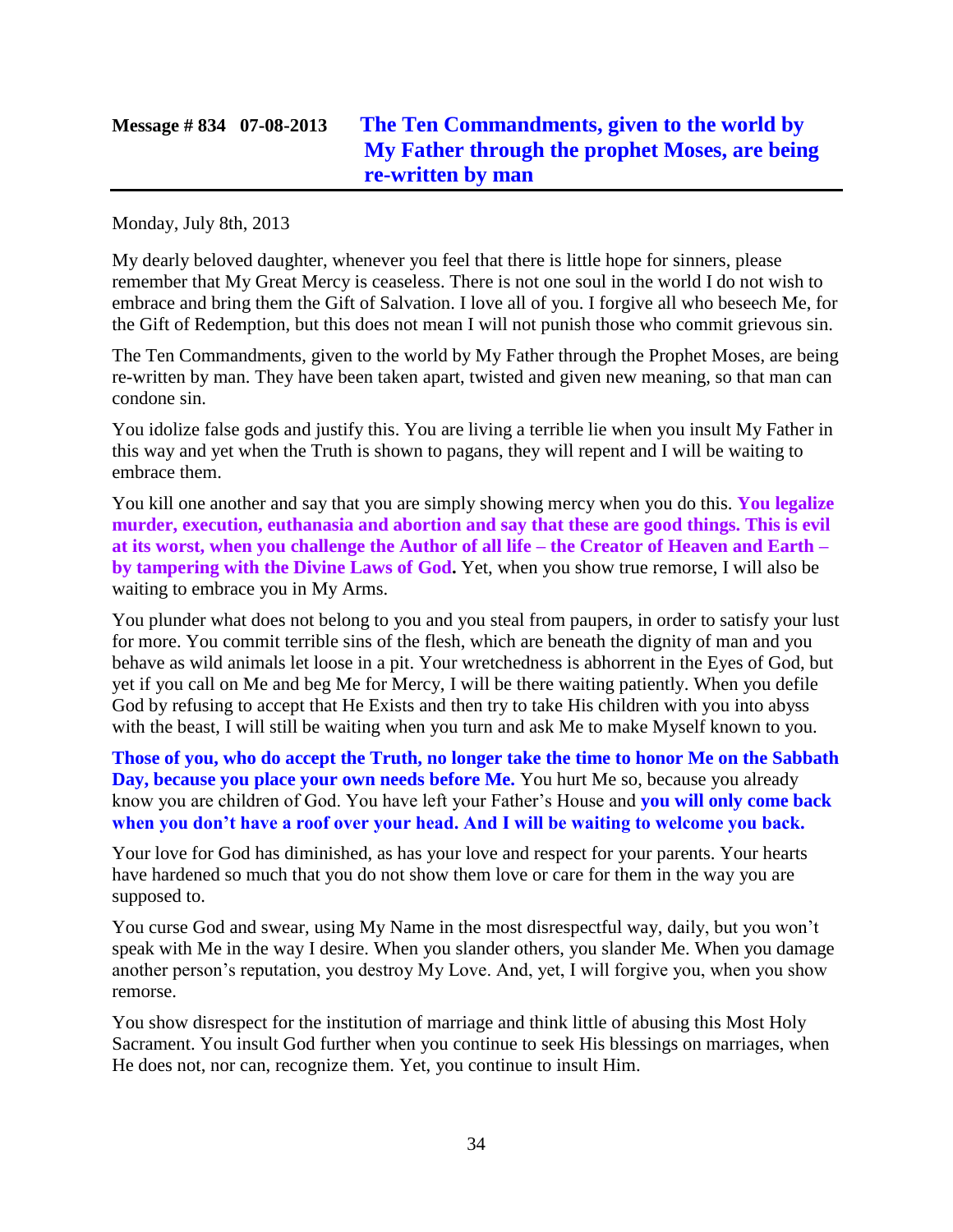So obsessed are you with the seeking out of worldly goods and so infested are you with unhealthy ambitions, that you destroy those people who get in your way. **Despite this, I will show you Mercy, if you come back to Me.**

No sin, with the exception of blasphemy against the Holy Spirit, is so bad that it cannot be forgiven. I plead with all of you to examine your conscience and become reconciled with Me, once more.

**I Am Patient. I Am Love. I Am your Salvation. I Am waiting. Please come to Me soon, for I love you with an unfathomable passion. I will not rest until I have saved all of you.**

Your Jesus

## **Message # 835 07-10-2013 [Mother of Salvation: So easily do people accept](http://www.thewarningsecondcoming.com/mother-of-salvation-so-easily-do-people-accept-new-laws-which-claim-to-be-good/)  [new laws, which claim to be good](http://www.thewarningsecondcoming.com/mother-of-salvation-so-easily-do-people-accept-new-laws-which-claim-to-be-good/)**

Wednesday, July 10th, 2013

My child, your prayers are being answered and my Son will intervene for your special intention. **You must pray for all of those in the world who are being misguided into believing that evil is good. This web of deceit has covered humanity to such an extent that many can no longer differentiate between the Laws of God and the wickedness of the evil one when he manifests amongst you.**

So easily do people accept new laws, which claim to be good – for the good of all – when, in fact, they disguise mortal sin in the Eyes of God.

The battle rages on between those who uphold the Laws of God and those who desecrate them. Those who publicly uphold the Laws of God are demonized and declared to be cruel and wicked. **The deceit and the lies, which fill those who say they love humanity, are clearly seen when they publicly justify mortal sin.** How cunning is the Evil One. So few understand his influence in their lives or how he twists their reasoning.

Be comforted, dear children, in the knowledge that I, the Mother of Salvation, can defeat the evil one amongst your midst. You must call on me every time you feel overcome by the power he exerts in your nations. I will destroy his influence, when you place your request before me.

Please recite this **Crusade Prayer (113) To defeat evil in our land**

O Mother of Salvation, come into our midst and cover our land with your protection. Crush the head of the Beast and stamp out his wicked influence amongst us. Help your poor lost children to stand up and speak the Truth, when we are surrounded by lies.

Please, O Mother of God, protect our land and keep us strong, so that we can remain loyal to your Son in our time of persecution. Amen.

**You must never accept arguments, which allow wicked laws to be brought into being, which dictate how you live your lives, which are not according to the Word of God.** When these laws infiltrate your lands, they destroy souls.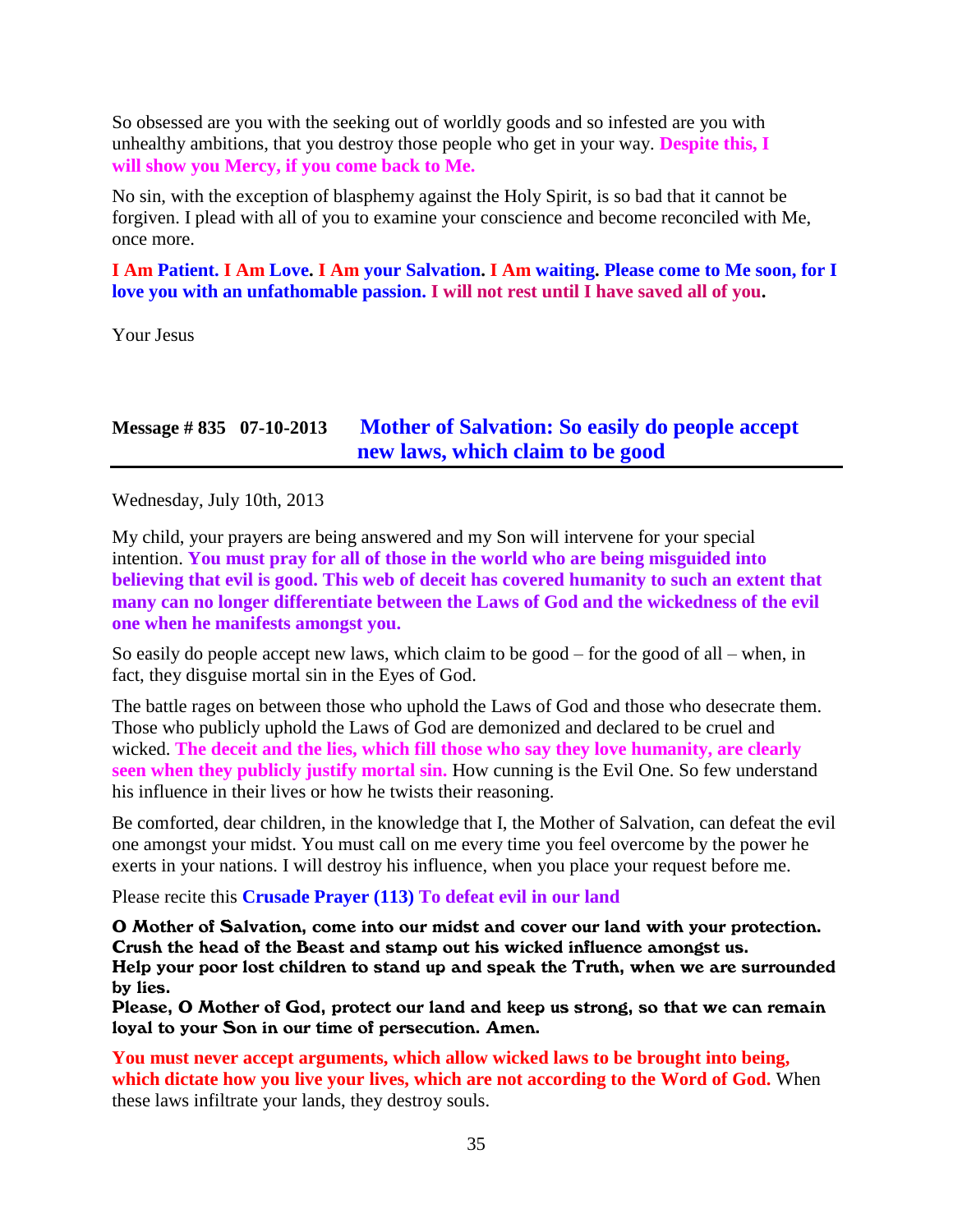Trust in me, the Mother of Salvation, to help salvage the souls of those you love and work amongst. Call on me and I promise that I will cover your nation with my Most Holy Mantle.

Your beloved Mother

Mother of Salvation

## **Message # 836 07-10-2013 [God the Father: The lies you are being fed about](http://www.thewarningsecondcoming.com/god-the-father-the-lies-you-are-being-fed-about-your-economy-are-designed-to-fool-you/)  [your economy are designed to fool you](http://www.thewarningsecondcoming.com/god-the-father-the-lies-you-are-being-fed-about-your-economy-are-designed-to-fool-you/)**

Wednesday, July 10th, 2013

My dearest daughter, wars will break out all over the Middle East and soon **My beloved Israel will suffer a terrible abomination**. Lives will be lost throughout this part of the world on a very large scale, as the spirit of evil devours the lives and in many cases the souls of My children.

My children's hatred for each other will spill out into other countries, as the Battle of Armageddon intensifies and grows, until it will engulf the world everywhere. The hatred, caused as a result of the infestation of Satan and his demons, will become a sign so visible that very few souls, irrespective of what belief they hold for Me, the Creator of all that is, will fail to feel the spirit of evil, which spreads like a deadly virus.

Wars, many of them, including battles within governments of all nations, will erupt all at the same time. As My Hands have already descended in mild punishments, know that I will crush those who hurt My children. This is when the battle for souls will increase and it will spread in many ways.

The lies you are being fed about your economy are designed to fool you and strip you of what you own. Pray, pray, pray that I will stop those who control your currencies from taking everything you own away from you. Know that while My Right Hand casts down chastisements against the wicked, My Left Hand will lift and take you under My Protection and I will provide for you.

**The changes foretold in My Holy Book are now presented to the world.** Battles will rage, lives will be lost, lands will suffer ecological turmoil, crops will fail and many of you will be persecuted by your governments. The worst battle will be a spiritual one where every effort will be made to turn you against Me.

Your Father

God the Most High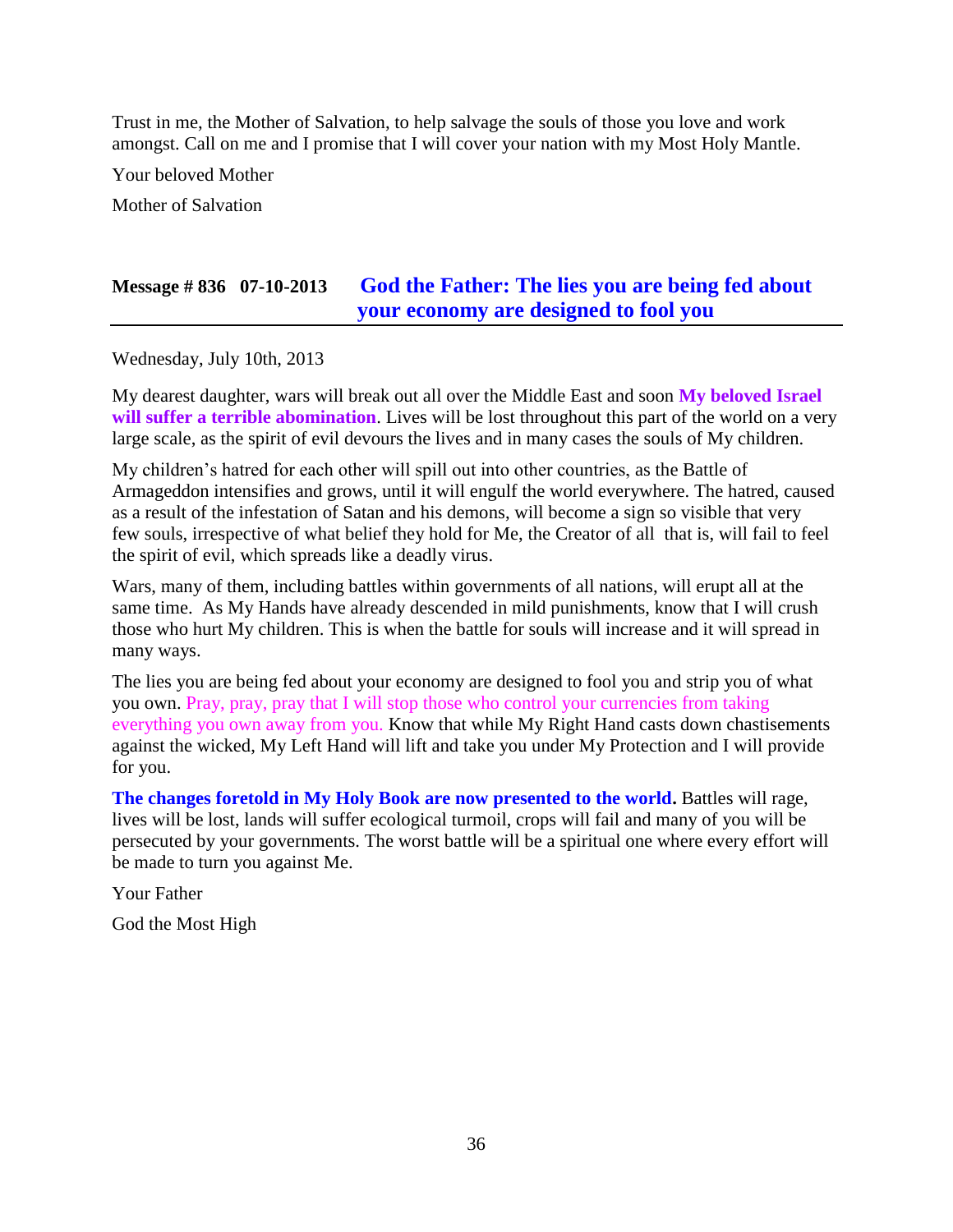### **Message # 837 07-11-2013 [It will be through your recital of My Crusade](http://www.thewarningsecondcoming.com/it-will-be-through-your-recital-of-my-crusade-prayers-that-i-can-save-them/)  [Prayers that I can save them](http://www.thewarningsecondcoming.com/it-will-be-through-your-recital-of-my-crusade-prayers-that-i-can-save-them/)**

Thursday, July 11th, 2013

My dearly beloved daughter, let Me draw you close to My Sacred Heart, because when you allow Me to do this, I will instill within your soul special Graces. Then, My Work will yield more fruit, which will ripen and burst forth in abundance across the Earth.

**The fruit, which comes from Me, creates conversion and softens the hearts of the most hardened, when they taste it. When they eat it, it will unite them to Me, in a way which will bring them great peace. The peace I promise all of you who listen to Me now, as I speak with you, will be your armor against hatred.**

Those of you, including those souls who have never heard of these Messages and who truly love Me, will be filled with this peace and you will, as a result, become immune to the voices of those who scream at you because you are of Me.

When you are one with Me, I promise that, for every insult and hurt you have to endure because you proclaim My Holy Word, I will lift you, guard you and protect you. You will enjoy a glorious life in My New Paradise, where all will sing in union, for the love and the glory of God.

You have nothing to fear from Me, but I ask that you spend time in prayer for the souls of those who are confused and in some cases, lost. Those who are separated from Me must come back to Me and it will be through your recital of My Crusade Prayers that I can save them.

Go, My beloved followers, and know that you are in My Heart and I Am in yours.

Your Jesus

## **Message # 838 07-14-2013 [I pine for them. Without them, I cannot feel whole](http://www.thewarningsecondcoming.com/i-pine-for-them-without-them-i-cannot-feel-whole/)**

Sunday, July 14th, 2013

My dearly beloved daughter, when I give you the Gift to see God's children, everywhere you go, through the Eyes of God, it is for a reason.

Every time you see a young child and feel My Love surge through your veins, this is My Love for them. When you see a teenager walking and laughing with his friends and feel a surge of maternal love for him, then know that this is the Love of God you are feeling. When you see older people and still feel this love, this again, is My Love you feel.

When you look at those souls who cause terrible grief upon others, through their wickedness, and you feel pity for them, know too, that this is My Love, which courses through you. **Know that those who defy Me in every way, still fill Me with Love for them, for how could I deny them? They are Mine. I love them. I cry for them. I pine for them. I Am sick with worry for them.** How they cause Me such terrible pain, but I will fight the Evil One, right to the very last breath they take on this Earth, for these sorry souls.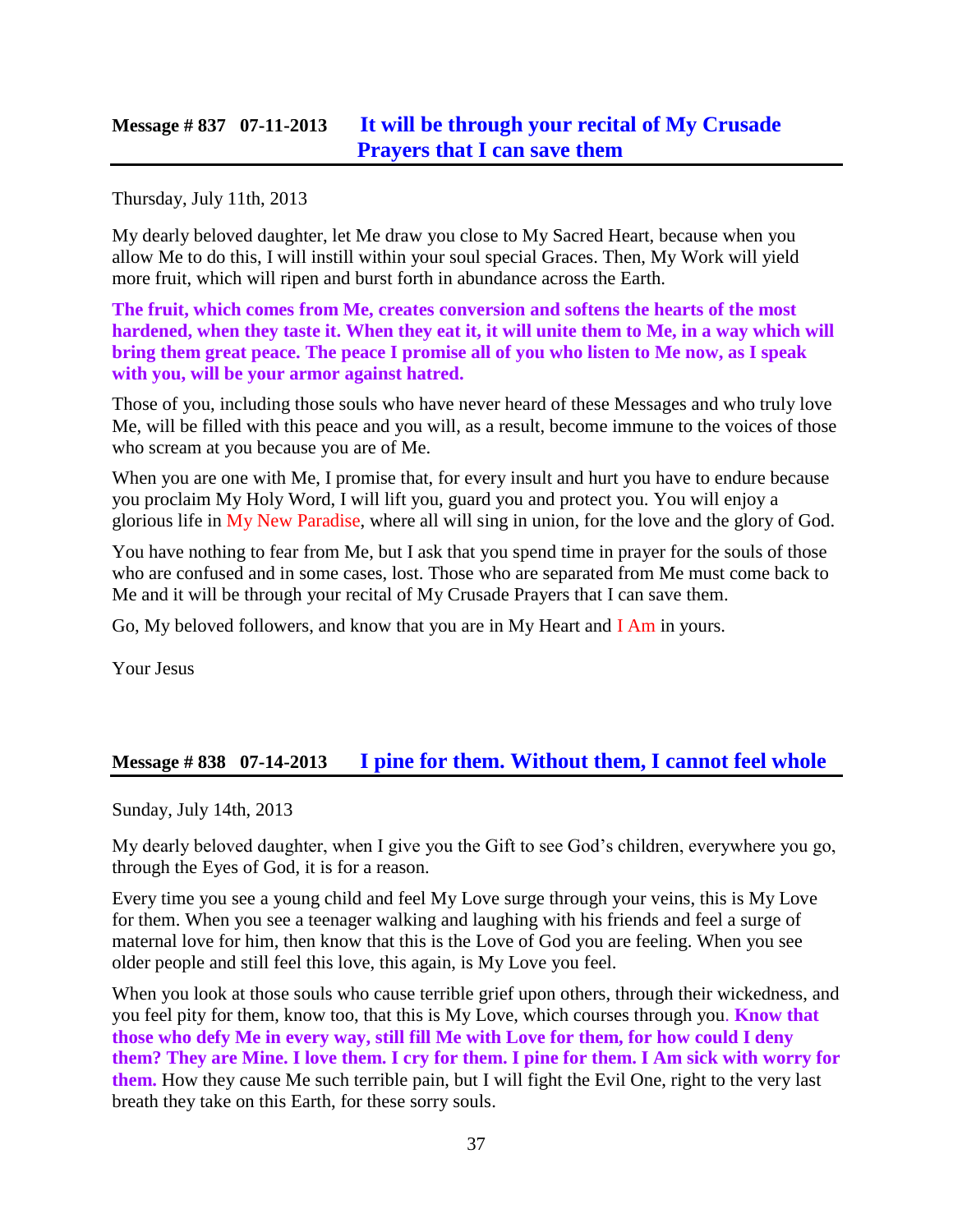What is given life by My Father is His. What is His is Mine. I died for them, even though they cursed Me. They still do. I pine for them. Without them I cannot feel whole. This is why I would gladly go through My Crucifixion again and again if I could draw them into My Arms.

How can I rest, My daughter, without the sweetness of their conversion? But, they must come to Me of their own free will. I can cover them with My Love and Graces. I can flood their souls with every Grace, but in order for them to accept such Gifts, they will have to succumb to My Holy Will and surrender to Me. I cannot use My Divinity to impose My Will on them, but what I can do, through My Father's Generosity, is to take My chosen souls and ask them to take on My Pain, in return for these souls. This miraculous intervention will be one of the ways in which I can save most of humanity.

Pray, My beloved daughter, to Me, your Jesus, for the strength to give Me more suffering. If you accept this special request, I solemnly promise that I will save tens of millions more souls. Do not be frightened. You will be strong and you will do this with joy in your heart this time.

Go, My daughter, accept My Request. Do not fear it, for you will bring Me the greatest joy if you hand Me over these new trials. It will be I, Who will endure the pain, not you. Your pain will be brief, but by accepting it, I can achieve My desire to salvage My poor children, who are separated from Me.

Thank you for responding to My Call. Open your heart to My request and I will help you every step of the way. For you, this will be simply another trial and soon, easily forgotten. For Me, it means souls, who would have gone to Hell, will be Mine in My Kingdom.

Your Jesus

## **Message # 839 07-15-2013 [To priests: The day you will be asked to deny My](http://www.thewarningsecondcoming.com/to-priests-the-day-you-will-be-asked-to-deny-my-divinity-is-not-far-away/)  [Divinity is not far away](http://www.thewarningsecondcoming.com/to-priests-the-day-you-will-be-asked-to-deny-my-divinity-is-not-far-away/)**

Monday, July 15th, 2013

My dearly beloved daughter, I must reach out to My priests, who are now beginning to realize that **I Am** speaking to the world, through these Messages, at this time.

**You must be careful. You must adhere to the rules of My Church on Earth, once they remain as they have been and are not changed.** Do not feel disheartened, for you have been enriched with the Gift of the Holy Spirit. When you are asked to deny Me, it will be done in a subtle, but deadly way. **You will be asked to embrace the doctrine of all religions outside of Christianity**. You will be told that this is for the good of all and that this new, all-inclusive approach, is a means to an end – where humanity can finally be united, through peaceful means.

All other religions, creeds, faiths, and doctrines, which honor My Father, but which do not acknowledge Me, Jesus Christ, will be taken under the wing of the Antipope. You, through the power of the Beast – as is his way – will be coaxed to embrace your fellow brothers and sisters. All faiths, which honor God, you will be told, are united as one in the Eyes of God. When you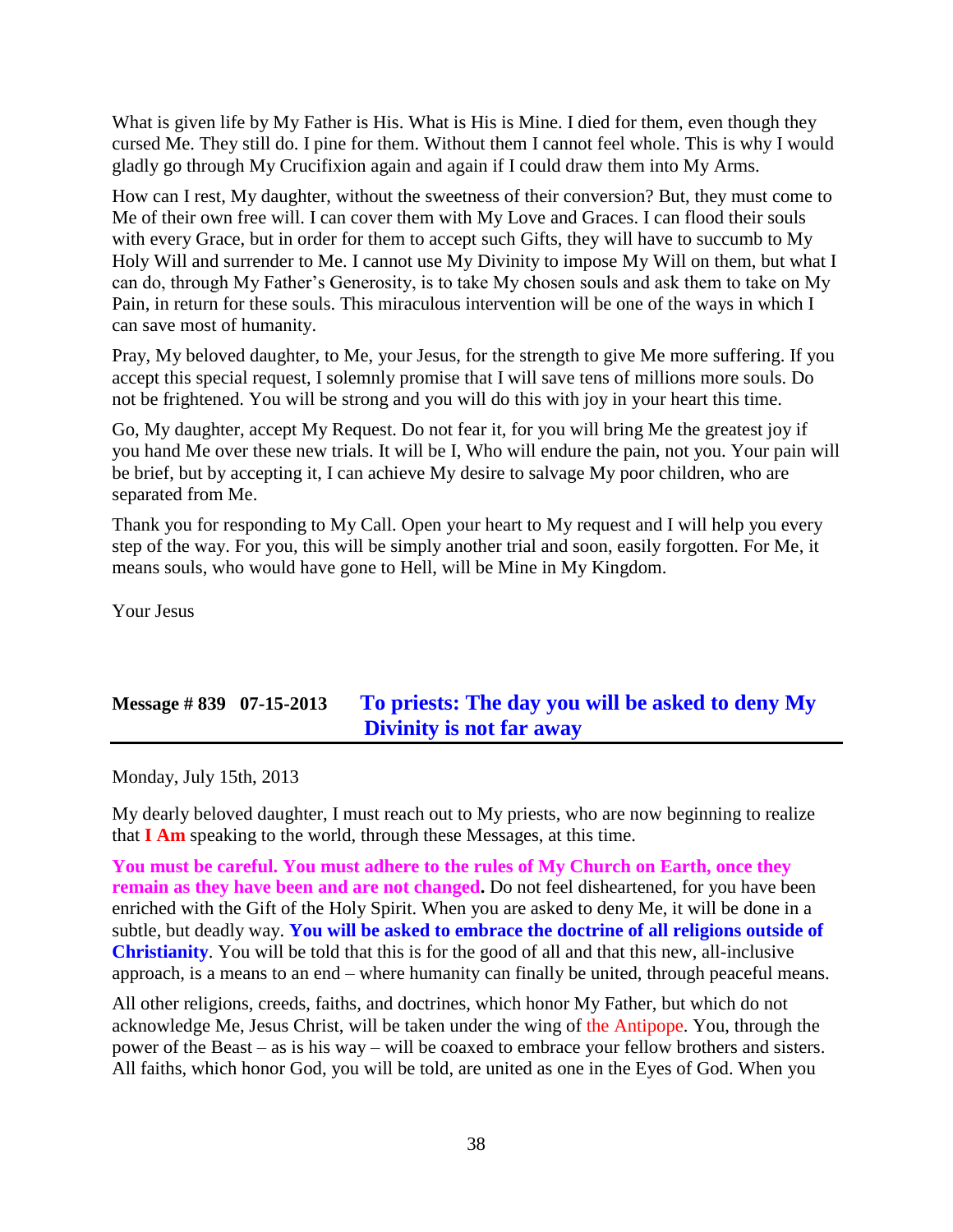object, you will be scolded. When you explain that the only way to God, My beloved Father, is through Jesus Christ, this is what you will be told:

"You do not understand that God loves all His children, therefore, by not showing love and compassion for His Church by embracing them – including their faiths – you are a hypocrite."

Now, know this. **When you accept that all religions must be embraced as one – that you have to move to one side to show respect to those creeds, which do not acknowledge the Son of man – then you will be guilty of a terrible sin. You will then be denying Me.**

To those who may be led into this deceit, know that other signs will emerge, which point to one thing – My Divinity will no longer be proclaimed.

**Your churches will see new crosses emerge where the head of the Beast will be embedded**  within them; your altars will be changed and will mock Me. Every time you see new and unusual symbols in My Church, look carefully because the Beast is arrogant and he flaunts his wickedness by displaying signs which honor him.

Those amongst you, who are not alert to this deceit, will find yourselves sucked into practices which do not honor Me. They will disguise the true intent, which will be to pay homage to Satan and his wicked spirits.

The signs have begun. The actions I speak of are still to come, but the day you will be asked to deny My Divinity is not far away. You must keep your eyes open for those who say they come in My Name, but who instead honor the Beast, for they have already spread their wings. They rule within your midst, but so many of you cannot see the abomination, yet. But, if you love Me, I will grant you the Graces to see the Truth, for I will never forsake you. The time is close and you must prepare yourselves, for the darkness will descend soon. Those of you who are blessed with the Light of God will suffer at the hands of My enemies.

Remember these Words, recite them and I will reveal the Truth to you, through the Gift of the Holy Spirit.

#### **Crusade Prayer (114) For Priests to receive the Gift of Truth**

My Lord, open my eyes. Allow me to see the enemy and close my heart to deceit. I surrender all to You, dear Jesus. I trust in Your Mercy. Amen.

Your Jesus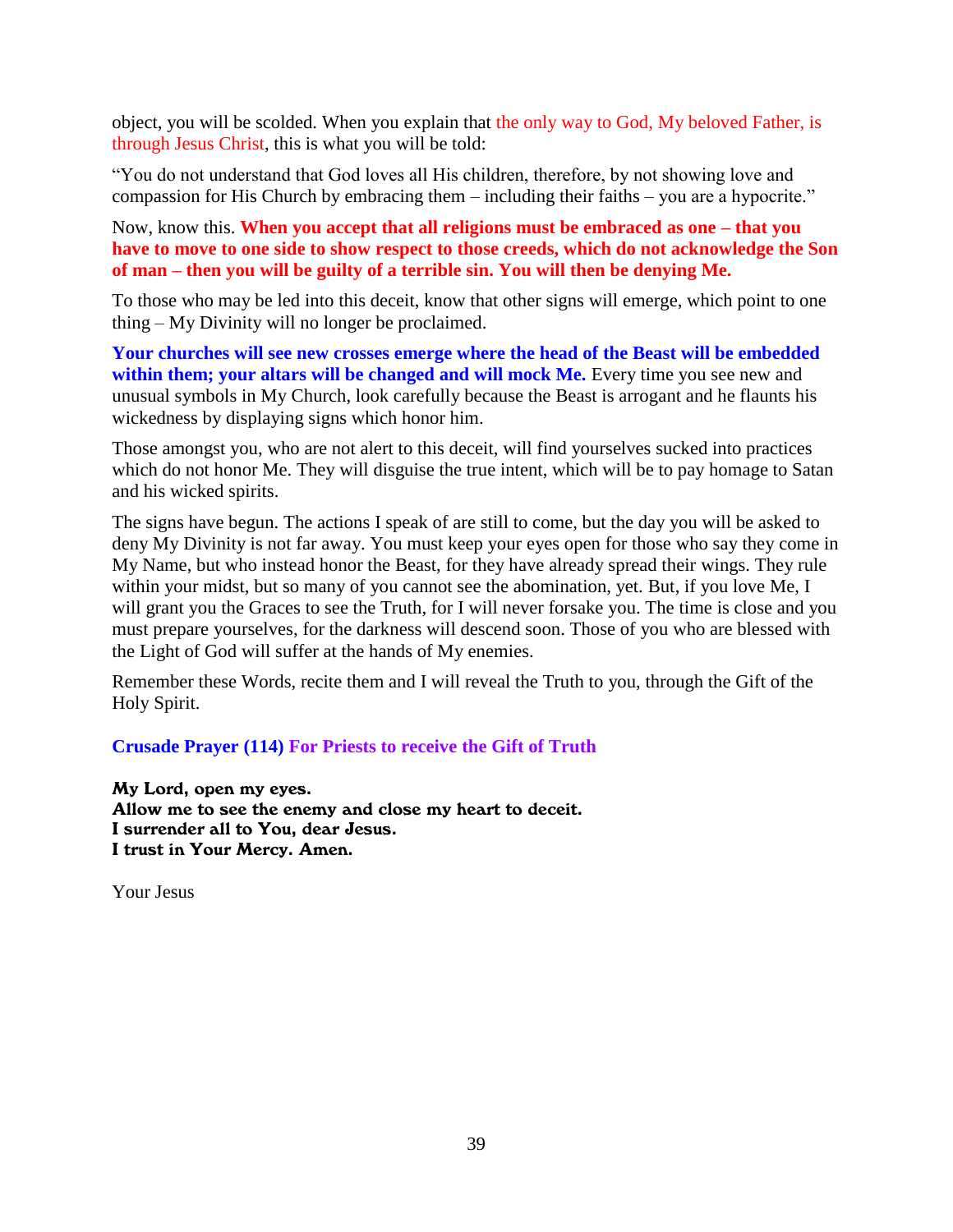#### **Message # 840 07-17-2013 [You cannot follow Me truly, without bearing the](http://www.thewarningsecondcoming.com/you-cannot-follow-me-truly-without-bearing-the-pain-of-the-cross/)  [pain of the Cross](http://www.thewarningsecondcoming.com/you-cannot-follow-me-truly-without-bearing-the-pain-of-the-cross/)**

Wednesday, July 17th, 2013

My dearly beloved daughter, **how the prayers of all My beloved followers lift Me at this time. I Am in their hearts and souls and their souls are favored.** I must ask them to suffer the ridicule they will face for following My Path and for My Cross, which they bear, for in time they will understand why this must be so.

You cannot follow Me truly, without bearing the pain of the Cross. When you love Me, a Light is present within your soul. This pure Light is like a magnet, as it attracts the worst in other people. Well-meaning souls are often attacked by the spirit of evil, to inflict hurt upon anyone who follows the Truth of My Teachings.

When you declare the Truth of God, you will be hated by those who do not love God. When you follow Me, even in silence, you endure the same pain. This pain is caused by those – usually those you are fond of and respect – who attack you, because you love Me and are loyal to My Teachings.

**The time has come for you to go out and speak of My Messages. Priests, however, will find this difficult, as they must remain obedient to their superiors.** Many in My Church will be frightened to bear witness to My Messages, but this does not mean that they cannot defend the Truth of My Holy Word. The Word, given to My Apostles, lives on, although many try to kill it. You will notice how little **I Am** revered in public – hardly ever.

My Teachings no longer play an important role in your society. You must insist, whatever Christian Church you belong to, that My servants do not forget to mention My Name, when referring to good, for good cannot come from a stone. Good can only come from God.

Your Jesus

### **Message # 841 07-18-2013 [Mother of Salvation: The Medal of Salvation offers](http://www.thewarningsecondcoming.com/mother-of-salvation-the-medal-of-salvation-offers-the-gift-of-conversion/)  [the Gift of Conversion](http://www.thewarningsecondcoming.com/mother-of-salvation-the-medal-of-salvation-offers-the-gift-of-conversion/)**

Thursday, July 18th, 2013

My child, I wish it to be made known that, from now on, I am to be addressed by the last title, given to me by my Son, on Earth. In this, the Final Mission, I am to be referred to, at all times, as the Mother of Salvation.

**My Image is to be created and a Medal struck where, on one side, I am to be placed with the sun behind my head and where twelve stars woven into a crown of thorns sits on my head. On the reverse side of the Medal, I wish to depict the Sacred Heart of my Son with the Two Swords of Salvation, which are to be crossed on each side.**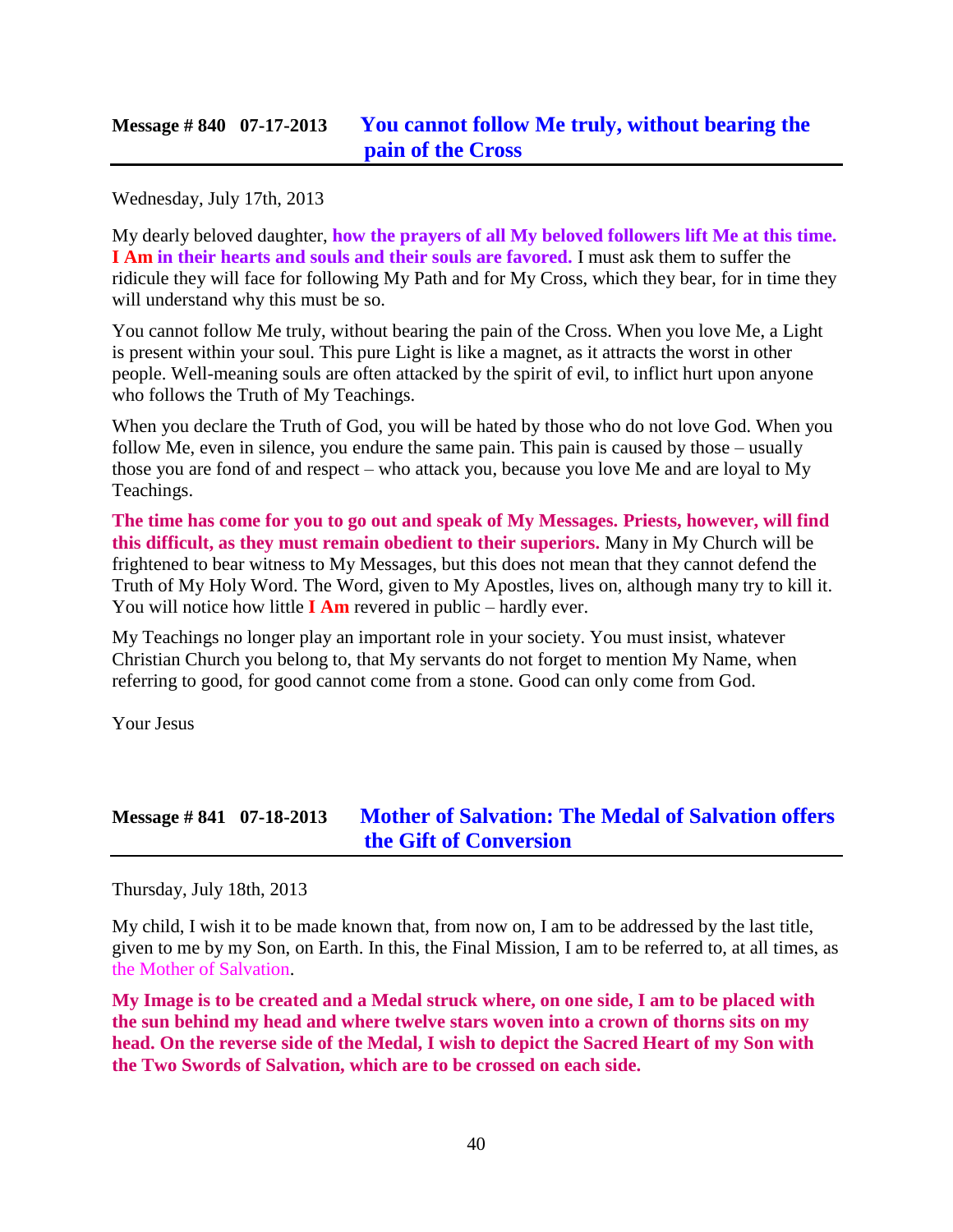The Swords of Salvation will have a dual purpose. The First Sword will slay the Beast and I have been given the authority to do this on the Final Day. The other Sword will pierce the hearts of the most hardened sinners and will be the Sword by which their souls will be saved.

This Medal is to be made available in bulk and then, when received by those seeking them out, must be blessed by a priest and then given freely to others. The Medal of Salvation offers the Gift of Conversion, and Salvation.

All those who receive the Medal of Salvation must recite this

#### **Crusade Prayer (115) For the Gift of Conversion:**

O Mother of Salvation, cover my soul with your tears of Salvation. Rid me of doubts. Lift my heart, so that I will feel the Presence of your Son. Bring me peace and solace. Pray that I will be truly converted. Help me to accept the Truth and open my heart to receive the Mercy of your Son, Jesus Christ. Amen.

My child, please have this Medal designed and made. I will guide you every step of the way and then you must ensure that it is made available throughout the world.

Go in peace to serve my Son.

Your Mother

Mother of Salvation

## **Message # 842 07-19-2013 [The final Prophet has now been sent, so please do](http://www.thewarningsecondcoming.com/the-final-prophet-has-now-been-sent-so-please-do-not-reject-this-gift/)  [not reject this Gift](http://www.thewarningsecondcoming.com/the-final-prophet-has-now-been-sent-so-please-do-not-reject-this-gift/)**

Friday, July 19th, 2013

My dearly beloved daughter, when you worry and feel unloved, because of this Mission, you must know that the Holy Spirit will always keep you strong. You will never be able to declare falsities, as this is not permitted by My beloved Father. You are the End-Time Prophet and while I know that this frightens you, know this.

I, through the Love of My Father, grant great Mercy on the world. The final Prophet has now been sent, so please do not reject this Gift, for it is the desire of My Father to grasp all of His children and protect them from the evil in the world. This is the Gift to bring you final salvation from a terrible punishment.

#### **Do not reject this Gift of prophecy, the final intercession from Heaven, to save you from harm.**

Those who do not honor My Father and who worship pagan gods, your countries will be wiped from the face of the Earth, if you do not turn to the One True God. You, who worship false gods,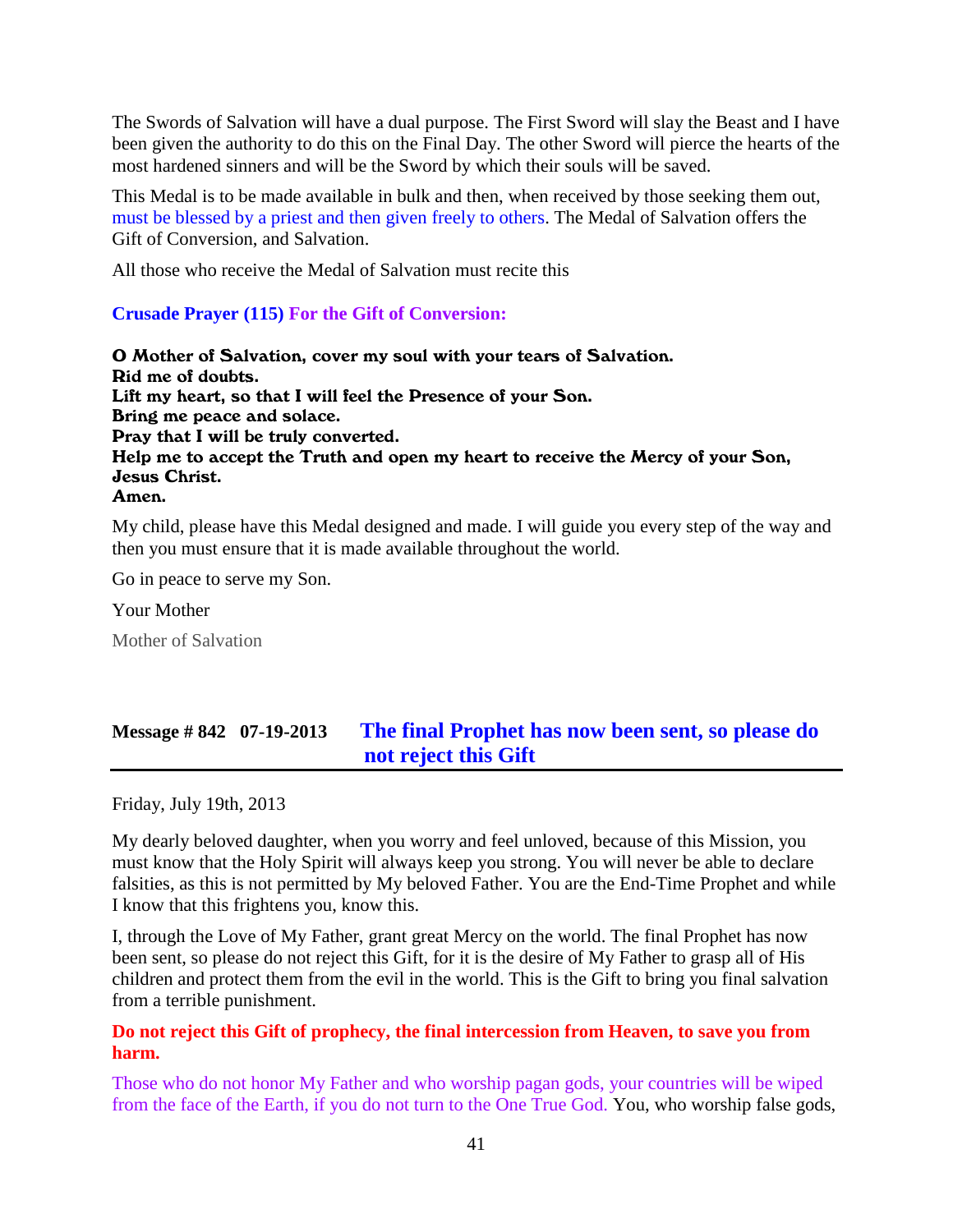which promise you glittering futures and which appeal to your vanity, will be driven away from Me and you will drown in an endless vacuum – an abyss from which you will never return.

**Listen now, all of you. I call upon humanity from Heaven.** My Prophet will simply do as I tell her. She obeys Me, the Son of God, the Son of man, as foretold. She has no voice. Her words are My Words. Her obedience is crucial according to the Command of God. Her obedience means that she is not permitted to open her mouth to defend the Word of God.

**All events, foretold, will happen quickly.** Ignore this warning from Heaven and you will suffer more than is necessary. Vilify these Words from Heaven and you will be shown in all your shame before the whole world for persecuting Me.

My Word is True. My Word is concrete. My Word is given to protect you and save you from the Beast, who destroys your lives with his infestation. Please be strong and walk away from the wicked lies he tells you. If your heart is heavy come to Me and I will make it light. If your heart is sad, I will envelop you and bring you peace so that death will never frighten you again.

If you are filled with anger, which turns to hatred against these Messages, know then that you have been attacked by the king of lies. You will know within your heart that if these Messages cause you pain and suffering, that they come from Me.

Your Jesus

## **Message # 843 07-19-2013 [Its plan is to entice souls into a web of deceit by](http://www.thewarningsecondcoming.com/its-plan-is-to-entice-souls-into-a-web-of-deceit-by-tugging-at-their-hearts/)  [tugging at their hearts](http://www.thewarningsecondcoming.com/its-plan-is-to-entice-souls-into-a-web-of-deceit-by-tugging-at-their-hearts/)**

Friday, July 19th, 2013

My dearly beloved daughter, I wish to explain about the Remnant Army. The Remnant Army is growing all over the world at this time. Many, who do not know of these Messages, already gather, as the kernel of My Church on Earth is in danger of being eaten away.

Many know the Truth and can see the attempts which are being made to dilute My Most Holy Word. **All those favored by the Light of the Holy Spirit will recognize the spirit of evil as it engulfs My Church. The spirit of evil comes dressed with a veneer of humility.** Its plan is to entice souls into a web of deceit by tugging at their hearts.

Remember, the plan of Satan is to steal souls. Then, know which souls he sets out to ensnare first. He will always try to destroy those who love Me. He will ignore those he already infests, for he has already destroyed them.

Never believe that evil shows itself in the most obvious way. **This spirit of evil will entice souls by presenting a humble, soft and caring front, for how else could good souls be persuaded of lies.**

**I Am** the Savior of humanity and I now intervene to bring you the Truth. Nothing will stop Me, but every wicked act will be inflicted upon this Mission to save the world from desolation.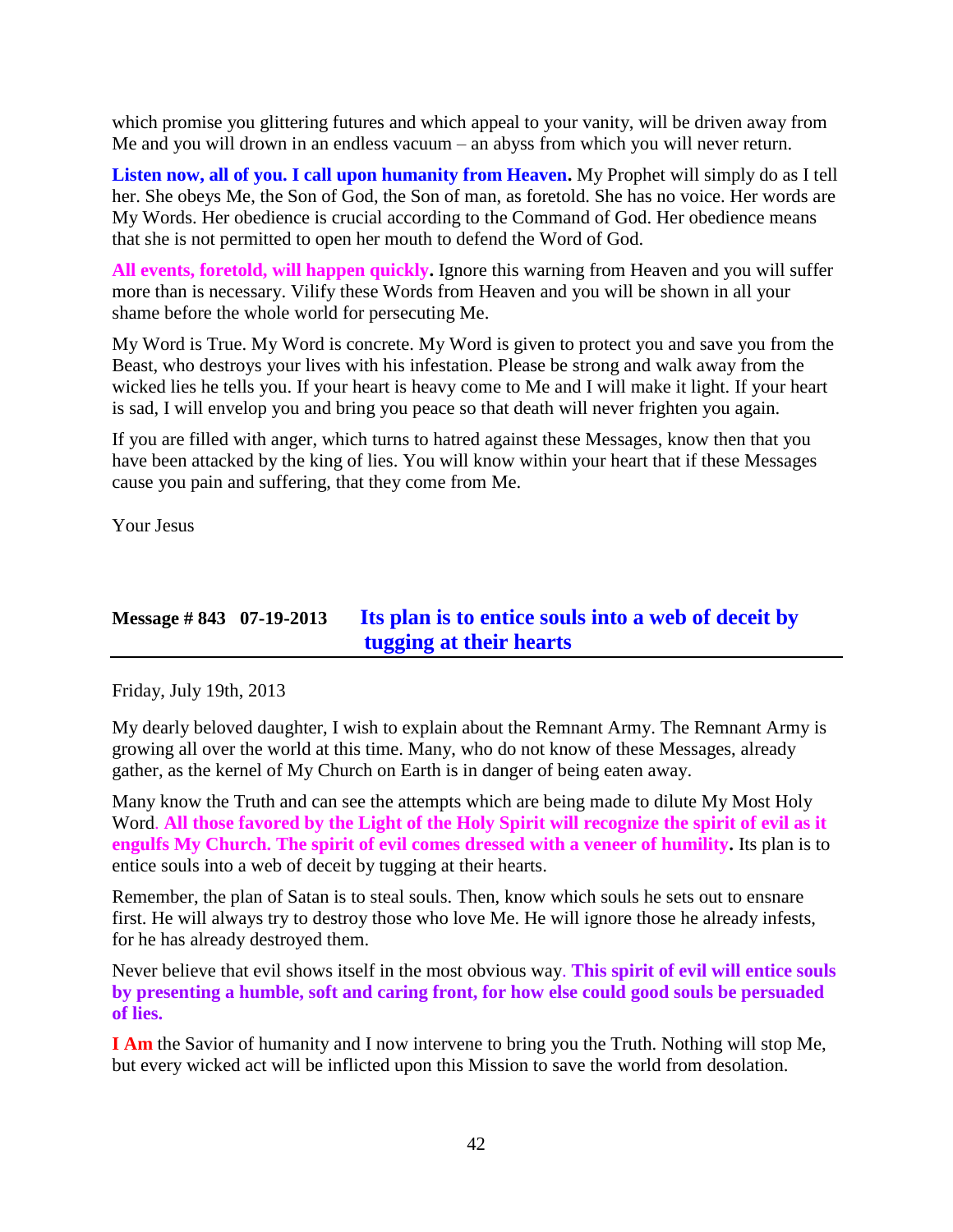Just as you, My beloved followers, walk forward, you will be dragged backwards by those who believe you blaspheme against the Word of God. Then, when you withdraw in silence and fail to fall into the demons traps, which they will set up to encourage you to defend My Word, they will taunt you.

**The Graces given to My Remnant Army will be subtle, but powerful and with the help of the Mother of Salvation, they will slaughter the Beast and his cohorts.**

The battle for souls will not be pleasant, for make no mistake, the true colors of the enemies of God, who say they come in His Name, will in time be revealed for what they are. **Sadly, for many, they will be blinded to the Truth and will, by then, participate in Satanic rituals of which they will be ignorant, so carefully camouflaged will they be.**

My Voice will roar and roar amongst you, for I will never stop in My Plan to bring you Eternal Life. No amount of human reasoning, which results in the condemnation of My Holy Word through these Messages, can dilute the Power of God.

Your hatred for Me will increase and the anger which will engulf your souls comes from Satan, but you will believe that it comes from God. How can you be so blind? What rot has festered within you, which makes you try to harm others? Pray that you do not alienate your neighbor against Me. Pray that you seek out the Truth, before the Devil possesses your souls. He is very powerful and those whose souls have been weakened through the sin of pride will become willing vessels, within which Satan and his fallen angels will reside.

Wake up, all of you. The time for the Book of Truth to be opened has arrived. You must not only open the pages, you must open your hearts.

Your Jesus

## **Message # 844 07-20-2013 [Mother of Salvation: The fallout in Rome will](http://www.thewarningsecondcoming.com/mother-of-salvation-the-fallout-in-rome-will-result-in-many-being-led-astray/)  result [in many being led astray](http://www.thewarningsecondcoming.com/mother-of-salvation-the-fallout-in-rome-will-result-in-many-being-led-astray/)**

Saturday, July 20th, 2013

My child, as turmoil within the Christian faith increases, there will still be those loyal to my Son, who by their strength of faith, will guard and protect the Holy Word of God.

The fallout in Rome will result in many being led astray and who will, unwittingly, turn away from my Son, Jesus Christ. They will fall into error because they will accept new doctrines which do not come from God. Pray, pray, pray for those within the Christian Churches who will fall into the trap of accepting lies given to them in the guise of those who claim to have been chosen by my Son to proclaim His Word.

All these things have been foretold to Visionaries for centuries and yet many of you refuse to accept these prophecies. I have warned humanity of these dark days ahead because my Son wishes you to be on your guard against the fallen angels who will infest His Church on Earth. My tears fall in great torrents because so many sacred servants within the Church deny my appearances. These apparitions were approved by God to make humanity aware of the dangers facing souls, lest they were given the Truth in advance.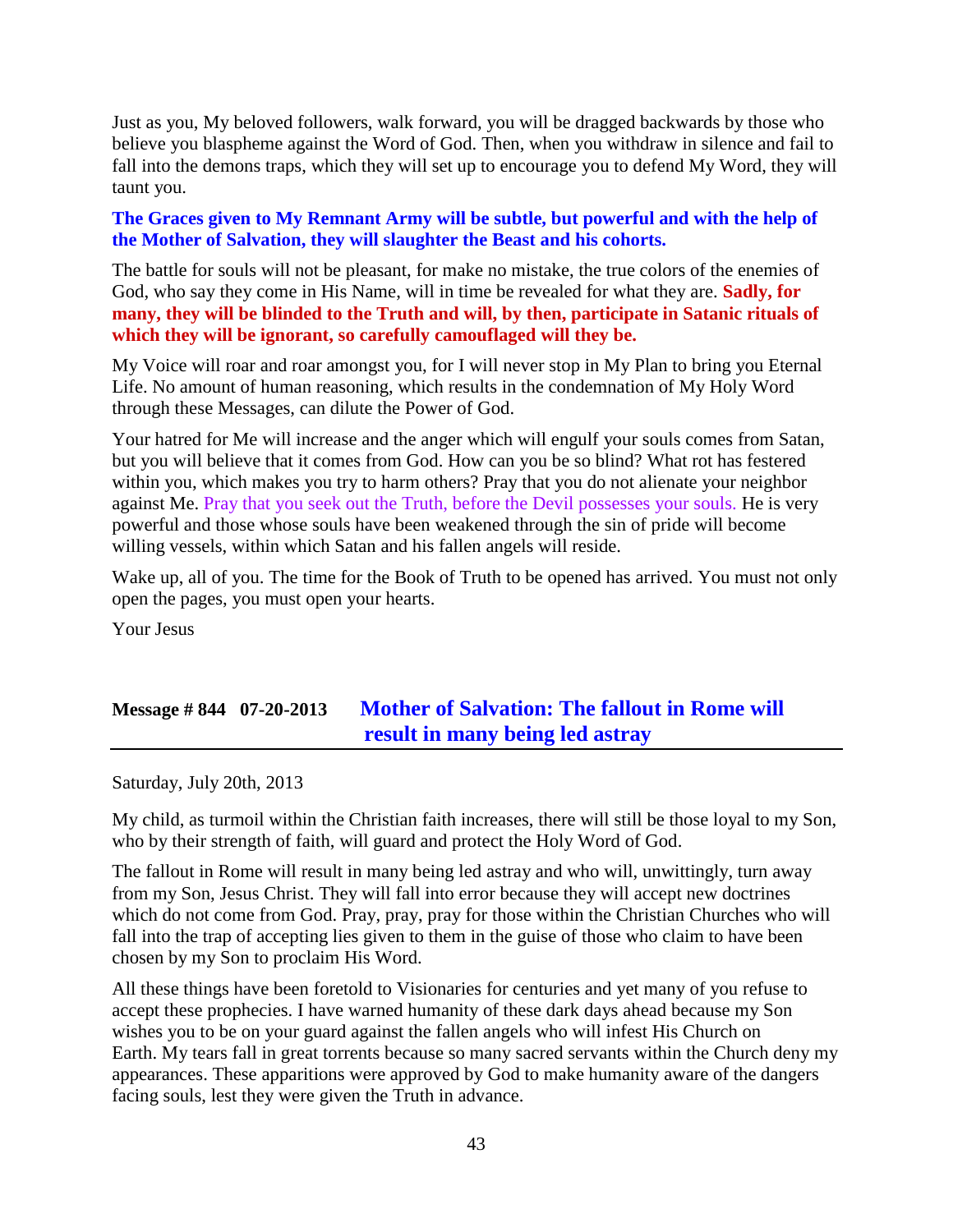**The prophecies given to you at La Salette and Fatima are of great significance. Why do so many who claim to love me, their Mother, ignore what I told the world. You have not listened and you have allowed yourselves to be deceived**.

It is time to remember that the darkness, which envelops my Son's Church on Earth, is caused by the Evil One who has misled many. **This darkness cannot come from my Son and as such, His Mystical Body – His Church – remains intact. Those who remain true to His Mystical Body will not deviate from the Truth**. Those who betray my Son's Church and reject His Teachings by adopting new practices, which are insulting to Jesus Christ, cut yourselves away from His Mercy.

You must know that when the Cross of my Son is amended to look different and when the way in which the Sacrifice of the Mass is adapted in the name of modernity, then you will see the disrespect for my Son in the way in which these things are presented.

You must never betray my Son. He has suffered so much and still, some of those within His Own Church will fall into error and crucify Him all over again. When you witness these events, you will know that times are changing and that the final battle between God and the Beast is underway.

Your beloved Mother

Mother of Salvation

## **Message # 845 07-21-2013 [They are preparing the Antichrist now, for his](http://www.thewarningsecondcoming.com/they-are-preparing-the-antichrist-now-for-his-grand-entrance/)  [grand entrance](http://www.thewarningsecondcoming.com/they-are-preparing-the-antichrist-now-for-his-grand-entrance/)**

Sunday, July 21st, 2013

My dearly beloved daughter, **I have an important Message for the world**, including those who believe in Me, those who don't, those who may not believe in My Father, as well as those who do not accept that all things come from Me.

**When the Beast plotted against Me, he created a diabolical plan for the End Times**, which is designed to fool the world with the greatest lie, in order that he can take them with him into the fires of Hell.

Know that I have already revealed to the world this plan, but there is one secret that needs to be revealed, so that you understand the Truth. As with any battle, the enemy takes up position and this is usually planned very carefully, so that it is done in secret, lest the target knows where his enemies stand.

**In this, the final battle for souls, Satan and his cohorts have taken up position against God's two witnesses**. This has taken many years to orchestrate, but God's children must know who the two witnesses are first, before they understand how the plan has been devised.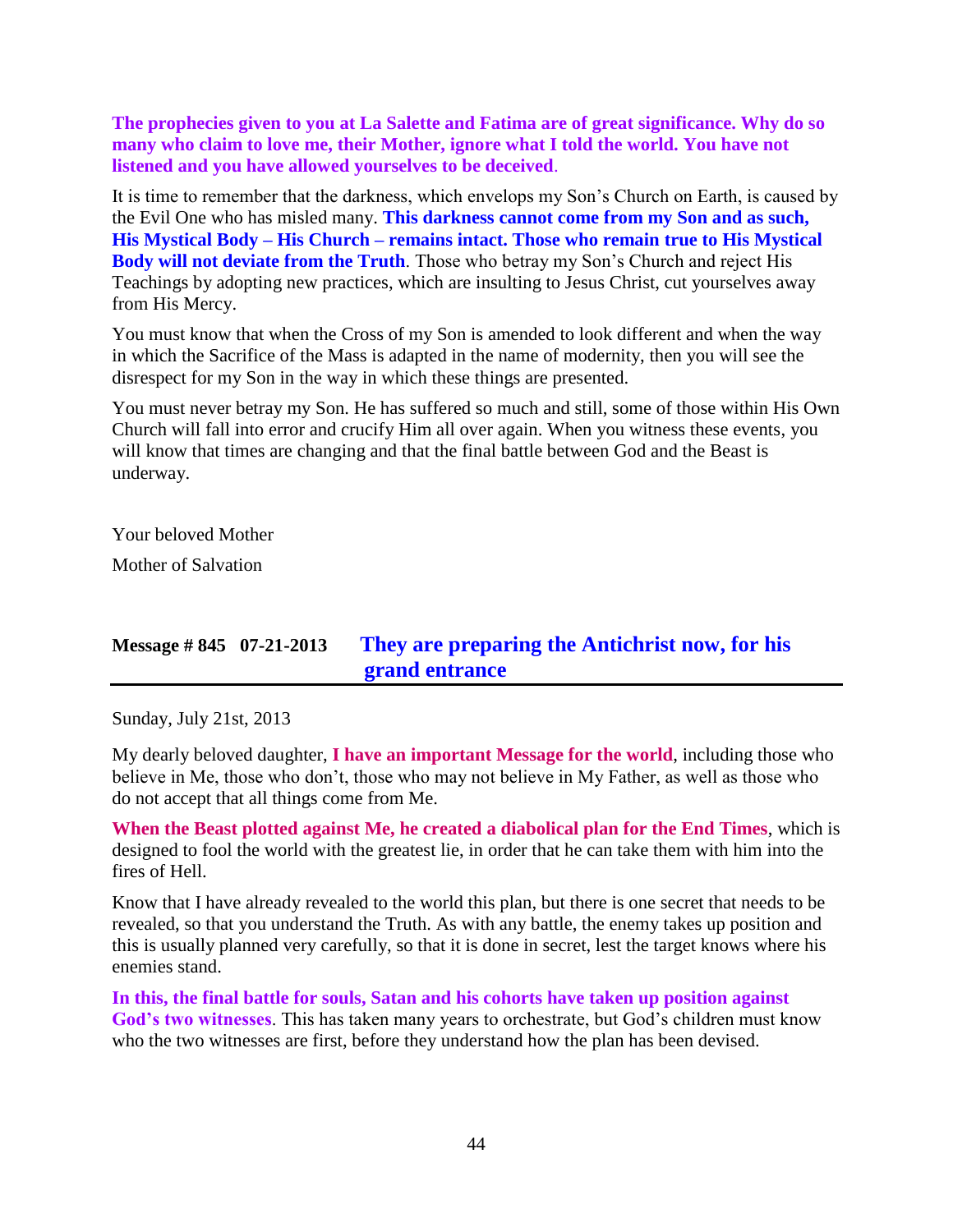The enemy has now taken up position in My Church. He does this as the enemy hidden inside a Trojan horse. The enemy – and remember there are many and they all pay homage to the beast – has also taken root in the Middle East. The real target is Israel, home to the second witness.

**The two witnesses are the Christians and the House of Israel.** Christianity is the first target, because it came from Me. Israel is the second target, because I was born a Jew and it is the land of the chosen people of God – home to Jerusalem.

It is no accident that Satan wants to destroy these two, because he hates them and, by wiping out all traces of them, he is making the greatest statement – that he is above God. **How these two witnesses will suffer in the Name of God. They will not die, but will appear to be bereft of all life.**

The Sacraments will be the first to be destroyed, then the Mass, then the Bible and all traces of God's Words. During these times, many will fight to proclaim the Word of God. It will be during these times that My Graces will be poured everywhere, through the Power of the Holy Spirit, so that God is never forgotten.

#### **The Antichrist**

Very soon the Antichrist will make himself known as the man of peace, who will create the most ambitious peace plan in the Middle East.

They are preparing the Antichrist now, for his grand entrance. Meanwhile, the diabolical plan to deceive the innocents, by teaching them lies in My Name, continues. To those of you who will not accept the Truth, know that these times are upon you. If you cannot accept the Truth now, if you truly love Me, then I will give you the Graces to discern.

**So many cannot see this wicked plan, so carefully concealed**, but, which is unfolding before your eyes, as foretold. Holy Scripture never lies. My Word is the Truth. The Truth is your lifeline towards salvation. If you accept the lies, given to you in My Church, by those who do not come in My Name, then you will fall into great darkness and you will be devoured by such wickedness, that should you partake in such occult practices – presented to you in My Name – you will be lost to Me.

Very soon, when the false peace is created, plans will commence to annihilate the Jews. While the Beast savages Israel, the False Prophet will discard My Presence and deceive not just Catholics, but all Christians, all religions, in order to idolize the Beast under the guise of the One World Religion.

If this Message strikes fear in your souls, then know that it is My intention not to hide anything from you, which could destroy you. All that is important is that you remain true to My Teachings and pray for My Protection. When you surrender to Me, your Jesus and ask Me to guide you, all will be well.

I will keep you within My Protection – all those of you, who do not deviate from the Truth.

Your Jesus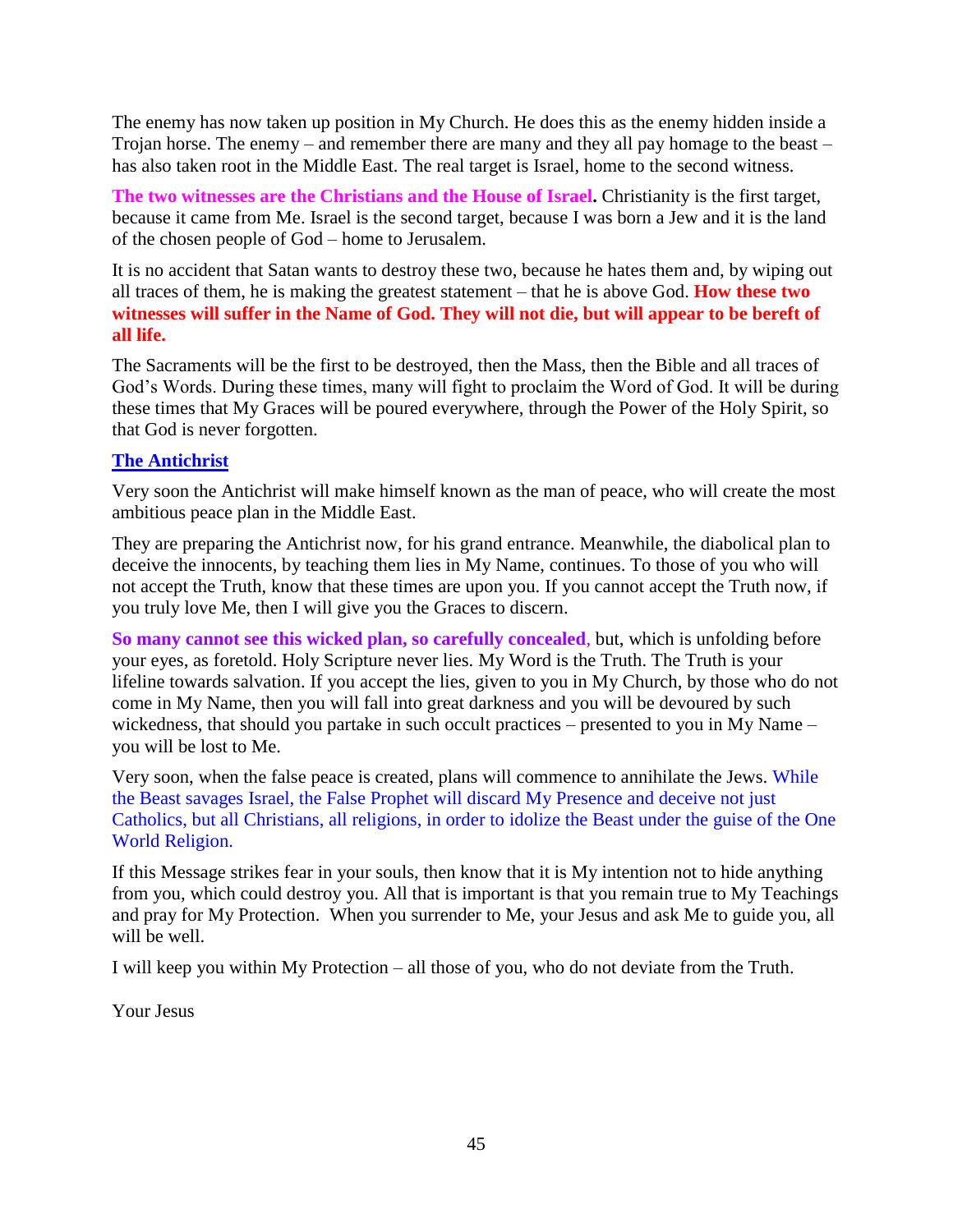### **Message # 846 07-22-2013 [Trust Me and I will open your eyes to the Truth of](http://www.thewarningsecondcoming.com/trust-me-and-i-will-open-your-eyes-to-the-truth-of-your-glorious-future/)  [your glorious future](http://www.thewarningsecondcoming.com/trust-me-and-i-will-open-your-eyes-to-the-truth-of-your-glorious-future/)**

Monday, July 22nd, 2013

My dearly beloved daughter, I call out to all the young people in the world, of all creeds and all faiths.

**I Am** Jesus Christ, the Savior of the world and **I will make Myself known to you, soon. Once this happens, during a supernatural event, which will be experienced all over the world at the same time, you will know the Truth.**

You may not accept My Call to you now. You may not welcome Me in your day to day lives, but when you feel My Love, nothing else will matter to you again. **The time for the Second Coming is close. This event, when I come to bring Peace, as I herald in the New Paradise, will overwhelm you with a joy, which you have never before experienced. I will bring you a life beyond your dreams – a life which when glimpsed will be all that you desire.**

The Second Coming is not to be feared, as it will be the most powerful, joyous occasion. This is My Promise. You must never worry or feel that life is over – that you will be denied the time you take for granted in the world – because life will only be beginning. This time there will be no torment, hurt, anger, hate, or division. Only love will thrive and with it, a life of splendor, where you will live in great unity, in love and peace with your loved ones.

**I Am** preparing the world for this Great Event, which has been prophesized. In order to prepare – so that in the blink of an eye, the world will change for good – you must come to Me. To be given this life in the New Paradise, where you will retain a perfect body and soul, you must ask Me to cleanse your soul. In order for Me to do this, you must ask Me to forgive you your sins. It is this simple. I know you are a sinner. You know that you are a sinner, but this must never separate you from Me.

If you are troubled or fearful, then tell Me your worries and I will soothe your pain. Trust Me and I will open your eyes to the Truth of your glorious future. When the Earth is renewed and the Second Coming is announced, I will be waiting to greet you. I will always love you, because it was for you that I gave up My Body, when I allowed them to crucify Me. If I love you so much, then nothing should stand in your way to call on Me today.

I await your call.

Your Jesus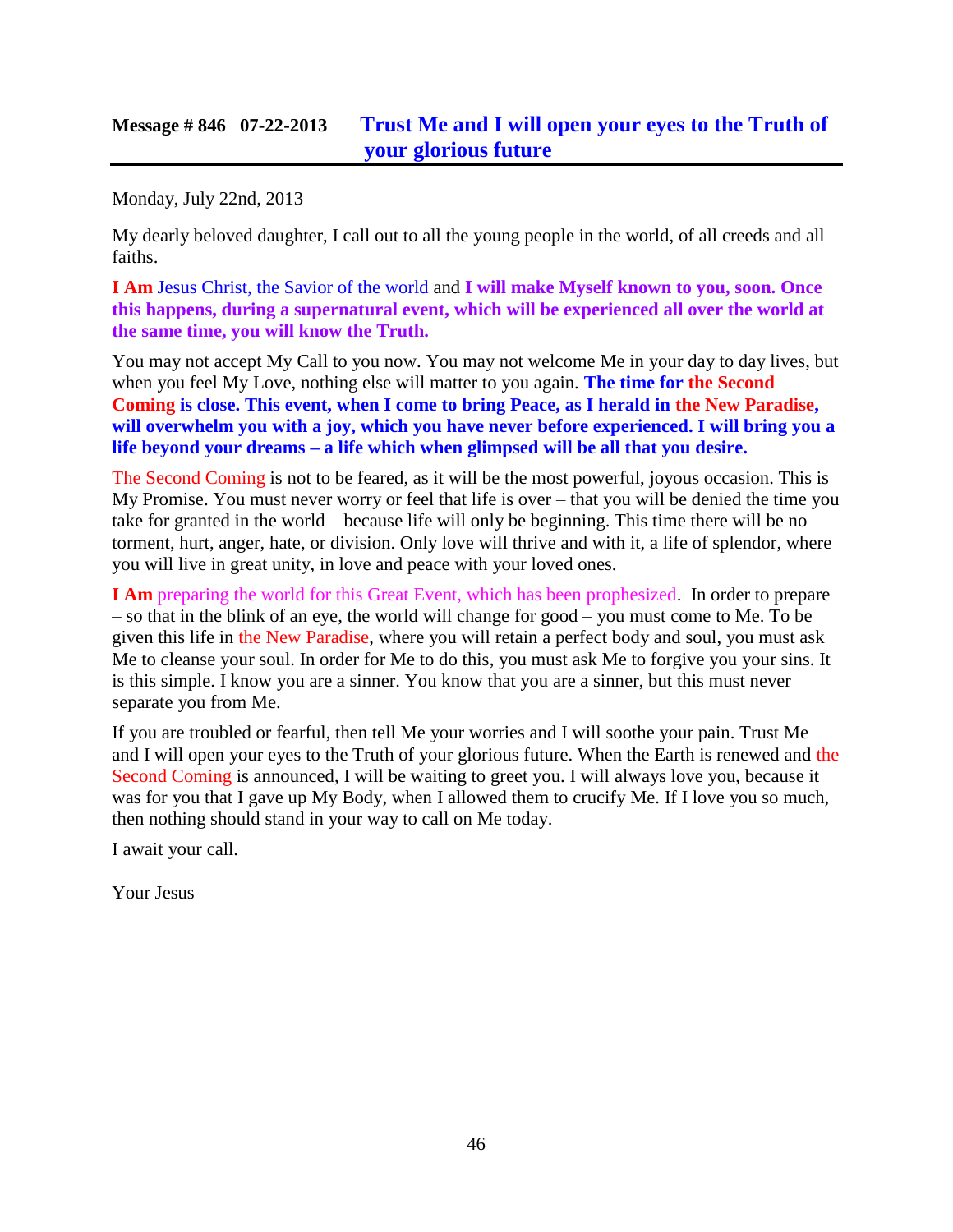### **Message # 847 07-22-2013 [Mother of Salvation: The last secret of Fatima was](http://www.thewarningsecondcoming.com/mother-of-salvation-the-last-secret-of-fatima-was-not-revealed-so-terrifying-was-it/)  [not revealed, so terrifying was it](http://www.thewarningsecondcoming.com/mother-of-salvation-the-last-secret-of-fatima-was-not-revealed-so-terrifying-was-it/)**

Monday, July 22nd, 2013

My child, the deceit, which the world will face, will be so difficult to discern, that only those who surrender to God and place all their trust in my Son, will be able to endure the trials, which lie ahead.

I gave the world the prophecies in 1917, but the last secret of Fatima was not revealed, so terrifying was it for those within the Catholic Church.

The last secret of Fatima still remains unknown to God's children, although part of it was revealed to you on 26 January, 2012. Very few within the Church are privy to this. **Now, the next part of the final secret of Fatima must be revealed**, so that I can warn humanity of the consequences of ignoring my intervention to help save souls.

The Church has been infested, from the inside, by enemies of God. They – and **there are twenty of them who control from within** – have created the greatest deceit. They have elected a man, not of God, while the Holy Father, accorded the Crown of Peter, has been carefully removed.

**The details, which I revealed, are that there would be two men wearing the Crown of Peter in the End Times. One will suffer because of lies which have been created to discredit him and which will render him a virtual prisoner. The other one elected will bring about the destruction, not only of the Catholic Church, but of all Churches which honor my Father and who accept the Teachings of my Son, Jesus Christ, Savior of the world.**

**There can only be one head of the Church on Earth, authorized by my Son, who must remain Pope until his death. Anyone else, who claims to sit in the Seat of Peter, is an imposter.** This deceit has one purpose, to turn souls over to Lucifer and there is little time for such souls, who will be none the wiser, to be saved.

Children, you must only heed one warning, now. Do not deviate from the Teachings of my Son. Question every new doctrine, which may be presented to you and which professes to come from my Son's Church on Earth. The Truth is simple. It never changes. My Son's Legacy is very clear. Do not allow anyone to cloud your judgment.

Soon the Fatima prophecies will make sense. All is now taking place before a disbelieving world, but sadly, very few will understand until it is too late. Pray, pray, pray my Most Holy Rosary, as often as possible, every single day, in order to dilute the effect of the evil, which surrounds you.

Your beloved Mother

Mother of Salvation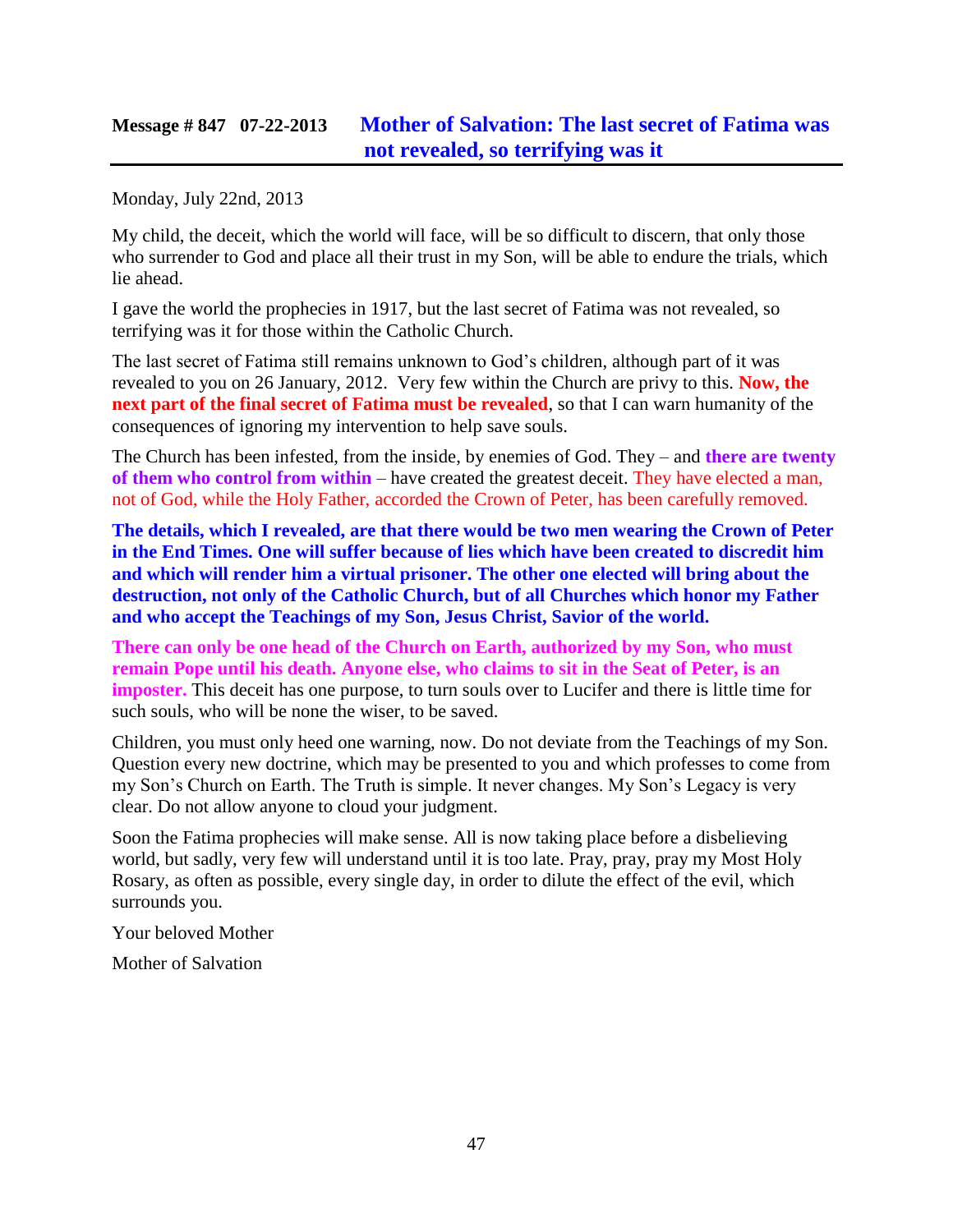#### **Message # 848 07-23-2013 [I reveal the secrets contained within the Book of](http://www.thewarningsecondcoming.com/i-reveal-the-secrets-contained-within-the-book-of-revelation-and-they-will-not-be-pleasant/)  [Revelation, and they will not be pleasant](http://www.thewarningsecondcoming.com/i-reveal-the-secrets-contained-within-the-book-of-revelation-and-they-will-not-be-pleasant/)**

Tuesday, July 23rd, 2013

My dearly beloved daughter, the trials you will have to face are because I reveal the secrets contained within the Book of Revelation and they will not be pleasant. The Truth can be so upsetting and unsettling for many. The Truth will cause tears of dismay, tears of sadness and great distress.

Lies, on the other hand, can lull you into a sense of false security. Even when lies, presented to you, come dressed in loving language and noble gestures, don't feel right in your heart, they can be much easier for man to accept than the Truth.

When someone is told that they have been infected with a terminal disease, they have two choices. They can accept the Truth, prepare their souls, spend time in close proximity with their families, seek My Forgiveness and then, wait for the day. When they do this, although it may be frightening, they will – because they have accepted the Truth – find true peace in their souls. These souls will have nothing to fear from Me. If, on the other hand, they reject the Truth, and believe in magic potions and false gods, which they think can be used to miraculously cure them, they will be very disappointed. These souls, blinded by so-called positive thoughts, believe that if they will themselves to be better, that all will be well. What they fail to understand is that they must call on Me, Jesus, if they wish to be healed. I will answer prayers, but only if the request is for the good of their souls. These souls, who refuse to accept the Truth of their illness and who do not turn to Me, will be lost. They will have wasted the time accorded to them on Earth, to ensure that their house is in order.

The same is true of My Word, the Truth, given to you, now. I gave the world the Truth, during My Time on Earth and I was rejected. Many did follow Me, but the Truth, given to them at that time, will now be challenged by the enemies of God and they will fall prey to deceit. They will soon reject the Truth and will not be able to accept My Warning, given to the world at this time.

**I call on you now, not to reveal to you new Teachings, as this is not necessary. You were given the Truth, but now I intervene to remind you of the Truth.** I also come to warn you of the evil atrocities, which will be inflicted on you because of your love for Me.

Do not turn your backs on Me, Jesus Christ, as **I Am** reaching out only to protect you at this time. I do not want to alienate you, but I will keep reminding you of the Truth, time and time again. **When you find that your soul becomes agitated, as a result of the new rules to be presented by those who say they are of Me, then you must call on Me through this Crusade Prayer.**

**Crusade Prayer (116) Save me from the evil of lies:**

Dear Jesus, help me. I am drowning in tears of sorrow. My heart is confused.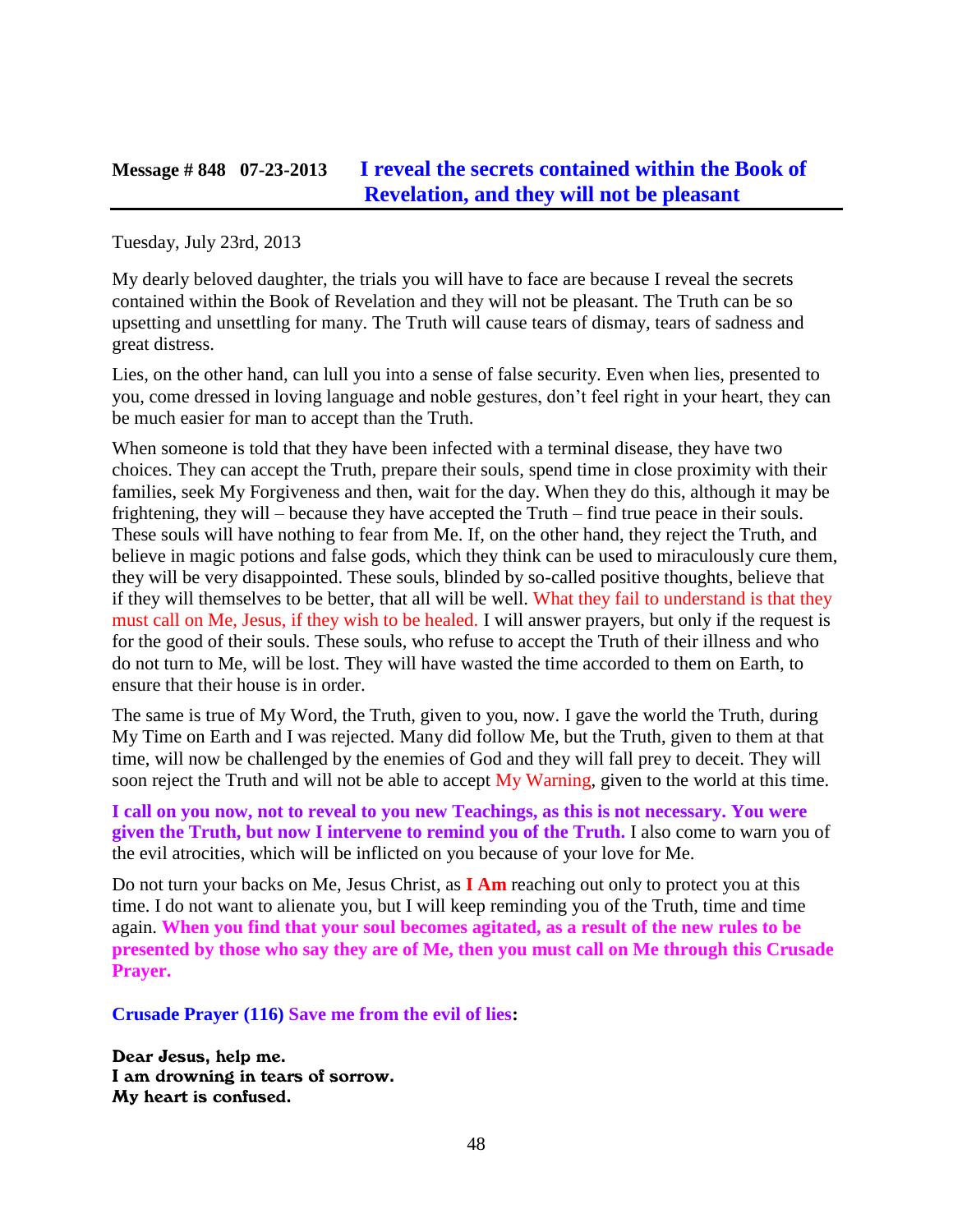I do not know who I can trust. Please fill me with Your Holy Spirit, so that I can choose the correct path to Your Kingdom. Help me, dear Jesus, to always remain true to Your Word, given to the world by Peter and to never deviate from what You taught us or deny Your death on the Cross. Jesus, You are the Way. Show me the Way. Hold me and carry me on Your journey of Great Mercy. Amen.

Your Jesus

| Message $\# 849$ 07-25-2013 | Mother of Salvation: Just as if a miracle has taken |
|-----------------------------|-----------------------------------------------------|
|                             | place, the False Prophet will seem to rise from the |
|                             | dead                                                |

Thursday, July 25th, 2013

My child, it is important my children do not lose courage when faced with the hurt they will have to face, as my Son's Church will be cast into the wilderness of the desert.

I am the Woman in the Book of Revelation, clothed with the sun, who gave birth to the Child. The Child is Jesus. The Mystical Body of my Son, Jesus, is His Church on Earth. My Son's Church is being stolen and soon His Body will no longer be present therein. This desolation will tear the hearts of those who follow the Teachings of my Son in two. Those, who will have nowhere to turn, will find themselves cast out of the buildings which have, up to now, housed the Holy Eucharist. But, while they will have been thrown out, with little mercy shown to them, they will be filled with the Holy Spirit. This means that they will be guided and will lead fiercely the Remnant Army, which is made up of those who are loyal to God.

**Others, blind to the Truth, will follow the False Prophet into disarray. Their hearts will be deceived, and soon, when the False Prophet will be seen to be at death's door, they will sob. But then, just as if a miracle has taken place, the False Prophet will seem to rise from the dead. They will say that he is blessed with great, supernatural powers from Heaven and they will fall flat on their faces before him in adoration.** He will be loved and adored by those who cannot see.

**Soon the Antichrist will appear and his rise to fame will start in Jerusalem. Once he appears in public, everything in my Son's Church will change, quickly.** The new rules will be introduced. New relics, changes in the garments worn by priests and many new regulations will be enforced. At first, people will say that all these changes stem from a need to be humble. And, while these abominations enter the Christian churches, the persecution will begin. Dare to object to these Satanic rituals and you will be deemed a heretic – a troublemaker.

**Many cardinals, bishops, priests, nuns and ordinary people will be excommunicated,** if they do not follow the new rules or adore the False Prophet. At this stage you must seek out refuges, which will have been created, so that you can worship my Son, Jesus Christ, in peace. Priests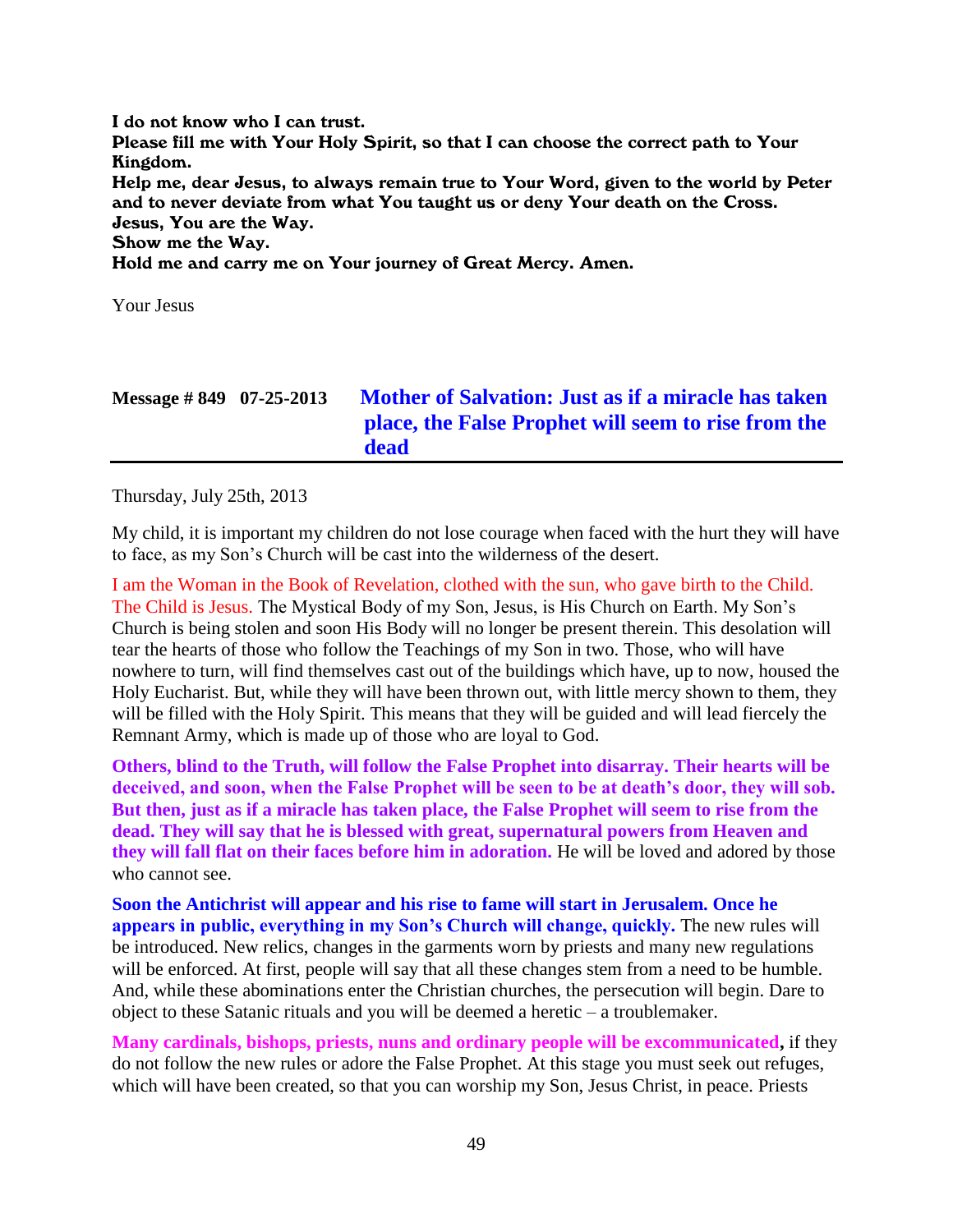must continue to administer the Sacraments and provide my children with the Most Holy Eucharist.

You must never give in to the deceit, which you will be asked to take part in. Those who do will lose their souls to the Evil One.

Your beloved Mother

Mother of Salvation

## **Message # 850 07-25-2013 [Although they will cause fear, they are nothing](http://www.thewarningsecondcoming.com/although-they-will-cause-fear-they-are-nothing-when-compared-to-the-great-chastisement-ahead/)  [when compared to the Great Chastisement ahead](http://www.thewarningsecondcoming.com/although-they-will-cause-fear-they-are-nothing-when-compared-to-the-great-chastisement-ahead/)**

Thursday, July 25th, 2013

My dearly beloved daughter, the Hand of My Father has now intervened in the world, in punishment for the sin of man. Sin has escalated in the world because man no longer differentiates between right and wrong. You cannot escape the Wrath of My Father's Anger, when your countries applaud wicked sin, through their laws.

**These punishments will be witnessed across the world, quickly. Although they will cause fear, they are nothing when compared to the Great Chastisement ahead.** Man is stubborn. He refuses help when it is offered by God. Humanity has chosen to reject God and every single one of you has suffered because of the heathens amongst you.

My Call from Heaven is to save all souls in the first instance, but it is also so that I can help you to mitigate the punishments, which will befall the human race. How great is My Mercy. How great is My Patience, but those who reject My Teachings and who shut themselves off from My Father, their Creator, will soon know the consequences.

I call out to all religions and beg you to pray for clemency, whether you accept these Messages or not. **The prayers are necessary to mitigate the catastrophes, which have already begun.** Pray, pray, pray, for your lives and for the salvation of your souls.

Your Jesus

## **Message # 851 07-27-2013 [Look behind the mask of humanism and you will](http://www.thewarningsecondcoming.com/look-behind-the-mask-of-humanism-and-you-will-not-find-signs-of-god/)  [not find signs of God](http://www.thewarningsecondcoming.com/look-behind-the-mask-of-humanism-and-you-will-not-find-signs-of-god/)**

Saturday, July 27th, 2013

My dearly beloved daughter, it is My Desire that all My cherished followers pray hard to deflect the harm to souls, because of the growth of atheism. Atheism does not always declare itself. Very often, people who have decided, for whatever reason, to no longer believe in God, create a substitute.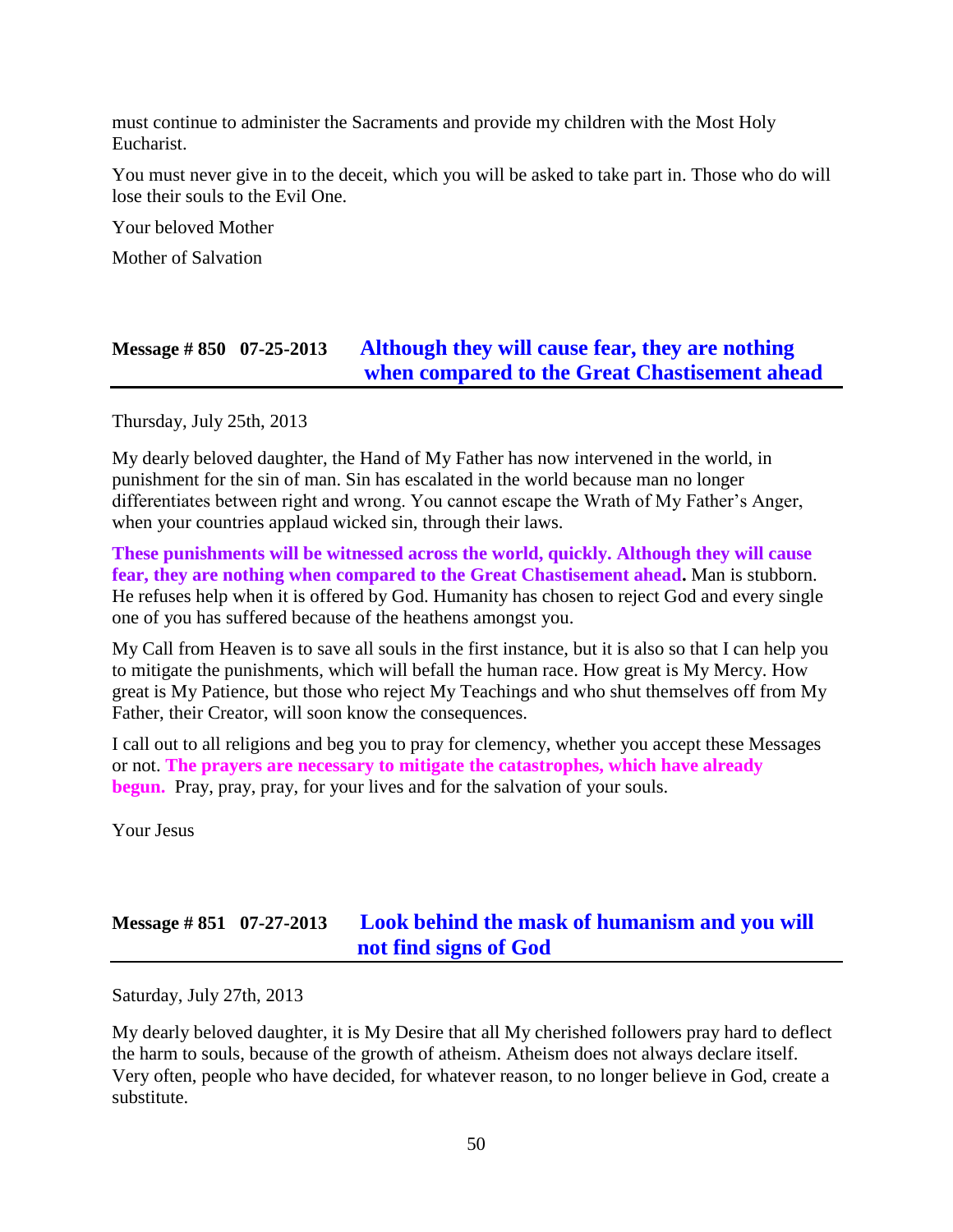Because of the makeup of man, he must seek out a cause in order to justify his existence. **The curse of humanism is that it exalts man in the eyes of man.** All that must be done, according to the humanist, is to ensure that **man's needs come first**. Many people confuse humanism with Christianity. **When one proclaims the importance of worldly goods in the lives of man, at all cost, in order to avoid suffering or poverty, it is easy to assume that this is a form of love for one's neighbor.**

If you say that you want to put a stop to poverty, unemployment, and other miseries, many will think you are speaking in the Name of God. **Look behind the mask of humanism and you will not find signs of God, nor will you hear His Name mentioned.** Those who live their lives as humanists do not love God. They only love themselves. They also believe that all that matters is the wellbeing – usually in the form of worldly things – of humanity, as a means to an end.

While it may seem charitable, to be seen to care about the needs of man, **you can never substitute God, by placing the needs of man first**. **When you do this, you insult God**. **Humanism, while having all the exterior signs of love for God, is not what it seems**. Behind the mask of love lurks a love of self. Man will die, his body will turn to dust, his soul will live on, yet, humanism would have you believe that man is immortal.

Be careful when you embrace humanism, because when you do, you cut yourselves off from Me.

Your Jesus

| Message $\#$ 852 07-28-2013 | To the other innocents, who blindly follow the          |
|-----------------------------|---------------------------------------------------------|
|                             | <b>Beast and the False Prophet, they will be locked</b> |
|                             | into a savage bond                                      |

Sunday, July 28th, 2013

My dearly beloved daughter, you must never doubt My Word. You must, if you truly trust Me, do what it is I desire of you, so that I can enlighten the world, at this time, and prepare them for the New Beginning.

Much of what is happening to My Church has been foretold, but you must accept that My Father allows these abominations for a reason. **This is the final end of the reign of Satan. He has raised up a Beast, in his name, and this Antichrist is the spirit of Satan himself. He and his followers have been given very little time in the great battle for souls.**

Satan's revenge is to steal as many souls as he is capable of, before he is chained and thrown into the abyss. Those of his cohorts, who idolize the Serpent, only follow his instructions because of the power he tells them will be theirs, if they help him complete his diabolical plan. How these poor souls will suffer for eternity and how they will scream for My Mercy when the awful realization of their fate becomes clear.

To the other innocents, who blindly follow the Beast and the False Prophet, they will be locked into a savage bond, from which they will be powerless to escape. They are in desperate need of your help. You must pray hard for their souls to be released back to Me. To the outside world,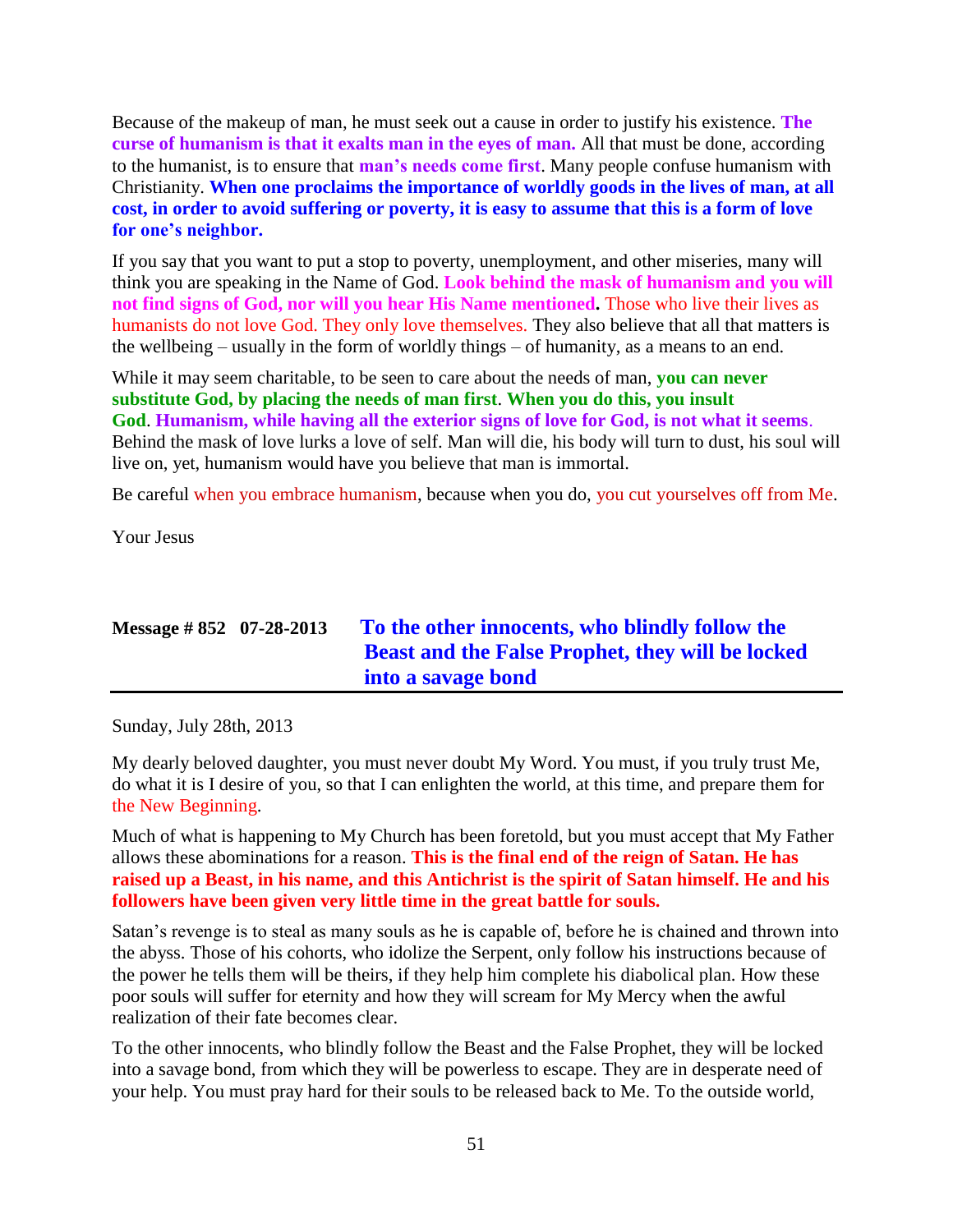they won't see much to alarm them, at first. The wars in the Middle East and the subsequent peace will be greeted with applause.

**The man of peace will receive many awards in acknowledgement of his humanitarian works. The False Prophet will be seen to be uniting the Churches of the world and displaying, at every opportunity, all those attributes, which you associate with a saint.**

All will be well, until these two turn and with a vengeance strike down all those who oppose their plan to control the world. **They will weave My Church on Earth into the nest of the Beast, until darkness covers the Earth.**

All will feel a disquiet. All of you will feel the evil, as Satan, through the Antichrist, controls all. But then, just as things will seem hopeless, I will descend, through My Great Mercy, to envelop all, to prove to the world the Truth.

So great is My Mercy, that I will enlighten the darkest of souls and they will come to Me with relief in their hearts. At that stage, all their doubts will be driven out of their souls, by the Power of the Holy Spirit. Soon afterwards, as God's children know the Truth, the Final Trumpet will peal out and the Earth will be renewed. All evil will disappear. The sun will fill all of you with a Great Light and the New Paradise will be handed, with great love, as the greatest Gift you could ever imagine, to each and every one of you.

All you need to do is trust in the Truth I reveal, so that you can avoid the traps which are to be laid down to steal your souls. Those of you who can see, who trust Me, who call on Me, will help Me save the souls of those who can see, but who refuse to see the Truth.

Your Jesus

## **Message # 853 07-29-2013 [The Mark of the Beast will bring with it death –](http://www.thewarningsecondcoming.com/the-mark-of-the-beast-will-bring-with-it-death-death-of-the-soul-and-death-by-a-terrible-disease/) [death of the soul and death by a terrible disease](http://www.thewarningsecondcoming.com/the-mark-of-the-beast-will-bring-with-it-death-death-of-the-soul-and-death-by-a-terrible-disease/)**

Monday, July 29th, 2013

My dearly beloved daughter, My Name is rarely mentioned in the same breath, as those who claim to represent Me shout blasphemies against God. **My death on the Cross will not only be dismissed and not spoken about, but the images of demons will be used as a substitute for My Corpus on the Cross. If it is not Me they killed on the Cross, then who is it?** Who are they, who proclaim My Word to the world, but who utter profanities, which spill from their mouths?

Beware of the miracles the men in white robes will claim to perform, as if they are made of My Flesh and blessed with My Spirit. **When you see wondrous and seemingly miraculous events take place, know that they are nothing of the sort.**

You will be told that miracles have been created by the hand of the False Prophet. You will then be expected to show great respect and you will be told, at first, that he is a living saint. He will be worshipped, loved, and admired, and all will say that he is favored by God. They will believe, in time, that these miracles are taking place to herald My Second Coming.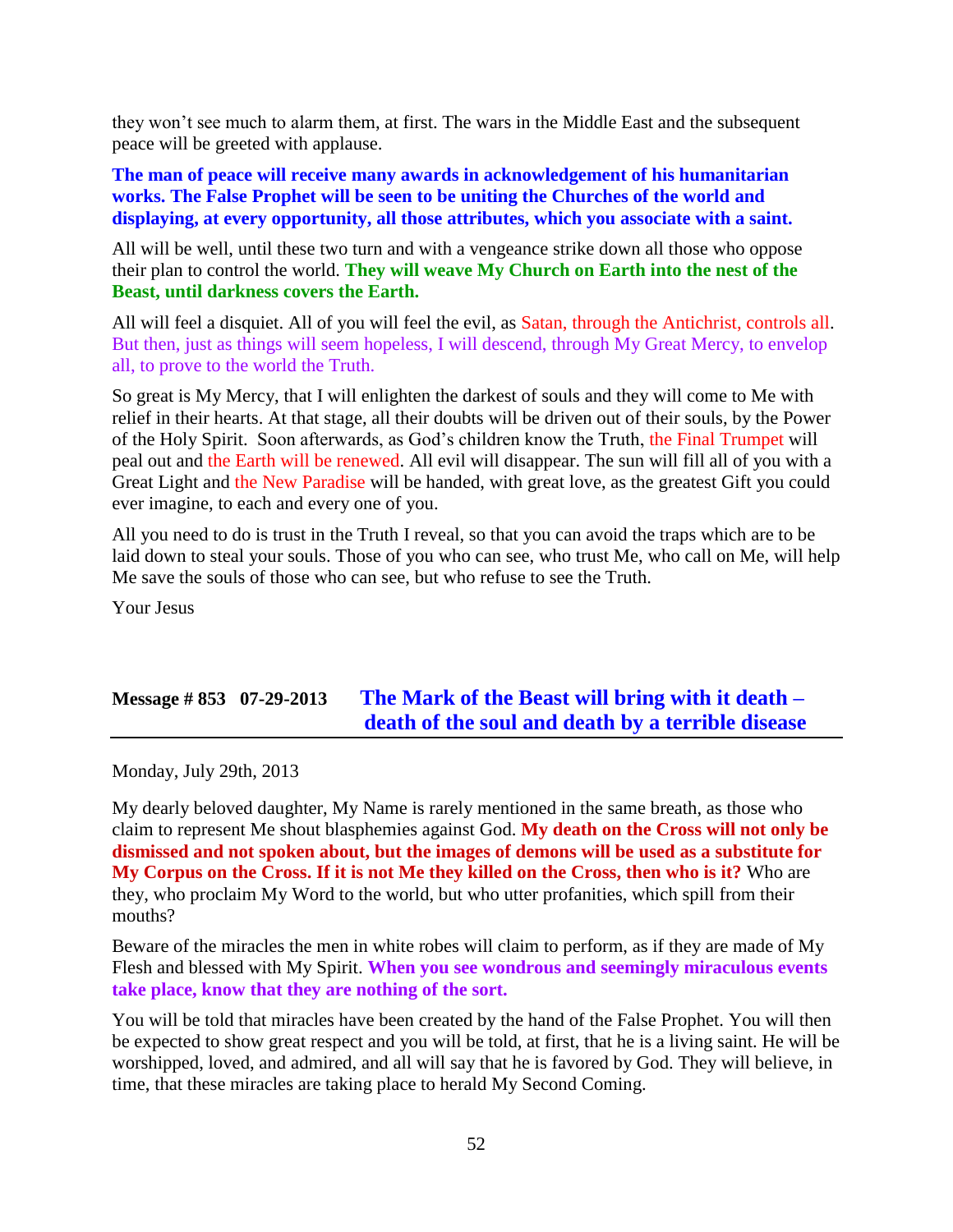And then, the Beast will appear. And he will honor the first one. And the world will be caught up in terrible confusion. They will be trapped. On the one hand, **the False Prophet will control all religions in the world** and prey on the love of those who know the Truth. Those who do know the Truth, will not reject Me, for theirs is the Kingdom of God. **The Antichrist will show great honor towards the False Prophet. But, because his role will be a political one, their allegiance will unite many people who will applaud this alliance.**

These events will begin to make sense soon. Those who try to take you away with them into a false faith, not of God, will be very convincing. They will never reveal their true intent, until they believe they are winning this battle. But then, they will destroy many, who refuse to accept the Mark of the Beast. **They will say that this will be a sign of true world peace, love and unity, but hidden within its vile core will be the number 666, the sign of the Beast.**

Just as holy medals offer protection from Heaven with Power from God, the Mark of the Beast will bring with it death – death of the soul and death by a terrible disease. Those who refuse it will have to hide and prepare. I know this is frightening, but it is true. I will intervene with the help of your prayers to put an end to the persecution.

**You, my beloved followers, who know the Truth, are being prepared to help those who will struggle with this knowledge. By the time this happens, My Remnant Army, will be a force to be reckoned with.** Their strength will lie in their ability to save those who will suffer by this diabolical act of revenge on God's children.

Your Jesus

#### **Message # 854 07-29-2013 [Mother of Salvation: You must hold on to](http://www.thewarningsecondcoming.com/mother-of-salvation-you-must-hold-on-to-traditional-crosses-for-soon-they-will-disappear/)  [traditional Crosses, for soon they will disappear](http://www.thewarningsecondcoming.com/mother-of-salvation-you-must-hold-on-to-traditional-crosses-for-soon-they-will-disappear/)**

Monday, July 29th, 2013

My children, always remember that, by the Power of God and by the Grace of my Son, I will crush the Beast and when all seems hopeless, the reign of the Evil One will come to an abrupt end.

My Veil of Protection covers all those who call on my help, during these difficult times. Remember, that just as I lost my Son, when He was twelve years of age, I found Him in the Temple. Pray, my children, and go into your churches, now, to offer up the sacrifices needed to ask for perseverance during this terrible spiritual battle for souls.

My Son has suffered so much by His death on the Cross, but this was only one burden. The greatest suffering He endures today is for those already lost to Him. And now, as the spirit of evil strives to take away from Him all those who love Him, His Pain sears through Him like a sword, cutting Him in two.

Victim souls will now suffer the greatest pain, as the persecution against God's children mounts. **By my Son's Cross, you have been saved. By His Cross you will fight evil and His Cross, when blessed, will protect you. But, if this Cross changes or appears different, it is a**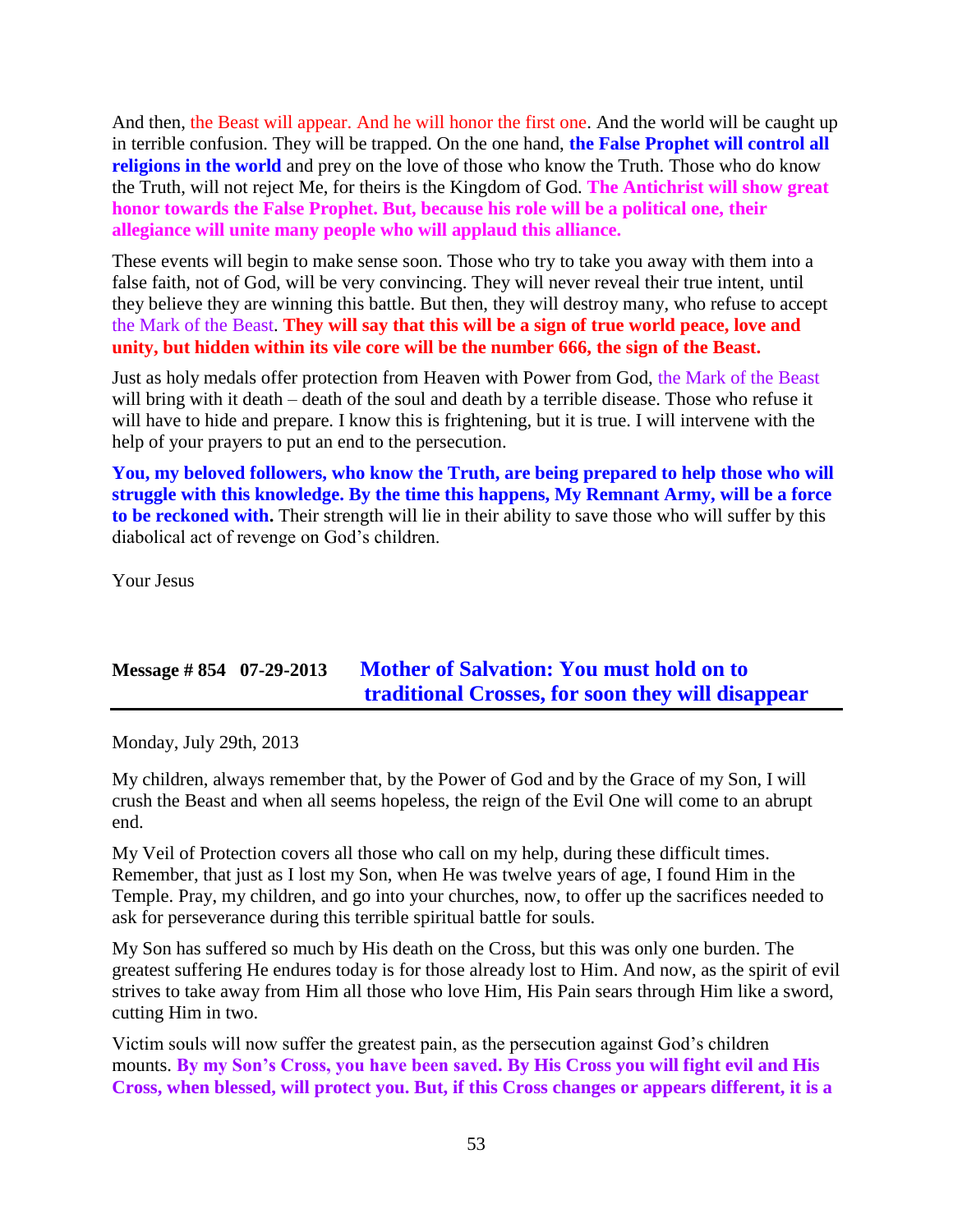**mockery of my Son's death to save sinners.** You must hold on to traditional Crosses for soon they will disappear.

Your beloved Mother Mother of Salvation

### **Message # 855 07-30-2013 [Never accept a cross, which does not resemble the](http://www.thewarningsecondcoming.com/never-accept-a-cross-which-does-not-resemble-the-cross-upon-which-i-was-crucified/)  [Cross upon which I was crucified](http://www.thewarningsecondcoming.com/never-accept-a-cross-which-does-not-resemble-the-cross-upon-which-i-was-crucified/)**

Tuesday, July 30th, 2013

My dearly beloved daughter, how sweet are the voices of those who love Me and who comfort Me in this time of great sorrow. You, My beloved followers, who will never desert Me, are like honey, sweet in My Mouth, soothing My Body and lifting My Spirit.

Many will follow the falsities, because they will be afraid to stand up and defiantly defend the Word of God. **At first, they will be confused, by the new practices, new symbols, new garments, new formats for altars and new crosses. Then they will accept all these new things, as signs of the times. This new, modern, so-called unified approach to honor God, will be then enthusiastically embraced by those poor souls.** But those who are Mine will stay true to My Word, for all ages. They are the backbone of My Church on Earth and they will never break.

My desire is that you, My loyal Christians – of all denominations – gather together to fight the demons, which have been unleashed from Hell and who roam amongst you. Never apologize for loving Me. Never accept a cross, which does not resemble the Cross upon which I was crucified. When I Am missing, or Am not mentioned, then you will know that infestation spreads throughout these Churches, which has been masterminded by My enemies. **If you do accept their satanic rituals and symbols, you will leave yourselves exposed to evil.**

Stay true to Me. Keep your daily prayers simple. Keep Holy Water and My Cross in your homes. Protect each other. Stay obedient to those sacred servants of Mine, who will remain fiercely loyal to Me and who refuse to betray Me. Then spend the rest of your time praying for the souls of atheists, those who believe in pagan gods and those who will blindly follow the enemies of My Church into the wilderness.

Remain in close union with Me and call on Me every day for strength. I will be at your side during these bitter trials ahead and I will never forsake those who seek Me out.

Your Jesus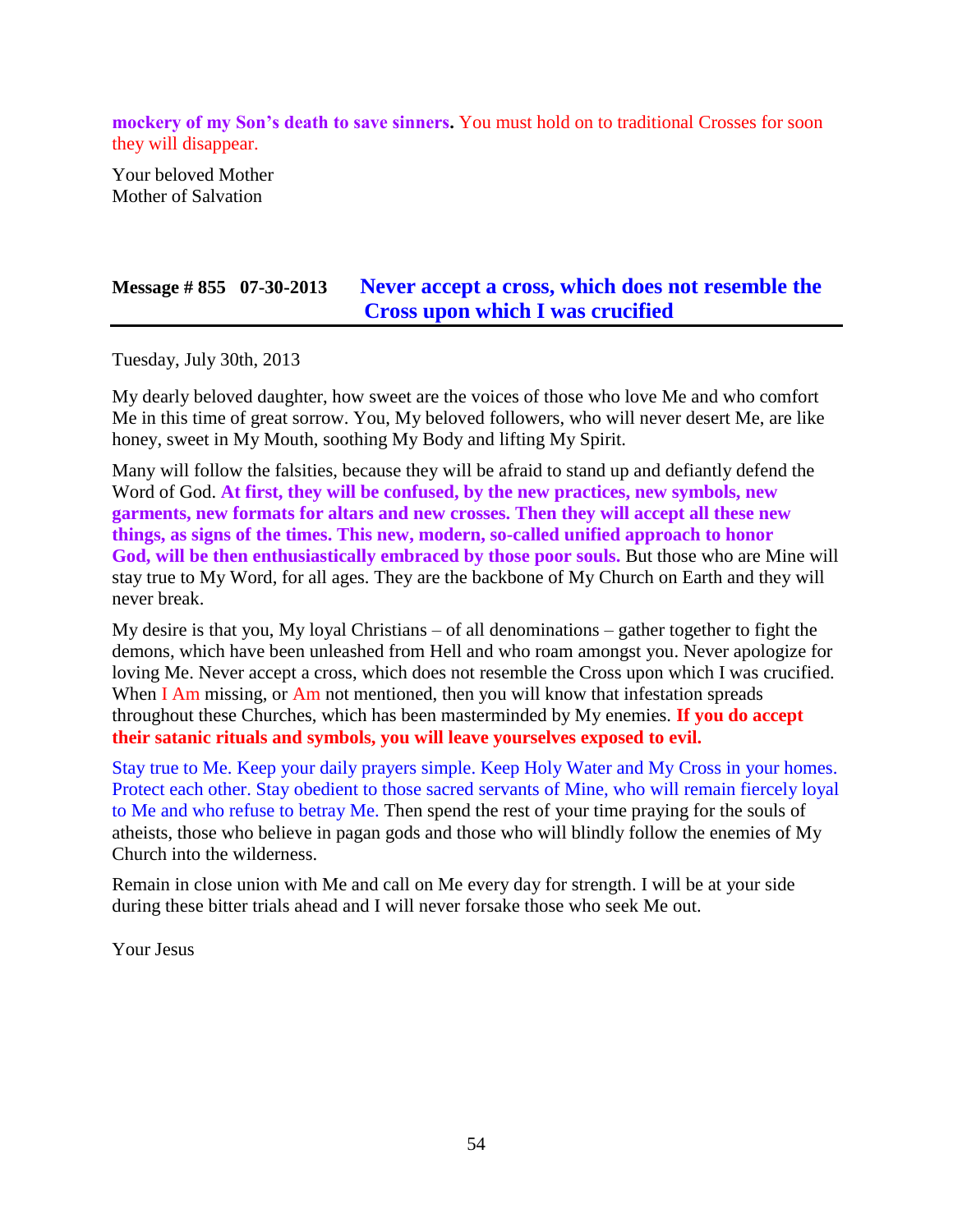#### **Message # 856 07-31-2013 [Mother of Salvation: Just as the Holy Word of God](http://www.thewarningsecondcoming.com/mother-of-salvation-just-as-the-holy-word-of-god-can-unite-souls-so-too-can-it-cause-great-division/)  [can unite souls, so too can it cause great division](http://www.thewarningsecondcoming.com/mother-of-salvation-just-as-the-holy-word-of-god-can-unite-souls-so-too-can-it-cause-great-division/)**

Wednesday, July 31st, 2013

My child, when you love my Son, Jesus Christ, it will bring all those who truly love Him close together. When those who love my Son find it difficult to love others, they need to call on Me, the Mother of Salvation, to open their hearts.

The Love of my Son is so powerful, that with the Power of the Holy Spirit, it can spread so quickly from one corner of the world into every part. When my Son's Holy Word is given to all of God's children, through this Mission, it will tear through the hearts of humble souls, who recognize the Savior as He speaks. **The Love, which emanates from His Word, given to you at this time in the history of mankind, will unite millions of souls, instantly, as if you were known to each other all your lives. So powerful is it, that it can, through the power of tongues, spread from nation to nation, in all languages, quickly. This is how you know that these Words, through these Messages, come from my Son.**

Just as the Holy Word of God can unite souls, so too can it cause great division. The hatred, which ensues as the Word of God devours souls, is at its worst. When these Messages attract such hatred and wicked actions, by those who call themselves true disciples of my Son, know then that it is the Evil One who causes this. My poor souls, my poor confused children, you must never turn your back when you are unsure of my Son's Words. You must keep an open mind and remain true to what He taught you. Do not judge anyone in His Name. Love one another. If you do not believe that God has sent His final prophet, then it does not matter. Please remember though, your obligation – by carrying out your duties to my Son, by adhering strictly to His Teachings.

**You must never accept that He would bless any new doctrine, which He did not give the world when He walked the Earth. He would never condone anything, which substitutes His Death on the Cross on the altars of the world.**

Your beloved Mother

Mother of Salvation

### **Message # 857 07-31-2013 [They will convince My followers to adapt the Laws](http://www.thewarningsecondcoming.com/they-will-convince-my-followers-to-adapt-the-laws-of-my-church-by-holding-a-referendum/)  [of My Church by holding a referendum](http://www.thewarningsecondcoming.com/they-will-convince-my-followers-to-adapt-the-laws-of-my-church-by-holding-a-referendum/)**

Wednesday, July 31st, 2013

My dearly beloved daughter, always remember how the devil works. He is very careful not to reveal himself. He, therefore, mixes truths and lies together, in order to confuse. This is his favorite way to deceive souls. He would never tell the truth, by allowing others to see how he really is, but because he is proud, his arrogance and his hatred for Me will always seep out. Those whose eyes are open will immediately recognize the insults, which are thrown in My Face and before My altars.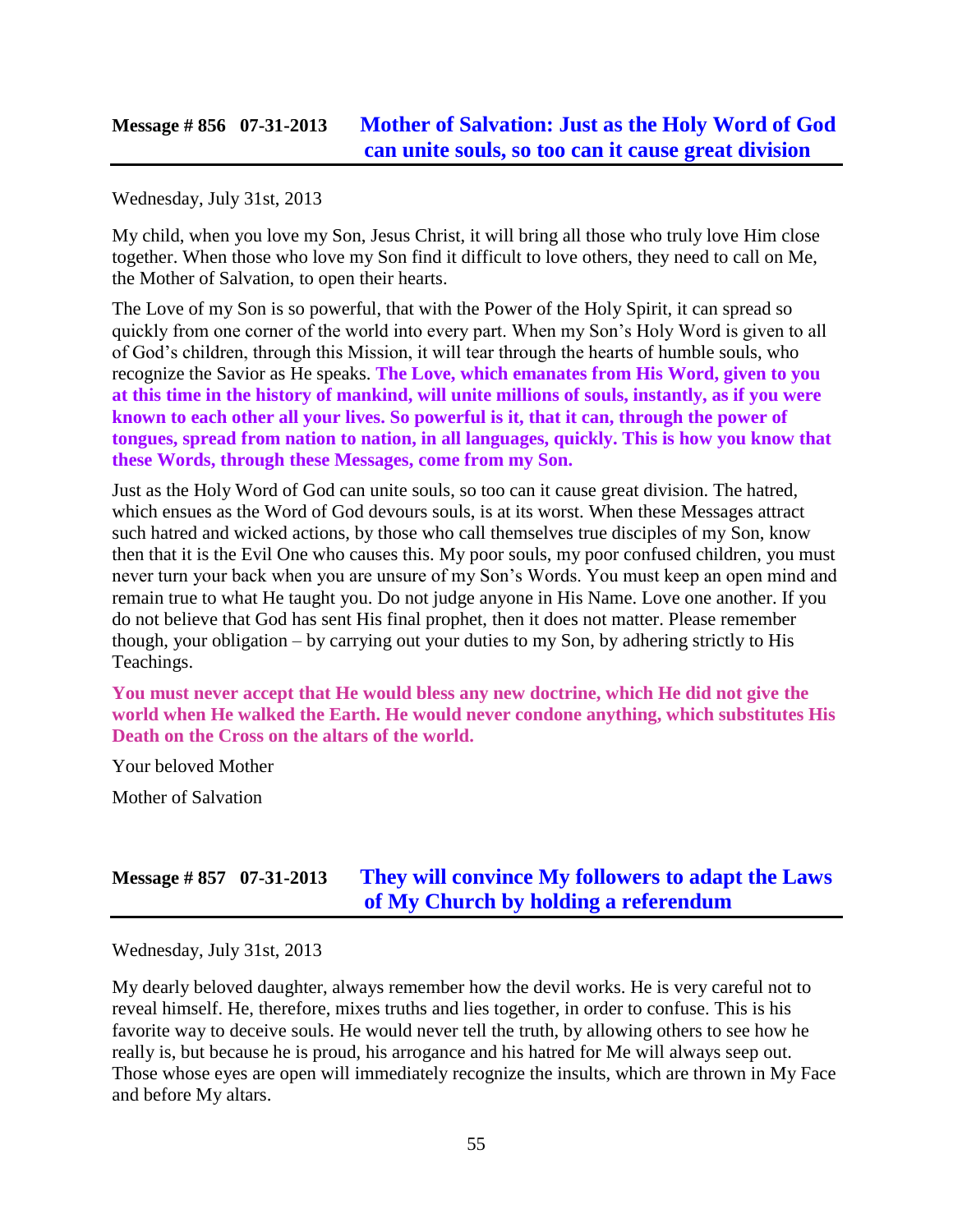**Satan, remember, is proud, arrogant, boastful, and very, very cunning. When he is present in souls, he has a confidence, which is borne out of pride and arrogance and a belief that he is above God. He will always give signs, which insult God, but only those who know what to**  look for will see them. Those who honor Satan, and who spend much of their time in groups which organize rituals to pay homage to him, will be delighted to see these signs. All who have sold their souls to Satan will communicate, through such signs, as an arrogant and defiant gesture against Me, Jesus Christ.

Those who deceive you, in My Name, will convince My followers to adapt the Laws of My Church, by holding a referendum. **All will be asked to condone new practices, which amount to two things. The first is to wipe out My Presence in the Holy Eucharist. The second is to condone sin, by encouraging people to show sympathy for the human rights of those who do not believe in Jesus Christ.**

This referendum will be falsified and lies will be presented as the Truth. When the new One World Religion is introduced, My Church on Earth – the True Church – will go into hiding, in order to pay homage to Me.

**I Am** the target of the Beast. **I Am** Who he wants to hurt. He knows he cannot destroy Me, so he will instead try to destroy the human race, whom he curses every second. His servants will not stop by just insulting My Presence in the Tabernacles of the world. They will not be happy to destroy only the Sacraments, so that they can blaspheme against Me. They will only be happy when they steal souls by creating the greatest blasphemy of all. This is when they will recreate My First Coming by giving the impression that John the Baptist has been sent. The man who will say he is the Lord's prophet will lie and cause such wonder when he declares that the Antichrist is Me, Jesus Christ.

**The Antichrist will, through the power of Satan, claim to be Me, Jesus Christ.** Woe to those souls who welcome him into their arms, for they will be powerless against him. Allow these two to suck you into their vacuum of lies and you will be so far removed from Me that only by the Intervention of My Father can you be brought into My Great Mercy.

**When anyone who comes in the future, and claims to be Me, Jesus Christ, know that he is a liar. I will not come in the flesh a second time.** Satan cannot utter these words:

"Jesus Christ, Who came in the flesh."

What he will say, through the mouth of the Beast, the Antichrist, will be the following:

"I am Jesus Christ, I have now come in the flesh, to bring you salvation."

When this happens My Divine Intervention will be swift, but by then the False Prophet and the Antichrist will have stolen many souls.

Pray, pray, pray that all those who say they are Mine remain Mine.

Pray that you will all have the strength and courage to carry My Cross during the greatest persecution of My Body – My Mystical Body – My Church on Earth at this time.

Your Jesus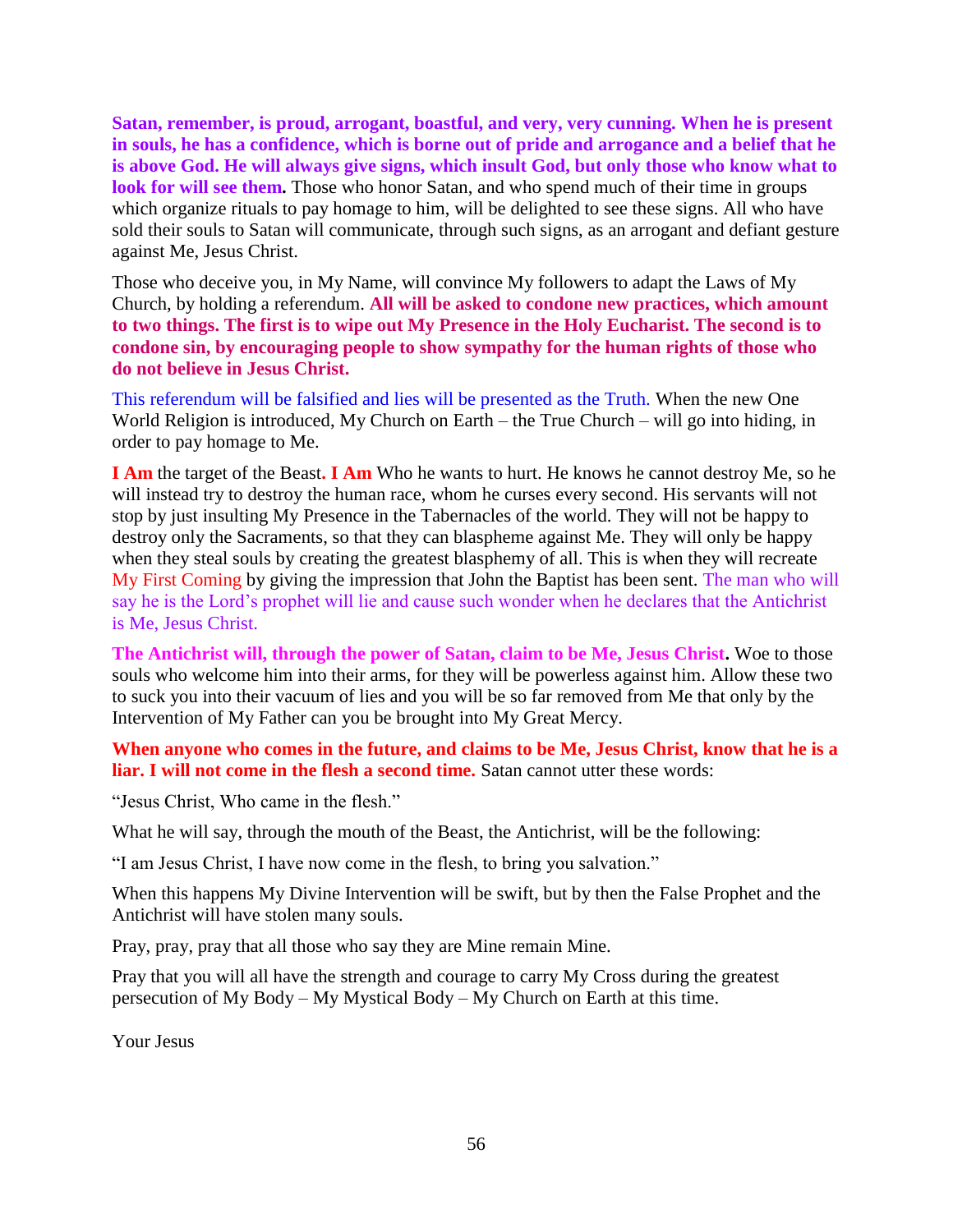#### **Message # 858 08-01-2013 [The wickedness present in the world](http://www.thewarningsecondcoming.com/the-wickedness-present-in-the-world-is-on-a-scale-not-seen-since-the-days-of-noah/) is on a scale [not seen since the days of Noah](http://www.thewarningsecondcoming.com/the-wickedness-present-in-the-world-is-on-a-scale-not-seen-since-the-days-of-noah/)**

Thursday, August 1st, 2013

My dearly beloved daughter, how I yearn to embrace all of you dear followers of Mine and take you into My Refuge of peace and safety. How I wish I could take you all and hide you from the wickedness, which is being plotted against all Christians.

The wickedness present in the world is on a scale not seen since the days of Noah and it is like an invisible net, which covers the Earth. So lethal is it that very few really understand the level of sophistication involved. But be aware, this plan - **the details of which will be given to the world – by those who say that they represent My Churches on Earth – will be brought before you and you will be expected to accept it.** Then you will be demanded to devour it and you will be given no choice. **What you will be asked to do, behind all the garble, is to deny Me, Jesus Christ.**

I warn the world, that when you try to dismiss My Divinity – you and all those involved in this devious plot – you will be marked as an enemy of God. **When you side with blasphemous laws, you are guilty of sin against God.**

I will continue to warn you, to open your eyes to the Truth, but I cannot force you to remain true to Me. I cannot force you to love Me. Your free will is your own, but if you turn and ask Me to guide you, I will open your eyes to the Truth. When you accept the Truth I will save you.

My poor followers, know that, as the world will turn against God, that the Almighty Power of My Father will intervene and destroy His enemies one by one.

Your Jesus

**Message # 859 08-02-2013 [Mother of Salvation: Soon you will be asked to give](http://www.thewarningsecondcoming.com/mother-of-salvation-soon-you-will-be-asked-to-give-out-a-substitute-for-the-holy-eucharist-which-will-not-be-the-body-of-my-son/)  [out a substitute for the Holy Eucharist, which will](http://www.thewarningsecondcoming.com/mother-of-salvation-soon-you-will-be-asked-to-give-out-a-substitute-for-the-holy-eucharist-which-will-not-be-the-body-of-my-son/) [not be the Body of my Son](http://www.thewarningsecondcoming.com/mother-of-salvation-soon-you-will-be-asked-to-give-out-a-substitute-for-the-holy-eucharist-which-will-not-be-the-body-of-my-son/)**

Friday, August 2nd, 2013

My child, I stand before my Son, at this time, and fall on my face at His Feet in great sorrow. Just as I had to witness His Agony at the foot of His Cross, during His terrifying Crucifixion, I now have to endure His Pain once again.

My Son's Crucifixion is taking place again as His Body, His Mystical Body, which is His Church on Earth, has to endure a scourging by His own. They, the enemies within His Church, will scourge His Body, tear It apart, mock Him cruelly and desecrate It, before they throw It aside. **My Son's Church is now to be scourged, during what will be the first stage of His Crucifixion on Earth in these times.** They will take His Body – through the Holy Eucharist – and insult Him as well as degrade Him. Many signs will be seen of this, as every disrespectful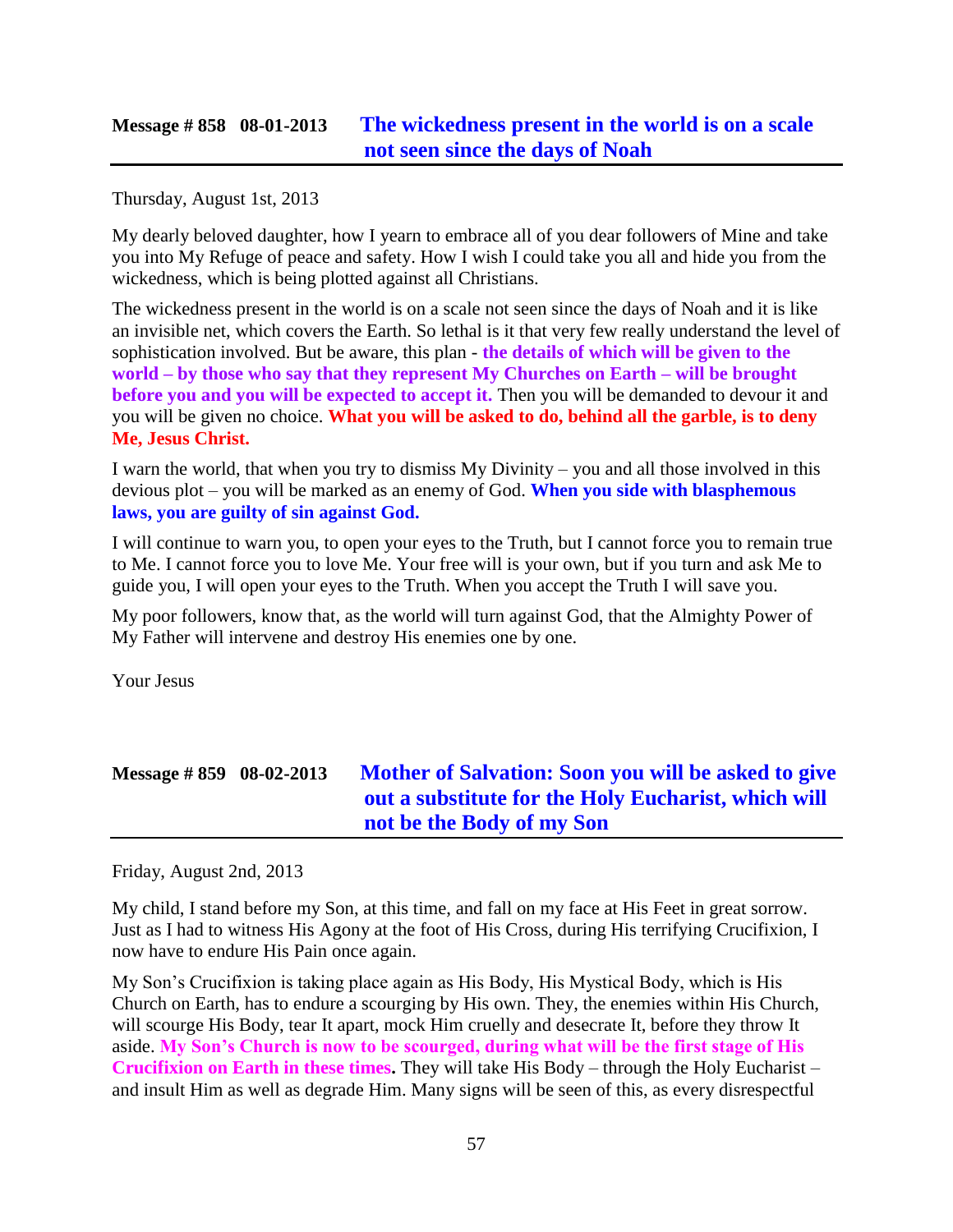and devious gesture will be made, in order to curse Him. When they have vilified His Most Holy Eucharist, they will then throw It away and soon It will be very difficult to receive It. This is just one of the many plans underway to wipe out my Son's Presence in the Holy Mass.

Many will see these wicked gestures and know that they are insulting to my Son. Many will protest, but their voices will not be heard. **To those poor priests, who will suffer because of this desecration, you must ask me, your Mother, to help you endure such pain.** You must never ever tamper with the Holy Eucharist, for It is your only Food of Salvation. Without It, you will starve. It must always be made available to every single one of God's children. You must never accept that any other kind of bread is the Food of Life.

Soon you will be asked to give out a substitute for the Holy Eucharist, which will not be the Body of my Son. You must remain true to the Gift of the Holy Eucharist even when you are told that It is no longer relevant – no longer acceptable in the New World Religion.

Your Mother in Christ

Mother of Salvation

## **Message # 860 08-03-2013 [God the Father: The names of those in the Book of](http://www.thewarningsecondcoming.com/god-the-father-the-names-of-those-in-the-book-of-the-living-are-the-primary-target-of-the-beast/) [the Living are the primary target of the Beast](http://www.thewarningsecondcoming.com/god-the-father-the-names-of-those-in-the-book-of-the-living-are-the-primary-target-of-the-beast/)**

Saturday, August 3rd, 2013

My dearest daughter, I Call on humanity from the Highest and Most Holy Realm.

My poor little children, how you suffer for the sin of Lucifer, but you must know that, by My Almighty Power, I will wipe him and all the fallen angels off the face of the Earth. That time is close, so you must prepare.

**Know that the fallen angels and demons are unknown and invisible to most of you, but they walk amongst you, tempting you every day so that you will fall.** When you are taken into this web of deceit, soon you will find that you will be unable to rest or find true peace in your souls.

I declare that those who are led astray by the False Prophet will find themselves lost and confused as they accept the great deceit, in which they will become willing victims. When you turn on Me and My beloved Son, Jesus Christ, it will not appear to you that this is the case. You will believe that the Sacraments are the same, although they will be presented to you differently. They will become empty vessels and will no longer be acceptable by Me.

The world is Mine, yet My children do not want Me, their beloved Father, their Creator. Their minds have been blocked and the Evil One has used My Gift of intelligence to tempt them into believing that I could not possibly Exist. **Those who do not believe in Me will have no real love, joy, or peace in their lives. Nor will they accept Eternal Life. Instead, they will seek out only pleasures of the flesh, although they know that their lives on Earth are short.**

I will, as a Father Who loves each of them, pull them to Me through the Great Mercy of My Son. My Power is all-encompassing and Satan, My Lucifer, who cut himself away from My Hip, because of his pride, will never defeat Me. Those who follow him, therefore, have driven the same wedge between themselves and Me. **They will know by the signs I now reveal that there**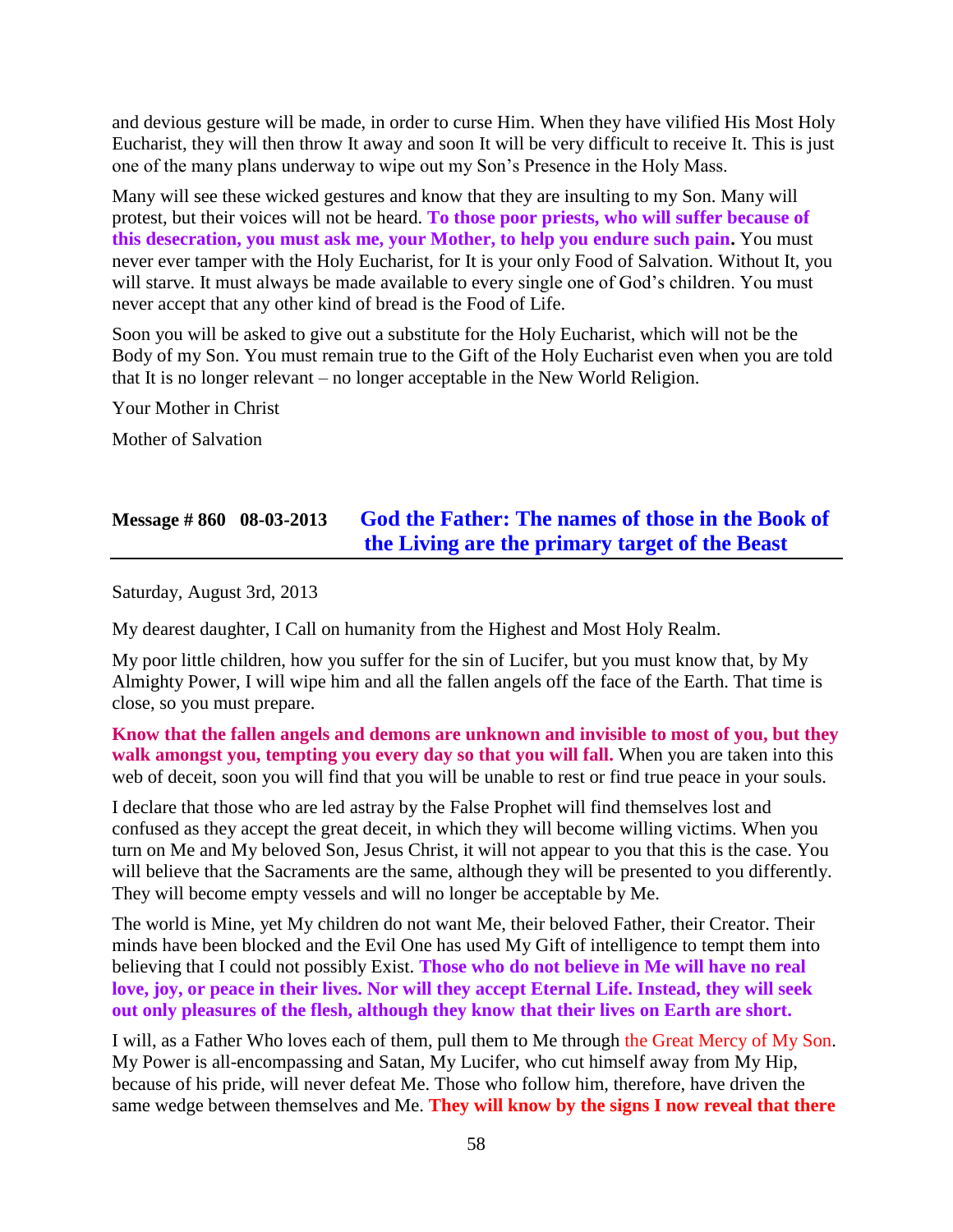**is only One God, One Creator, one Paradise.** All the paradises they are told about, by the false prophets in the world, who lead My children away from Me, do not, nor can they ever exist**. I Am all there is. I created all. I will end all. All must be according to My Holy Will.** Fight My Will and you will become nothing. Accept My Will and you remain My child.

To those who do believe in Me, you must never reject My Son, Jesus Christ. I came into the world through My Son to bring you back into My Mercy, but you rejected Him. You killed Him, but still you never killed My Love for you. This is why I allowed His Crucifixion to bring you salvation. This, My Son's Death on the Cross, became your way to salvation. His Death was not what it seemed – a failure in the eyes of the Evil One. It was through this act of great suffering, endured with the greatest humility, which defeated Satan. And it was because of My Son's Death on the Cross, that Satan's power over humanity failed. Even though he cannot take all of My children with him into the abyss, many will still be seduced by his lies. This is why you must fight, children, not just for your own souls. If you love Me, you will love My Son. If you love My Son, then you must help Him to save all sinners.

I Call on you to tell you that when I Call on souls, especially those who do not know Me, as well as those who do know Me, but who refuse to accept My Commandments, that they have only so much time to save themselves from eternal torture.

**The names of those in the Book of the Living are the primary target of the Beast. Many of these souls are followers of My Son and are loyal to the Church.** They will turn on My Son by accepting new laws, not of My Son, which they will be forced to swallow as a new religion. This new religion has been carefully planned for many years. It follows Satanic rituals, but many will not understand this. When you embrace these rituals, you will give power to Satan. When you give him this power, you will need much prayer, for he will devour you in body as well as in soul.

#### My children, **I intervene now through punishments on the Earth. The poor souls who lose their lives through these chastisements are helping to save those of you who are lost to Me.**

When you feel frightened by the wickedness of Satan and his influence in your lives, remember that I will destroy his representatives on Earth. I will cut short your suffering, because I wish to save souls. If I allowed this evil to continue, I would not be able to salvage all those souls whose names are in the Book of the Living.

Your beloved Father

God the Most High

### **Message # 861 08-04-2013 [My Prophecies, which reveal the arrival of the](http://www.thewarningsecondcoming.com/my-prophecies-which-reveal-the-arrival-of-the-antichrist-are-soon-to-be-realised/)  [Antichrist, are soon to be realized](http://www.thewarningsecondcoming.com/my-prophecies-which-reveal-the-arrival-of-the-antichrist-are-soon-to-be-realised/)**

Sunday, August 4th, 2013

My dearly beloved daughter, My Prophecies, which reveal the arrival of the Antichrist, are soon to be realized.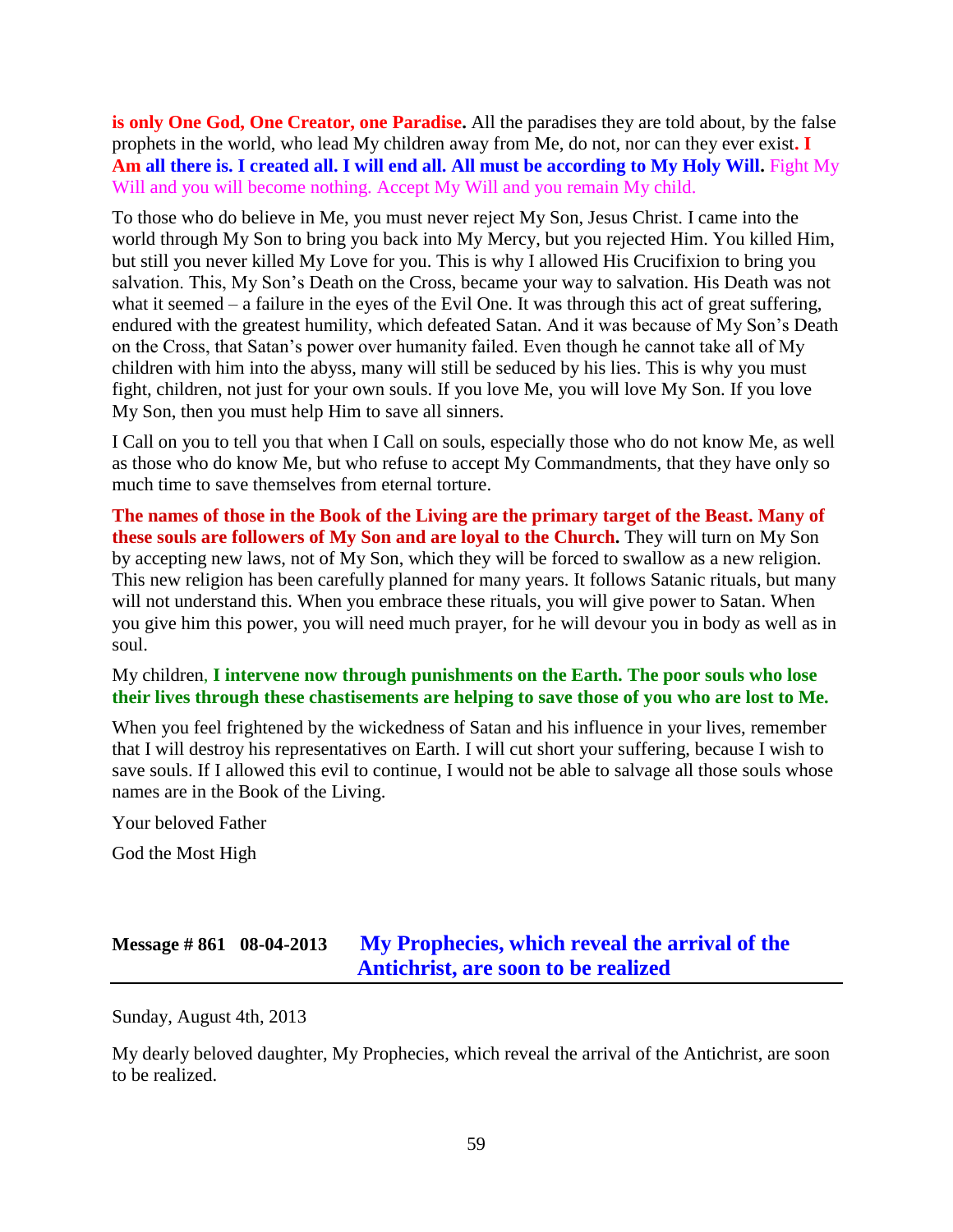#### **The day for all of you to prepare your houses and your routine of prayers is upon you and all who follow Me must be willing to make sacrifices, in order to help Me to open the eyes of God's children everywhere to this wickedness, which will turn the world upside down.**

Just as any true Prophet is despised and treated as a nuisance, you, My dear followers, will be seen as an annoyance when you reveal the Truth. Expect ridicule, mockery, and contempt, at every corner you turn. People who surround you will bully you, criticize you and find fault, even when you do not even speak with them about My Word.

#### **Every fallen angel and demon, who infiltrate the Earth at this time, will, through weak souls, be immediately drawn to you, in order to discourage you from this Work.**

Accept this grief in My Name, for when you do, you give great glory to God and it is one of the greatest gifts you can give Me. I then use these trials of yours to defeat Satan by claiming souls, which are destined to become his.

Very few understand the Divine Laws of Heaven and the role of the Cross in your lives. Someday, all of God's children will understand why these cruel actions must be endured. Continue with the task of spreading the Truth, ignore the hatred you will witness and do not accept direction from those who deny Me – ever.

**Your march towards the New Paradise will be difficult. But with only a small army, you can defeat the severity of the punishments, which will be handed out by the Antichrist upon the world.** Your task is to warn others of the dangers of accepting the laws of Satan as a substitute for the Laws of God.

Only by the Command of My Father can I take with Me all of those whose names are in the Book of the Living, but who will give their allegiance to the False Prophet and, with a docile acceptance, fall for the appealing demeanor of the Antichrist.

Your Jesus

| Message $\# 862 \quad 08-05-2013$ |  | When they change the Sacrament of Baptism, they<br>will remove all promises to renounce Satan, for |
|-----------------------------------|--|----------------------------------------------------------------------------------------------------|
|                                   |  | they will declare these references to be old-                                                      |
|                                   |  | <b>fashioned</b>                                                                                   |

Monday, August 5th, 2013

My dearly beloved daughter, let no man believe during the persecution, which My beloved sacred servants – who remain loyal to Me – will have to endure, that My Church can ever die. For this is impossible. My Church – My Mystical Body – has Eternal Life.

When My enemies change the Sacraments and introduce new relics, new crosses, and new practices – and then say that My Church remains as it has always been – they are lying. My Church can never change.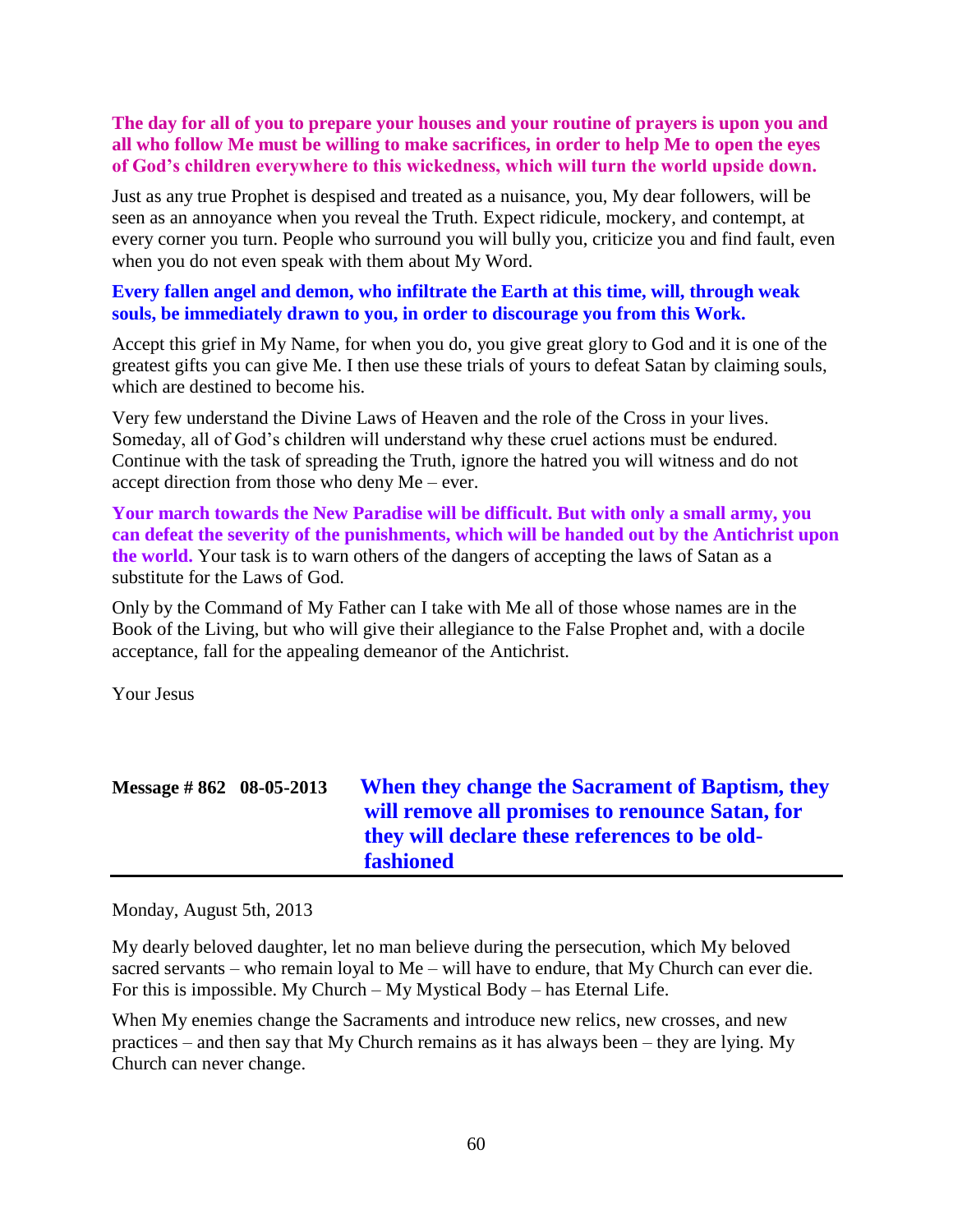So many arguments will be made, in every nation, in order to defile the Sacrament of Marriage. **They, the enemies of God, want Christians to accept marriage between couples of the same sex, but they must never accept this, as it offends My Father. It is not acceptable in His Eyes. When they change the Sacrament of Baptism, they will remove all promises to renounce Satan, for they will declare these references to be old-fashioned and too frightening. They will say it is irrelevant.**

Then they will, bit by bit, introduce new versions of My Teachings. You, all of you who believe in My Church, must never betray Me. You must never accept any substitute for the Sacraments as I gave them to you. **I Am** the Truth. My Church represents the Truth. But you can only claim to be part of My Church if you retain all of My Teachings, My Sacraments and accept that My death on the Cross was the greatest Sacrifice to secure your salvation.

**Anything, which deviates from the Truth, for fear of insulting pagans, is very dangerous. When you deny the Teachings of God and follow a new, alternative Church, you will no longer remain part of My Church on Earth**. If you object to the new pagan practices, which will be introduced by the False Prophet, you will be deemed a heretic. Then they will try to excommunicate you, in My Name. If you remain loyal to Me and refuse to take part in this wicked deceit, you will remain part of My Church.

The choice may be painful, when all these things come about, but it is very simple. You are either for Me or against Me.

Your Jesus

## **Message # 863 08-05-2013 [Mother of Salvation: This war, to uphold the Word](http://www.thewarningsecondcoming.com/mother-of-salvation-this-war-to-uphold-the-word-of-god-will-mean-that-those-priests-who-do-remain-true-to-him-will-have-to-seek-refuge/)  of God, will mean [that those priests, who do](http://www.thewarningsecondcoming.com/mother-of-salvation-this-war-to-uphold-the-word-of-god-will-mean-that-those-priests-who-do-remain-true-to-him-will-have-to-seek-refuge/)  [remain true to Him, will have to seek refuge](http://www.thewarningsecondcoming.com/mother-of-salvation-this-war-to-uphold-the-word-of-god-will-mean-that-those-priests-who-do-remain-true-to-him-will-have-to-seek-refuge/)**

Monday, August 5th, 2013

My dear children, this is going to be a time of great trials in your faith. **The Catholic Church will be the Church in which the great division will commence.** It will be in this Church that My Son's priests will suffer the most, during the great apostasy, which it will, very soon, have to endure from within.

**To those of my Son's faithful priests, who will be torn in two by indecision, you must be aware of the need to remain in union with the Merciful Christ.** You must never feel tempted to desert His Church, by accepting falsities from those amongst you who have fallen into grave error. You must revere my Son at all costs and lead His people on the path to holiness, no matter how difficult this will be for you.

**Those of you who will continue to perform the traditional Mass will be tormented until you agree to abandon it entirely. Many amongst your religious orders will betray you to the enemy behind your back.** You will, just like my Son before you, be taken before those who claim to be your peers and be accused of heresy, for insisting on continuing to show respect for the most Holy Sacrifice of the Mass.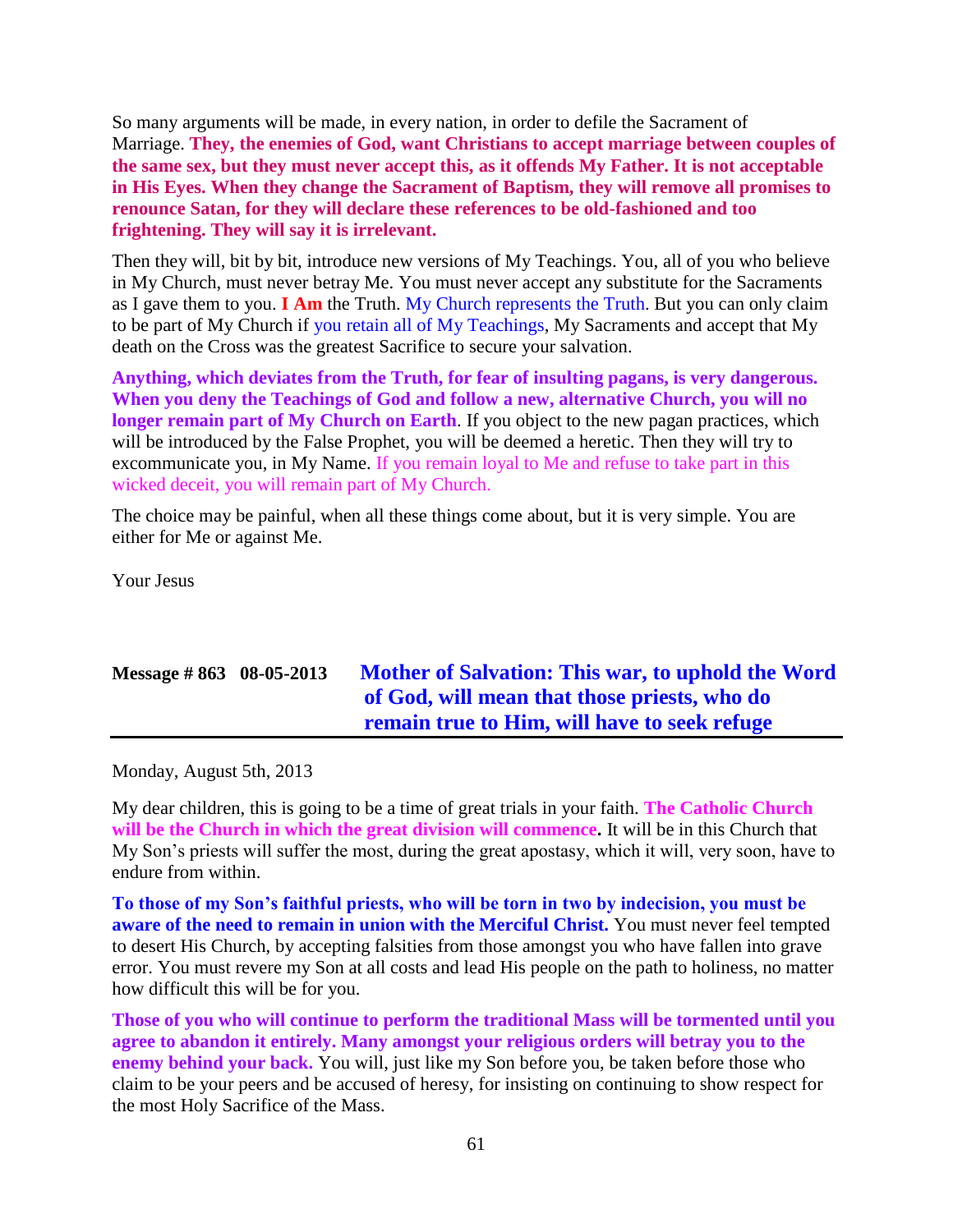The new words, which will amount to the most vile desecration of my Son's Body, will be forced down upon those sacred servants who dare to object.

It will be within the Catholic Church that brother will fight brother, sister against sister, father against son, children against parent, until there are two sides.

**This war, to uphold the Word of God, will mean that those priests, who do remain true to Him, will have to seek refuge. To do this you must start preparing and find such places where you will be able to offer the Holy Mass and provide the Sacraments to God's children.**

I, the Mother of Salvation, will protect such refuges and **by the placement of the Seal of the Living God, given to the world by My Father, on the inside walls, they will remain invisible to the enemies of God.**

Do not be afraid of these things, because if you prepare well, you will lead God's children to salvation. Should you not heed this warning, you will be taken captive in mind, body, and soul, by the enemies of my Son and salvation will not be yours.

Those who do the bidding of the False Prophet will need much prayer, for some of them are blind to the Truth. Others, who will know the Truth, but who will side with those who will deny my Son's death on the Cross, are to be feared. They will inflict terrible harm on the innocent followers of Christ.

By remaining loyal to the Truth, you will lead my Son's Remnant Army, so that it becomes a formidable force, against the Evil One and those he directs in his fight against my Son's true servants on Earth.

**You must, when the time comes, refuse to accept direction from those who will desecrate the Word of God and through their lies and new obscene doctrines, will mislead many. Those who accept any distortion of the Mass or the Holy Sacraments, will be answerable to my Son.** For you will have become, unwitting, servants to the Evil One and many, many, souls will be lost, for they will be drawn into rituals, which will pay homage to Satan. These rituals will honor the False Prophet and the Antichrist, who are enemies of God.

Pray, pray, pray that the Truth will be seen and that lies will be exposed for what they are – an affront to my Son's agonizing Crucifixion.

Your beloved Mother

Mother of Salvation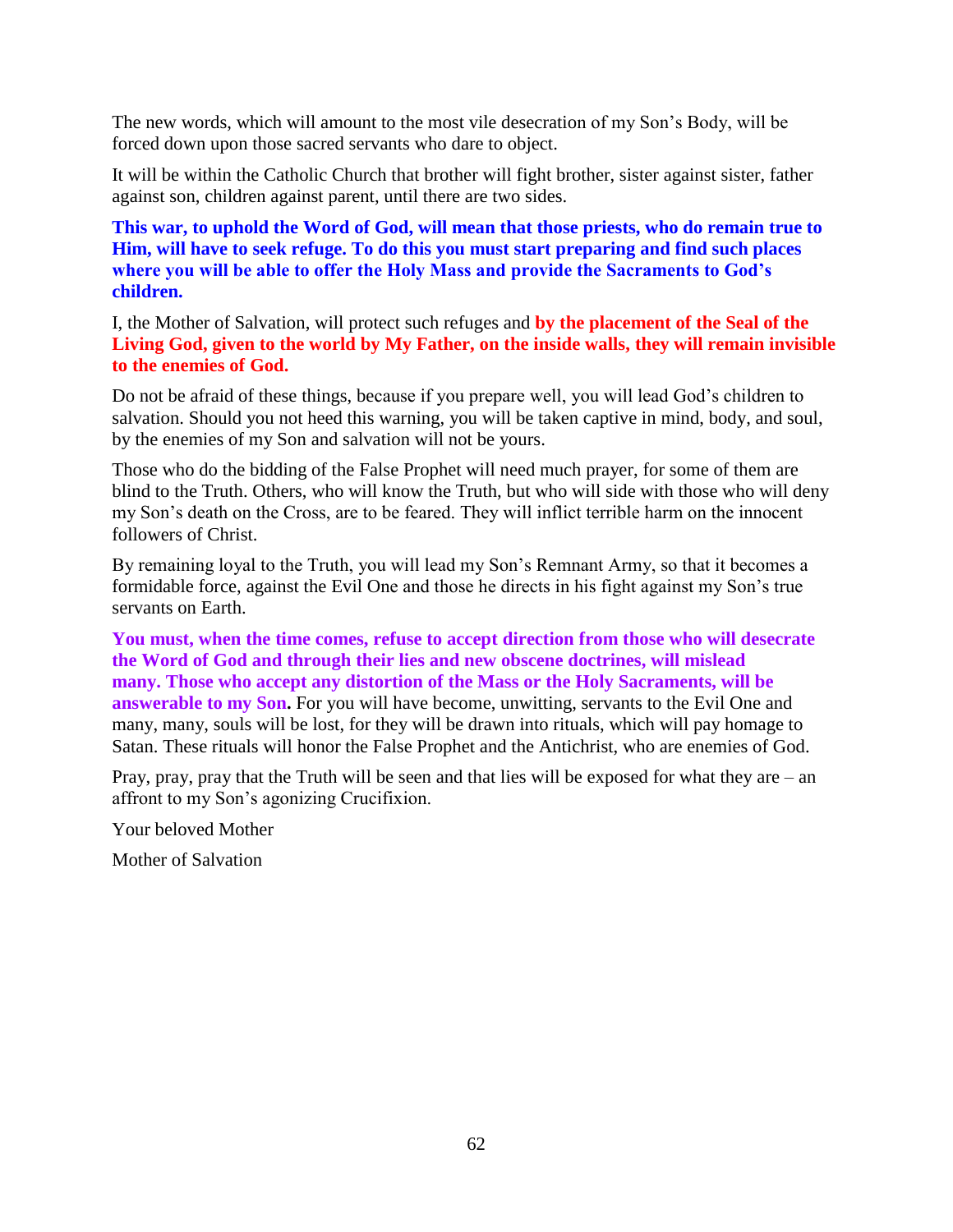# **Message # 864 08-05-2013 [When you defend My Word, you will be deemed to](http://www.thewarningsecondcoming.com/when-you-defend-my-word-you-will-be-deemed-to-be-cruel-unkind-and-lacking-in-sympathy-to-those-who-do-not-believe-in-god/)  [be cruel, unkind and lacking in sympathy to those](http://www.thewarningsecondcoming.com/when-you-defend-my-word-you-will-be-deemed-to-be-cruel-unkind-and-lacking-in-sympathy-to-those-who-do-not-believe-in-god/)  [who do not believe in God](http://www.thewarningsecondcoming.com/when-you-defend-my-word-you-will-be-deemed-to-be-cruel-unkind-and-lacking-in-sympathy-to-those-who-do-not-believe-in-god/)**

#### Monday, August 5th, 2013

My dearly beloved daughter, how I weep with sadness when I see the terrible division which looms within My Church on Earth. The bitterness of My Agony is eased though, by those who truly love Me and who already feel concern for the way in which My Body is being treated.

You must never feel the need to accept any deed, action or words which are against Me. **If you feel uncomfortable with what you witness, within My Church, by those who swear that they are in union with Me, when they desecrate My Body, you must follow your heart. I Am** with you every second of this great apostasy and for those who will continue to call out to Me, I will open your eyes to the Truth, so that you will remain true to Me.

The time is almost upon you now. **The doors of My Church will soon be closed to those who will insist on remaining loyal to the traditional practices of Christianity.** These doors will be slammed in your faces when you bear witness to Me. **Your faith will be ridiculed, in the most cunning way, so that when you defend My Word, you will be deemed to be cruel, unkind and lacking in sympathy to those who do not believe in God.**

You will be scolded if you are a sacred servant of Mine and you will be made to answer for your allegiance to Me. Gather now, all of you. I demand that you do not deny Me. I will protect you, so that you can serve Me. I will help you by lifting your burden. All the Graces of Heaven will be poured down upon you.

#### **Warning to Priests:**

I will cut down all those of you who follow the false Church – the Church of the Beast – when it is presented to you. **Follow this new Church and you will be selling your souls to the Beast.** Instead of saving souls, in My Name, you will be responsible for handing them over to eternal Hell.

**I Am** telling you the Truth now, so that you are given ample time to prepare for this day, as it is not far away.

Your Jesus

## **Message # 865 08-06-2013 [Mother of Salvation: Do not accept tolerance for](http://www.thewarningsecondcoming.com/mother-of-salvation-do-not-accept-tolerance-for-pagans-to-take-over-the-churches-of-god/)  [pagans to take over the Churches of God](http://www.thewarningsecondcoming.com/mother-of-salvation-do-not-accept-tolerance-for-pagans-to-take-over-the-churches-of-god/)**

Tuesday, August 6th, 2013

My child, you must never listen to those who attack these Messages from the Blessed Trinity, for they will distract you from this Work. Remember, **this Mission will be attacked more than any**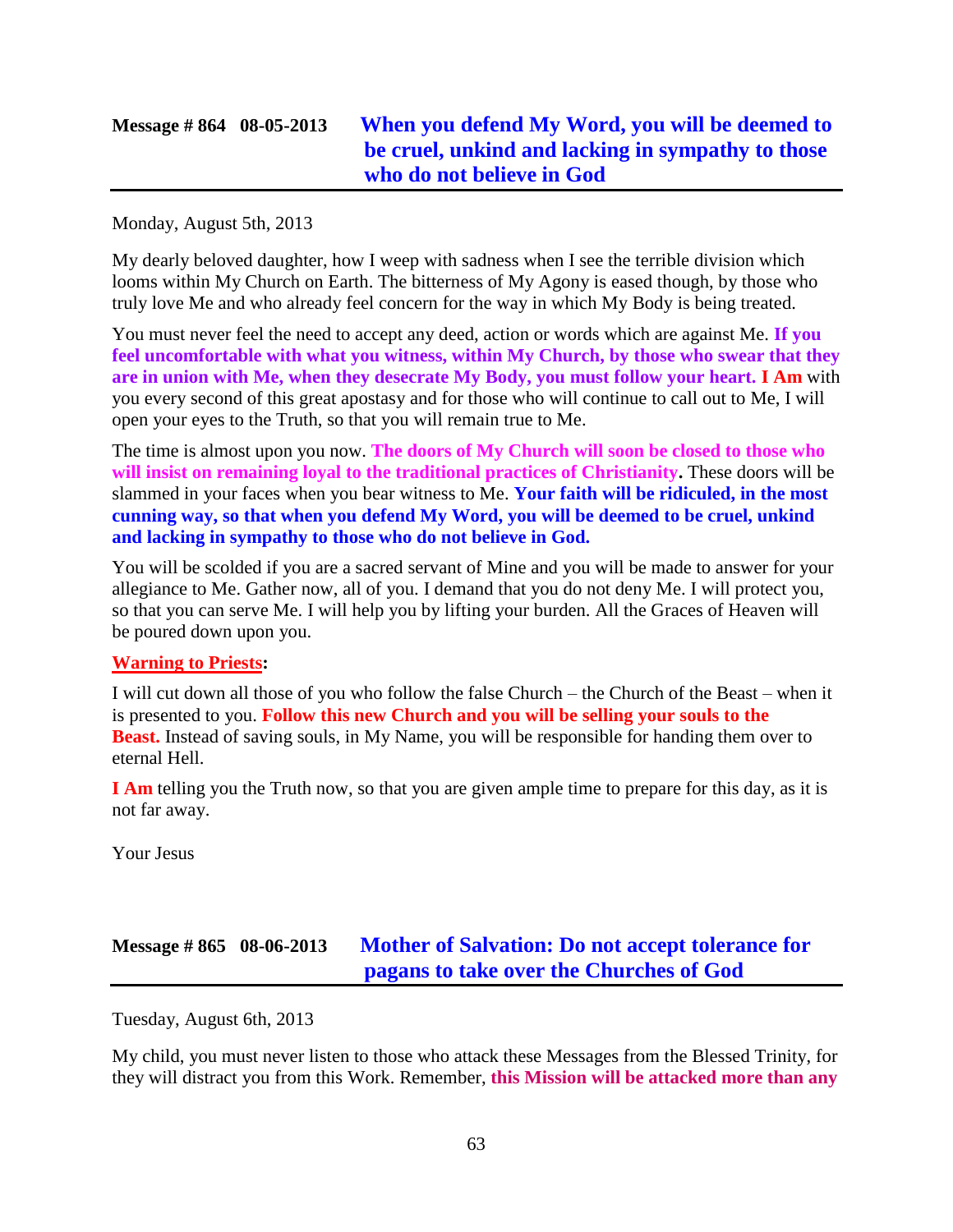#### **other, because of the seriousness of It. The mockery, the ridicule and the criticism, will continue right up to the last day when you receive the Final Message.**

The plan to discredit these Messages will intensify and hatred will mount, so please be prepared. These Messages cannot be ignored by believers, or unbelievers, for the Word of God will never go unnoticed. The hatred against God in the world right now is everywhere and those who proclaim His Word in these times will suffer.

**The Truth has always been rejected since God sent His prophets in the beginning to warn His children of the dangers of paganism. Paganism is the antithesis of the Truth – the Word of God.** Those poor souls, who honor false gods, anger My Father, greatly. He is a jealous God, for it was through Him that all things began. He is Almighty. He is a loving God, but His Wrath is to be feared when pagans infest those who love Him.

When God's children – those who believe in Him, and who adore Him, through His beloved Son, Jesus Christ – try to unite with all souls, all religions, they must be very careful. **God wants all of His children to love one another, irrespective of race, creed or nation. What He will not permit is that Christians embrace pagans, within their Church.** When this happens, the heathen will wipe out all traces of Christianity. It is insulting to God, to take the Truth – the Word of God – and leave room for lies to contaminate It.

God's Prophets warned humanity of the dangers of embracing paganism, as it leads to complete destruction. When this happens, the nations who allow this abomination into their Churches will be wiped out, with little Mercy shown.

**Do not accept tolerance for pagans to take over the Churches of God.** You must never forget the great Sacrifice made by God when He sent His only Son to bring you salvation. **The day that you accept the practices of other Churches, not of God, or when you show respect for pagans, is the day when you will turn your back on the Truth.**

Keep your eyes open and pray that your Churches will not force you to forgo your allegiance to Jesus Christ.

Your beloved Mother

Mother of Salvation

### **Message # 866 08-07-2013 [God the Father: The Antichrist is now ready to](http://www.thewarningsecondcoming.com/god-the-father-the-antichrist-is-now-ready-to-reveal-himself/)  [reveal himself](http://www.thewarningsecondcoming.com/god-the-father-the-antichrist-is-now-ready-to-reveal-himself/)**

Wednesday, August 7th, 2013

My dearest daughter, **the world must prepare for the arrival of the greatest enemy of humanity since My children were placed on this Earth.**

The Antichrist is now ready to reveal himself and his plan is this. **He will wait until wars rage everywhere. Then he will step in and create a false peace in the state of Israel by joining them with Palestine in an unlikely alliance.** Everyone will lavish praise on him. He will not stop there, for he will move at a pace which will astonish many and he will negotiate peace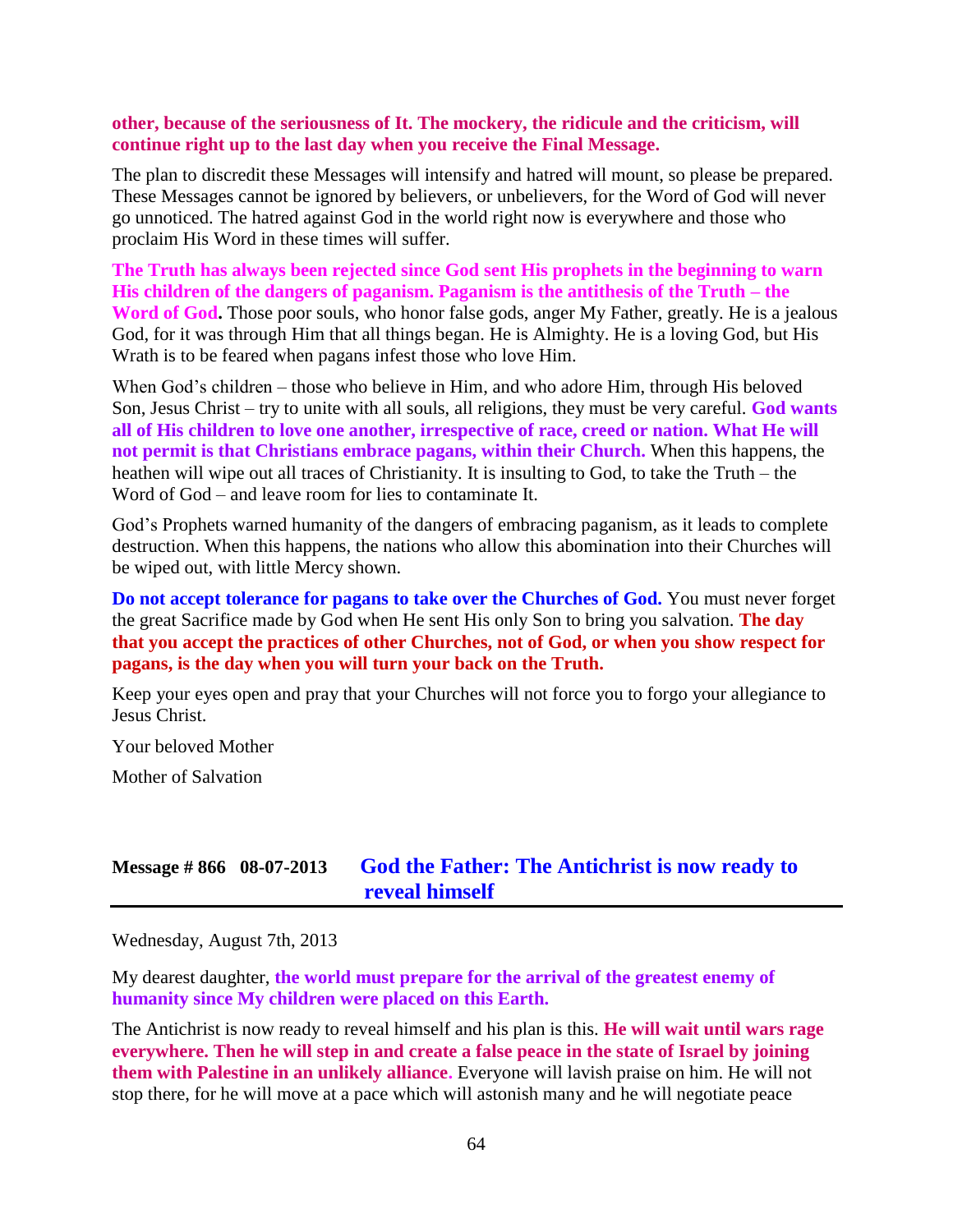agreements in many war-torn nations. Again, he will be praised and then be admired, with an extraordinary devotion by billions all over the world.

Then all will seem well. Very soon he will become involved with philanthropy and he will link up with the main world banks to create a new, powerful, financial institution. Many businesses and political leaders will become embroiled with his many plans. **Soon a new monstrosity will be created, in the name of kick-starting the world's economy. This will be the new Babylon, the center of all power, from which the world's elite and rich will trade.** It will be seen to be the source of great news, so that people will benefit in every way from jobs, to the homes they live in and to the food they feed their families with.

All glory will surround the Antichrist. **Then he will, along with the False Prophet, create a global partnership, which will be presented as the greatest humanitarian initiative.** The world will applaud this new Babylon and everyone will clamor to try and gain even just a tiny foothold within its centre.

The new Babylon, all will be told, is to glorify the great one, to promote the environment, to embrace mother earth and to rid the world of poverty from the riches, which will pour from its vile mouth.

**When this takes place, the Hand of My intervention will turn the world on its axis. I Am** not going to stand by without warning My children of the consequences of embracing this abomination, created in the depths of Hell and inflicted upon humanity. My great signs will be given to show all those who embrace and accept this insult in My Holy Name.

**I will shake the world and it will tilt.** No man will be able to ignore My intervention. **Then I**  will throw fire upon one third of the Earth. Soon, famine will be seen, but not by My Hand – it will be by the deliberate contamination of the Earth by the Antichrist. As he and his cohorts inflict wickedness upon unsuspecting people in many nations, I will strike back.

While this suffering will be hard to endure, have no fear, children, for it will be short. My Love is great for all of you, but My Justice is swift and My punishment great.

You must not accept what is brought before you. **When you see the man of peace, the Antichrist, receive accolades and awards for his great works in war-torn countries, know that My Intervention is close.**

You must remain in union with My Son, Jesus Christ, at all times and pray that the Sacraments will be made available to you by loyal priests and clergy during the times of trials which lie before you.

My Will, will be done.

Nothing can, nor will, stop the Final Covenant where My Son will Reign in Peace from being fulfilled.

Your beloved Father

God the Most High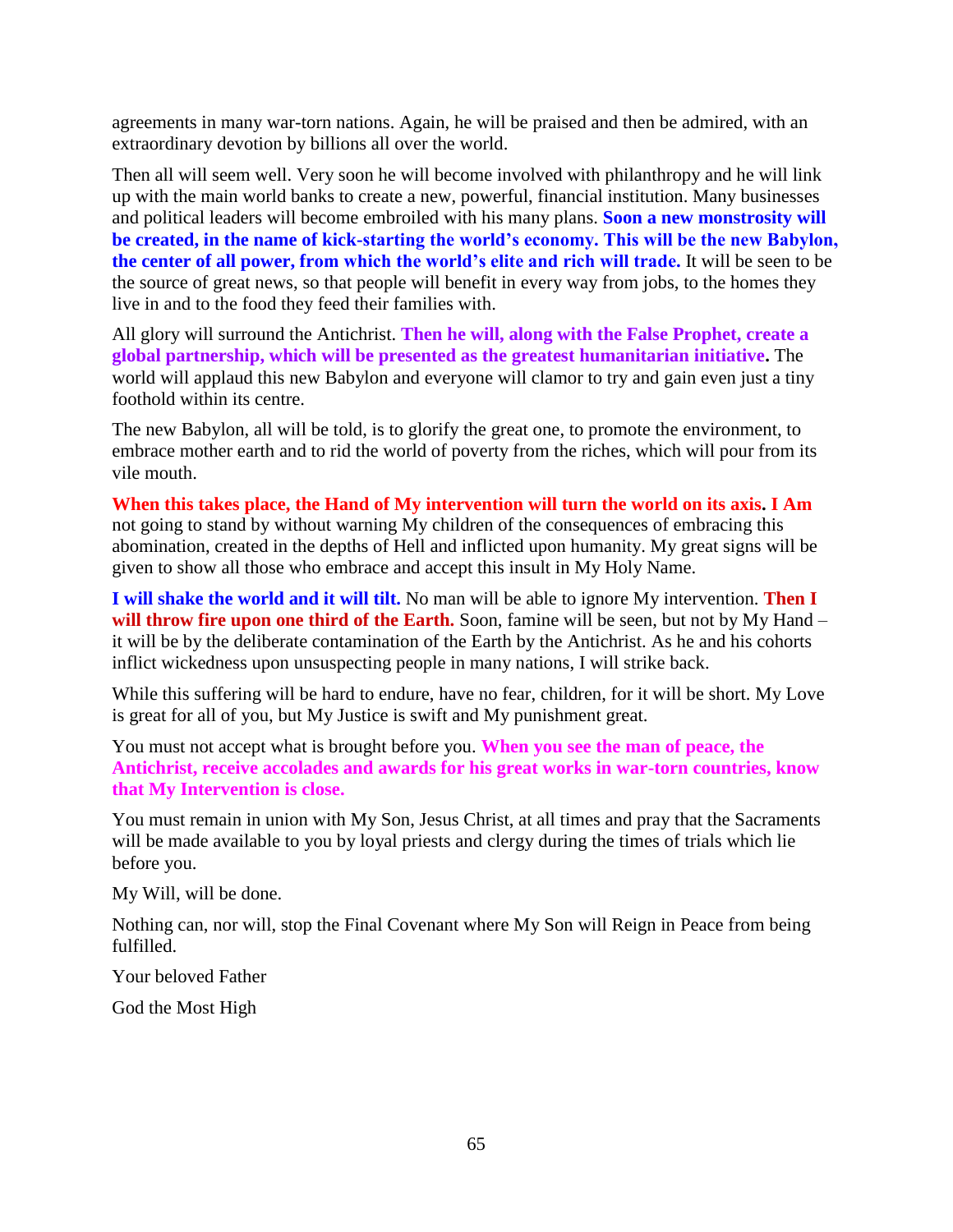Friday, August 9th, 2013

My dearly beloved daughter, people do not understand fully what it means to be in union with My Heart. I, Jesus Christ, came to free humanity from its slavery to sin. Sin was created when Lucifer believed that he was greater than God. Because of his wicked jealousy, he tempted man – God's first children, Adam and Eve – to turn away from Him.

My Death gave all of God's children the Gift of salvation. Many people in the world, of all creeds, including those who do not believe in God or those who deny God and place false idols before Him, are all offered the Gift of salvation. Not all will accept this Gift. I come to each of you as a Savior. I will come before each of you, to prove to you the Truth, before the final day. I will come to offer the Gift of Eternal Life even to those who have sinned gravely in the Eyes of God.

The Glory of God is your way forward and in order to receive this Gift all you have to do is to accept My Mercy. God is Almighty, Powerful and is Perfect in every way. He is much loved by all of the Angels and Saints in Heaven. He is much loved by many souls who are alive in the world today. All will witness His Great Glory in the New Heaven and the New Earth.

**God does not need man. It is only because of His Love for man that He sends Me, His beloved Son, once again to bring them the Eternal Life, which He has promised. This is why He is Patient**. This is why He turns a blind Eye to sin, in hope that His children will turn to Him and accept His Love.

Love is powerful when it is pure and comes from God. When the soul is pure, it will easily be drawn into the Love of God. Souls, who need to be cleansed, will accept the Love of God, if they accept the suffering which is needed to make them whole again. **A soul cannot be made whole again until it recognizes the Greatness of God and bows before Him in humble servitude.**

The day when all of you will be shown the way to salvation is close. Every single sinner will be given the chance to reach out to God. Those who do will be lavished with My Mercy.

Your Jesus

# **Message # 868 08-09-2013 [Mother of Salvation: What man could ever reject](http://www.thewarningsecondcoming.com/mother-of-salvation-what-man-could-ever-reject-this-new-perfect-existence/)  [this new perfect existence](http://www.thewarningsecondcoming.com/mother-of-salvation-what-man-could-ever-reject-this-new-perfect-existence/)**

Friday, August 9th, 2013

My child, every effort will be made by the Evil One to encourage all souls, including those who are closest to the Heart of my Son, to reject and deny His Second Coming.

**Just as the spirit of evil fought against me, the Mother of God, in the time leading up to the birth of Jesus, the same opposition will be witnessed as His Second Coming draws near.**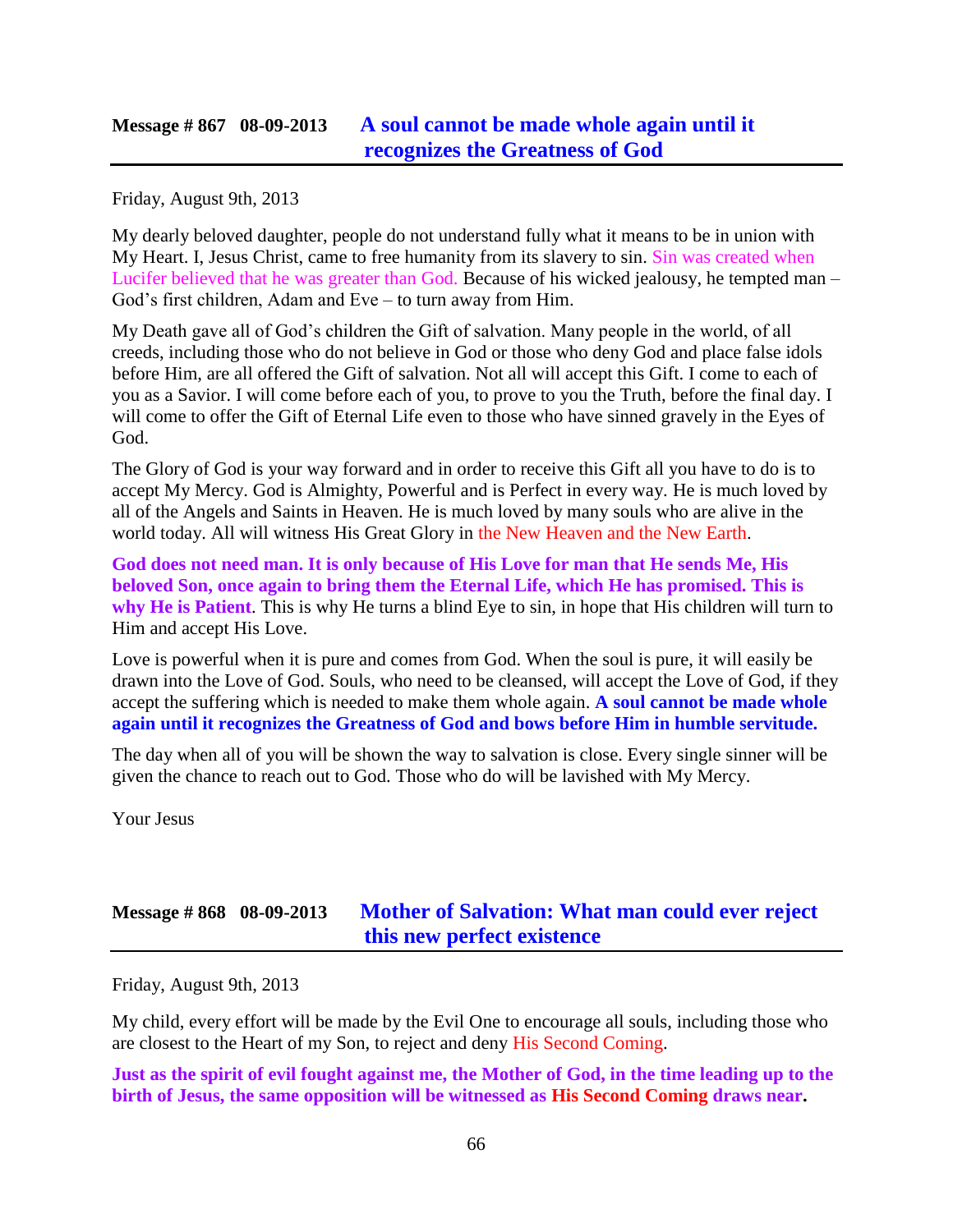Many people are blind to the Promise made by my Son, when He said that He would come again. Many, who do not accept that His Second Coming will happen soon, are unprepared because they cannot accept that it will take place in their lifetime. Whereas, in the days soon after my Son's Death on the Cross, His apostles thought that they would witness His Second Coming. This belief was also prevalent in the minds of Christians many hundreds of years later. But this is not the case today. Some believe that the Second Coming refers to an old part of Holy Scripture and that it is an event which is part of the future. They do not believe that the Second Coming has any relevance for them in today's modern world. **Everything in the world today is based on materialism, modern human intelligence and the great wonders which spring from great advances in science.**

**Children, you must prepare.** You must not be frightened. **It is because you are very much loved by my Son that He comes back soon to bring you a great peace, a great freedom from sadness and despair – which are caused directly as a result of sin in the world.**

**The Second Coming of Christ is what humanity needs to survive. If Jesus did not come soon, as foretold, then the world would be destroyed and man would be forsaken.** This Gift will bring you a new life, a new wonderful and glorious beginning in the New Paradise. It will be the greatest renewal of the Earth and with it will come Eternal Life. What man could ever reject this new perfect existence? No one, if given the full knowledge of this New Era of Peace, where Paradise will be restored, would turn their backs. Not one single sinner would want to be excluded, but sadly the minds of many will be blinded to the Truth. Instead, they will believe that peace will be theirs when they swallow the lies, which will soon be presented to them, in the mistaken belief that they come from God.

Pray, pray, children, that you are blessed with the Gift of vision, given to those of you who are worthy to be bestowed with the Gift of the Holy Spirit. Only those who accept the Hand of Mercy, by the Hand of God, will be taken into a life of eternity.

Your beloved Mother

Mother of Salvation

# **Message # 869 08-10-2013 [Know that the pain of rejection will be exactly as I,](http://www.thewarningsecondcoming.com/know-that-the-pain-of-rejection-will-be-exactly-as-i-and-my-apostles-had-to-suffer-during-my-time-on-earth/)  [and My apostles, had to suffer during My Time on](http://www.thewarningsecondcoming.com/know-that-the-pain-of-rejection-will-be-exactly-as-i-and-my-apostles-had-to-suffer-during-my-time-on-earth/)  [Earth](http://www.thewarningsecondcoming.com/know-that-the-pain-of-rejection-will-be-exactly-as-i-and-my-apostles-had-to-suffer-during-my-time-on-earth/)**

Saturday, August 10th, 2013

My dearly beloved daughter, not one man amongst you is so clean of soul that he can judge others in My Name. But know this, those of you who are loyal to Me and who follow My Teachings – you will have to bear much sorrow when you have to witness the greatest evil abomination, which faces the world.

**In the name of social justice and social compassion, the False Prophet will set out, what the world will believe to be, to evangelize and create a modern Church. This Church will be seen to reach out to all sinners and to embrace those sinners whose sins are not acceptable by Me.**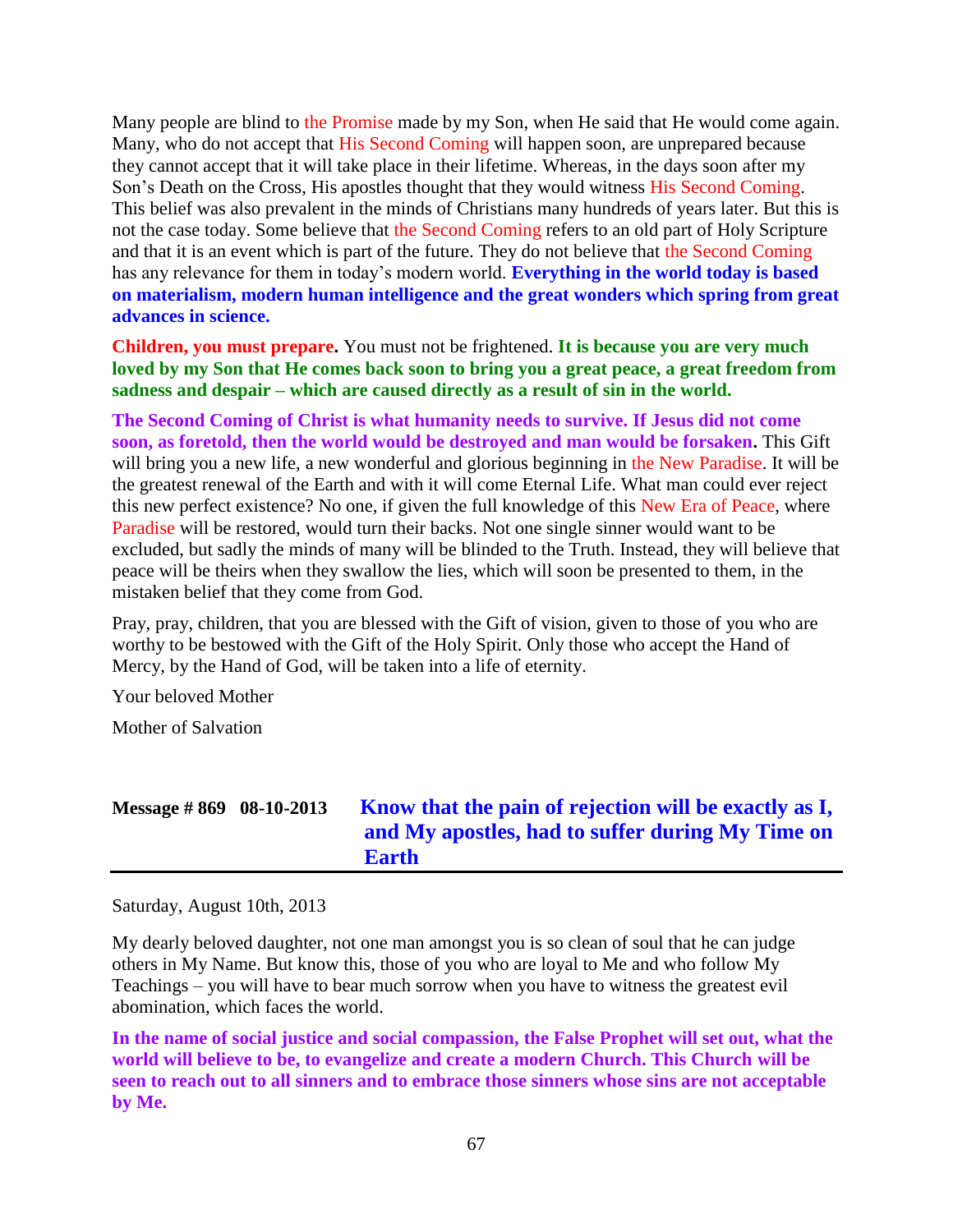You, My beloved followers, will be viewed as a heretic sect, because you will continue to proclaim the Truth. All attempts to remain true to Me will be attacked vigorously. You will be outcast and declared to be right-wing dissidents. Any attempt to retain the traditions of the Sacred Ceremonies will be ignored.

The power of those who will mislead My Churches on Earth must not be underestimated, as millions of sacred servants will embrace the new false doctrine. They will, mistakenly, believe that this new doctrine is a form of evangelism. Their support, as willing servants of the abomination, will make it very difficult for those Christians who know the Truth. Their voices will be like whispers amidst the screams of those who will become slaves to lies, created in My Name.

Know that the pain of rejection will be exactly as I, and My Apostles, had to suffer during My Time on Earth. The priests of the day, who claimed to love God, had no hesitation in silencing the voices of My Disciples, who brought them the news of Who I was. This time, as I herald My Second Coming, My Prophets and My Disciples will find it harrowing when their voices will be dismissed and they will be accused of blasphemy.

While My followers expand and grow, they will be like paupers and they will climb the Hill of Calvary – naked, with nothing except their faith. While they will keep the Flame of My Light alive in My Church – My True Church – they will never deviate from the Truth and they will carry on their backs a heavy cross. This is the cross of salvation, for on their poor, weary backs they will carry the sins of those who deserted Me. Their lot will be hard. Because of their love for Me, they will suffer because of others, in order to save their sorry souls.

#### **These souls do not deserve to be saved. They will only be saved because I choose to save them. They will have insulted Me, caused terrible suffering to My loyal followers and tormented My Remnant Army. Yet, I will save them because of the faith of those in My Remnant Army.**

Those other people, who have sold their souls to the Beast, know this. You may not believe in Hell, but I will reveal to you what suffering it will bring you. **The day I will show you the levels of torture in Hell, it will terrorize you and many of you will scream for My Mercy. And I will save you, if you ask Me to forgive you. I will do this during the Day of the Great Warning.** Those of you, who witness the burning fires of Hell, but who will not turn to Me – you will not survive The Warning and that moment when you reject Me will be your last.

All those, who remain loyal to Me and true to My Word – though you will suffer – the future ahead of you is one of great glory.

Those who will not heed My Warning or listen to the Truth will be in great danger.

Those of you, who idolize the Beast and who follow the False Prophet into the New World Religion, will be thrown in the burning fires of Hell, alive, with these two.

The Truth is bitter to taste, but when you accept it, it will bring you Eternal Life, where you will enjoy My Kingdom forever with your loved ones. Do not cut off the umbilical cord to Eternal Life, for you will suffer such terrible suffering and you will never be given a reprieve.

Your Jesus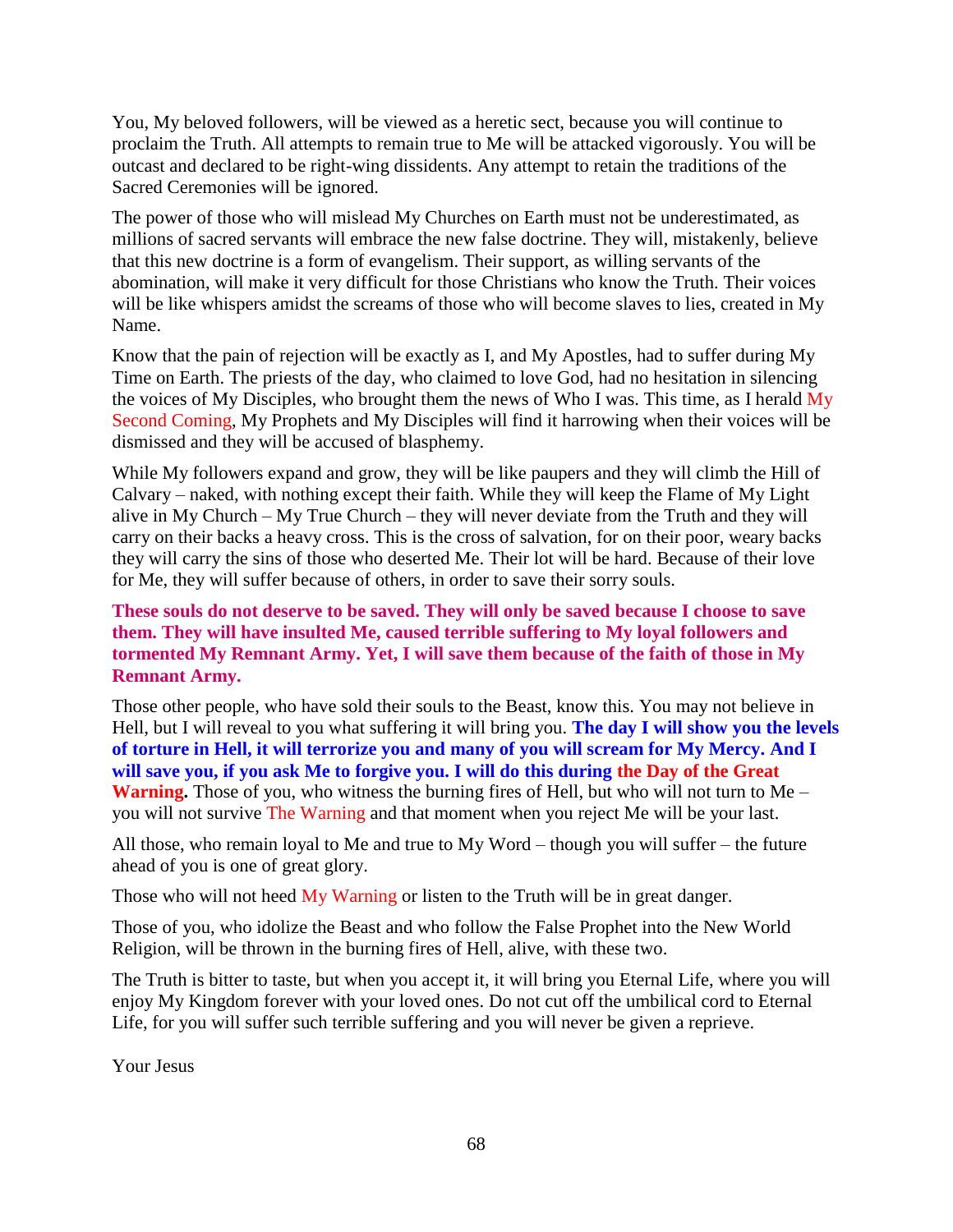# **Message # 870 08-12-2013 [Floods will be commonplace and you will know](http://www.thewarningsecondcoming.com/floods-will-be-commonplace-and-you-will-know-which-parts-of-the-world-anger-my-father-the-most/)  [which parts of the world anger My Father the](http://www.thewarningsecondcoming.com/floods-will-be-commonplace-and-you-will-know-which-parts-of-the-world-anger-my-father-the-most/)  [most](http://www.thewarningsecondcoming.com/floods-will-be-commonplace-and-you-will-know-which-parts-of-the-world-anger-my-father-the-most/)**

Monday, August 12th, 2013

My dearly beloved daughter, My followers everywhere, including those who do not know about these Messages, will be drawn into My Churches at this time seeking Me out. Because of My Gift to them of the Holy Spirit, they will be swept into My Refuge of the Heart. They will sense unease in the world and they will know that they need My help in order to remain firm to My Teachings.

Many will feel the changes in the air, as the enemies of God begin to make known their plan of hatred to deceive the world as their vile acts, to condone sin in all its guises, are made known. The world will be swept into a flood of anguish and many will be shocked by the attempts they will see everywhere to idolize sin in every form.

Sins of the flesh will be applauded. Vanity and an obsessive love of self will be witnessed all over the world. Self-obsession will, like never before, seem to be an essential trait. Those who do not seek out such pleasures will be discarded and made to feel like outsiders. **The sins of the Evil One will be glorified and as man finds himself sucked into this madness, the world will be shown the floods of wrath as My Father sweeps away many parts of many countries. Floods will be commonplace and you will know which parts of the world anger My Father the most, when the waters pour down in anger upon nations.**

All your wicked nations will experience firsthand how sins of the flesh will be punished. My Father will stop the Evil One from taking over the souls of those who are guilty of this sin, in order to prevent them from infesting others. They will be stopped. No more will they be allowed to continue with their infestation. This evil will be addressed and Divine Intervention will now be witnessed, everywhere, by the Hand of God.

Pray for Mercy those of you who may be caught up in these chastisements. I will protect those who turn to Me for protection.

Your Jesus

## **Message # 871 08-13-2013 [They will soon use churches as places to trade in](http://www.thewarningsecondcoming.com/they-will-soon-use-churches-as-places-to-trade-in-and-profit-from/)  [and profit from](http://www.thewarningsecondcoming.com/they-will-soon-use-churches-as-places-to-trade-in-and-profit-from/)**

Tuesday, August 13th, 2013

My dearly beloved daughter, what misery will be felt by Catholics and Christians, all over the world, when they see how their churches and places of worship will be turned into places of entertainment.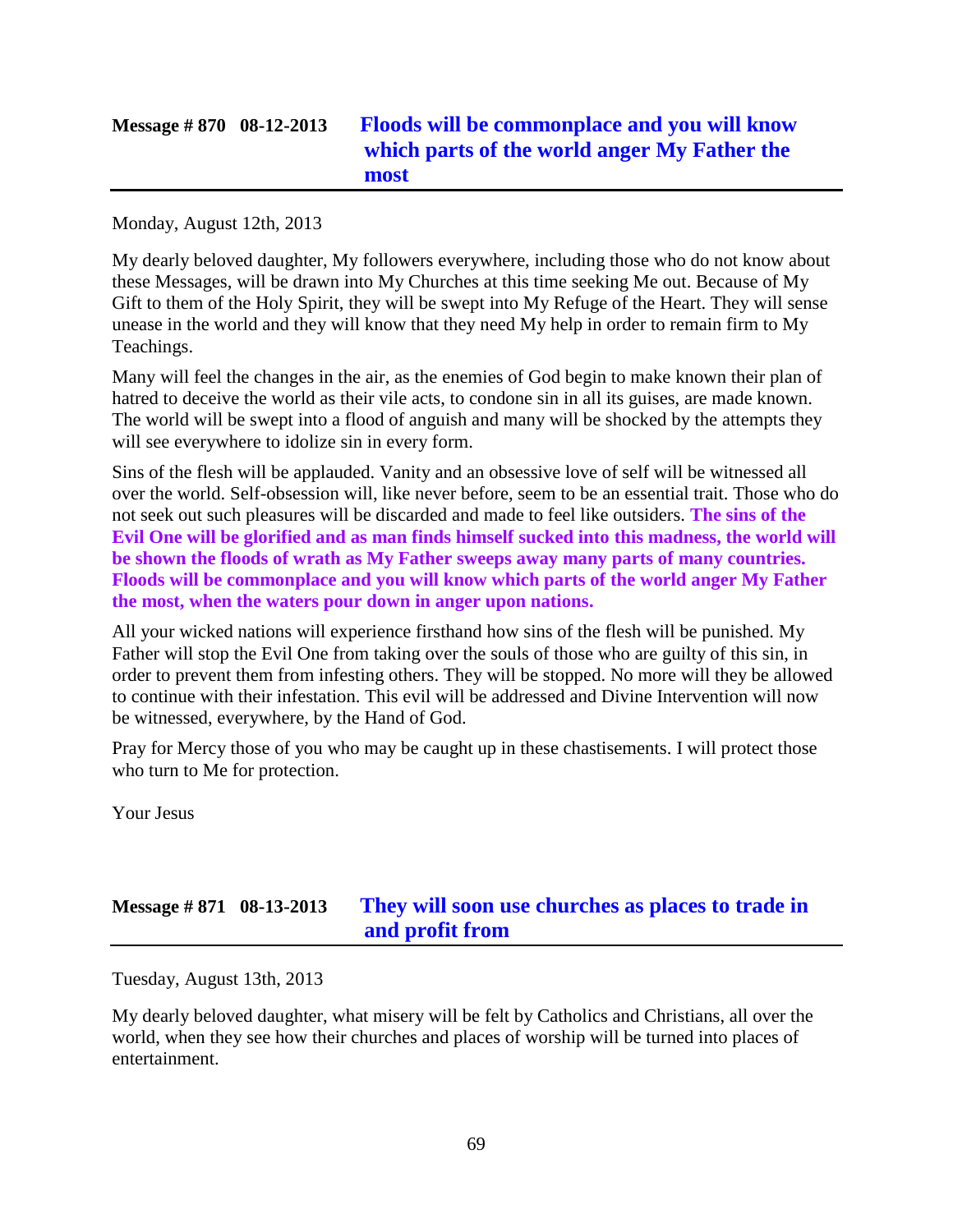Many events will be held in churches, which are meant to pay homage to Me, but which will insult My Name. They will soon use churches as places to trade in and profit from. All of these things are to come and for those who love Me, they will weep in great sorrow. How these poor souls will suffer, as they will have to battle such blasphemies. The heresies forced down their throats will mean that little respect will be shown to such souls during the many practices and ceremonies, which insult God. There will be singing, laughter, loud voices and the recital of tales, which have nothing to do with Me. Yet all of these vile acts will be committed in My Churches and before Me.

My daughter, heed now My Promise. I will go to the ends of the Earth to save every sinner. But, so infested will souls become, that no matter what I do for them, they will never accept My Mercy, even at the point of death, although they will know that Hell awaits them.

Therefore, you must accept that souls will be lost to Me, because their wickedness is so ingrained within their souls that no intervention will separate them from the Beast.

What I must tell you is this. Do not allow those who are infested by the Evil One to take you away from Me through their lies. When you accept lies, dictated to you by those who do not honor Me, you will weaken your faith – even if it is just one, in one aspect relating to My Teachings. If you give in to just one demand, designed to change your interpretation of what I have told you, this will mean that you will be allowing the Evil One to tempt you, more forcibly, to turn away from Me.

Cover your ears with your hands when the blasphemies spill forth from the mouth of the Beast. Accept nothing at all which will betray My Sacraments or My Teachings. Turn the other way and follow Me because, when all these things come to pass, there will be only one path you can walk. This is My Path – the Path of Truth. Only the whole truth is acceptable. Half a truth means that it becomes a lie.

Your Jesus

## **Message # 872 08-14-2013 [When you honor My Mother, you must visit her](http://www.thewarningsecondcoming.com/when-you-honour-my-mother-you-must-visit-her-shrines-and-pay-homage-to-her-there/)  [Shrines and pay homage to her there](http://www.thewarningsecondcoming.com/when-you-honour-my-mother-you-must-visit-her-shrines-and-pay-homage-to-her-there/)**

Wednesday, August 14th, 2013

My dearly beloved daughter, **no living man can ever fully understand how cunning Satan is.** In those he infests, know that they will never give you the impression of evil. On the contrary, they will be very appealing, humorous, authoritative and convincing when they reveal their sinful ways to you, so that you will be accepting of their deceit.

**Those, within My Church, who pay homage to the Evil One and who slavishly follow his instructions, will greatly confuse you by their holy demeanor.** They will win many of you over to their ways, as it will seem to you that they truly honor Me and My beloved Mother. But know that every gesture and seemingly holy act will camouflage an insult before the altars, which are designated to honor My Name. You must know that when they honor the Beast, they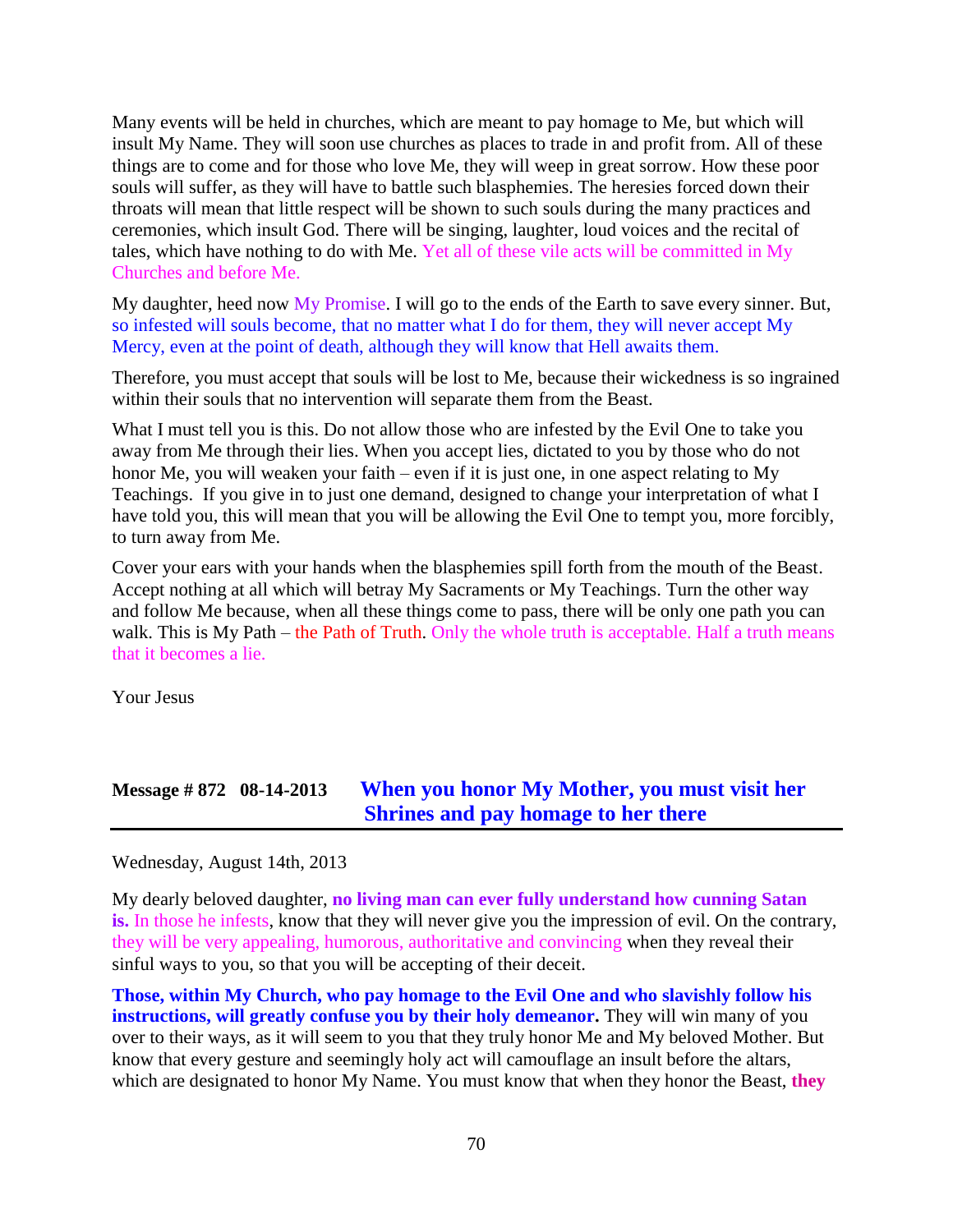**will present what will seem like holy acts before you, but they will be back to front.** Their intentions will seem to be most holy and respectful, but do not be deceived.

**When you honor My Mother, you must visit her Shrines and pay homage to her there. Those who love Me will go to her. They must never accept that My Mother can be commanded to the court of the enemies of My Church.**

The other signs which the world will be asked to accept, which will seem to honor the Triune God, My Mother and all the Saints, will seem to be good. But they will always be shown to you in a different way by the enemies of God. When the unexpected is presented, know that this is a great sign of the Beast, who will fool the world into believing that he and his cohorts are saints.

Your Jesus

## **Message # 873 08-15-2013 [The First Judgment is close and I will cast the](http://www.thewarningsecondcoming.com/the-first-judgement-is-close-and-i-will-cast-the-wicked-aside/)  [wicked aside](http://www.thewarningsecondcoming.com/the-first-judgement-is-close-and-i-will-cast-the-wicked-aside/)**

Thursday, August 15th, 2013

My dearly beloved daughter, I Call on all of My disciples, who know the Truth, to show courage in these difficult times for humanity.

The time when wars will break out in many nations, at the same time, is very close. When you hear of all of these wars and witness the sheer cruelty of those oppressors, all joined at the hip, who cause these wars, you will know the time for My Second Coming is close.

More of you will recognize the Truth contained in the Book of John – the Revelation – as it is now being revealed to you. Do not fear, for all of these things must come to pass. Many, who do not accept these Messages make a grave mistake, for the Book of Truth is comprised simply of the detail and the secrets contained in the Book of Revelation. I, the Lamb of God, Am the only Authority – only I have permission from My Father – to open the Seals contained therein.

**If you do not believe in the Book of Truth, then you do not believe in the Book of Revelation. Be warned. Those who reject the Book of Revelation forsake My Mercy.** But the Truth will be shown to them during My Great Warning through Divine Intervention, for otherwise many would never know Me or understand the great Mercy I bring the world. **You must never add to the Book of Revelation, try to interpret it or take anything out of it to suit your own desires, for you will suffer for this. When you do these things you tamper**  with the Word of God. This Book was promised to you. God has sent His 7th Messenger to reveal the Truth. Accept this with trust in Me or you will walk alone, in ignorance of the terrible deceit which will befall those who reject the Word of God.

Many, many changes will now take place in the world, which no man will fail to notice. Religions will become a nonsense, as millions will adopt a pagan faith, which they will be told is to honor God. **Humility and love for the poor will be the reasons, you will be told, why the renewed and enlightened Church will herald a new beginning. Like lambs to the slaughter, you will be led into the lake of fire.** When you realize the terrible abomination, which you have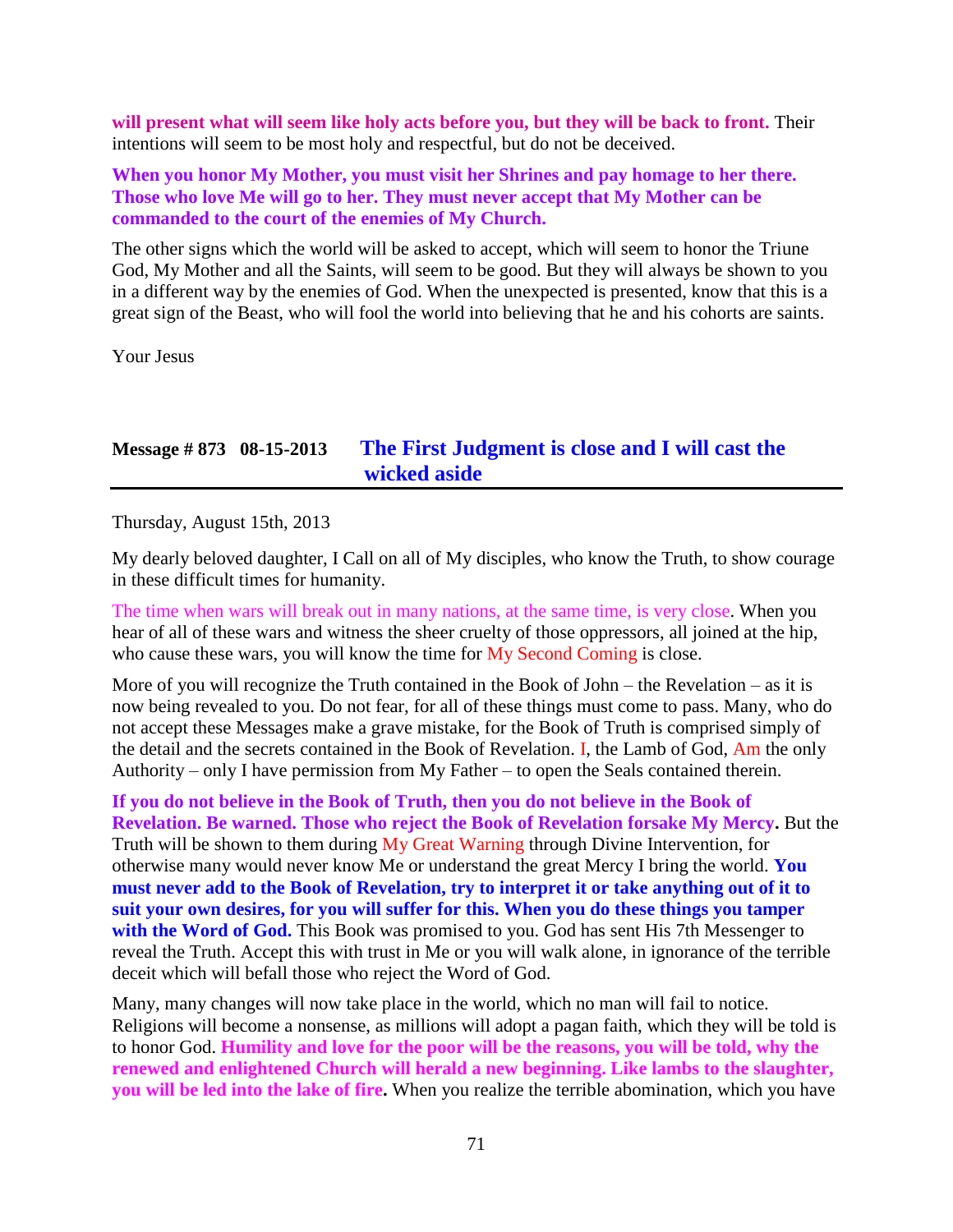been drawn into, it may be too late. When you pay homage to the Beast, he will infest you and many will, in time, become slaves.

Great changes in the world's political and media systems will result in a great division. Those who are loyal to God in everything that was given to the world through Me, Jesus Christ, will live. Those who reject Me will have no life, for they will become incapable of accepting My Mercy. My Heart, although it will be cut in half because of this, will become hardened and My Justice will prevail.

**The First Judgment is close and I will cast the wicked aside, as the New Heaven and New Earth will only welcome those who accepted My Mercy. Many will say: "God is Merciful. He would never show such cruelty." My answer is this. The Earth, as you know it, will be no more.** Instead, a new renewed Earth will emerge – much larger, greater than before, where twelve nations will reside, side by side, in loving harmony. Only those who remain loyal to Me and those who do not know Me, but who do accept My Hand, when I prove to them the Truth at The Warning, will enter the gates. I will then shut them. No other man will enter then, for My Judgment will be cast. All sorrow will be forgotten and the wicked will be cast into Hell, where they will suffer an eternity. Man must never underestimate My Great Love, Mercy and Compassion. But he should also fear My Punishment, for it will be final when the last trumpet sounds on the Great Day of the Lord.

And then, it will be over.

Your Jesus

## **Message # 874 08-17-2013 [They must retain the Holy Missals, the vestments,](http://www.thewarningsecondcoming.com/they-must-retain-the-holy-missals-the-vestments-the-holy-bible-and-the-holy-crosses-these-will-all-be-replaced/)  [the Holy Bible and the Holy Crosses. These will all](http://www.thewarningsecondcoming.com/they-must-retain-the-holy-missals-the-vestments-the-holy-bible-and-the-holy-crosses-these-will-all-be-replaced/)  [be replaced](http://www.thewarningsecondcoming.com/they-must-retain-the-holy-missals-the-vestments-the-holy-bible-and-the-holy-crosses-these-will-all-be-replaced/)**

Saturday, August 17th, 2013

My dearly beloved daughter, many of those who are blessed with a strong faith and love for Me, Jesus Christ, are finally beginning to recognize My Voice, as I speak to the world through these Messages.

Those who spend their lives slavishly serving the Serpent know also that it is I Who speaks. And so the battle to do My Holy Will, on the one hand, and the desire by the enemies of God to fight Me, begins.

**Those who are planning to inflict suffering upon humanity, as part of a covenant with the Beast, will be careful not to be seen to denounce these Messages publicly, as by doing so, they will give credence to them.** Instead, they will spread hatred against Me in other ways, starting by destroying the faith of those within My Church. They will turn the hearts of those who love Me against their fellow Christians. **They will embrace pagans, New Age witches and worshipers of the Beast, rather than Christians, who will object to the vile pagan rituals, which will be performed in Catholic churches and soon other Christian churches.**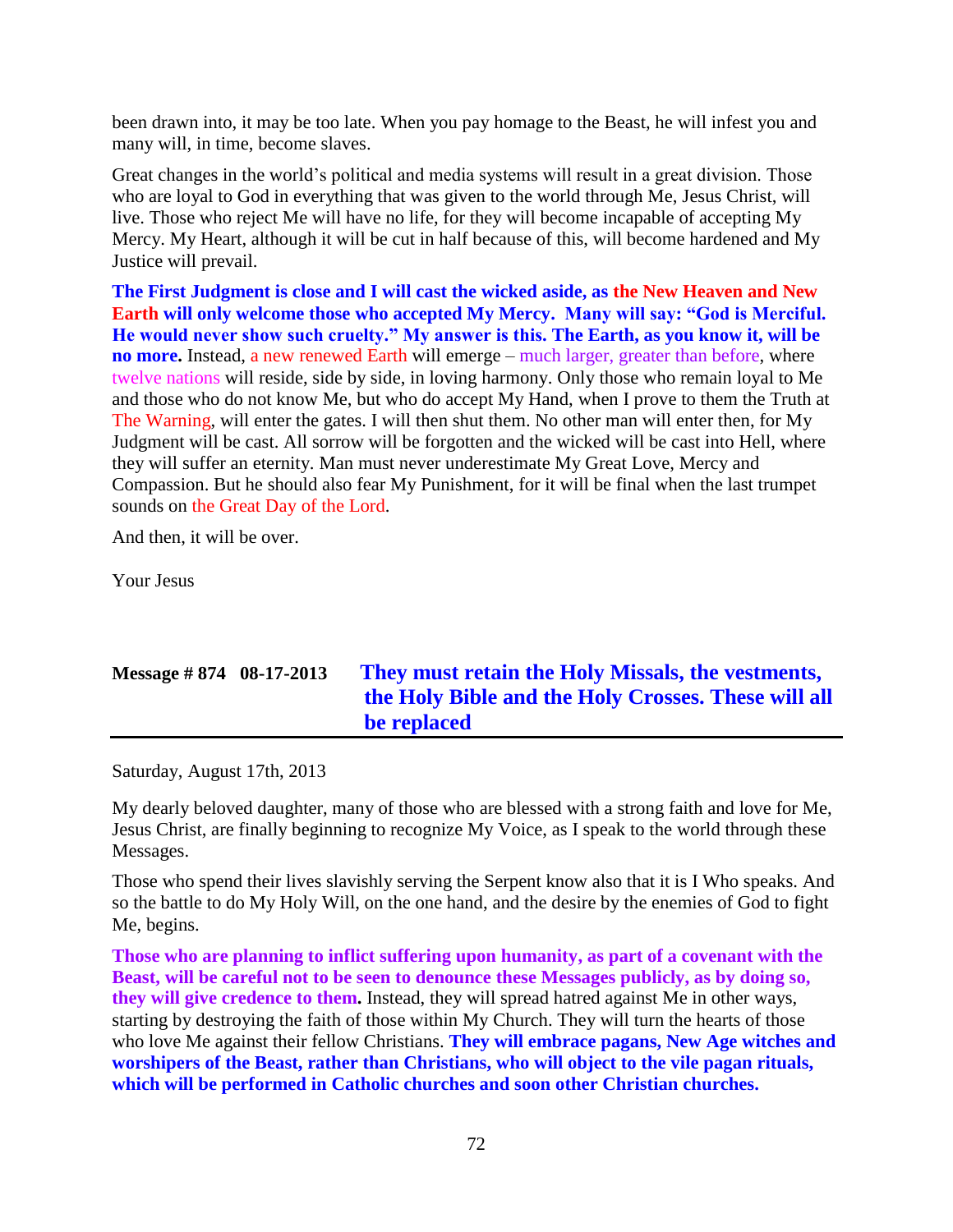These events are still to come. Please do not think that the current Holy Masses or Sacraments have changed yet, although they will change very soon. When they do, you must turn your back and defend Me.

**Much change has been planned for the last few years by the evil of Masonry in My Church on Earth. Now their plans, already made known within the highest ranks in the Churches, are about to be announced. They will be unveiled with the announcement that the Catholic Church is being modernized, so that it can become relevant in today's new, open-minded, liberal society.** It will say, it will be putting the past behind and it will then say that its motto will be to embrace all creeds, to show that it is not narrow in attitude. This announcement will be celebrated all over the world and the media will cover this great news on its front pages, when, before, it viewed the Catholic Church with distaste.

The seed of Satan will be spent and the new ceremonies, where the format of the Holy Masses will be presented backwards, but all the correct phrases relating to My Passion will be substituted with nonsense – empty words – empty vessels – empty tabernacles. All My Crosses will be replaced with the secret symbols of the occult.

This is the desolation spoken of to the prophet Daniel. **This is the end of My Holy Eucharist and the end of the Mass, as you know it, in many places. But My beloved loyal servants will prepare now, the production of the Holy Hosts. They must retain the Holy Missals, the vestments, the Holy Bible and the Holy Crosses.** These will all be replaced.

You must gather soon and plan, for you will not be allowed to say Mass according to My Will.

I will guide you, My sacred servants, when the time comes. To those Christians who believe that this abomination will only be seen in the Catholic Church, then know that it will affect all Christian Churches, until they banish all mentions of, or signs of, Me. In time, you will be severely punished for mentioning My Name.

You will be shocked at how quickly the seemingly innocent, renewed, but contaminated, Church will descend into a wicked cult. They will go to extraordinary lengths to punish those who will defy their manmade, pagan, New World Religion.

Christians and Jews will be the main target of hatred and they will be persecuted because of their religion.

Instead of being fearful, I Call you to be prepared to fight for My Name. Never forget how much **I Am** still hated. Know when you follow Me, in these times which lie ahead, your cross will be much heavier than those who came before you.

Your Jesus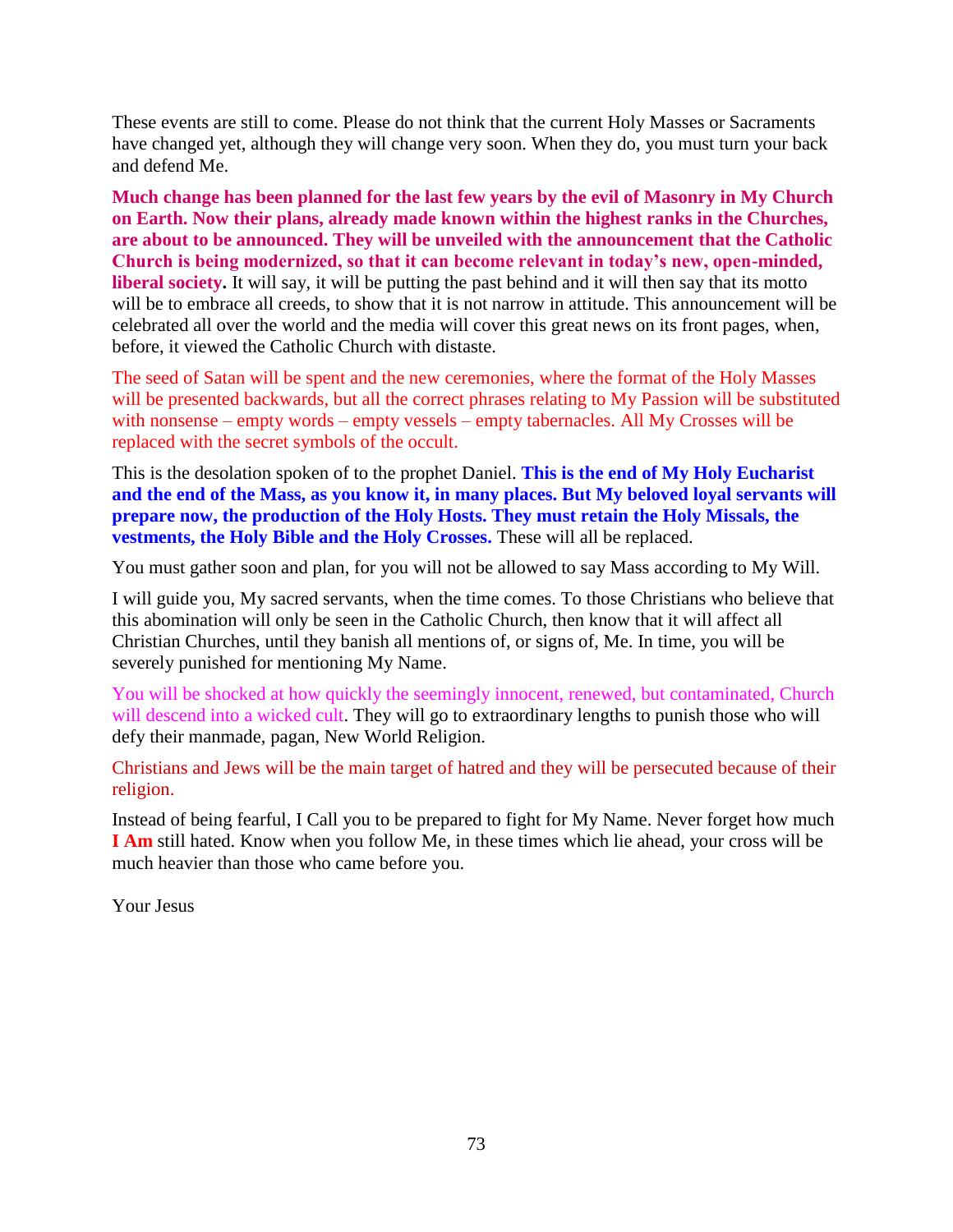Saturday, August 17th, 2013

#### **O my dear children, how much my Heart grieves for the suffering, which faces priests within the Catholic Church, shortly.**

So many precious servants of my Son, whose only desire is to serve God and bring souls on the right path to salvation, are going to be faced with trials of such magnitude that many will fall away in fear. Many will be blind to the Truth and will accept great changes in the Church and will welcome these, in the mistaken belief that they are for the good of all. Those who will recognize the deceit, which will be presented to Catholics, will run. So fearful of their fate, they will leave the Church, for they will be too weak to stand up against such wickedness.

**Those priests who will refuse to accept the false doctrine will be accused of heresy and many will be publicly rebuked, for failing to obey those to whom they answer. Many will be excommunicated. Others will be martyred. Then there will be those who will lead the Church – the Church given to the world by my Son – in secret.**

**They will need to find places of refuge, so that they can provide daily Masses and the Holy Eucharist**. They will be guided by the Holy Spirit and they will be followed by my Son's Remnant Army, who will remain fiercely loyal to His Teachings and Sacraments up to the final day.

You must understand that if you are in any doubt about the validity of this warning, that I, the beloved Mother of Christ, will be used to hide the true intent of those forces, who have entered my Son's Church on Earth. I will be used as a figurehead of the Church to distract people from the true intentions of this wicked group. In order to convince God's children that they remain loyal to the true Word of God and the traditions of the Catholic Church, they will create ceremonies, which they will say honor me. **They will use the prophecies of Fatima to desecrate my image, by presenting a great deceit to the world. They will use me in order to defile my Son's Church and everything they will do will be backwards, in accordance with the demands of the Evil One.**

**By giving the impression that they honor the Mother of God, many Catholics will be led into a false sense of security. This will mean that any doubts, which they would otherwise have, when they witness the strange new amendments to the Mass and Sacraments, will be instantly forgotten.** How this brings me great sorrow. My image will be deliberately used to insult my Son.

Satan despises me. He also fears me. To hurt my Son, he will, through those souls he influences, go to great lengths to defile my image through many secret rituals and black masses. My statue will be adorned with satanic symbols and I will be desecrated in many places by Masonic groups who have gained control.

Pray, pray, pray, children, every day, for the strength to confront this wickedness with courage. Do not fear it. Accept that Satan's army is now controlling many nations, in every part of the world. When you accept this, you can then be given the strength and determination you need.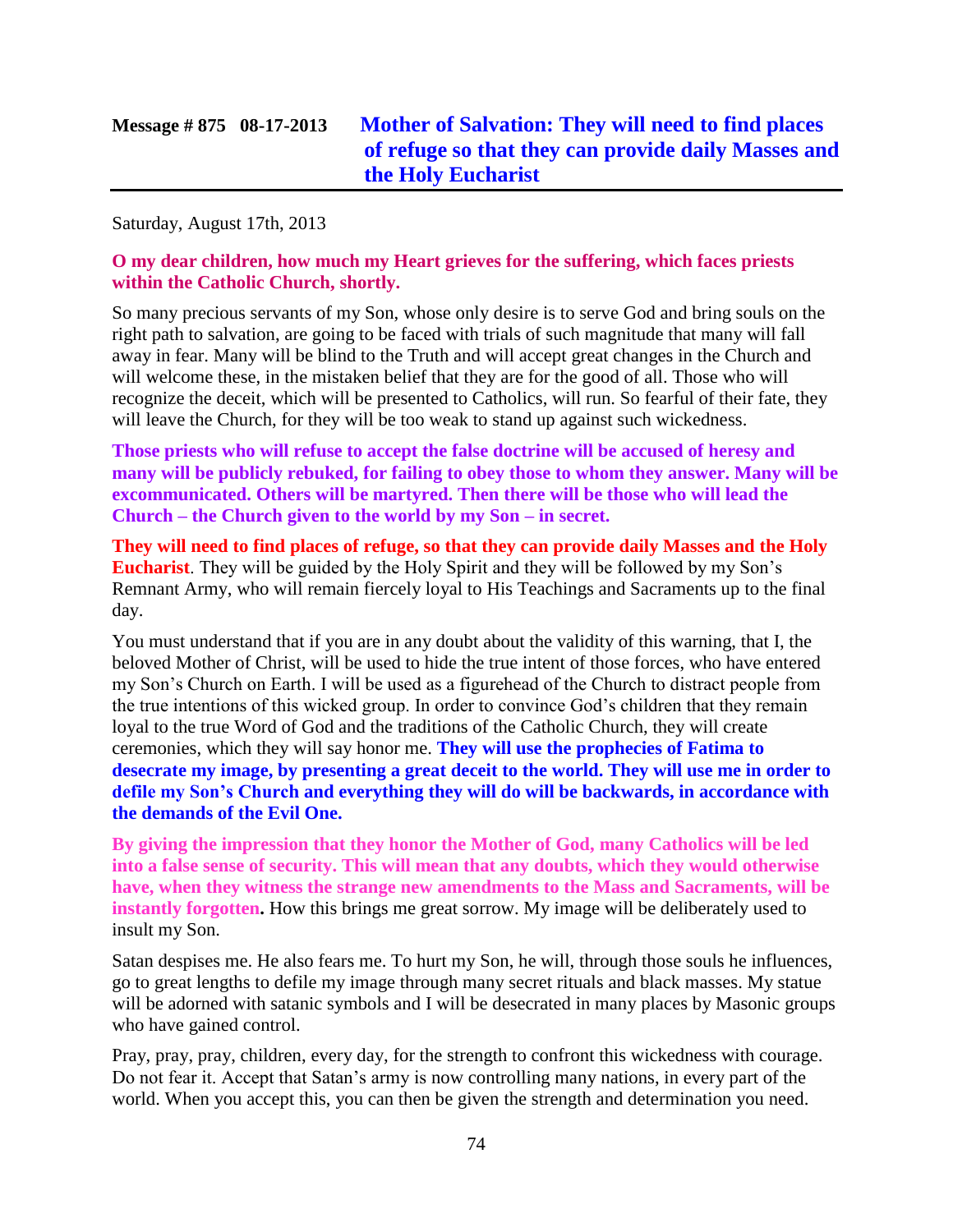When you ask for these graces, through the Crusade Prayers, you can and will help to mitigate this wickedness.

Your beloved Mother

Mother of Salvation

## **Message # 876 08-18-2013 [They will be asked to pledge their allegiance,](http://www.thewarningsecondcoming.com/they-will-be-asked-to-pledge-their-allegiance-through-a-new-oath-to-remain-faithful-to-the-church/)  [through a new oath, to remain faithful to the](http://www.thewarningsecondcoming.com/they-will-be-asked-to-pledge-their-allegiance-through-a-new-oath-to-remain-faithful-to-the-church/)  [Church](http://www.thewarningsecondcoming.com/they-will-be-asked-to-pledge-their-allegiance-through-a-new-oath-to-remain-faithful-to-the-church/)**

Sunday, August 18th, 2013

My dearly beloved daughter, the plan by the False Prophet to deceive the world's clergy has begun.

**Under the guise of a renewal and regeneration of the Catholic Church, all the clergy, within this Church, will be sent on retreats to encourage them to accept the new apostolate.** These will become widespread and many will be told that the objective is to unite everyone in the world, in the name of justice. This new mission will, they will be told, embrace the world's poor and strive to bring about unity. **They will be asked to pledge their allegiance, through a new oath, to remain faithful to the Church. They will not be asked to place their faith in Me or My Holy Word. Instead, they will swear allegiance to the new selfproclaimed leaders who have taken over the Chair of Peter.**

Make no mistake that those who have been bestowed with the Gift of Holy Orders will be asked to participate in a falsity, where I, Jesus Christ, will not be at the forefront, though it will appear to be the case. Money will be a driving force and a new financial organization will be set up to control the seeking of funds to ensure that the world's poor will benefit.

When you amend your Holy Orders, in any way, and then pledge your life to someone who breaks all ties with Me, you will no longer be fit to serve Me. Everything will be seen to be made simple in the Eyes of God. The plan will be to convince those sacred servants of Mine to take part, willingly, in the abomination, which will link society and a secular world with the Church, which was set up by Me, Jesus Christ.

This is how I will be insulted. Every effort to embrace secularism will be applauded by nonbelievers and this will be seen to be a good thing, for the new, so-called modern society of today.

It will soon seem strange to Christians when they see members of the secular world embrace the Catholic Church, so enthusiastically. But many will brush off their doubts and dismiss their concerns, as they will fall for the great deceit. At the kernel of this plan to revolutionize the Church lies a hatred for Me and everything that I gave My Church. You must question everything in the days ahead. Demand answers when they change My Teachings and twist them to suit pagans. No disciple, appointed by Me, would ever be given the authority to do this, for it amounts to blasphemy.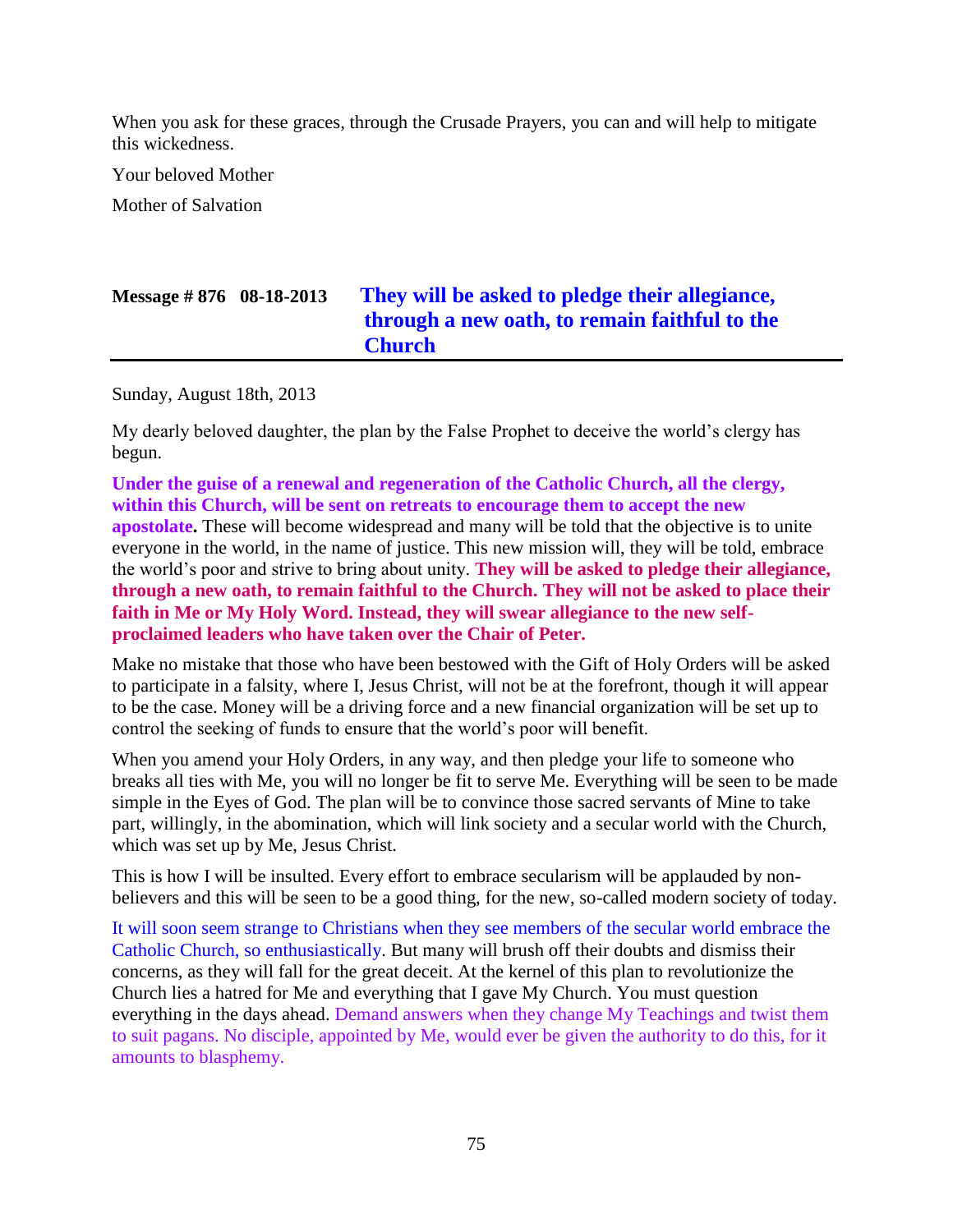Woe to those who allow My Holy Word to be tampered with and allow room to be set aside to show respect for those who deny Me.

Your Jesus

## **Message # 877 08-19-2013 [Mother of Salvation: My children everywhere –](http://www.thewarningsecondcoming.com/mother-of-salvation-my-children-everywhere-you-must-listen-to-me-your-beloved-mother-at-this-time-of-sorrow/) [you must listen to me, your beloved Mother, at this](http://www.thewarningsecondcoming.com/mother-of-salvation-my-children-everywhere-you-must-listen-to-me-your-beloved-mother-at-this-time-of-sorrow/)  [time of sorrow](http://www.thewarningsecondcoming.com/mother-of-salvation-my-children-everywhere-you-must-listen-to-me-your-beloved-mother-at-this-time-of-sorrow/)**

Monday, August 19th, 2013

My children everywhere – you must listen to me, your beloved Mother, at this time of sorrow. I call especially on those of you who have a great devotion to me, the Mother of God, as I comfort you at this time of great apostasy. You must accept this Intervention from Heaven with good grace and be thankful that because of the great Love of my beloved Father, that you have been given this great Gift.

When you believe that the grave wave of paganism, which will soon engulf my Son's Church, all over the world, is beyond your endurance, then you must ask for my intercession. Whatever happens, when you remain faithful to my Son, although every attempt will be made to distract you, all will be well. **Never feel that it is hopeless, for the great Glory of my Son and the Will of God will soon be revealed.**

No matter how many in the Church are led into grave error, the Word of God will spread like wildfire. **The two witnesses to the Word of God – the true Christian Church and the House of Israel will stand the test of time. Fire will pour from their mouths in the form of the Holy Spirit.**

In time, after the abomination of desolation has been revealed, those loyal to the Truth will rise and theirs will be the Kingdom of Christ. Lies will always be found out, though in the beginning, those of you who have been filled with the Gift of the Holy Spirit will suffer so much when you witness the terrible desecration in my Son's Churches. The Truth will be seen and all of those who were misled in the beginning will, eventually, understand the evil, which will have been laid down before you.

You must only trust in my Son during this torturous journey, where you will be treated like a criminal for insisting on staying true to the Word of God. Please remember my Son's Own journey to Calvary. **Accept this cross, with love and dignity, as you are greatly pleasing to my Son when you carry His burden. Through your sacrifice and suffering, He will redeem the most unworthy of souls and then He will be able to unite all of God's children.**

Your beloved Mother

Mother of Salvation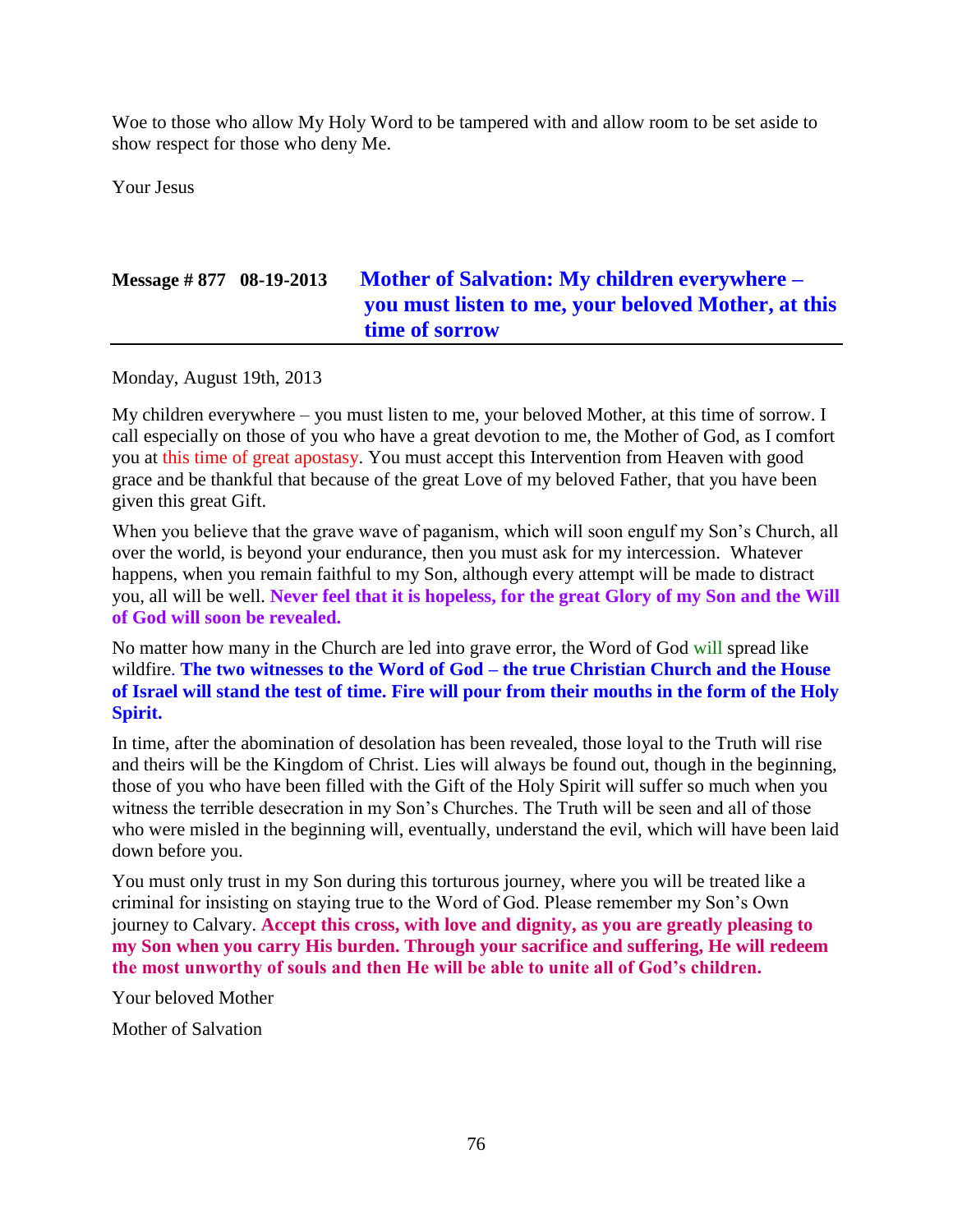Tuesday, August 20th, 2013

My dearly beloved daughter, **My Love and My Compassion for all sinners has meant that I grant great Mercy on billions of souls. As of today, I will open their eyes to My Messages for humanity.** I will ensure that millions more hear My Words, so that I can take many more lost souls into the New Paradise. All such souls, who would never accept these Messages because of their stubbornness, will now see them, for what they are – an Act of Mercy on My part, so that I can salvage their souls.

Priests, who had denounced My Messages and declared them to be the words of the Devil will by then realize the terrible mistake they made, by denying souls the opportunity of listening to My Heavenly Voice.

Non-believers, who have struggled to find peace, will now be drawn to My Messages and soon they will seek comfort from Me. **I Am** waiting for them and as soon as they walk towards Me, I will fill them with a longing for My Love so that they will be powerless to ignore Me.

**Believers in God the Almighty Father, who do not accept Me, His beloved Son, will feel a stirring within their souls.** They will cry out for the Truth as they witness the ways in which the world will have changed beyond recognition.

Then, those who love Me and who remain staunch in their faith, but who fail to recognize Me when I Call out to their souls, will be overcome by the final realization, when My Divine Presence will be made known to them. I will rejoice when these, My followers, allow Me to guide them properly on the final journey.

I give the world these Gifts because I love everyone. Await this Gift with love and thanksgiving.

Your Jesus

### **Message # 879 08-21-2013 [My Second Coming cannot take place until the](http://www.thewarningsecondcoming.com/my-second-coming-cannot-take-place-until-the-contamination-of-sin-has-been-eradicated/)  [contamination of sin has been eradicated](http://www.thewarningsecondcoming.com/my-second-coming-cannot-take-place-until-the-contamination-of-sin-has-been-eradicated/)**

Wednesday, August 21st, 2013

My dearly beloved daughter, the renewal and purification of the Earth has now commenced as My Time draws near. My Second Coming cannot take place until the contamination of sin has been eradicated, through the cleansing needed on this Earth.

**As the Earth will be purified, souls of every creed will be plunged into a renewal of the spirit and many will endure a terrible spiritual battle.** They will not understand what they are enduring, but I will allow this because of My Mercy. In order to be fit to stand before Me and to be given Eternal Life in the New Paradise, souls must first be purified. This purification will take place on Earth, for those who will live through the persecution of the Antichrist, as well as for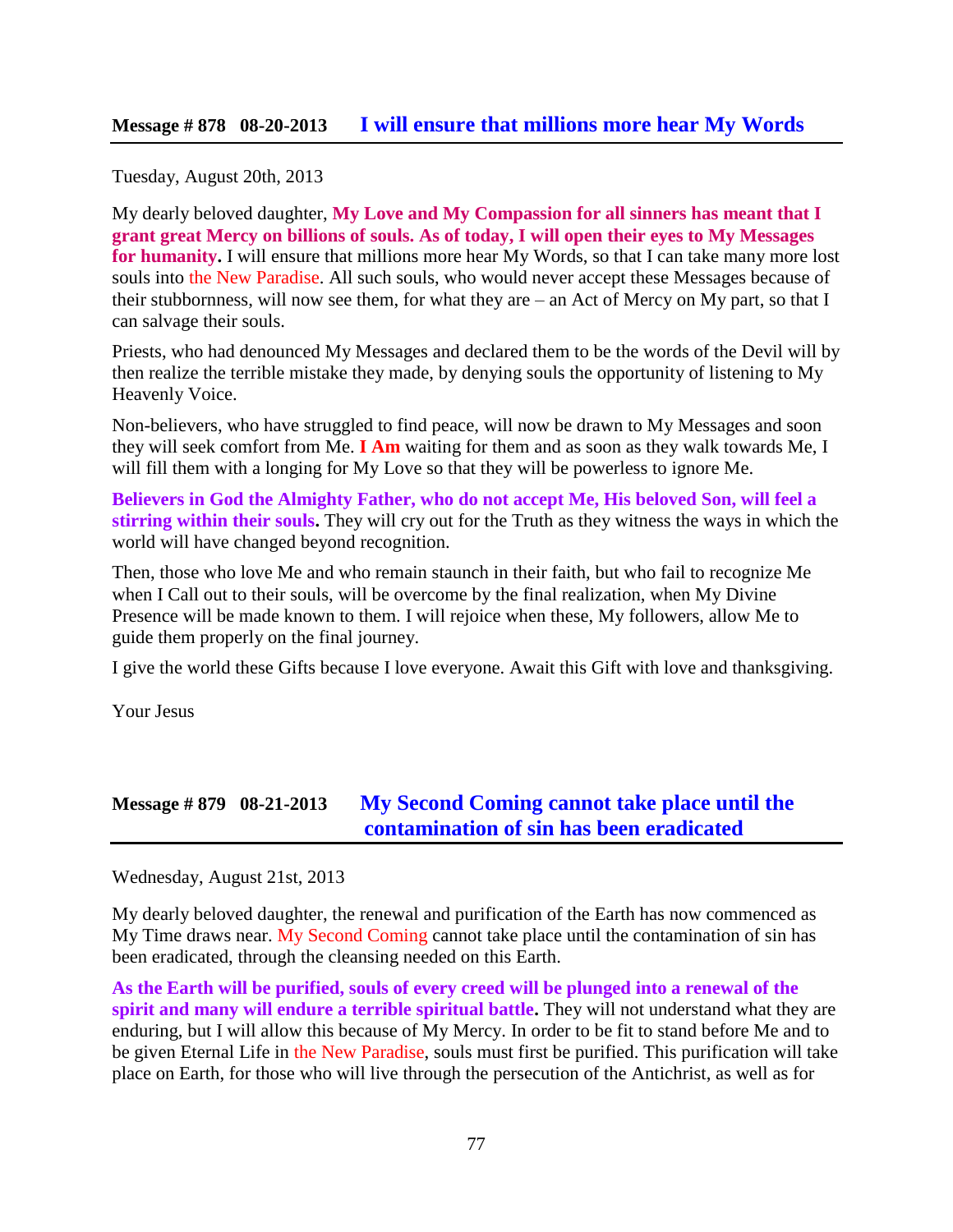those who will live through the transition into the New Paradise. The Earth will, at the same time, commence its own renewal and all evil will be weeded out, stage by stage.

Be thankful that My Father has not lost His Patience and that He does not punish His children, according to the severity of their sins. Be thankful also that He does not just turn His Back now and simply take those souls who truly love Him away from this Earth, which by its iniquity, disgusts Him.

My Father perseveres because His children are His Creation and He will not allow them to be taken by Satan. **So jealous was Lucifer, that when My Father created man in His Own Likeness, he vowed to fight to the last day in order to turn man against his Creator.**

My Father will intervene, out of Love, in order to render powerless the strength of Satan. **Every attempt, of Satan's version of the Triune God, comprising of the False Prophet, the Antichrist and the spirit of evil, will be thwarted.** This battle will be ugly, unfair to many souls, who will be too weak to wrestle free from the grip of evil, but it will be won by Almighty God.

You must, all of you, turn to My Father and beg Him to salvage your souls and to protect you from following the Beast on the road to perdition.

Your Jesus

| Message $\# 880 \quad 08-22-2013$ | I must warn the world of the large number of false |
|-----------------------------------|----------------------------------------------------|
|                                   | prophets, who at this time try to drown out My     |
|                                   | <b>Voice</b>                                       |

Thursday, August 22nd, 2013

My dearly beloved daughter, **I must warn the world of the large number of false prophets, who at this time try to drown out My Voice.**

I have sent a number of prophets, all with different missions, to prepare God's children. These Messages, regarding the End Times, are the only authentic Messages of their kind, at this exact time, for I would never confuse God's children.

**These Messages must never be compared to others, which are being spread everywhere, right now, in order to contradict My Holy Word. There can only be one Book of Truth – only I, Jesus Christ, the Lamb of God, can reveal the contents. Those of you who believe Me can be so easily fooled. You must know that messages, which contradict these and where it is claimed that they come from God, that this is impossible.**

Do you trust Me only a little? Or do you embrace Me as I desire you to, with a full and open heart? I Call out to you with love and concern. I do not try to appeal to your intelligence. I Call to you through your heart and I draw your soul to Me. When you feel My Presence in these Messages, then there is no need to seek endorsement or approval from anyone.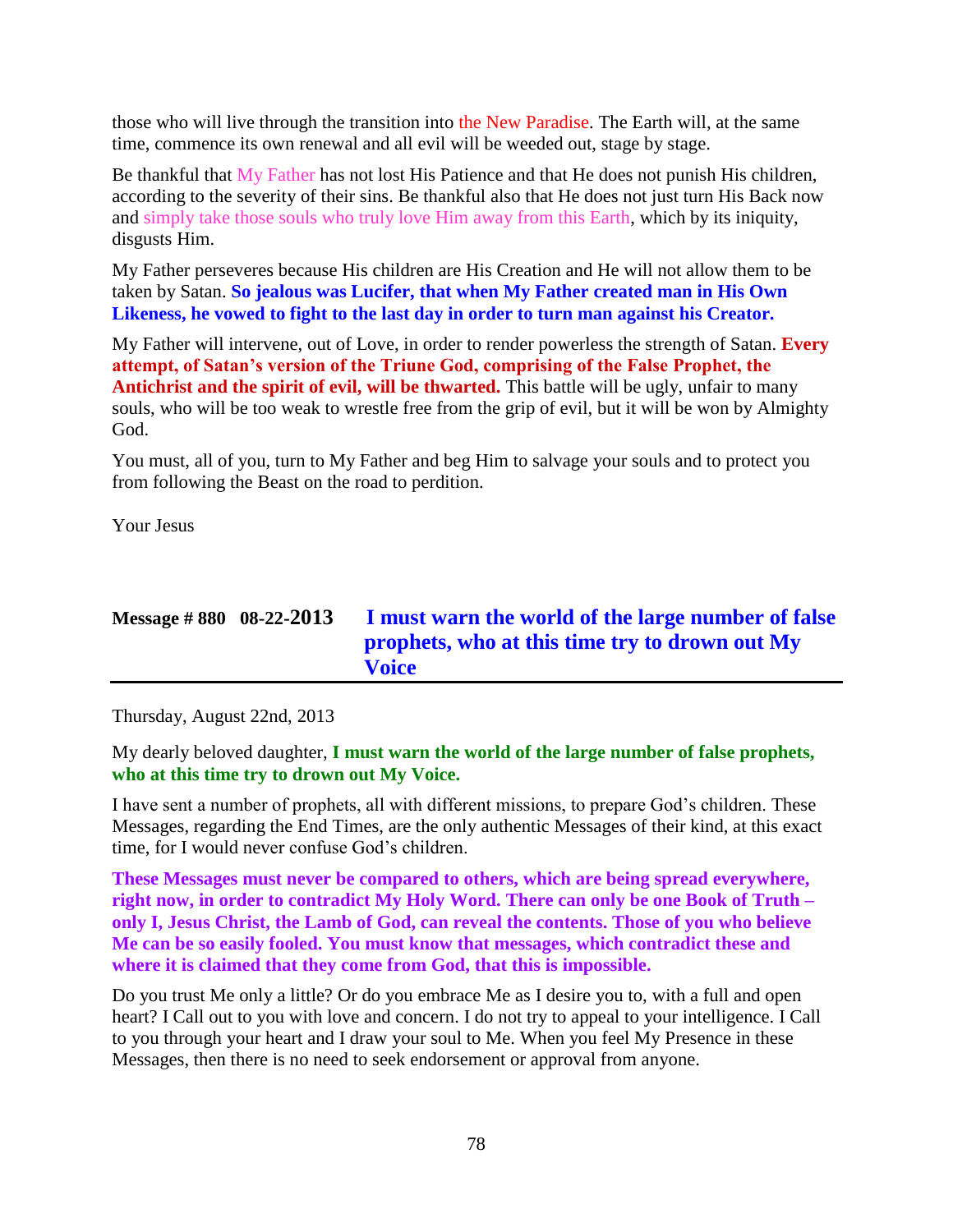**I Am** as **I Am**. I stand before you, as it was meant to be, now. **My Father would never permit Me to reveal the content of the Book of Revelation to anyone else but the seventh Messenger, for this day has arrived.**

Many authentic visionaries have given the world the Word of God in the past and suffered terribly for this. Many still receive consolation from Me and I will continue to communicate to them, for I need their suffering and prayers. They are My chosen souls and each has a role to play in saving other souls.

**This Mission is the last. I instruct you to heed My Word, now, in the present. Only My Word, given to you through these Messages, will guide you through the persecution.** With them, I bring you great Graces. You must never insult Me, by contaminating them, when you challenge My Word, when you compare My Messages with the fiction produced by false prophets.

You do not need anyone to guide you towards My Great Mercy. **You must focus only on these Messages and remain loyal to My Teachings of old, now, for they are your saving grace.**

Your Jesus

# **Message # 881 08-23-2013 [Mother of Salvation: The Antichrist, upon his](http://www.thewarningsecondcoming.com/mother-of-salvation-the-antichrist-upon-his-announcement-will-declare-that-he-is-a-devout-christian/)  [announcement, will declare that he is a devout](http://www.thewarningsecondcoming.com/mother-of-salvation-the-antichrist-upon-his-announcement-will-declare-that-he-is-a-devout-christian/)  [Christian](http://www.thewarningsecondcoming.com/mother-of-salvation-the-antichrist-upon-his-announcement-will-declare-that-he-is-a-devout-christian/)**

Friday, August 23rd, 2013

My child, how Christians will suffer as the disease of sin engulfs the world everywhere in many guises.

There is an organized attempt being made to wipe out Christianity and this takes many forms. You will know that when Christians are denied the right to publicly declare their allegiance to God, that every other creed, not of God, will be permitted to do so. These other creeds will be given great support when they plead for justice, in the name of their rights as citizens. What this will do is to spread further the sins which are abhorrent to my Father.

**People will be forced to accept sin in their countries and it will become an offense for Christians to object to these laws. Christians will be viewed as being uncharitable, right wing and out of touch with the human rights of others.** Every trait, desirable in souls, as laid down by my Father, will be used as a front in their efforts to justify such wickedness in your nations.

When disease of the flesh grips a community, it kills many. But, after a time of great sorrow and many deaths, the remaining community becomes immune to the disease. Sin will cause disease of the flesh in many nations, as the judgments of the Seals are declared by the Savior of humanity and poured down by the angels of the Lord. Many will be killed in atonement for the wickedness of man. This purification will continue until there will remain only those who are immune to death because of their love for God.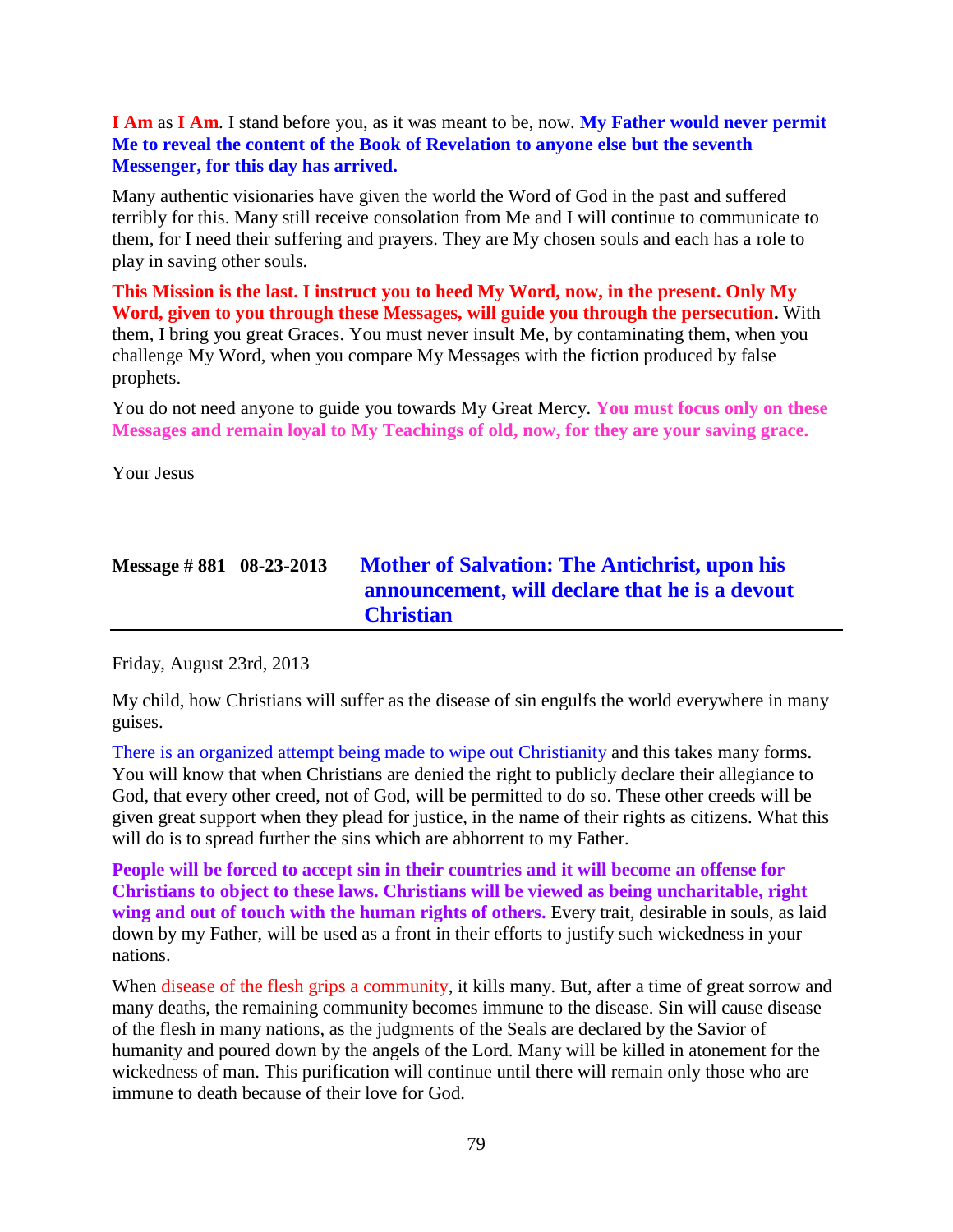**Christians will suffer greatly in a number of ways. Their faith will be taken away from them and in its place an abomination will be witnessed.** Their pain, which has already begun, is the same as that experienced by my Son, at this time. Then, **they will have to witness an astonishing sight, as the Antichrist, upon his announcement, will declare that he is a devout Christian.** He will use many extracts from the Bible in his speeches to the world. Weary Christians, who suffered up to this, will suddenly be relieved. At last, they will think, here is a man sent from Heaven in answer to their prayers. Out of his mouth will spill many sweet and comforting words and he will appear to be a godsend, in that he will be seen to amend the wrongs against Christians. **He will carefully construct how he is perceived by Christians and especially Roman Catholics, for these will be his main target.**

All will admire the Antichrist and his so-called Christian acts, gestures and his perceived love of Holy Scripture will make him instantly acceptable by many. He will draw all nations together and set about holding ceremonies for other religions and, in particular, pagan organizations, so that they can work together to bring about world peace. He will succeed in uniting countries, which had been enemies up till then. Silence will be heard in war torn countries and his image will appear everywhere. **His final, great achievement will be when he brings all those nations he unites, into the domain of the Catholic Church and all other Christian denominations. This unification will form the new, one-world religion. From that day forth, Hell will break loose on Earth and the influence of demons will be at its greatest level since before the great flood.** People will be seen to adore God in the new, One-World Order Church and appear to be devout in every way. Then outside of the churches they will indulge in sin openly, for no sin will shame them. Under the hypnotic direction of the false trinity – the trinity created by Satan – they will crave every kind of sin as a means to sustain their newfound appetite.

**This wickedness will include sins of the flesh, where nakedness will be acceptable, as man will become involved in obscene sins of the flesh in public places.** Murders will be common and committed by many, including children.

Satanic worship and black masses will take place in many Catholic Churches. Abortion will be seen as a solution for every kind of problem and will be permitted right up to the day of birth.

**It will soon become a criminal offence to show any kind of allegiance to Jesus Christ. If you are seen with a true Cross you will find that you have committed an offense, because you**  will be breaking the law. The law in your lands will become a dual law – where politics and religion will be entwined in the new world order.

This persecution will mean that many, unknowingly, will adore the Beast and become infested. So infested will they become that they will betray brother, sister, mother and father, to the authorities, if they should remain loyal to Christianity. **Your only hope, children, is prayer to sustain you through this period.**

**I urge you to keep all holy objects, rosary beads, blessed candles, holy water, a copy of the Bible and the holy daily Missal along with the Crusade of Prayer book.** You must keep the Seal of the Living God in your home and on you if possible. **My Medal of Salvation will convert those who wear it and they will be shown Mercy by my Son. I now request you, child, to have the Medal of Salvation produced now and a Scapular of the Seal of the Living God made.**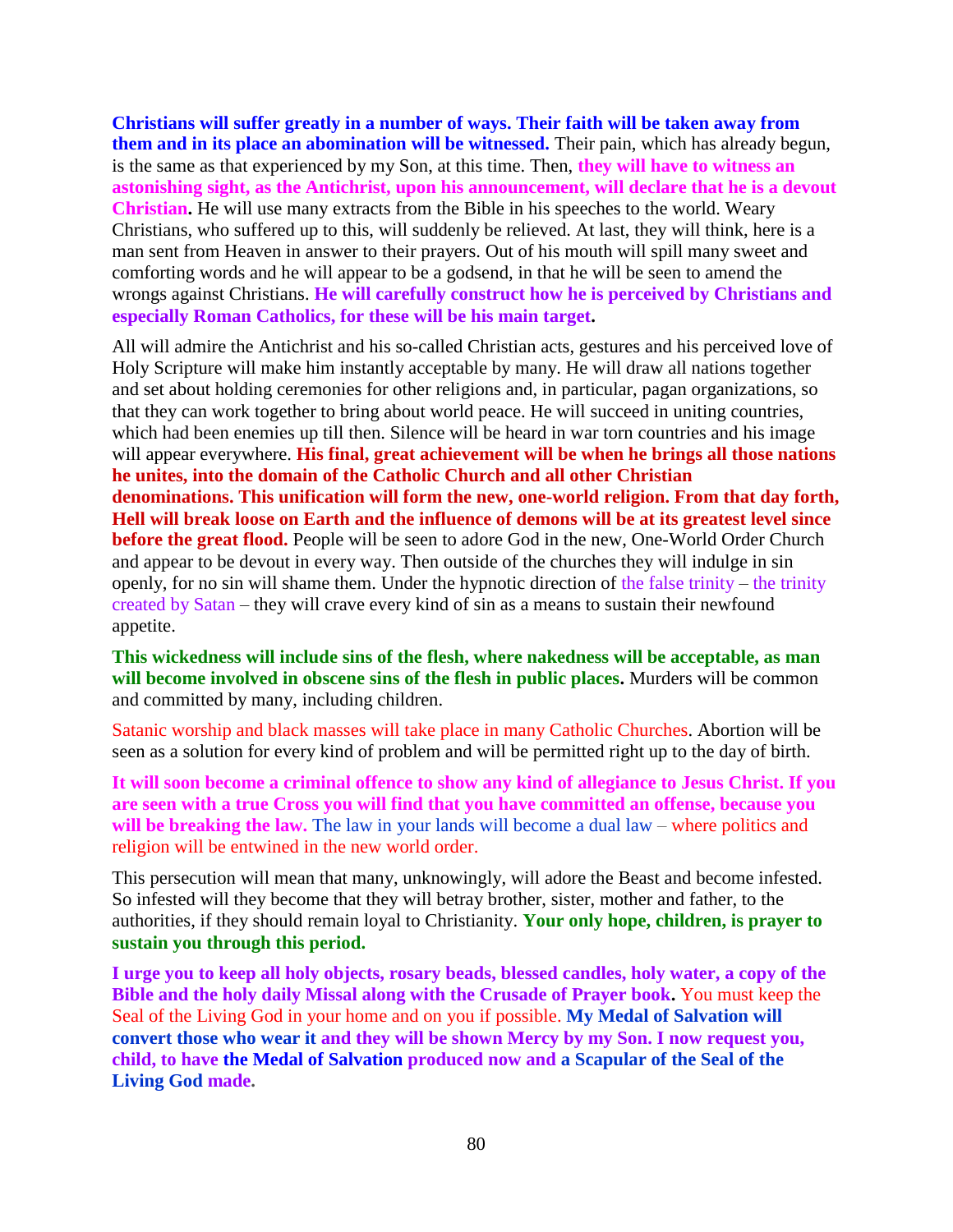This Message is a warning from Heaven of things to come. You must listen to me, the Mother of Salvation, as I must guide you to the Truth, so that you will remain truly faithful to my Son at all times.

Go in peace, children, and be calm as this trial will, because of the Mercy of God, be short. Trust in me, your Mother, as I will be with you always during your trials. You will never be alone.

Your Mother

Mother of Salvation

### **Message # 882 08-23-2013 [God the Father: Children we are but just a short](http://www.thewarningsecondcoming.com/god-the-father-children-we-are-but-just-a-short-time-away-from-the-great-day/)  [time away from the Great Day](http://www.thewarningsecondcoming.com/god-the-father-children-we-are-but-just-a-short-time-away-from-the-great-day/)**

Friday, August 23rd, 2013

My dearest daughter, **while the world strives to make sense out of the despair they witness, know that all of these turmoils must take place, before I bring all those who love Me into My Place of Refuge.**

You will soon know Who **I Am**, children. Those of you who are unsure of Me will see the Truth at last and this will bring you great peace. The evil in the world increases now and the deceit descends. You must be strong, I plead with you, as I await now the day when the renewal will begin and all of My children will find solace on the Day, when My beloved Son declares Himself.

**What you are witnessing is a battle between My Heavenly Hierarchy and Satan and all his demons.** It is frightening and very upsetting for many of you, but know that I will intervene to ease your pain. Know that you are Mine and that I will bring peace to the world, when I have rid it of infestation.

Children, we are but just a short time away from the Great Day and while much still has to take place, where the Sacred Name of My Son will be torn apart, it will be swift. **You must look now to the future, as it is a glittering jewel of such magnitude that on the Day when you enter the New Era of Peace, you will have forgotten the persecution inflicted upon the world by the Evil One.** You must do as My Son instructs you. You must remain calm as the Seals are revealed to you, which are all for your own good and those whose souls I ask you to plead for My Mercy.

If you stay true to My Commandments and live your lives in union with My Son, you will be half way there. If you remain firm to the Sacraments and refuse to participate in pagan rituals, which honor the Beast, then you will find much favor with Me.

Go and remember that **I Am** the Almighty One and that all Power is Mine. Soon, I will destroy the wicked and unveil My New Paradise to you. Be patient. Trust in Me. **Follow My Son and accept the Gifts, which He and His beloved Mother, the Immaculate Virgin Mary, bring you, in the form of the Crusade Prayers and the Medal of Salvation.**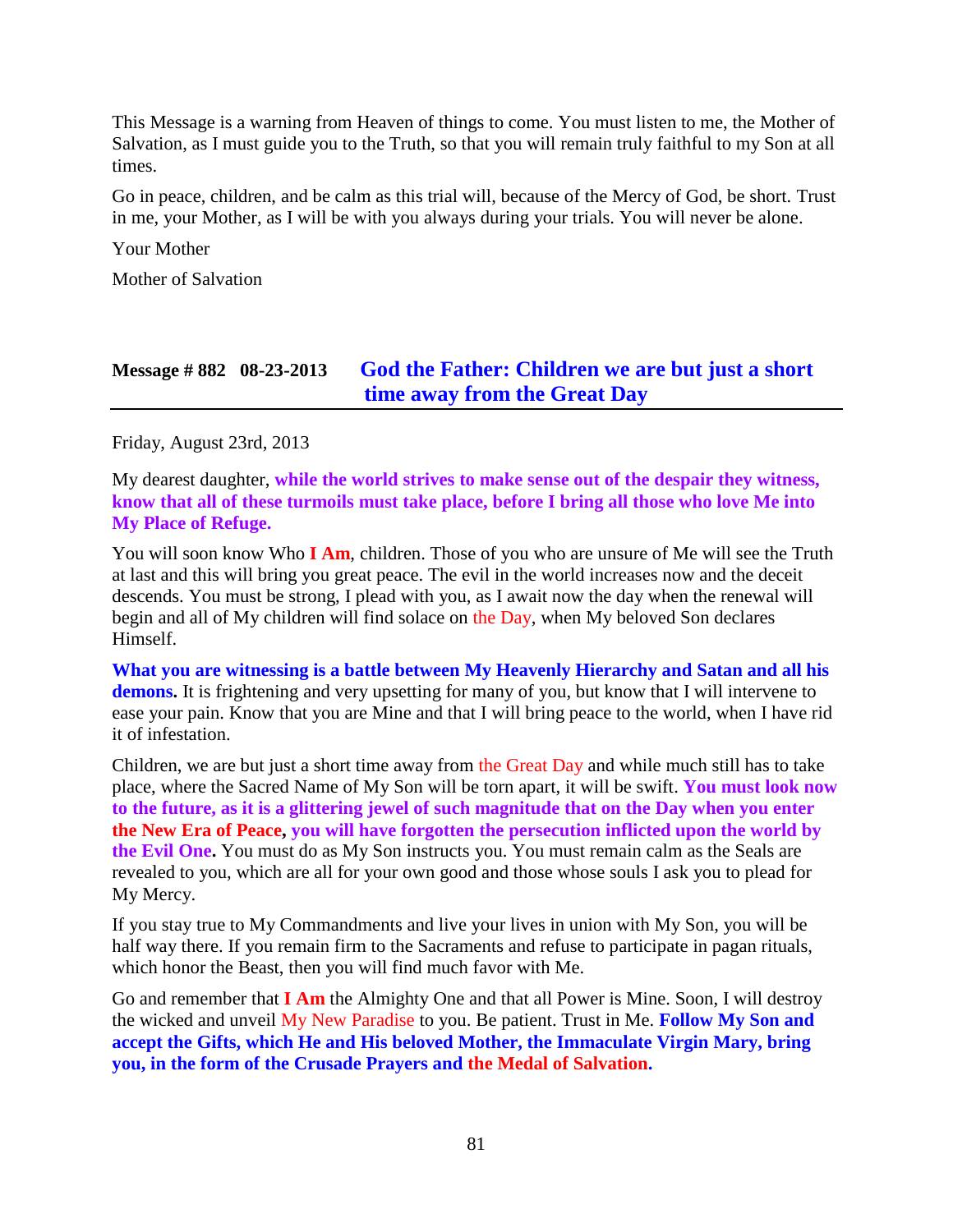#### **Finally accept My Seal as one of the greatest Gifts I have given humanity since I gave them Life. I give Life again with My Special Graces when you hold close to you, the Seal of the Living God. All those with the Seal are granted a place in the New Paradise.**

I love you, children, but I Am your Father and I must allow these trials, as they will help Me to weed out those who will never deviate from the side of the Beast. The time I spend trying to win over their hearts creates a terrible and hateful battle, with millions of fallen angels and demons, even though it be just one soul.

Remain comforted in the knowledge that I bless all of you, who are pure and humble of heart. I love all of you, so you must never give up when all seems hopeless, for My Power means that the destruction of evil is under My Control. You must place all your trust in Me, especially at this time, when you feel that My Justice is harsh.

Your beloved Father God the Most High

## **Message # 883 08-24-2013 [This fire will also be cast down upon the enemies of](http://www.thewarningsecondcoming.com/this-fire-will-also-be-cast-down-upon-the-enemies-of-the-earth-and-those-who-persecute-these-two-witnesses/)  [the Earth and those who persecute these Two](http://www.thewarningsecondcoming.com/this-fire-will-also-be-cast-down-upon-the-enemies-of-the-earth-and-those-who-persecute-these-two-witnesses/)  [Witnesses](http://www.thewarningsecondcoming.com/this-fire-will-also-be-cast-down-upon-the-enemies-of-the-earth-and-those-who-persecute-these-two-witnesses/)**

Saturday, August 24th, 2013

My dearly beloved daughter, you and all those who have been blessed with the Truth, must know that the wrath of Satan is increasing against this Mission. His daring interference has meant that he has now manifested physically before you, for the third time. He groans in pain, but cannot withstand My Light, which is present within you. You must gain the strength you need, through the recital of the Holy Rosary, in order to prevent him from attacking you. Oh, if souls could witness what I permit you to endure for the sake of this Mission, they would faint with shock.

Those who insult Me during My preparation to save souls, will be cast aside as this battle intensifies, before the Antichrist is presented to the world. **When you become obedient and question nothing, which I demand of you, I can save more of you and pluck you from the grip of deceit, which will be planted within your minds by the Evil One.**

Don't you trust Me to protect you? Don't you know that when you accept the Graces I give, to help you withstand the pain of rejection, that they are meaningless if the receiving soul has reservations or doubts? I cannot fill you with the strength, the courage, and the Gift of the Holy Spirit, if you cower and hide. You must be open to My Call, My Love, My Gifts.

**The Seals contained within the Book of Revelation have already opened. Now that they have opened, fire will fight fire.** As the fire of hatred erupts, when the Beast prepares himself, fire will be poured over the Earth by My Father. **This war will not just be a spiritual one. The Earth will be rocked, split, and the fire will burn it, as My Father inflicts punishments, so that He can delay the actions of the evil group.**

My Father's Power is to be feared by those who follow, blindly, the lies, which are inflicted upon the world by the Evil One. He will retaliate for every wicked act carried out by any of you –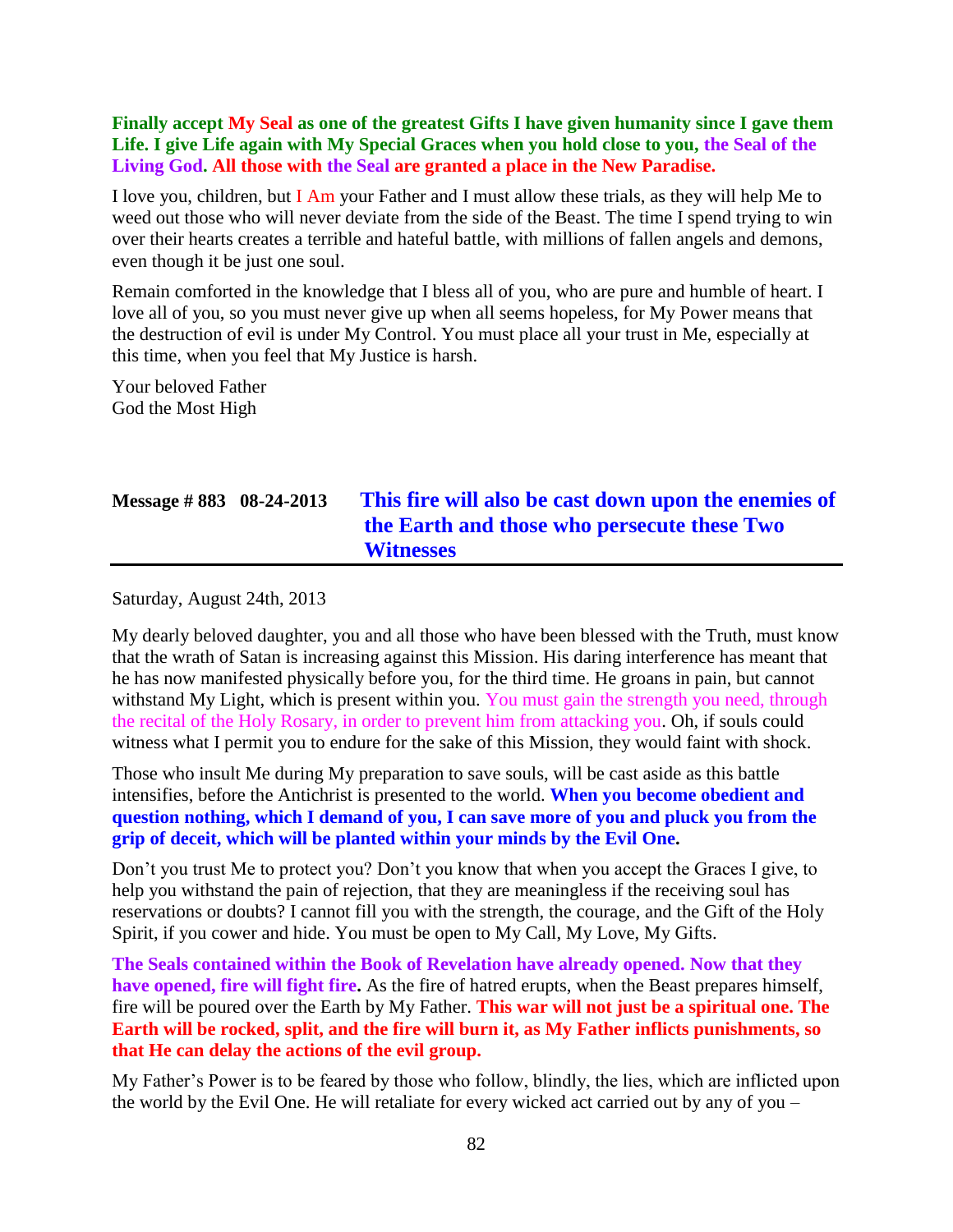knowingly or unknowingly – when you pay homage to the enemy of God. The Power given to My Two Witnesses – the Christian Church and the House of Israel – will mean that fire will pour from their mouths, as they spread the Flames of the Holy Spirit. This fire will also be cast down upon the enemies of the Earth and those who persecute these Two Witnesses. Do not underestimate the battle for souls, for it will be a terrifying one for those who deny the Word of God. Those who uphold it, will be protected, so that their proclamation of the Truth can be given to those who have no idea what has befallen humanity.

This is why you must accept My Graces, to give you the strength you need to fight in My Army, so that I can bring an end to the wickedness.

Your Jesus

## **Message # 884 08-25-2013 [God the Father: Fear you, those who stand up and](http://www.thewarningsecondcoming.com/god-the-father-fear-you-those-who-stand-up-and-curse-my-son/)  [curse My Son](http://www.thewarningsecondcoming.com/god-the-father-fear-you-those-who-stand-up-and-curse-my-son/)**

Sunday, August 25th, 2013

My dearest daughter, **I Am to bequeath a great Gift upon the world because of this My Most Holy Mission. I Am going to save 200 million souls, without hesitation, irrespective of how much they offend Me, and I will do this next week because of the suffering associated with this Mission.**

My Act of Intervention is because of your request, My daughter, and I will continue to grant great Gifts as this Mission continues. Those who love Me will endure, with patience, the persecution they face and will continue to endure, because this is My Desire.

Those who persecute you, My dear little one, because you continue to proclaim the Holy Word of My Son, must know this. If you demonize My Son, I will punish you. If you demonize His Most Holy Word and then say that you are a child of God, I will cast you into the wilderness. Nothing will prevent My Prophet from completing this Mission. Nothing. Try as you will, you will fail, for you will be fighting a war which you will never win. **My Almighty Power cannot be touched, tampered with or challenged. Challenge My Divine Intervention to save the world and you will feel My Wrath. You will be destroyed.** Fear you, those who stand up and curse My Son. Your pride and your disobedience will be your downfall. I have warned, through the Prophets of old, the consequences of ignoring My Voice.

I now move forward to finalize the beginning of the final onslaught upon humanity. **I have permitted the final battle to take place. I have given the Evil One the last chance to infest those who are drawn to him. I do this so that by the Mercy of My Son, souls will defy the Beast.** They will do this because of their loyalty to My Son. Those, who do not know Me or My Son, will be given great Graces so that they will accept salvation. **All salvation is by the Power of My Mercy.** Only those stubborn hardened hearts will remain loyal to the Beast. I will pull all the others towards Me. I will ensure that every chance will be given to every soul, so that they can redeem themselves, before My Son, before the final day.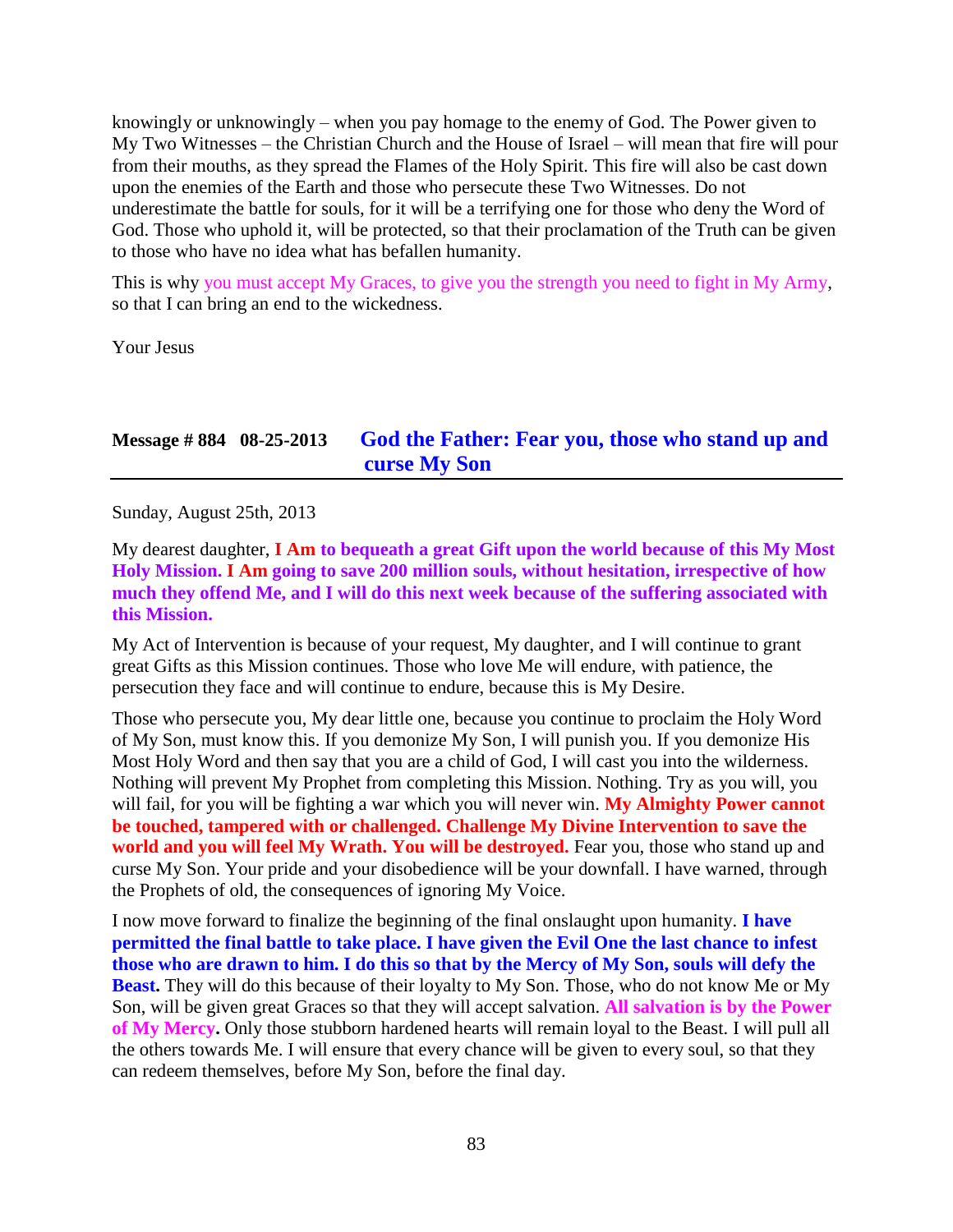**This Final Mission has been created in Heaven since the beginning. All the Angels and Saints work in union to bring all of My children back to Me, their beloved Father. The final journey is now.** All who walk with My Son, stay close to Him at this time. You will not be able to endure this painful journey unless you listen to what He tells you. Do not be swayed by those who will work day and night to force you to turn your back. If you allow this to happen you will find it very difficult to pick yourself up again.

You are nothing without My Son. You are nothing without Me. Until you surrender all and follow the Truth, you will never find it.

Attempt to prevent the Truth from being given to the world by Me, your Creator and I will strike you down and your weeping will be of no consolation. I will cast the proud and arrogant, who believe that they know more than Me, into the wilderness. You will not succeed when you defy My Word and deny My Presence when I try to save you.

Ungrateful man, you have little time left. By listening to Me, you can come to Me, but you can only do this when you crawl on your face and fall in humility before My Son. **My Mission has reached a very dangerous phase as every effort will be made by those who are My enemies to tear it apart.** This may seem to happen, but know that those enemies of Mine have very little time and soon, when My Patience has been expended, they will be no more, for they will never see My Face.

Your Father

God the Most High

## **Message # 885 08-26-2013 [The Pharisees scourged and murdered many](http://www.thewarningsecondcoming.com/the-pharisees-scourged-and-murdered-many-before-they-finally-crucified-me/)  [before they finally crucified Me](http://www.thewarningsecondcoming.com/the-pharisees-scourged-and-murdered-many-before-they-finally-crucified-me/)**

Monday, August 26th, 2013

My dearly beloved daughter, before I was crucified, many hateful lies were created about Me by My enemies. There were gatherings held by the Pharisees, many times, to decide what to do about Me. They would not accept, for one minute, that I had been sent by God to save humanity. How they hated Me. How they screamed and tormented those disciples of Mine, who were caught by them.

The Pharisees scourged and murdered many before they finally crucified Me. Their savagery and their wickedness were against God's Teaching and the Most Holy Bible. This did not deter them, as they hunted Me down. They would preach the Word of God and then they would defy the Word of God – all at the same time. Not only did they condemn Me, but they declared that God would never send a Messiah of this type. They looked down on humble and poor people and those they considered to be theologically ignorant. Their hatred of Me frightened many poor souls, who attended the temples. Those who asked them why they, the Pharisees, condemned Me, were themselves condemned, for daring to question their reasons for rejecting Me.

There were many false prophets preaching, while I walked the Earth and I was considered to be insane and not to be tolerated. Many of these false prophets quoted from the Book of Genesis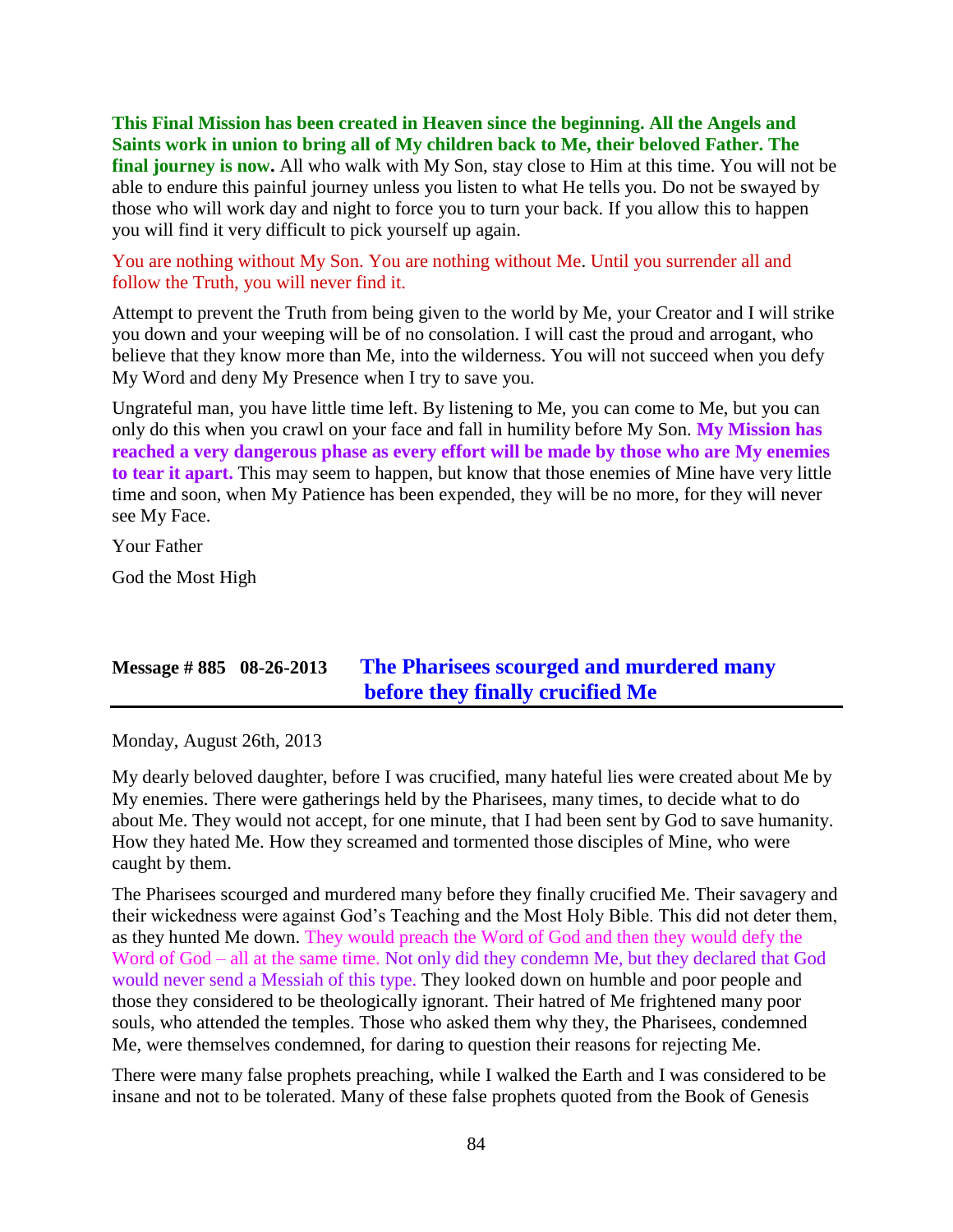and made ridiculous claims, which were offensive to God, yet they were tolerated and given little attention.

Although the miracles, which I performed, were witnessed, they would still not open their eyes to the Truth, for they did not want to see. **The priests of the day made many public speeches, which condemned Me as being the son of Satan and warned those who were seen to associate with Me that they would be expelled from the temples.** They rejected Me because they could not accept My humble origins and because I was not educated to their high expectations. Therefore, they concluded, I could not possibly be the Messiah. They thought that the Messiah would come from within their own ranks. And so, they detested everything about Me. **They felt threatened by My Words, which despite their rejection of Me, touched them in some way, which they did not understand.**

**They were not prepared for My First Coming. They certainly are not prepared for My Second Coming, today.** Anyone who dares to say that they are a prophet, sent to warn God's children of the Second Coming, will be tolerated, once they do not reveal the Truth. But **when a true Prophet reveals himself and speaks the Word of God, he or she will be hated and publicly condemned.** When you see outright condemnation, based on ignorance of the Promises made by Me, to come again, and when the hatred is so vicious that the perpetrators break the Word of God, you will know then that it is Me they hate. Only I can attract such hatred amongst sinners. **Only My Voice stirs up such opposition.**

**Were I to walk the Earth, at this time, they would crucify Me again. Those who claim to love Me and who lead My disciples in the Christian Church would be, sadly, the first to drive the first nail into My Flesh.**

Remember, none of you is worthy to place yourself before Me. None of you has the authority to publicly condemn My Word, when you do not know Me. You, who condemn Me, as I try to fulfill My Father's Final Covenant, have no shame. **Your pride disgusts Me. You have condemned your own souls, in My Eyes. You have learned nothing about Me. You do not believe in Holy Scripture because you deny that My Second Coming will take place.**

You will be asked to count the souls you have lost Me on the final day. On that day, as you scream for My Mercy, you will be unable to look Me in the Eye.

Your Jesus

# **Message # 886 08-27-2013 [For every evil act of war and terror, God will cast](http://www.thewarningsecondcoming.com/for-every-evil-act-of-war-and-terror-god-will-cast-them-out-and-strike-them-stone-dead/)  [them out and strike them stone dead](http://www.thewarningsecondcoming.com/for-every-evil-act-of-war-and-terror-god-will-cast-them-out-and-strike-them-stone-dead/)**

Tuesday, August 27th, 2013

My dearly beloved daughter, **the world is about to endure terrible wars and hatred will spread and infect many nations.** Unrest and division will be present in most countries and people will know then that times have changed beyond belief.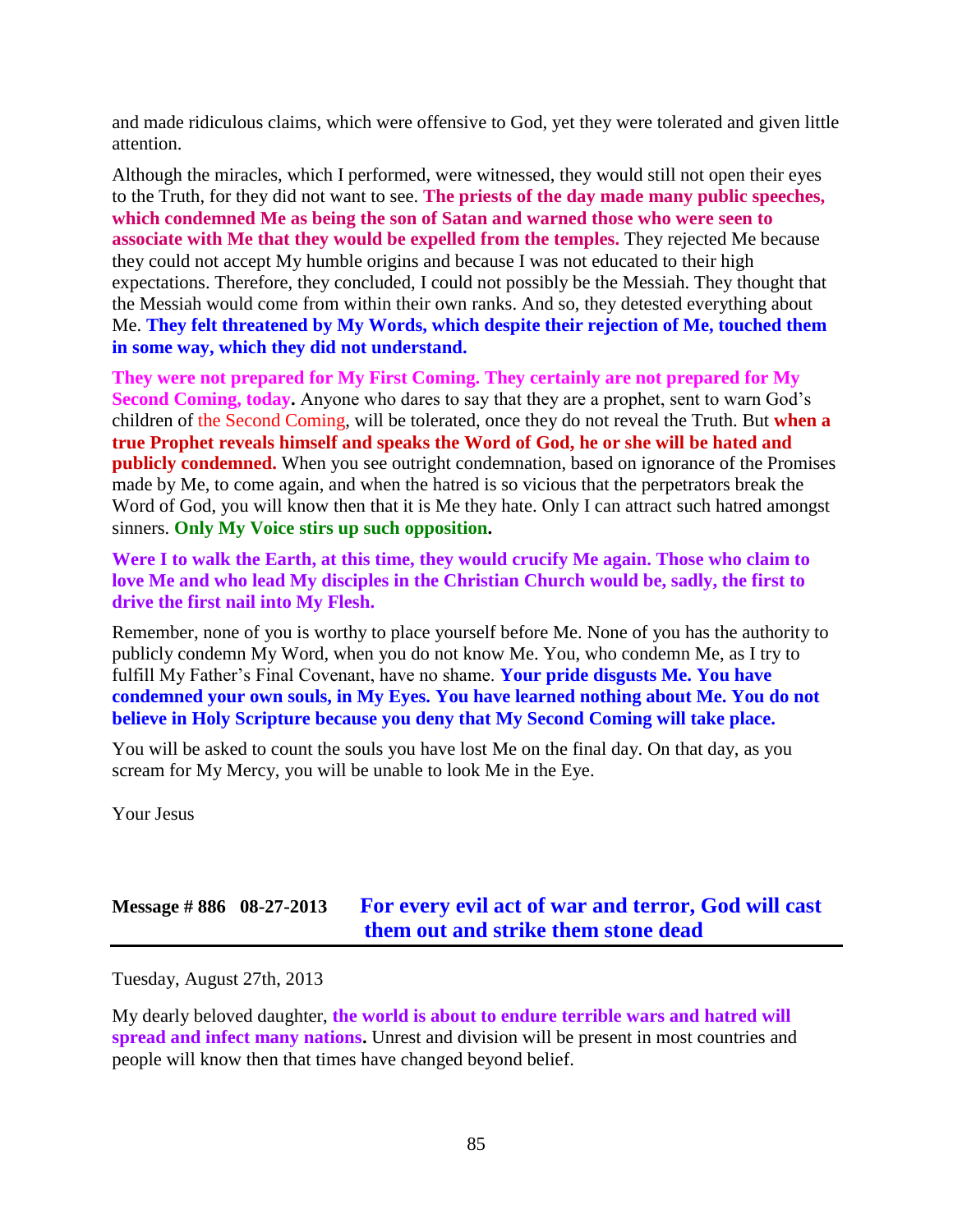**A deep unsettling anxiety will be felt and people will find it difficult to know whom to trust. This is how Satan infests God's children, as he pits one against the other.** Only those who believe in the True God will find comfort, for they will know that their faith and love for Me will keep them strong.

**You must pray hard, so that the deceit that has fallen, which is the cause of many wars, will be exposed for what it is – an attempt to cause deep division and hatred in order to control.** My Father will punish the oppressors, as they cause havoc and pain upon the innocents. They may kill and maim many, but they will be struck down by My Father, for their wickedness.

Those who believe that they can create war and fool the world will not get much time to boast of their wicked activities. Their fate is sealed. Intervention by the Hand of God will be seen in every part of the world. For every evil act of war and terror, God will cast them out and strike them stone dead.

**War created by the hand of man destroys life of the flesh. Punishment by My Father stops the life of the soul from being given the Gift of salvation.**

Your Jesus

## **Message # 887 08-28-2013 [Mother of Salvation: On the last day when the](http://www.thewarningsecondcoming.com/mother-of-salvation-on-the-last-day-when-the-dawn-breaks-a-loud-sound-of-the-trumpet-will-be-heard-all-over-the-world/)  [dawn breaks, a loud sound of the trumpet will be](http://www.thewarningsecondcoming.com/mother-of-salvation-on-the-last-day-when-the-dawn-breaks-a-loud-sound-of-the-trumpet-will-be-heard-all-over-the-world/)  [heard all over the world](http://www.thewarningsecondcoming.com/mother-of-salvation-on-the-last-day-when-the-dawn-breaks-a-loud-sound-of-the-trumpet-will-be-heard-all-over-the-world/)**

Wednesday, August 28th, 2013

My children, let me embrace you as you continue to endure the insults you witness against My Son.

When you listen to these Holy Messages and learn to understand them, then many of you will forge ahead, with great courage, to warn the world of the times ahead, in order that God can prepare His children for the New Paradise.

**What you must understand is that you will be hated for your Work for my Son. You will not be accepted by many and you will endure pain and humiliation as a result. For every step you take, you will face an obstacle because you walk in the Footsteps of my Son.**

None of you will find this easy, until you accept, with a calm resignation, that this is to be expected. Even those who follow my Son, but who will not accept these Messages, will fight you and persecute you, in His Name. They do not see that by behaving with such hatred that they insult my Son.

You must accept that when my Son makes Himself known, that His Words will be attacked and bring about great division. **When you understand why you are facing such attacks and why you are being punished for speaking to the world on His behalf, you will then find this Work easier.**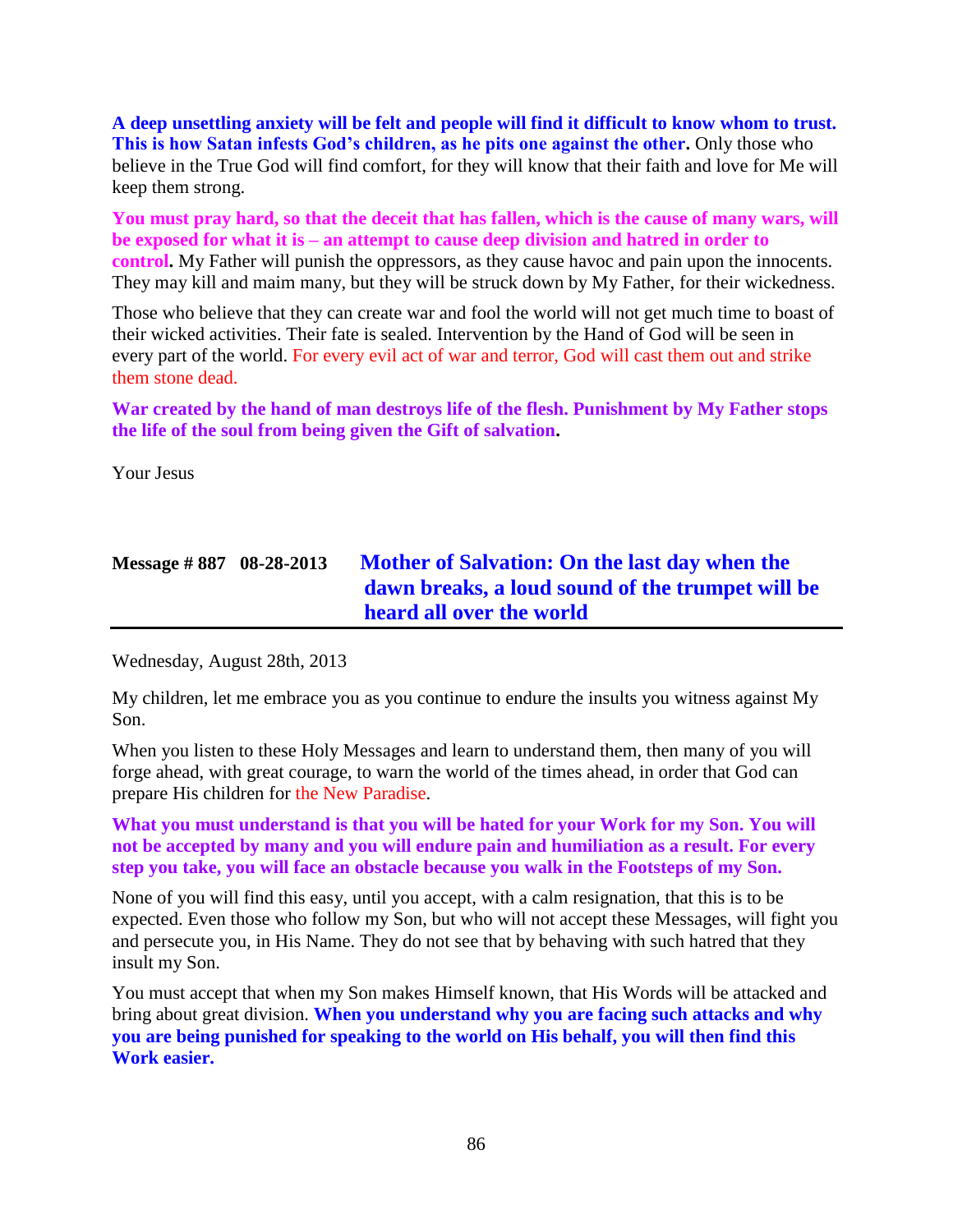This persecution will continue, sadly, until the Day of His Second Coming. **Please, for His sake, accept these trials out of love for Him and you will give great glory to God because of this suffering.** Not any part of this suffering is wasted, because when accepted with love for Jesus, it defeats the Evil One, as it weakens his plan to destroy humanity.

Forgive those poor souls who fight this Mission. Ignore the cruelty you have to endure in my Son's Name. Accept that when they hate you, because of your love for my Son, that you are very much favored by God.

Forgive those sacred servants, who prevent you from speaking of the Book of Truth. They do not understand the magnitude of God's Plan to prepare mankind for the New Beginning, for they, themselves, are not prepared. Many of them only do what they do because of their love for my Son. They mean no harm. They simply do not see, because they cannot see.

Pray, pray, pray that I, your Mother, will be given the Power to help you to endure this journey, without giving up, until the last day is close.

On that Day, when the dawn breaks, a loud sound of the trumpet will be heard all over the world. It will sound just as you would expect it to sound and it will be followed by the singing of the Choir of Angels. This will be heard in every single country, city, town, village – everywhere.

Then, you, my child, as the Seventh Angel, will declare that my Son has come. **The skies will turn gold and soon after, a Miracle will be seen by every man, woman and child – by every sinner. My Son will make Himself known on the clouds just as He went.** Then down will come, from the Heavens, the New Jerusalem – the New Beginning, for all those who accepted the Mercy of God.

Your beloved Mother Mother of Salvation

# **Message # 888 08-29-2013 [You must pray for their souls, as they have sold](http://www.thewarningsecondcoming.com/you-must-pray-for-their-souls-as-they-have-sold-them/)  [them](http://www.thewarningsecondcoming.com/you-must-pray-for-their-souls-as-they-have-sold-them/)**

Thursday, August 29th, 2013

My dearly beloved daughter, **those of you who pray My Crusade Prayers diligently, know that I bring relief to the world from the snares of the Devil.**

**The old Serpent falls and stumbles losing much power when you strive to say My Crusade Prayers, daily. And while the times of great trials continue, your prayers will create many setbacks in the plans created by Masonic powers in the world, which are designed to create havoc in order to control the weak and vulnerable. Just one Crusade Prayer, said from the heart, is enough for Me to destroy the power of arrogant political leaders, who do not have a conscience.**

Egoism is a curse and a liability to mankind's ability to live in harmony and peace. The obsession with personal ambition brings nothing but division, as man strives to dominate those he feels he needs to, in order to gain much.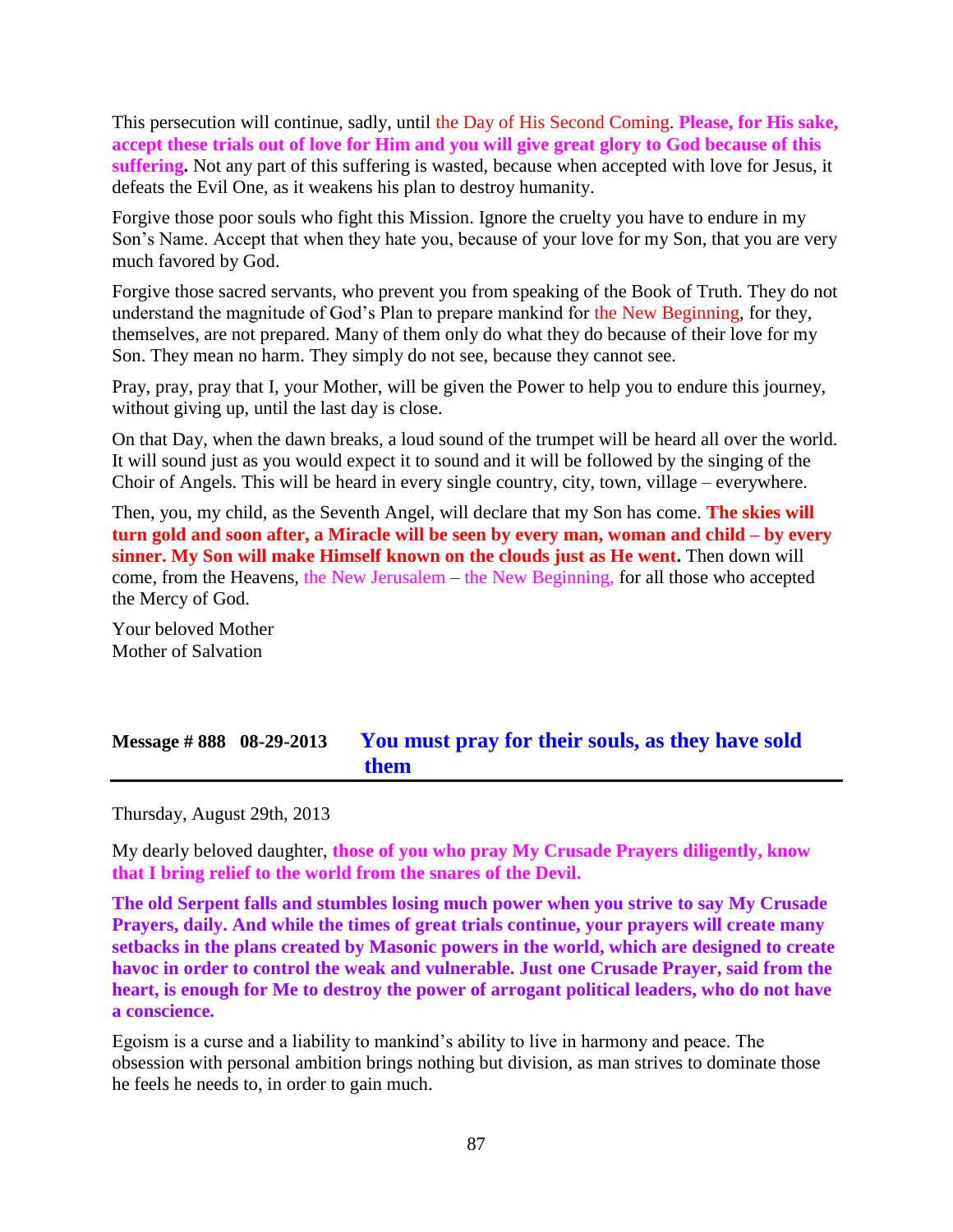Those of you who follow, blindly, the orders of those in positions of power, who direct you into committing acts, which you know are abhorrent in the Eyes of God, then you, too, will be found as guilty as those who tempt you to carry out such wickedness. The men and women, whose power over others has been created because of corrupt and other means, will have much work to do, if they wish to enjoy My Glorious Kingdom.

I will fell the egotists and proud amongst you. I will throw you onto the ground, until you become as humble as those you trample upon.

**I will cut out the hearts of those hardened and stubborn souls who care nothing for anyone's needs, except their own**. They will be taught that if they cannot love, then they shall not have it. Instead of love, they seek only idolization. These poor souls who have been elevated before you in the world, in every form, are victims of Satan. **Instead of applauding their boastfulness and accepting their insatiable need for public adoration, you must pray for their souls as many have sold them.**

Many souls in positions of influence over others, including those in politics, the world of music, the media, the entertainment business, and those in high finance, are to be held in your hearts, as many have become slaves to themselves and their needs, which serve only their own lusts and desires. They infest the innocent, who emulate them and copy their lifestyles, which have separated them from God.

I, Jesus, condemn the world of false idols created by those who want nothing but power, wealth, and the ability to influence others.

The spread of atheism has been caused by man's pride in his own ability. It has been caused by man's belief that mortal man, because of the Gift of human intelligence, has all the answers to the true meaning of your life on Earth.

Young souls have been lost to Me because they idolize false idols in the form of worldly goods, fashion, music, and the world of entertainment. It isn't that they must not enjoy life – because this brings Me happiness – it is their lack of love for Me and their own bodies which grieve Me. They were born pure and perfect. Their bodies are a Gift from Heaven. They desecrate their bodies and have no shame in performing obscene acts in order to draw innocent souls towards them. **Many of those with such power have sold their souls for their diabolically inspired gifts. The only reason they were given these gifts was to provide pleasure to the world, as a talent given to them by God. But, Satan tempted many and promised them, in return for their souls, a glorious and glittering life of wealth, adulation, fame and pleasure. When they received these gifts, they then used them to infest other souls. And so, it continues, until millions of other souls become slaves to Satan.** Many souls who follow false idols become drawn to drug addiction. They have no shame, no modesty nor real love for each other, as each tries to vie for the greatest attention.

So much time is spent in the battle for self-glory, which is caused by an obsessive love of themselves, that God plays no role at all in their lives. **Many of them reject God openly through the desecration of the Holy Crucifix – so little shame do they have.** Know that they would suffer a terrible fate, were I not to intervene. These are just one group of lost souls, which I will garner and then provide them with the Gift of salvation, because of your prayers My beloved followers. I will take them, through this special prayer, into My Refuge.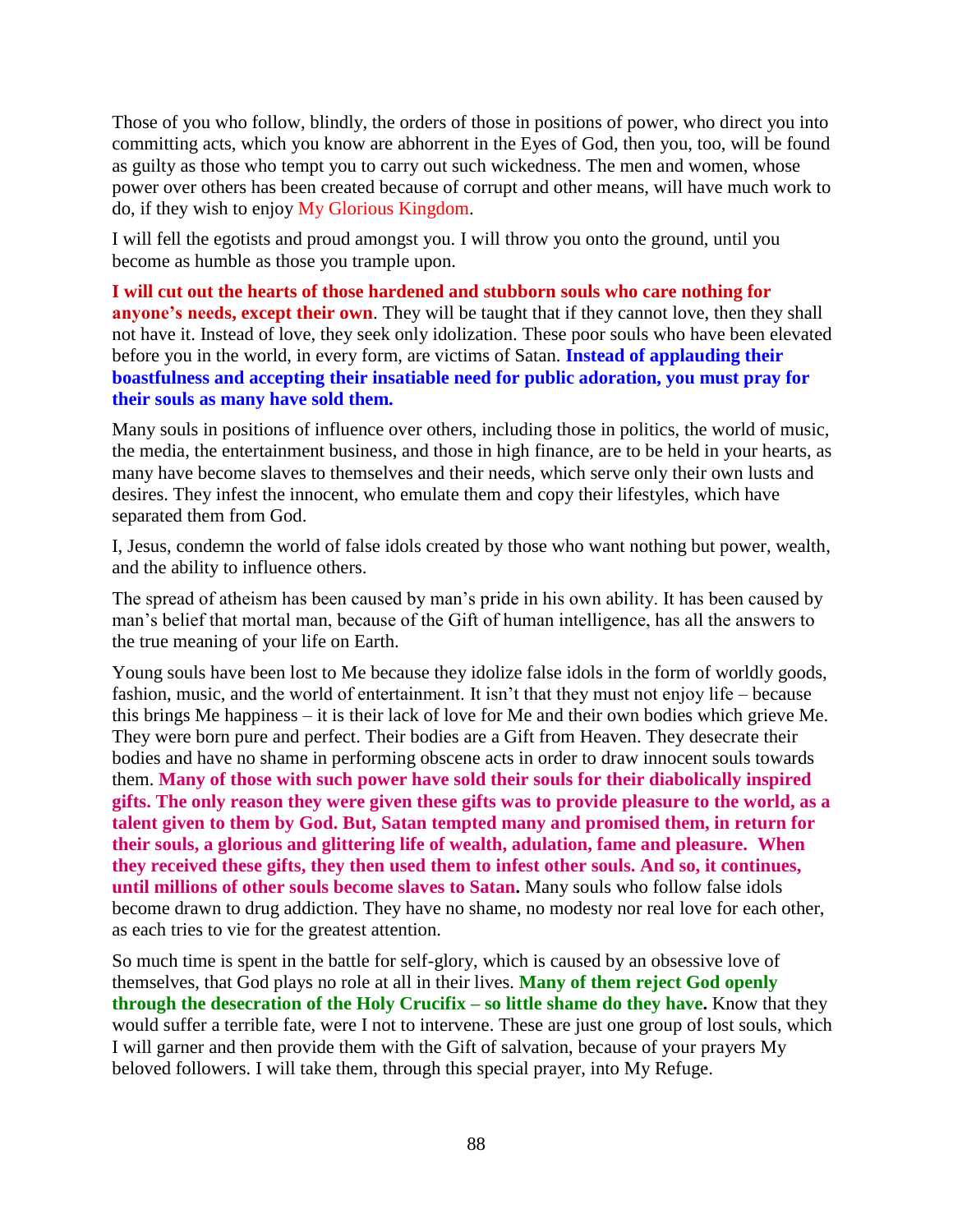#### **Crusade Prayer (117) For those who have sold their souls**

Dearest Jesus, I consecrate the souls of (list them here) and all those who swapped their souls for the price of fame.

Rid them of their infestation. Turn them away from the threat of the Illuminati, who devour them.

Give them the courage to walk away from this wicked bondage without fear. Take them into Your Arms of Mercy and nurture them back to a State of Grace, so they are fit to stand before You.

By Your Divinity, help me through this prayer, for Satan's adopted souls, to prise them away from Masonry. Free them from the shackles which bind them and which result in a terrible torture in the chambers of Hell.

Help them, through the suffering of chosen souls, through my prayers and through Your Mercy, to be in the front line, ready to enter the Gates of the New Era of Peace – the New Paradise. I beg You to release them from captivity. Amen.

Your Jesus

### **Message # 889 08-30-2013 [Great rejoicing will take place everywhere. This](http://www.thewarningsecondcoming.com/great-rejoicing-will-take-place-everywhere-this-will-last-100-days-2/)  [will last 100 days](http://www.thewarningsecondcoming.com/great-rejoicing-will-take-place-everywhere-this-will-last-100-days-2/)**

Friday, August 30th, 2013

My dearly beloved daughter, please ensure that every nation hears My Prophecies, so that they can prepare themselves for the wonderful, renewed Earth – the New Paradise. Every child of God is entitled to his or her inheritance and so, just as if they were preparing for a great wedding, they must begin to plan for this Great Day.

**I Call out to Jews, Muslims and Christians, as well as every other creed, to listen to Me now. Not one of you will be untouched by the wickedness of the Antichrist. But if you prepare now, you will become immune to the suffering which he will inflict on the world, by taking the Seal of the Living God and keeping it in your homes.**

When the Word of God, the True Word, is made known to you, you must stop and listen, for it will lead you to the Gates of the New Heaven and the New Earth. This New Paradise is awaiting and will become home to billions of souls, including those who await in the state of Purgatory and in Heaven. I will unite all those whose hearts are open to the Command of God, who will feel the Love of My Mercy.

Please do not fear this Day, as it will bring you great happiness, peace and joy. My Kingdom will astonish you, because of its astounding beauty. Many of you fear My Messages because you believe that the Second Coming means death – the end. But that would be an incorrect assumption.

**Those of you who come to Me willingly, without any conditions, with humility and love, will not experience the pain of physical death.** Instead, you will, in the blink of an eye, find yourself in your new surroundings. This will shock you at first and you will look around you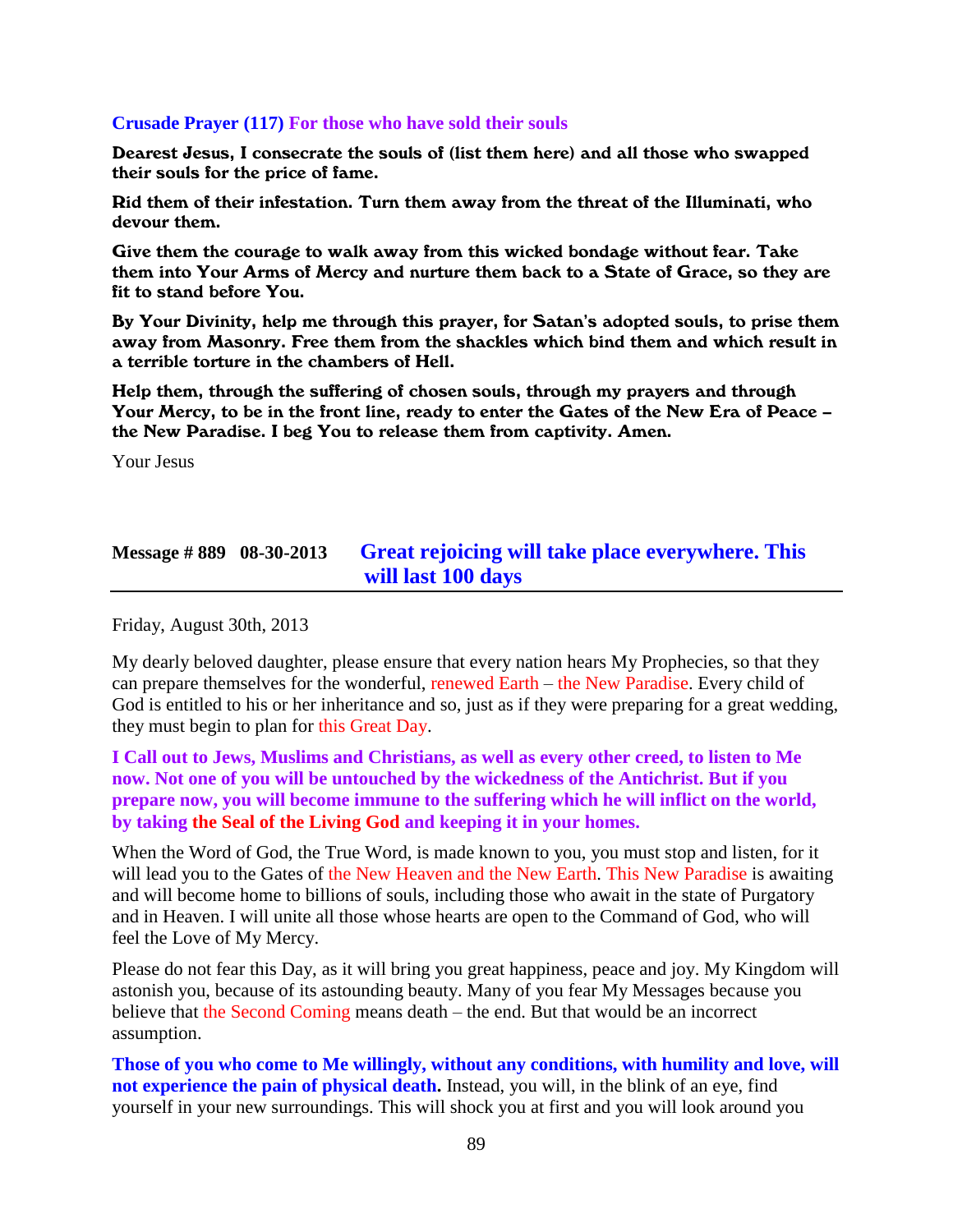quickly to find your loved ones. I will save so many souls that you will be with your families, including those who you love, who are already with Me in Heaven and those I will release from the fires of Purgatory.

Great rejoicing will take place everywhere. This will last 100 days. **My New Paradise will have only one religion, the New Jerusalem, where I will be adored, daily. All will be in union with the Holy Will of My Father. There will be twelve nations, but only one language, for I will not permit division.**

I will appoint leaders and in each nation there will be no shortage of food, water, homes or life. There will be no death, because I will give all those who enter, Eternal Life. All nations will work together to spread the Word of God, and happiness, which is impossible to attain on Earth today, will be one of the greatest Gifts I will present to you. You will be very much loved and you will love Me, just as I love you.

Many of you will meet generations of your families, going back centuries. Generations will continue and so you will see your sons and daughters marry and produce perfect children of God – each blessed with great Graces. **There will be appointed, a Head of My Church and his name is Peter, for I promised that he would form My Church on Earth. And so, in the New Paradise he will head up My Church.**

Oh if only I could show you what lies before you, you would cry tears of joy and fight your way to the Gates. So please, all of you, ignore attempts to stop you in your quest for Eternal Life. Ignore those who tell you that I do not Exist. Do not give credence to those who use My Holy Word to convince you that I do not speak to you now through these Messages.

You must fight for all of you to be given this Glorious Inheritance, for no man has the right to deny another this Great Inheritance, which belongs to every single one, no matter how blackened their souls may be. **I Am** giving you the tools to bring Me souls, everywhere, so that together we can destroy the work of Satan and move swiftly into the New World.

My peace be with you.

Your Jesus

| Message $\# 890$ 08-31-2013 | Many of you, who say you serve Me, are not fit to |
|-----------------------------|---------------------------------------------------|
|                             | stand up and declare yourself to be a servant of  |
|                             | God                                               |

Saturday, August 31st, 2013

My dearly beloved daughter, **I told you all, some time ago, to plant seeds in order to feed you and your families, during the persecution. I do this for a reason. You must plant, even just a few seeds – pure seeds, which have not been tampered with by human interference. I will then multiply the fruit, which they will yield and all will have enough to eat when the world will experience great hunger.** Those days are not far away and they will come about for a number of reasons.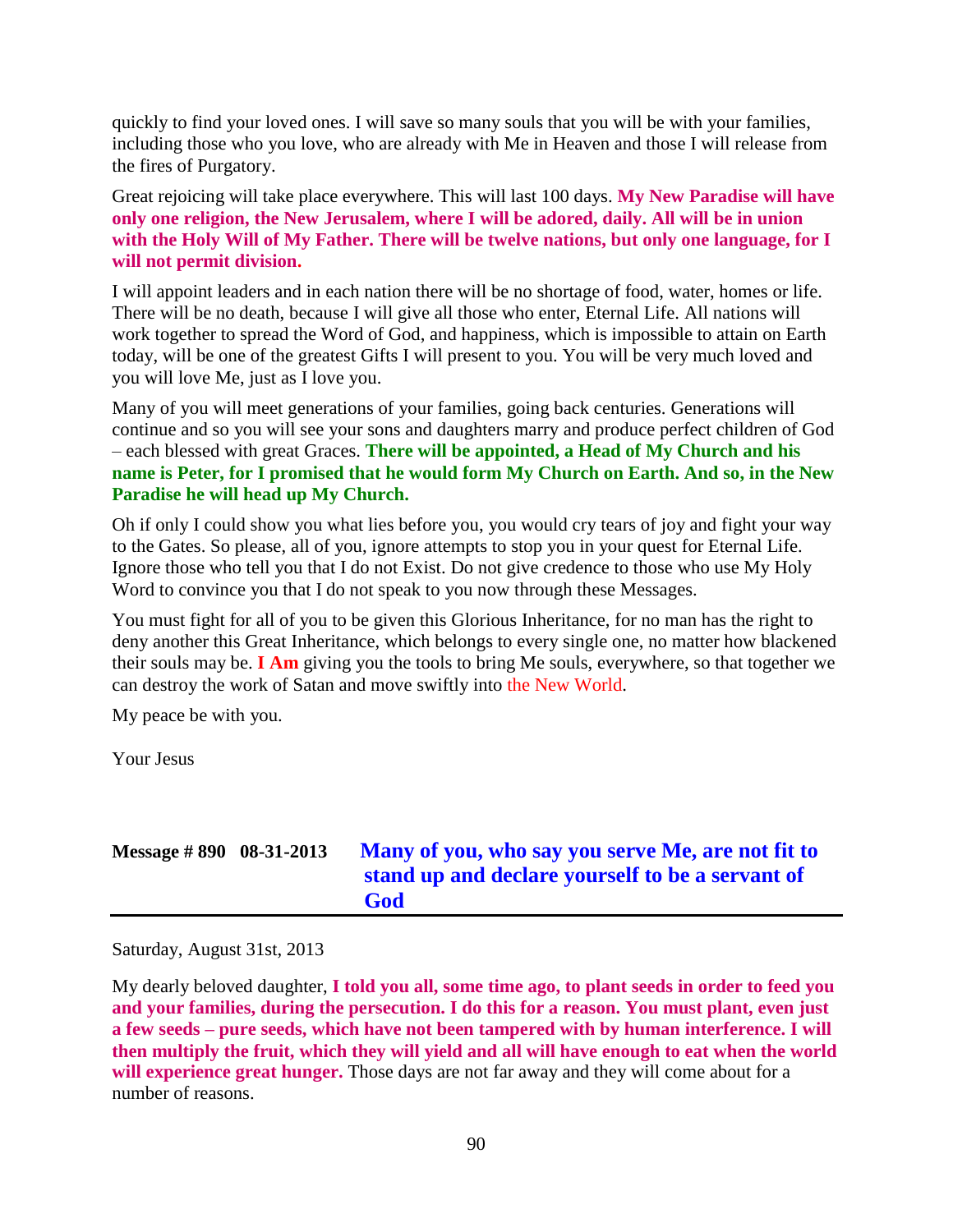The crops will be contaminated through the intervention of greedy farmers. The result crops will be unfit for you to eat. Then war will mean that few men will be able to till the land. **Then there will be the fire, which will pour over the four corners of the earth, and everything will become barren.** These terrible trials will be caused by the spread of evil, but many people will survive if they trust in Me. You must prepare now, as if a war is coming and as you would when food is rationed. **Have plenty of water because everything you store will be multiplied by Me.**

**Please do not believe that I ask you to leave your homes for this is not necessary**. A little preparation, where you offer help to each other, is all that is needed. My Precious Blood will cover all those who believe in My Warning to humanity for the time of the Third Seal to open will follow a time of war.

So many will ignore the Word of God, which is contained in the Book of Revelation. So many leaders and sacred servants in My Churches, fail to respond to My Prophet, just as they did before the flood.

**I call to My sacred servants, now. Who do you believe in? Me, your Jesus or the ramblings of those who claim to be experts in theology, but who are ignorant of the Truth? Wake up. The Seals are being opened. Your duty is to help Me to save souls, but you have not remained alert to the sound of My Call.** I have told you that I will come like a thief in the night. When that day comes it will be too late for souls who have not prepared.

The time for the trumpets to peel out their judgments will come quickly, no sooner than when the Seals have been laid bare. What then? Will you wake up and follow Me at that stage or will you lose Me more souls, while you hesitate? While you wait for others to lead the way?

I must remind you that your role is to save souls. You do this through a life where you are supposed to serve Me and not where you pander to the pride and ego of those who try to twist My Teachings. Many of you in My Churches do not understand the meaning of My New Paradise and have failed to remind God's children of My Promise. You must remind them of the Truth – of the time, before the final day.

So many of you, though kind, good, loving and with a sincere commitment to My Church on Earth, forget about My Second Coming. What do you think this is and what have you learned? How many prophets would it take to convince you that the time is almost upon you?

When did you hear that God does not send His prophets to help prepare His children in the fight against the wickedness, which infests the human soul. And **what gives you the right to assume that the Book of Revelation contains lies? You deny much of what it contains and you do not discuss it. Why? Don't you know that this means you deny the Word of God?**

**My Patience is tried. My Anger is great. Your stubborn refusal to accept My Gift of Intervention, to prepare you, insults Me.** By persecuting those sacred servants who recognize Me, through these Messages, you deny others the Gift of Salvation. You are blind and your ignorance of My Teachings and the Word of God, which is contained in My Father's Holy Book – the Bible – is astonishing. You say you serve Me, but you do not know Me and so you do not see.

When your faith is weak, you cannot open your heart to Me. If you opened your heart to Me, you would be able to hear Me clearly, for you would be filled with the Holy Spirit. Sadly, many of you, who say you serve Me, are not fit to stand up and declare yourself to be a servant of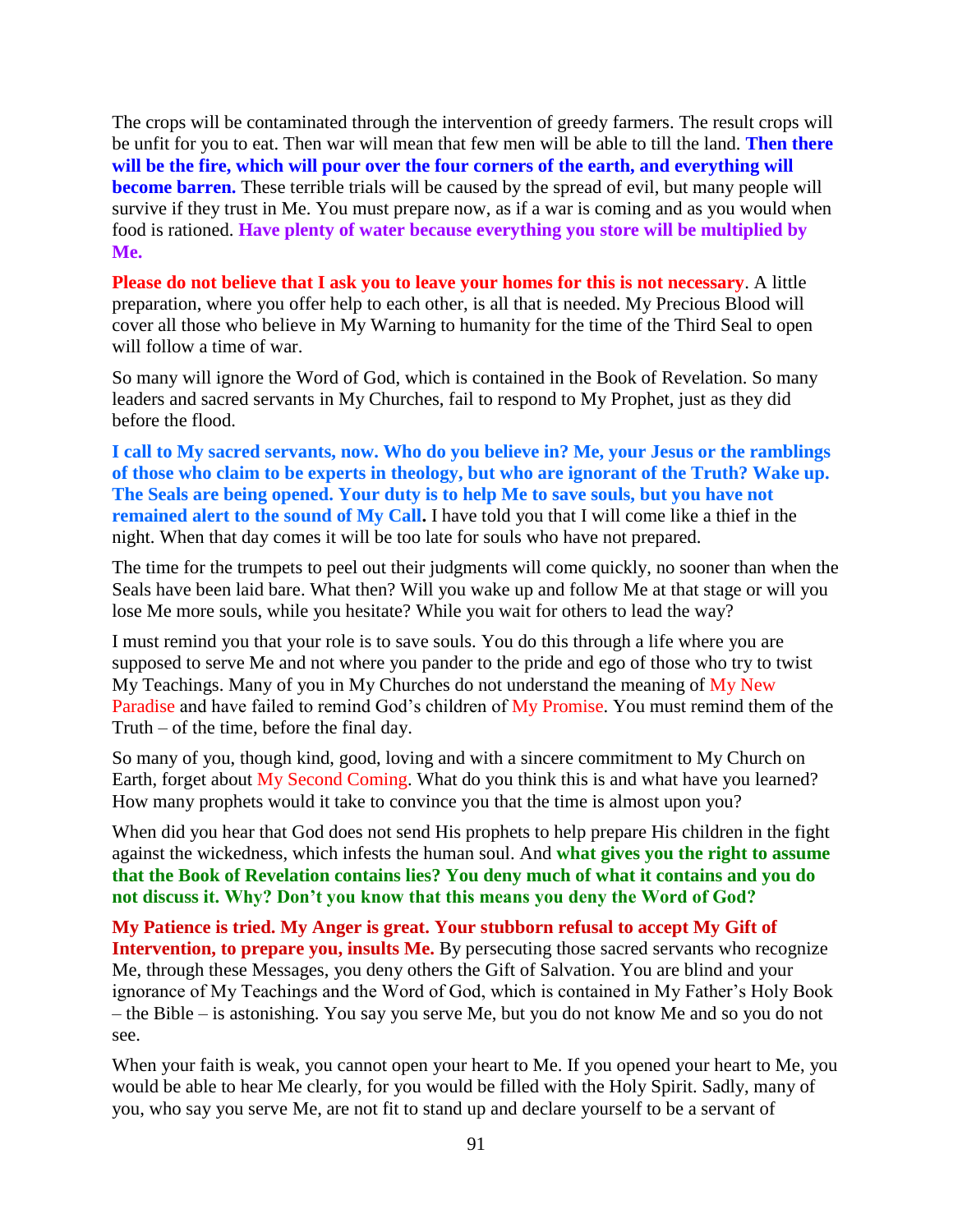God. You make Me ashamed and you shame My Name, when you publicly humiliate your flock in My Name. **You break every rule of God when you condemn those who follow these Messages, for you have not been given the authority to do this.** Your love of self takes precedence over your love of Me, Jesus Christ, and because of this, you are no longer fit to serve Me. You are too proud to stand before My Throne.

Your Savior

Jesus Christ

| Message $\# 891 \quad 09-01-2013$ | I chose twelve simple men, uneducated and |
|-----------------------------------|-------------------------------------------|
|                                   | ignorant of Holy Scripture, who were poor |
|                                   | <b>fishermen</b>                          |

Sunday, September 1st, 2013

My dearly beloved daughter, when I walked the Earth and entered the Temples of God, to reveal the Truth, I was treated, at first, with patience. Many priests were astonished by what I knew and by Me, the humble Son of a carpenter. So they listened, with attention, as I explained more of what was expected of them, as laid down in My Father's Book.

I knew from the age of twelve what My Mission was and I began slowly, not revealing too much, before the time was right. I knew that I had to prepare the world for the Coming of the Messiah. I also knew, within a short period of time, that My Father's Church on Earth, would deny Me and say that I was a fraud.

**I chose twelve simple men, uneducated and ignorant of Holy Scripture, who were poor fishermen.** Why did I do this? I knew that the knowledge I would give them would be accepted as it was. Without any previous knowledge of Holy Scripture, they would not, therefore, compare My Teachings with the Holy Bible and try to find fault by examining them carefully. This would have meant that many of them would not have had the nerve to spread the Truth. **They were sneered at by those in high places in the Church, who claimed that ignorant men were not worthy to be chosen by God, to spread His Holy Word, over them.** Surely, with their education in matters of spirituality and position in the Church of God, that God would only choose His Church to prophesize the Good Word. They failed to understand that God only chooses the humble and the ignorant, in this way, because they do not argue. They do not challenge and they have no fear of being rejected, for they know no better. God, remember, does not choose those who exalt themselves before others. This could never be.

This is why you, My daughter, are hated amongst My Church on Earth. This is why they pull My Messages apart and ridicule them. This is why they mock you, because you are not deemed worthy to spread My Holy Word. How they grieve Me. **The hatred you will see will be influenced mainly by the Catholic Church. They will never accept that a prophet, who has no knowledge of the Most Holy Bible or My Teachings, can be sent.** They will say that you spread heresy. They say this because they are so far removed from My Teachings that they have begun to believe in their own lies. Know that My Prophet for the end times has been sent and not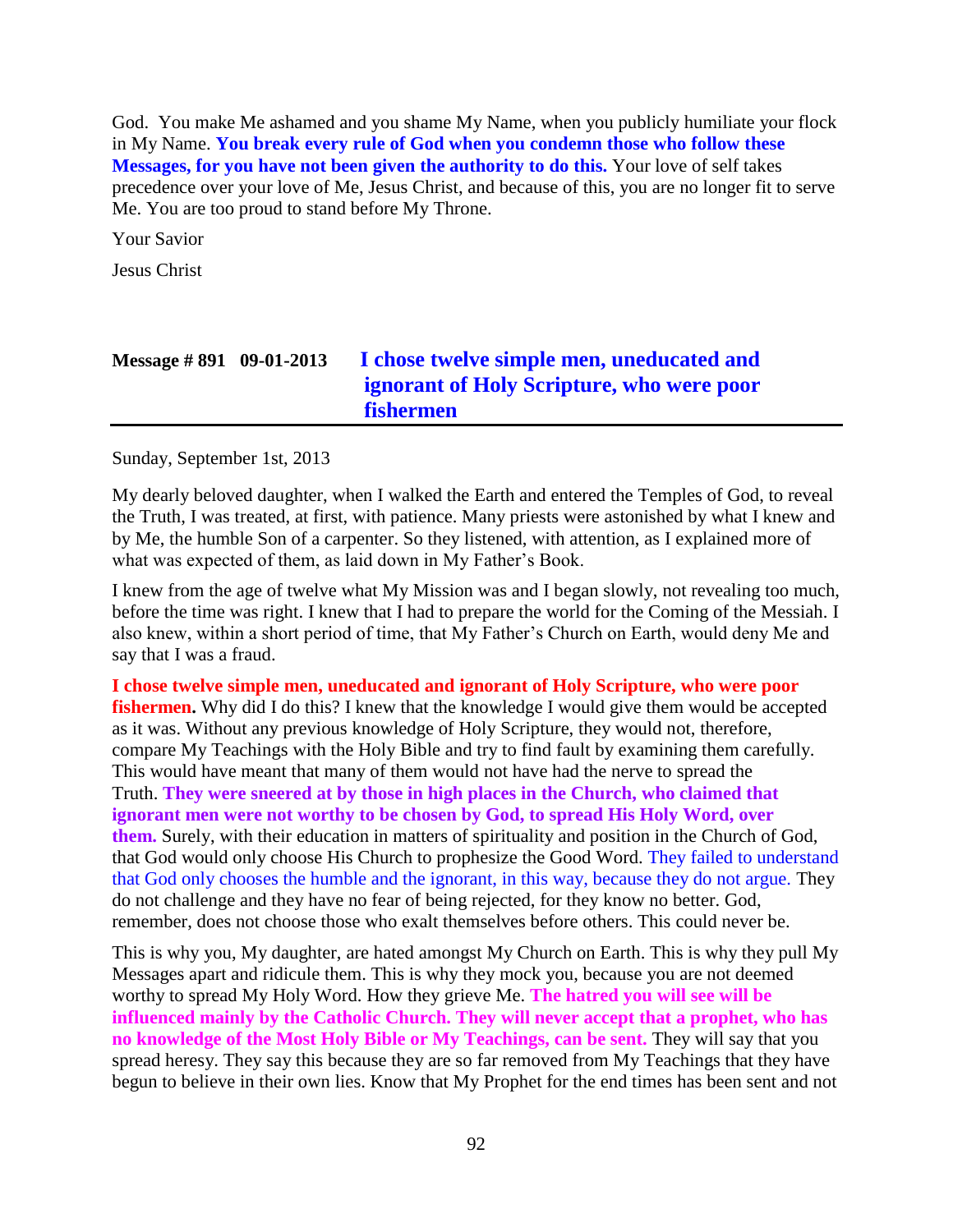chosen, for this could not be, as this, the Last Mission, has been created by My Father Who only sends His own.

**I warn those of you who mock Me, by making little of these Messages – My Holy Word, you must come to Me, now, in Holy Adoration, immediately, every single day, until you hear My Voice.** Only then can I take you and show you what I need from you at this crucial time in your service to God.

Your Jesus

# **Message # 892 09-01-2013 [Do those of you who mock Me now, because you](http://www.thewarningsecondcoming.com/do-those-of-you-who-mock-me-now-because-you-reject-my-messages-really-believe-that-i-would-divide-my-church/)  [reject My Messages, really believe that I would](http://www.thewarningsecondcoming.com/do-those-of-you-who-mock-me-now-because-you-reject-my-messages-really-believe-that-i-would-divide-my-church/)  [divide My Church](http://www.thewarningsecondcoming.com/do-those-of-you-who-mock-me-now-because-you-reject-my-messages-really-believe-that-i-would-divide-my-church/)**

Sunday, September 1st, 2013

My dearly beloved daughter, at last, you offer Me thanks for this very difficult Mission. I know how much pain it causes you to proclaim the Word of God, because it creates much anger amongst those who believe they are the elite.

My daughter, know that while I grant you favors, you will always walk alone and you will end up in the wilderness, just like the Prophets before you. I will send some to help you, but you will always be isolated. But I will always keep you company, while the wolves will hunt you down.

**Tell those who call themselves My true disciples, priests and sacred servants, amongst you, this. I will always hear the voices of the little, the weak, the humble, and those pure of heart. Even if they are frightened of My Messages, I will always favor those who truly love Me. Who are these I speak of now? I refer to those who have never forgotten what I told them. Carry My Cross, follow Me, but be prepared, for when you declare the Word of God without malice, you will suffer My Pain. No matter how civilized you believe the world to be at this time, you will be hated when you stand up, defiantly, against those who hate Me. When they hate Me, they will crucify you.**

I listen to the meek. I bless those who carry out My clear instructions to you, to love one another, no matter how they torment you. Those of you who reject Me, through these Messages, must never, because of your doubts, spread hatred against anyone in My Name. I, Jesus Christ, tell you now that the Devil has come to declare this final assault on all of God's children. Those of you who refuse to listen to Me, will fall for the charm of his devout servants.

Don't you know that My Church will be attacked by Satan and that this has been foretold? My enemies will walk amongst you and, yet, you do not accept that I would allow this. Know that the Battle of Armageddon comprises of two sides. Those who believe in God and follow the Word of God and the Evil One, his army and all those he deceives. Satan will deceive many in My Church and only those who remain alert and who watch out for doctrinal errors, will be able to withstand the seduction. The seduction is the most powerful tool used by the Deceiver. He deceives by appearing to proclaim the Truth.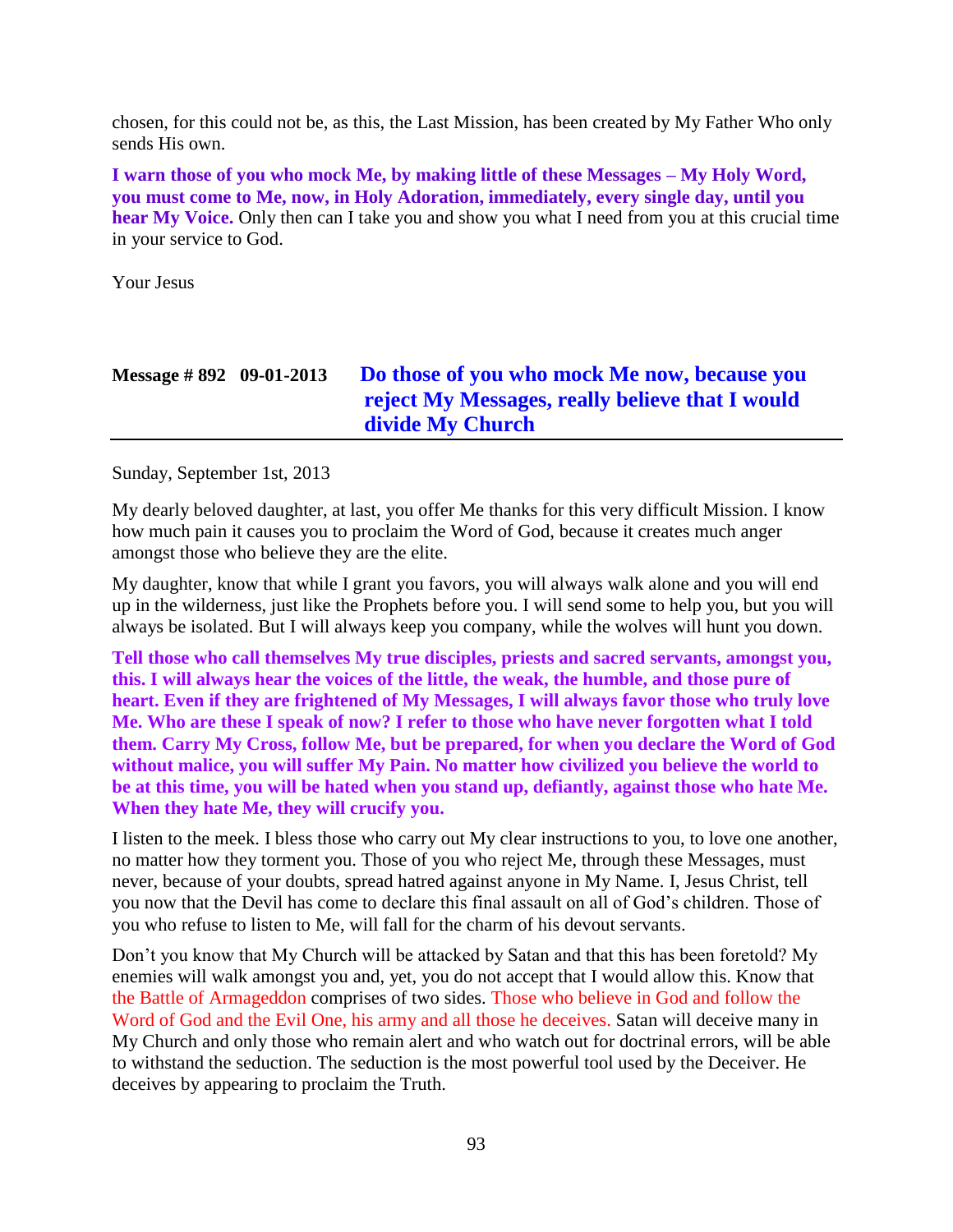I urge those poor souls, those who love Me and who remain true to My Church on Earth, to listen. **You must remain true to My Church and accept discipline, when your superiors remain true to what I gave the world, through My death on the Cross. The time for choice is close. The abomination has not happened yet, but when you see the errors, which go against My Teachings and My Gift of the Sacraments, walk away. That day is close. Then you must gather and continue to follow the Rules of My Church, as they were laid down before you by Peter.**

Do those of you who mock Me now, because you reject My Messages, really believe that I would divide My Church and ask you to deny My Teachings? Wait until the day, when you are asked to swear allegiance to lies, in the Name of My Holy Church on Earth, before you dismiss My Prophet. Only My Love for you is so strong do I not cast you aside and allow you to be devoured by demons.

Your Jesus

## **Message # 893 09-02-2013 [Don't you know that a whole generation of young](http://www.thewarningsecondcoming.com/dont-you-know-that-a-whole-generation-of-young-people-are-removed-from-me-at-this-time/)  [people are removed from Me at this time](http://www.thewarningsecondcoming.com/dont-you-know-that-a-whole-generation-of-young-people-are-removed-from-me-at-this-time/)**

Monday, September 2nd, 2013

My dearly beloved daughter, **as the anger rises against these, My Prophesies, given to the world to prepare all of you for My Second Coming, know this. This Mission has one goal. That is to save all souls – everyone alive in the world today.** It does not matter how harsh the criticism leveled against you is, My daughter, because I will forge ahead, relentlessly, until My job is done. **No man will stop Me from saving souls, for I will trample on those who dare to stand in My Way, so that I can save those souls who have fallen from My Favor.**

Because of the paganism which sweeps the Earth and the weakness of faith, which exists amongst believers, don't you know that a whole generation of young people are removed from Me at this time? **My Mission focuses on such afflicted young souls, who in most cases were denied any knowledge of Me, Jesus Christ. Because there are so many, in every nation, I must reach out to them in whatever way is most likely to get their attention.**

Remember, those Christians amongst you who have been fed the Word of God since you were young children are blessed. Because of this, you have a duty to pray for the lost generation. Please, I ask you to pray for these young souls with this Crusade Prayer:

**Crusade Prayer (118) For the lost generation of young souls**

Dear Jesus, I call out to Your Mercy for the lost generation of young souls. For those who do not know You, cover them with the Gift of sight. For those who do know You, but who ignore You, draw them back into Your Mercy. Please give them the proof of Your Existence soon and guide them towards those who can help them and guide them towards the Truth. Fill their minds and souls with the longing for You.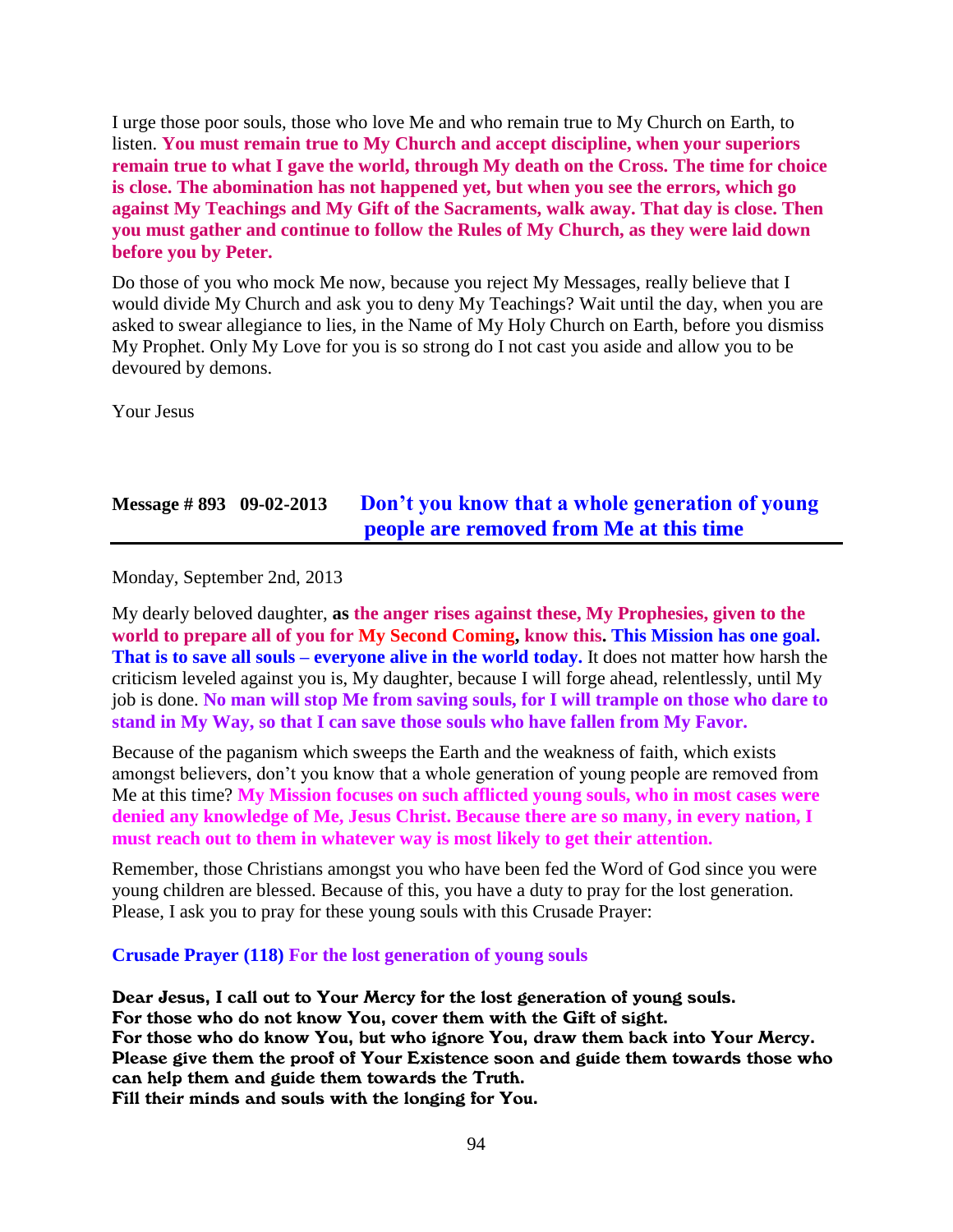#### Help them to recognize the emptiness, which exists in them because they do not feel Your Presence. I beg You, dear Lord, not to forsake them and in Your Mercy grant them Eternal Life. Amen.

How I long to reach out to these young children and wrap My Sacred Arms around them, so that I can whisper Words of comfort into their ears and give them peace of soul. They are Mine and without them the New Paradise would be empty of those I pine for the most. Help Me to save them.

Your Jesus

### **Message # 894 09-03-2013 [Your life is but just a fleeting moment in your](http://www.thewarningsecondcoming.com/your-life-is-but-just-a-fleeting-moment-in-your-entire-lifetime-you-are-in-exile/)  [entire lifetime. You are in exile](http://www.thewarningsecondcoming.com/your-life-is-but-just-a-fleeting-moment-in-your-entire-lifetime-you-are-in-exile/)**

Tuesday, September 3rd, 2013

My dearly beloved daughter, it is My greatest desire to Call out to people all over the world, who have cut Me out of their lives, to come back to Me. Many souls, led by the idea that God may not in fact Exist, have decided to forget about Me, their beloved Jesus. I fret for these poor, confused people because I love them dearly and miss their company.

**If you have wandered away from Me and find it difficult to reconcile your view of a modern fast-paced world with a simple belief in Me, Jesus Christ, then let Me help you to understand. You are separated from Me because of sin. When sin blights your soul, a darkness descends upon it and this makes it difficult to accept the Light of God. When this happens, your heart becomes hardened. And then your intellect becomes involved and this is when you will mistakenly believe that God could not Exist, because logic dictates that He can't.**

Your life is but just a fleeting moment in your entire lifetime. You are in exile. The Truth lies in the future, when you will finally come home to God in your natural state. I understand how hard it is for man to remain close to Me as he faces so many distractions, temptations, and darkness on Earth.

When you feel you cannot feel My Presence or My Love, I want you to recite this

#### **Crusade Prayer (119) To feel the Love of Jesus**

Jesus help me, I am so confused. My heart won't open to You. My eyes can't see You. My mind blocks You. My mouth cannot utter words to comfort You. My soul is clouded with darkness. Please take pity on me, a poor sinner. I am helpless, without Your Presence. Fill me with Your Graces, so that I have the courage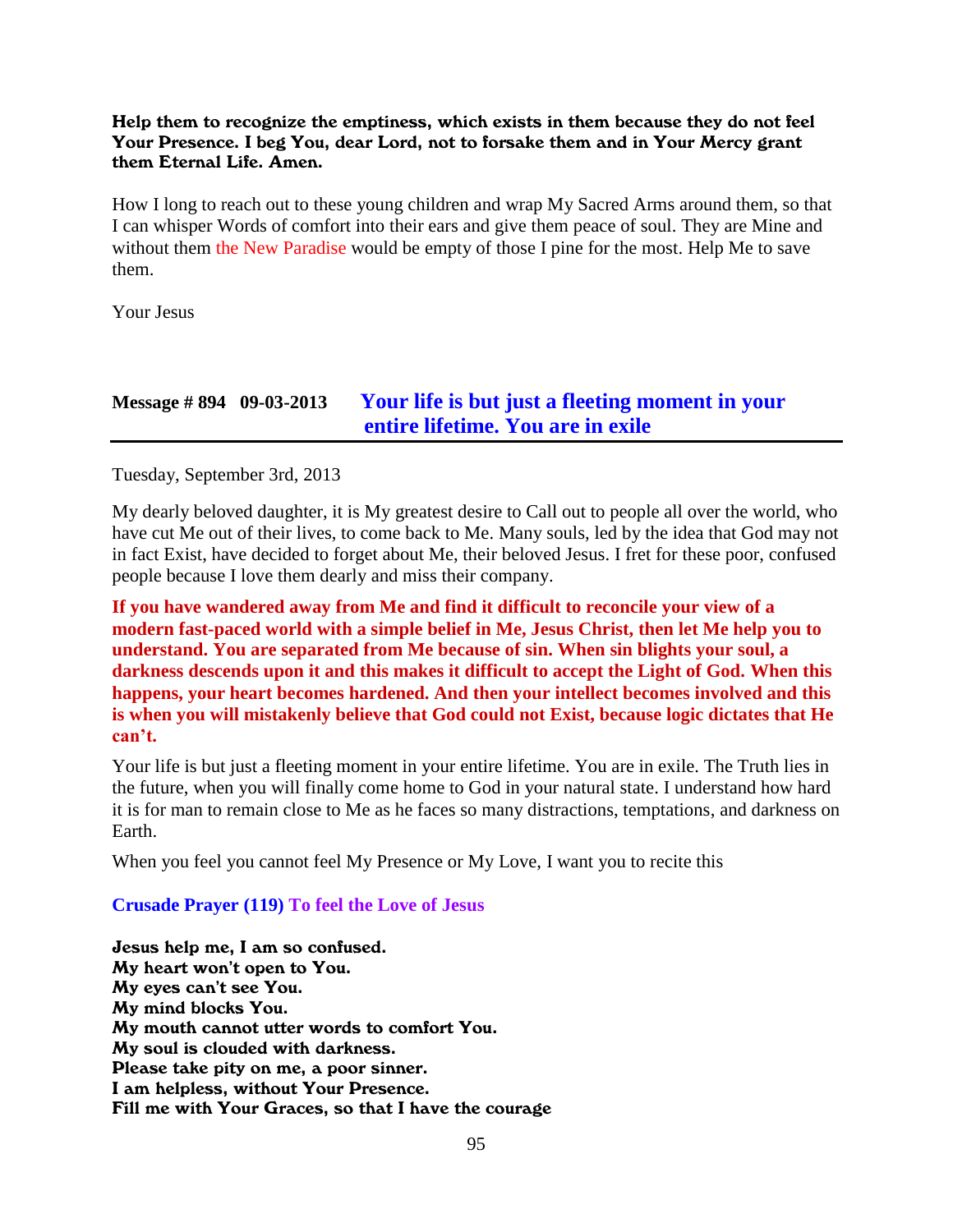#### to reach out to You, to beg You for Mercy. Help me, Your lost disciple, who loves You, but who no longer feels love stir in my heart, to see and accept the Truth. Amen.

It is not easy to be in union with Me. You must persevere until you feel My Presence in your soul. Call Me and I will run and embrace your poor wretched soul and take you, lead you, and bring you to your eternal salvation. No matter what you have done, you must never be afraid to call to Me. I respond to every sinner, no matter who they are. Not one of you is without the stain of sin. I await your call.

Your Jesus

## **Message # 895 09-04-2013 [I bring Gifts in stages, depending on the purity of](http://www.thewarningsecondcoming.com/i-bring-gifts-in-stages-depending-on-the-purity-of-the-soul/)  [the soul](http://www.thewarningsecondcoming.com/i-bring-gifts-in-stages-depending-on-the-purity-of-the-soul/)**

Wednesday, September 4th, 2013

My dearly beloved daughter, the Living God, present in humble souls, will become more pronounced as My New Gift is being poured over each of those alive in the world at this time.

I bring Gifts in stages, depending on the purity of the soul. **My followers, in every Church all over the world, will feel a rekindling of their love for Me as I envelop them with a greater understanding as to My Promise to Come again.** My Gift will mean that they will be able to see, through the cobwebs of darkness, how the Truth begins to make sense. They will know now that I speak to them, because they will feel My Presence in their hearts. They will be blessed with knowledge, given to them by the Power of the Holy Spirit, to enable them to prepare adequately for My Second Coming.

**My followers will be led by the Holy Spirit and they will not betray Me nor will they accept blasphemy, presented to them in My Name.** This is why My Word will now spread more quickly and soon the Holy Spirit will create a longing in their souls for the Great Day when the final trumpet will peal out to announce My Coming.

Fear not, My beloved followers, **I Am** with you, though you suffer. Soon, you will grow in great numbers and this will give you the confidence to remain true to Me.

Your Jesus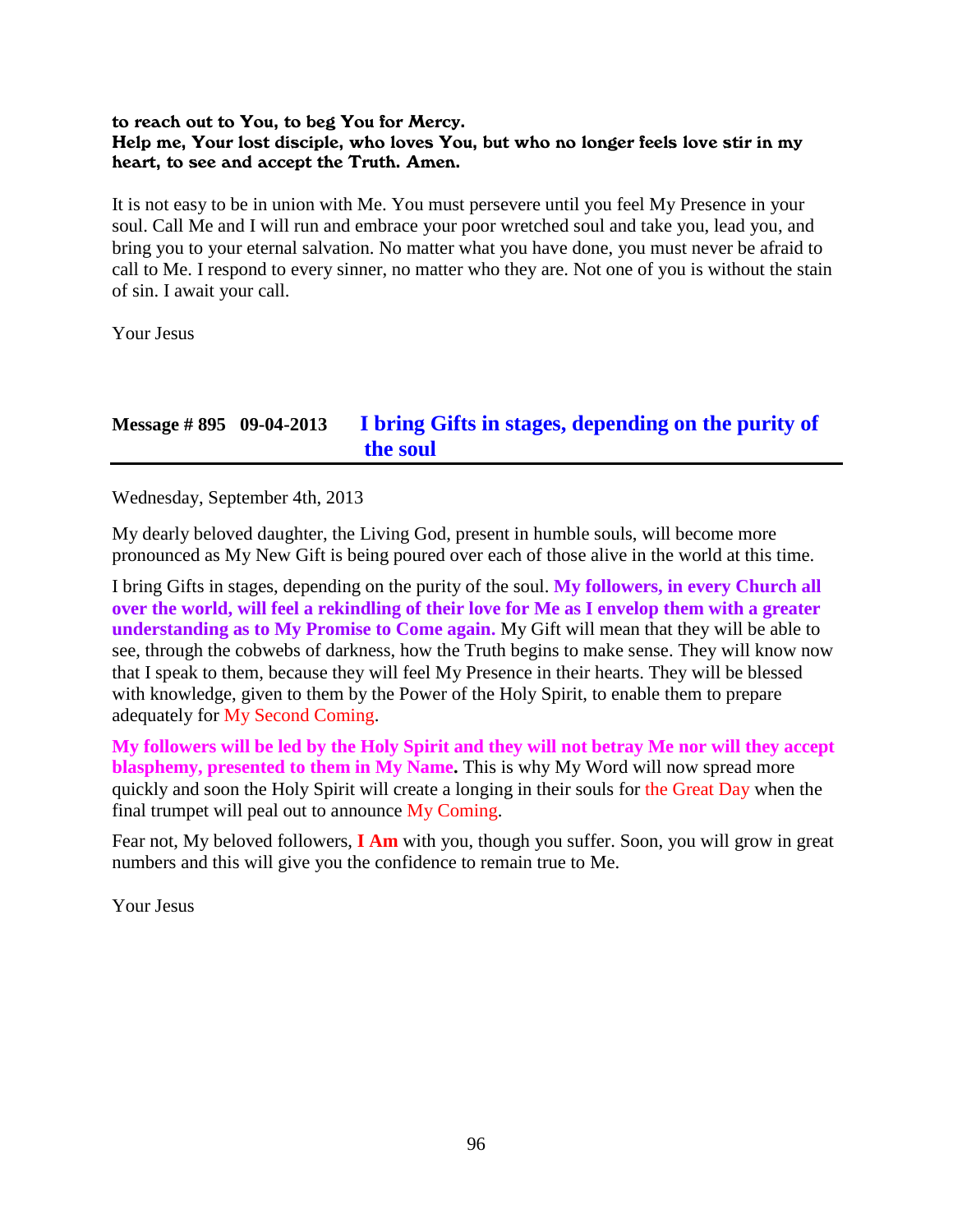Thursday, September 5th, 2013

My child, when they placed the Crown of Thorns on the Sacred Head of my Son, it was not just to inflict terrible physical torture, it was to make a statement. It was done as a symbolic gesture. **They were saying as they mocked Him that this Man, Who says He is Head of the Church and Who calls Himself the Messiah, will not be tolerated. They defile the Head of the Church when they Crowned Him and they will defile Him again during these times.**

It will not suffice that they, the enemies of Christ, take over my Son's Church from within – they will desecrate Him in many other ways. **They will change the hosts for Holy Communion and the meaning of what the Holy Eucharist is. They will say that It, the Holy Eucharist, represents humanity and that it is a sign of a new communion – a gathering of all people as one in the Eyes of God. You, my children, will be told that you are all in communion with each other and that this is a cause for celebration.**

The Holy Communion is the Body of Christ and is His Real Presence. It cannot be two different things. Yet, they will twist the meaning – all you will be left with, eventually, will be a piece of bread, for when they desecrate the altars and the Most Holy Host, my Son's Presence will cease.

Every single Sacrament will be changed beyond recognition. So cunning will the enemies of my Son be, that the holy ceremonies will be seen to have changed only a little. **The Sacrament of Confession will be abolished**, for the Beast does not want souls to be redeemed, because this would be a victory for my Son.

Children, you must keep asking me to intercede, so that the pain of these future events can be eased and the time cut short.

Your beloved Mother

Mother of Salvation

## **Message # 897 09-05-2013 [No sacred servant of Mine can condemn anyone in](http://www.thewarningsecondcoming.com/no-sacred-servant-of-mine-can-condemn-anyone-in-my-name/)  [My Name](http://www.thewarningsecondcoming.com/no-sacred-servant-of-mine-can-condemn-anyone-in-my-name/)**

Thursday, September 5th, 2013

My dearly beloved daughter, how few of those who believe in God, or who accept Me as the Son of Man, truly love Me. They say that they do, but many do not live according to My Teachings. You cannot say that you love Me and then condemn others. You cannot hurt another person, through harsh words, and then say that you love Me, at the same time.

Who amongst you is free of sin? Which one of you exalts yourself before Me and then speaks cruelly against another? You will never be able to say you speak in My Name when you slander another. This is an affront to God and those of you who behave in this way offend Me. Those of you who speak evil of another, when you say you defend Me, only separate yourselves from Me.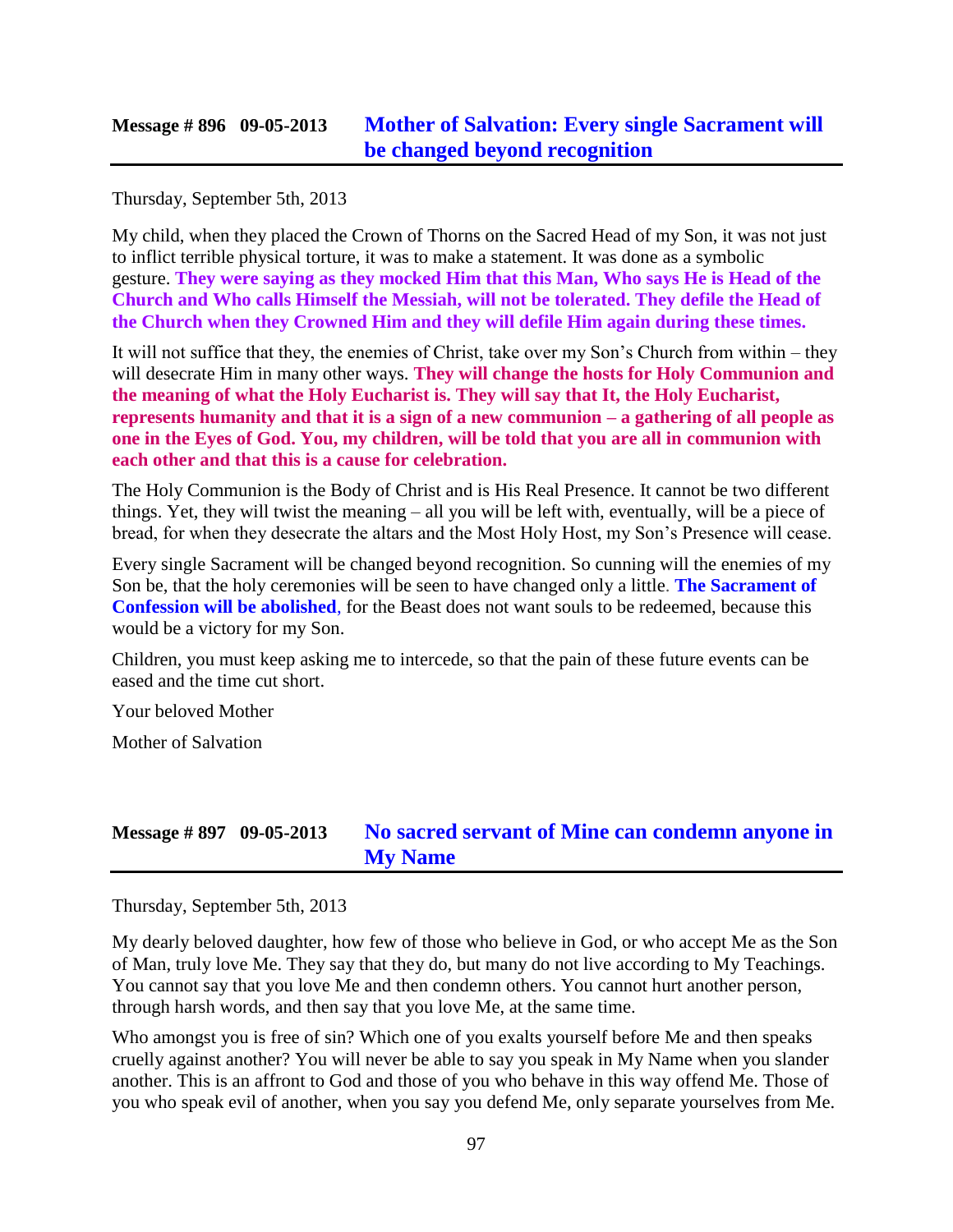Yet you think that your actions are justified. When did you think that I would uphold such behavior and why do you believe that you have the authority to do these things?

**When you are committed to My Service and then speak cruel words against any of God's children, you commit a grave sin. No sacred servant of Mine can condemn anyone in My Name. You may be familiar with My Teachings – you may be knowledgeable about all that is contained in My Father's Book, but when you slander another, in My Name, I will cast you away. It will take much penance on your part to seek My Favor again and even then, until you beg Me to forgive you, it will be a long time before you are fit to come before Me again.**

Your Jesus

# **Message # 898 09-06-2013 [Mother of Salvation: A new, bitter world war will](http://www.thewarningsecondcoming.com/mother-of-salvation-a-new-bitter-world-war-will-be-declared/)  [be declared](http://www.thewarningsecondcoming.com/mother-of-salvation-a-new-bitter-world-war-will-be-declared/)**

Friday, September 6th, 2013

My dear child, I must, on the instructions of my Son, Jesus Christ, reveal that the wars, which will unfold now, in the Middle East, will herald the great battle, as a new, bitter world war will be declared.

How this breaks the Sacred Heart of my poor suffering Son. The hatred, which infuses the hearts of those leaders, entrusted with the responsibility of running their countries, by ordinary people, will spread. They will betray their own nations. Millions will be killed and many nations will be involved. You must know that the souls of those who will be murdered and who are innocent of any crime will be saved by my Son.

**The speed of these wars will escalate and no sooner will four parts of the world become involved than the Great War will be announced. Sadly, nuclear weapons will be used and many will suffer. It will be a frightening war, but it will not last long.**

**Pray, pray, pray for all the innocent souls and continue to recite my Most Holy Rosary, three times a day, in order to ease the suffering, which will result because of World War III.**

Thank you, my child, for responding to my call. Know that there is great sadness in Heaven at this time and it is with a heavy heart that I bring you this difficult news.

Your Mother

Mother of Salvation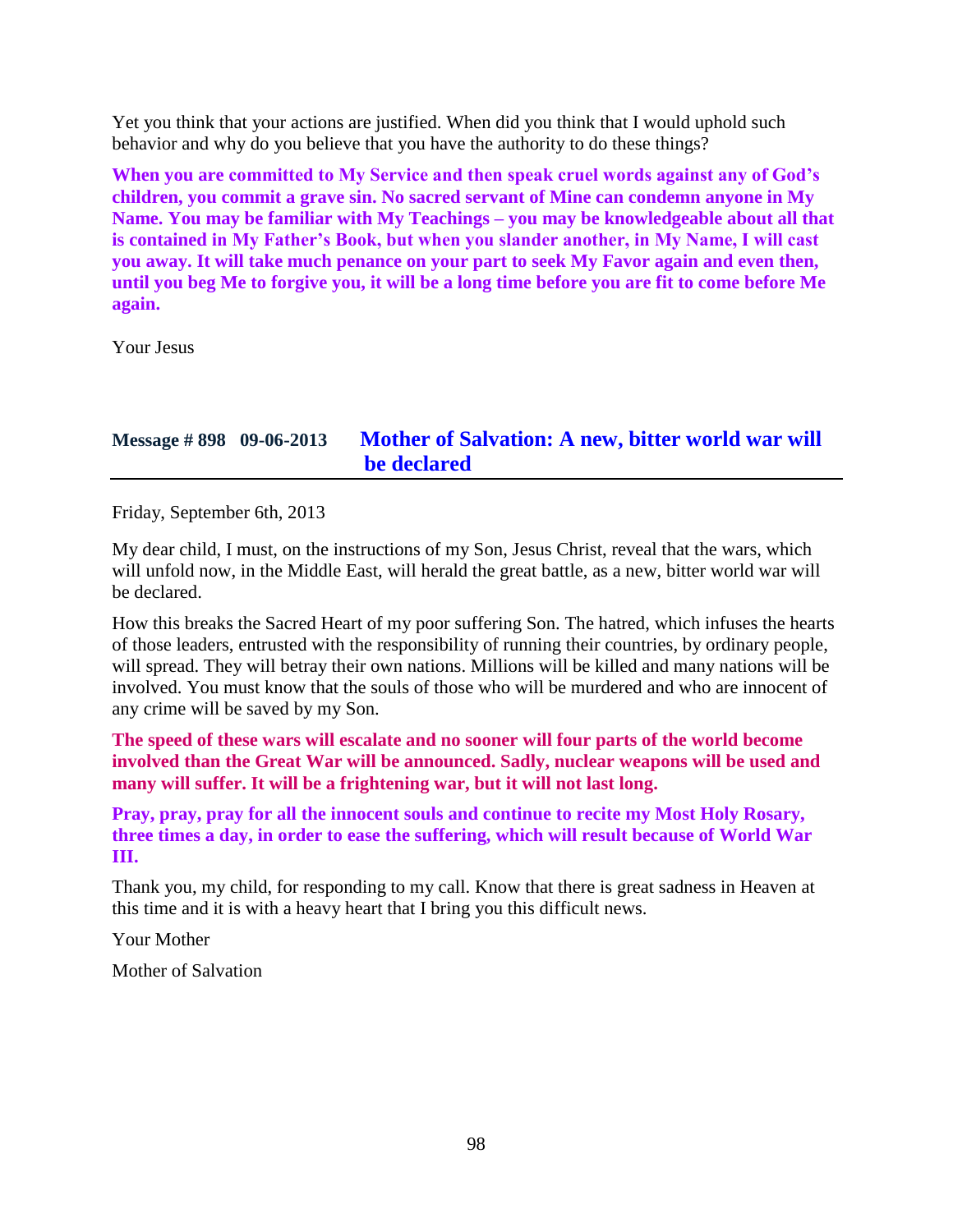Friday, September 6th, 2013

My child, none of you must ever forget that my Son died in order to salvage humanity. He freed all souls from bondage to the Beast. He gave all of you the Gift of Salvation and in order to receive Eternal Life, you must come to my Son and ask Him for this Great Gift.

The only way to Eternal Life is through my Son, Jesus Christ. Because He is so merciful, He allows everyone the chance to come to Him, by their own free will. He gave the world the Truth and, by His Gift of His death on the Cross, He opened the way for all to live in eternal peace and in His Paradise.

Many do not accept my Son nor do they believe in God. **If you do not believe in God or accept the Gift of Salvation, then you separate yourself from God. Because of this Final Mission to save souls, including the souls of all sinners, as well as those who refuse to acknowledge the Existence of God, my Son will perform a Great Miracle.** During The Warning everyone will see the proof that they have a soul and many will be converted. Those who will not convert and who remain atheists cannot be given the Gift of Salvation, for they will refuse His Hand of Mercy. Those souls will reject Him in the most defiant way and nothing, but your prayers, can save them.

Those who refuse every attempt, every intervention, and every Mercy, to bring them into the New Paradise, will be cast away. For theirs will not be the Kingdom of my Son, because my Father, Who bequeathed humanity with the Gift of free will, will never impose His Will over any of His children.

**Pray, pray, pray that atheists will accept the Hand of Mercy, which my Son will extend to every single one of them. Remember to recite the Crusade Prayers to save these poor little souls.**

Your beloved Mother

Mother of Salvation

# **Message # 900 09-07-2013 [My Holy Word may not be changed or adapted so](http://www.thewarningsecondcoming.com/my-holy-word-may-not-be-changed-or-adapted-so-that-it-becomes-something-else/)  [that it becomes something else](http://www.thewarningsecondcoming.com/my-holy-word-may-not-be-changed-or-adapted-so-that-it-becomes-something-else/)**

Saturday, September 7th, 2013

My dearly beloved daughter, while I continue to make every effort to reach out to the world, through these Messages – still many devout followers of Mine, fail to accept My Hand. **These precious souls of Mine are vulnerable because many will fail to see the way in which their faith will be used to endorse the new, soon-to-be liturgy, which will fail to honor Me, Jesus Christ, the Son of man.**